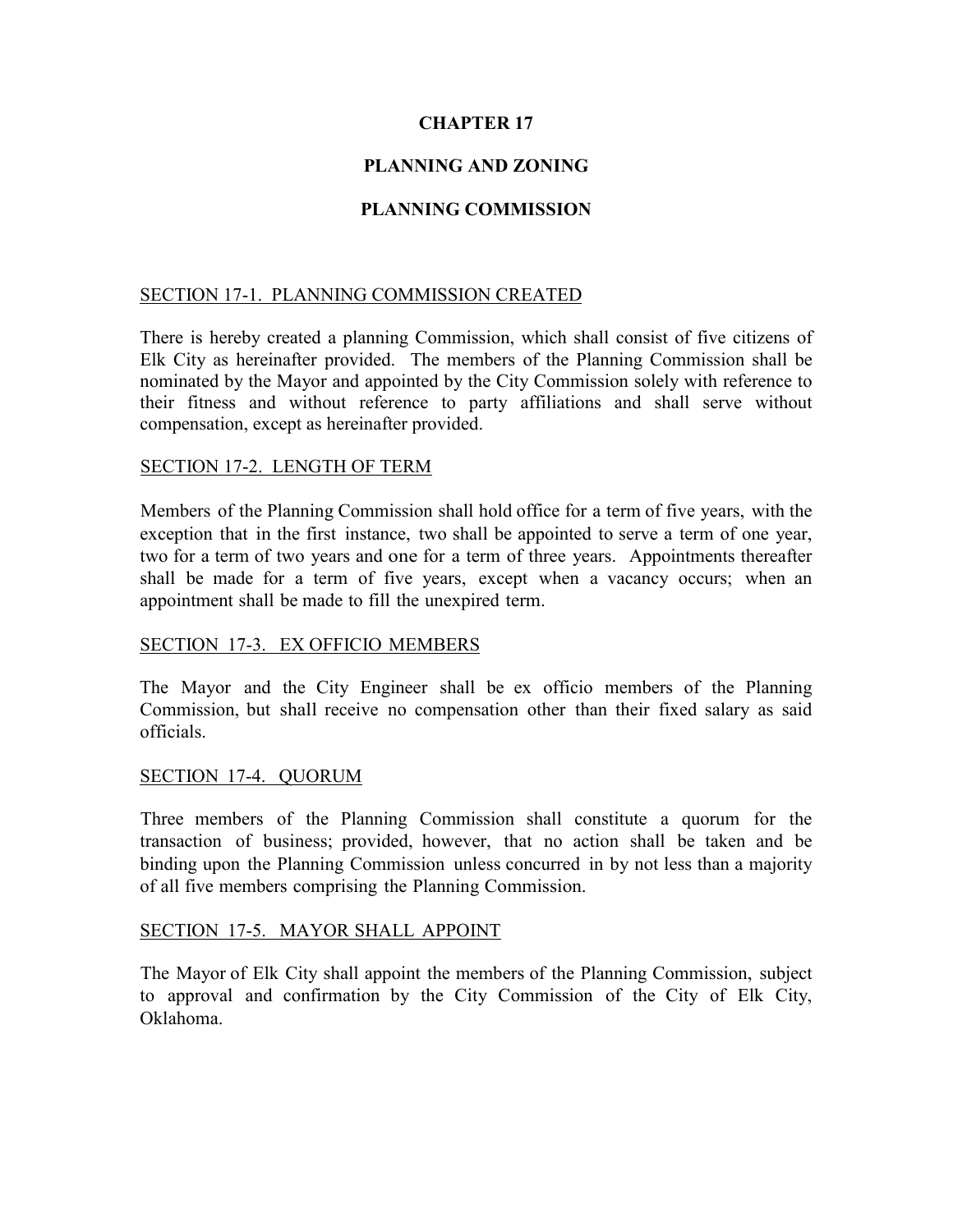### SECTION 17-6. PROCEDURE

The members of the Planning Commission shall meet within two weeks after their appointment and confirmation and organize by electing from their members, a chairman, vice-chairman, and secretary, who shall serve for a period of one year, beginning on July 1 and ending June 30 of the fiscal year, and shall adopt from time to time such by-laws, rules and regulations and amendments thereto as may be necessary to effectuate the purpose of Sections 17-1 to 17-56.

## SECTION 17-7. POWER TO EMPLOY STAFF

The Planning & Zoning Commission shall serve without pay, and it shall be the duty of such Planning Commission to prepare from time to time, plans for the systematic development and betterment of said municipality as a place of residence or for business. It shall have the power and authority to employ engineers, attorneys, clerks and a secretary or other help deemed necessary subject to the approval of the City Commission of Elk City, Oklahoma The salary and compensation of such employees shall be fixed by the City Commission of Elk City, Oklahoma, and shall be paid out of the City Treasury as other officers and employees; and the necessary expenses incurred by the Planning and Zoning Commission shall be paid out of the City Treasury as other legal expenses of the city government.

### SECTION 17-8. POWERS AND DUTIES

The Planning & Zoning Commission may consider and investigate any subject matter tending to the development and betterment of such municipality and make recommendations as it may deem advisable concerning the adopting thereof to the City Commission of the City of Elk City, Oklahoma, and for any purpose make or cause to be made, surveys, maps or plans. Before the final action shall be taken by the City Commission of Elk City, Oklahoma, in the location and design of subdivisions, any public buildings, statue, memorial, park, boulevard, street and alley, playgrounds, public grounds, bridge or change in any location of any street or alley or the grade thereof, such question shall be submitted to the Planning Commission for investigation and report. All plans, plats or re-plats of land laid out in lots or plats and streets, alleys or other portions of the same intended to be dedicated to public or private use within the corporate limits of said city, shall first be submitted to the Planning & Zoning Commission for its approval or rejection. The disapproval of any such plan, plat or re-plat by the City Commission of the City of Elk City shall be deemed a refusal of the purported dedication shown thereon.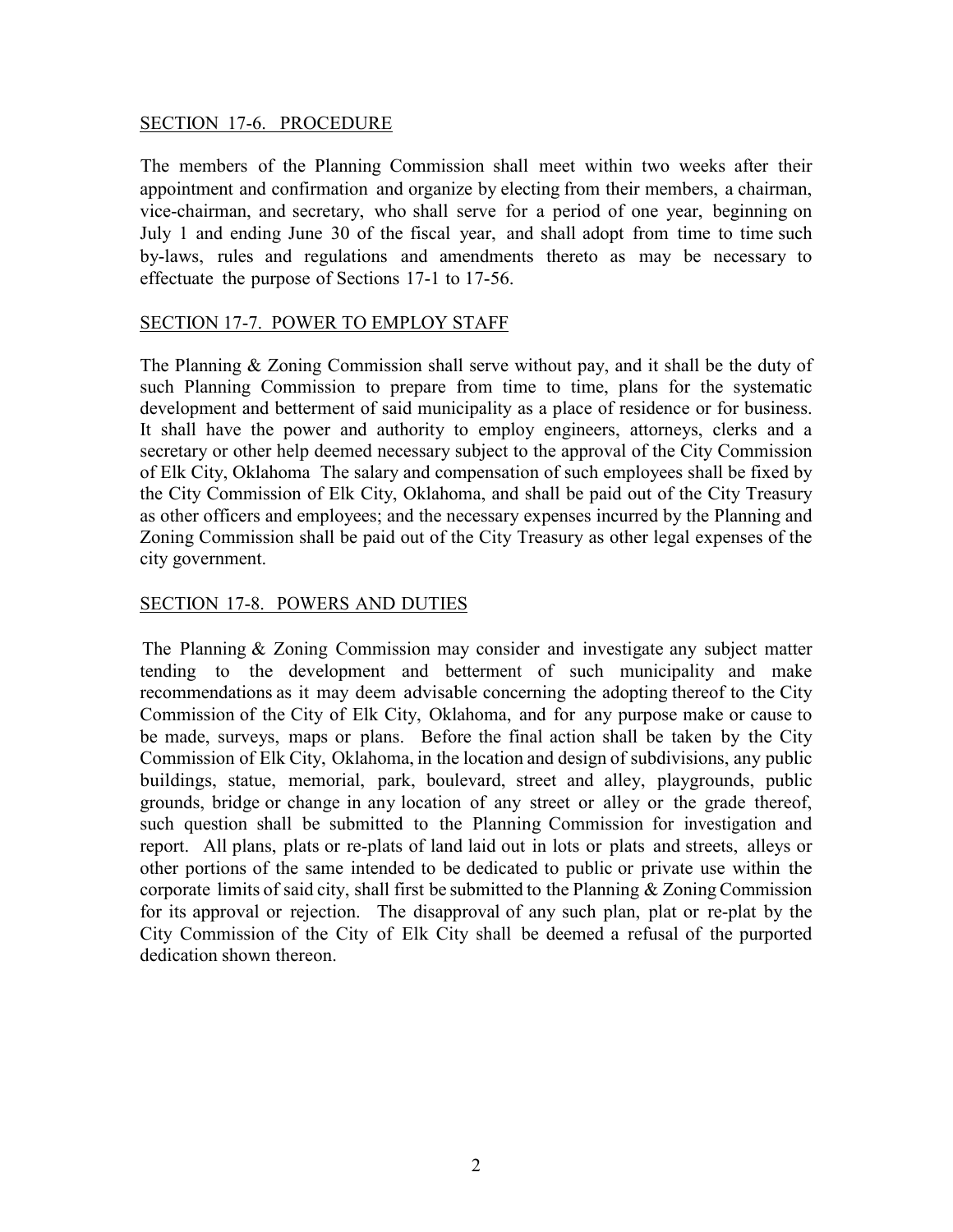### SECTION 17-9. ZONING COMMISSION

The Elk City Planning Commission shall also serve as Zoning Commission for said city. The Planning & Zoning Commission shall have the power to regulate and restrict the height, number of stories, and size of buildings and other structures, the percentage of lot that may be occupied, the size of yards, courts and other open spaces, the density of population, the location and use of buildings, structures and land for trade, industry, residences and other purposes.

## SECTION 17-10. UNIFORMITY OF REGULATIONS

The Planning & Zoning Commission may divide the municipality into districts of such number, size and area as may be deemed best suited to carry out the Elk City Comprehensive Plan. All such regulations shall be uniform for each class or kind of buildings throughout each district, but the regulations in one district may differ from those in other districts.

## SECTION 17-11. COMPREHENSIVE PLAN PURPOSE OF REGULATIONS AND MATTERS CONSIDERED

Such regulations shall be made in accordance with a comprehensive plan, and designed to lessen congestion in the streets, to secure safety from fire, panic and other dangers; to promote health and the general welfare; to provide adequate light and air; to prevent the overcrowding of land; to avoid undue concentration or population; to facilitate the adequate provisions of transportation water, sewage, schools, parks and other public requirements. Such regulations shall be made with reasonable consideration, among other things, as to the character of the district and its peculiar suitability for particular uses, and with a view to conserving the value of buildings and encouraging the most appropriate use of land throughout such municipality.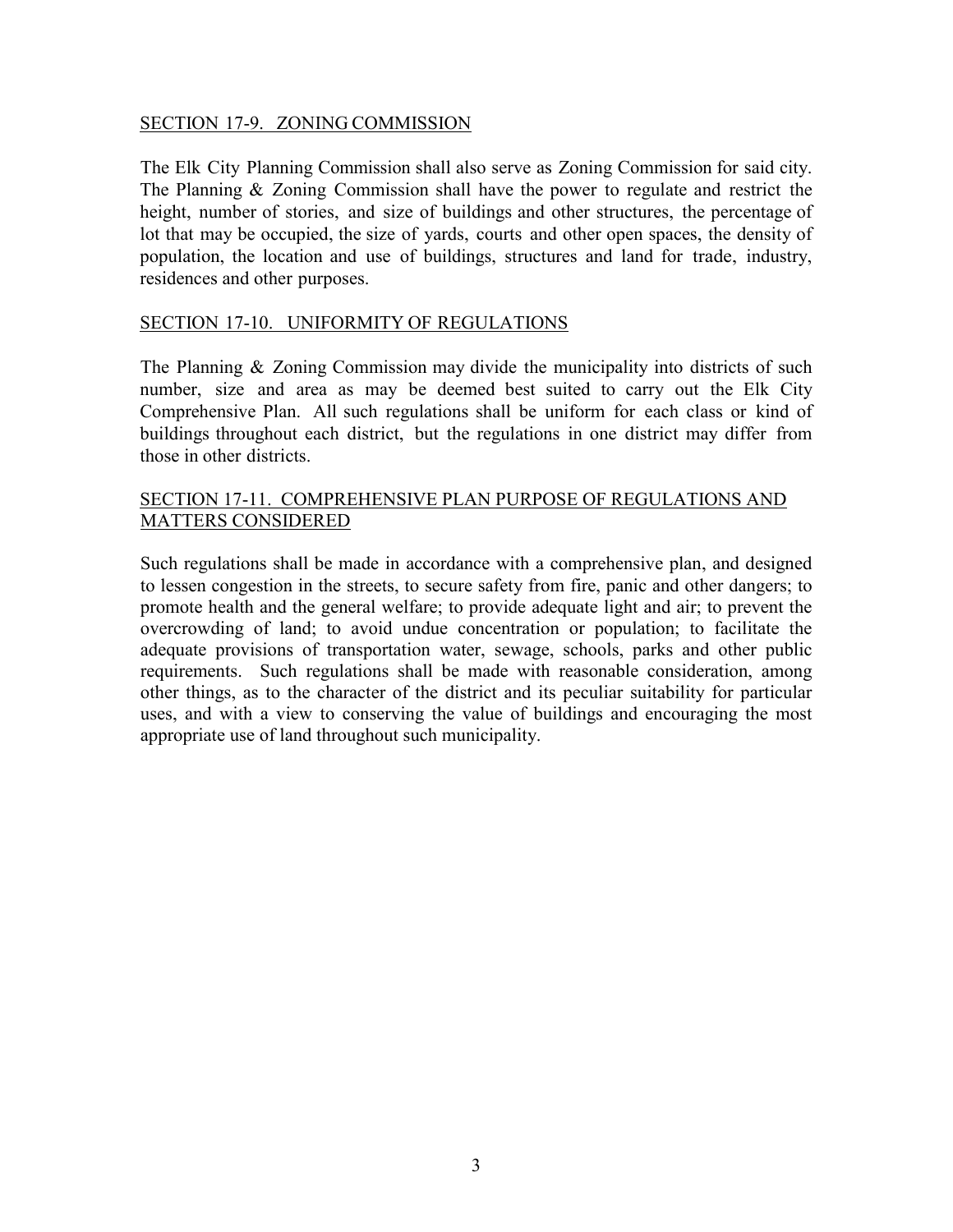## **ARTICLE I**

### **GENERAL PROVISIONS**

### SECTION 17-12. CITATION

This Ordinance (Sections 17-1 to 17.56.1 of this code), in pursuance of the authority granted by the Legislature of the State of Oklahoma in Title 11, Article 43, Sections 43- 101 to 43-108 ; Article 44, Sections 44-101 to 44-110; and Article 45, Sections 45-101 to 45-105 of the Oklahoma Statutes, 1991, shall be a part of the Comprehensive Plan for the City of Elk City and shall be known as the Zoning Ordinance and may be cited as such.

#### SECTION 17-13. PURPOSE AND NECESSITY

The regulations contained herein are necessary to encourage the most appropriate uses of land; to maintain and stabilize the value property; to reduce fire hazards and improve public safety and safeguard the public health; to decrease traffic congestion and its accompanying hazards; to prevent undue concentration of population; and to create a comprehensive and stable pattern of land uses upon which to plan for transportation, water supply, sewerage, schools, parks, public utilities, and other facilities.

## SECTION 17-14. NATURE OF ZONING PLAN

This ordinance classifies and regulates the use of land, buildings, and structures within the city limits of the City of Elk City, State of Oklahoma, as hereinafter set forth. The regulations contained herein are necessary to promote the health, safety, convenience, and welfare of the inhabitants by dividing the city into zones and regulating therein the use of the land as to height and number of stories or buildings, coverage of the land by buildings, size of yards and open spaces, density of population and location and use of buildings.

### SECTION 17-15. INTERPRETATION AND APPLICATION

As concerns interpretation and application, the provisions of this Ordinance Section 17-12 to 17-56.1 shall be held to be minimum requirements. Where this Ordinance imposes a greater restriction than is imposed or required by other Ordinances, this Ordinance shall control.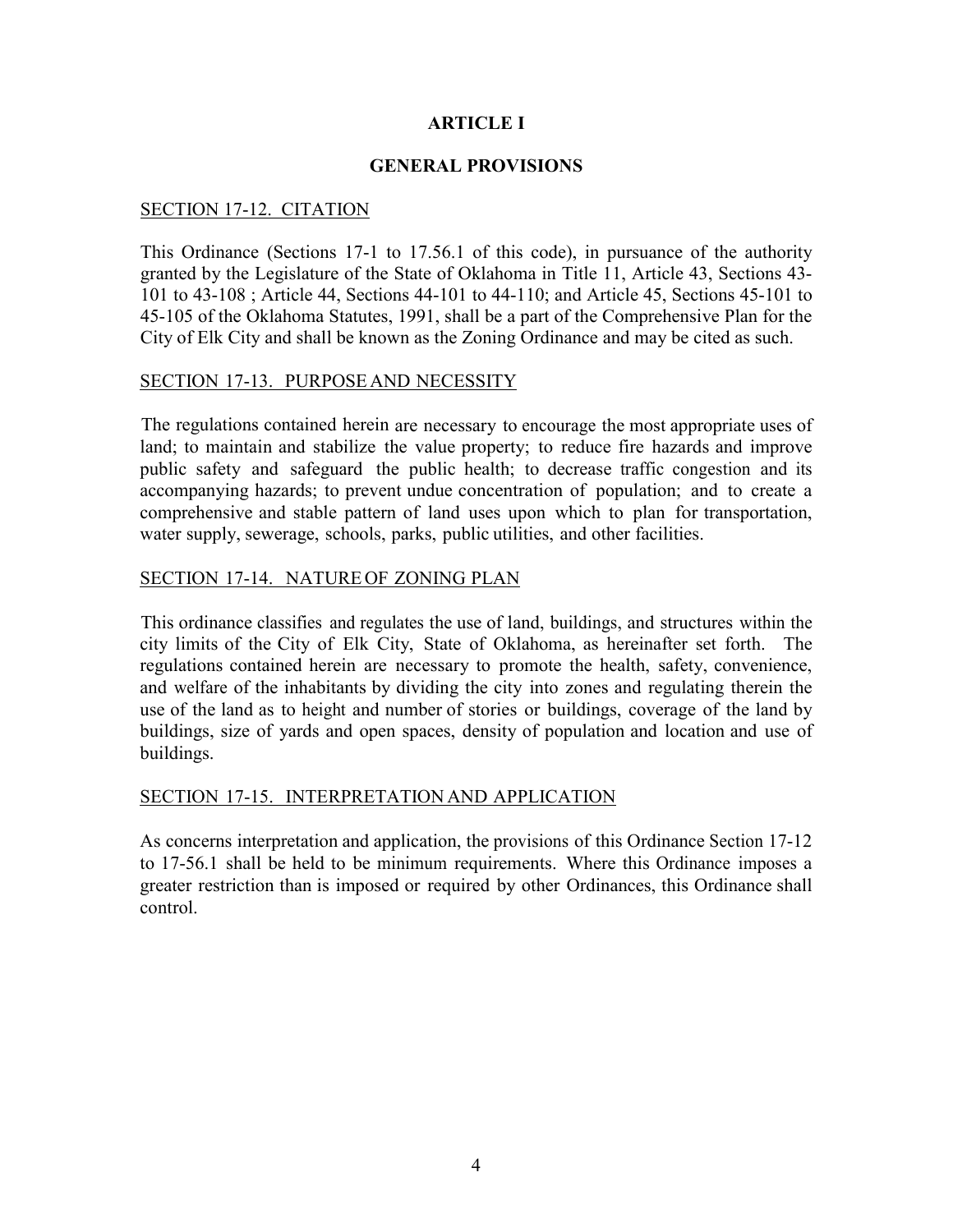### SECTION 17-16. REGULATIONS OF USE, HEIGHT, AREA, AND OPEN SPACES

Except as hereinafter otherwise provide, no land shall be used and no buildings, structure, or improvement shall be made, erected, constructed, moved, altered, enlarged, or rebuilt which is designed, arranged, or intended to be used or maintained for any purpose or in any manner except in accordance with the use, height, area, yard and space requirements established in the district in which such land, building, structure, or improvement is located, and in accordance with the provisions of the articles contained herein relating to any or all districts.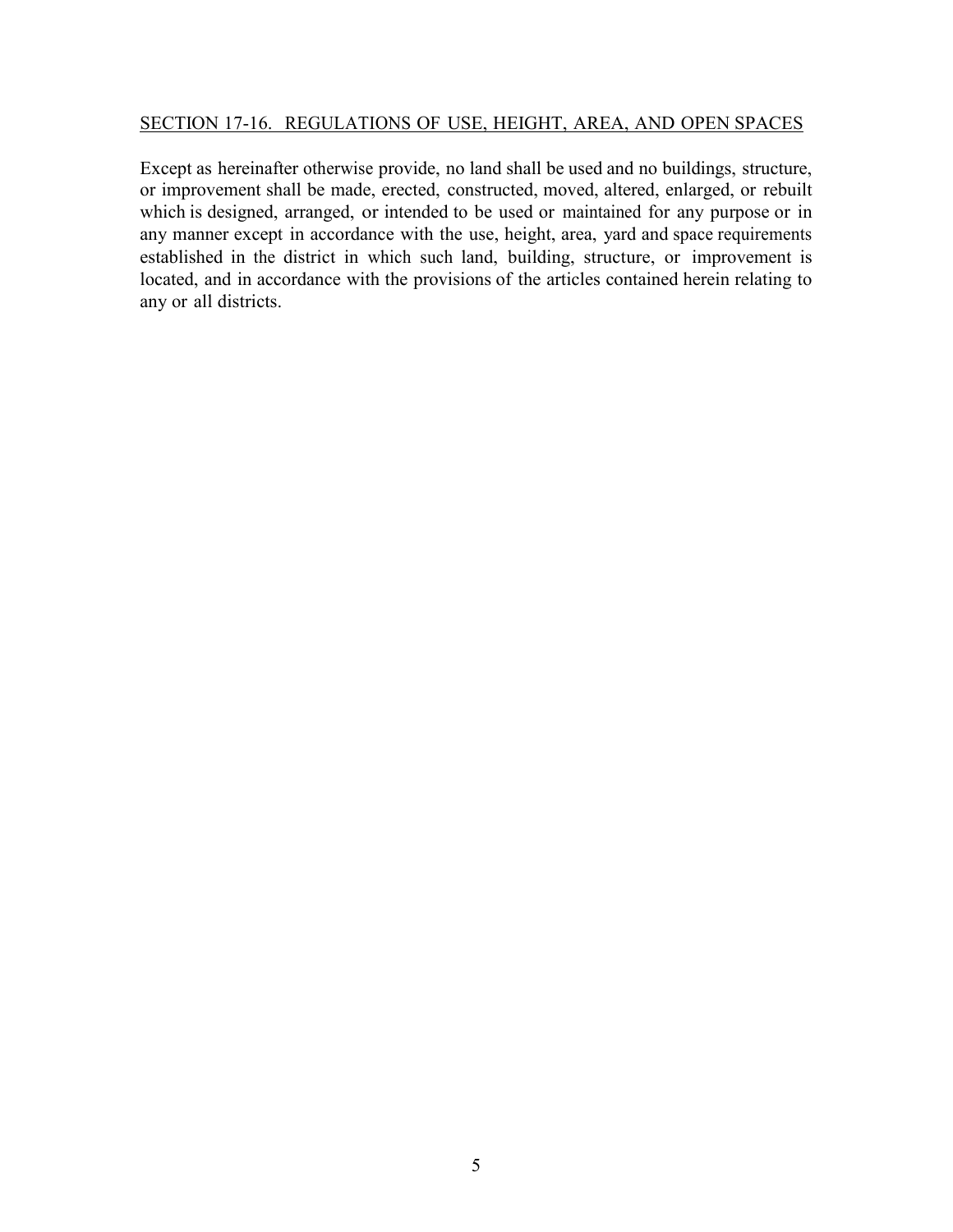## **ARTICLE II**

#### **DEFINITIONS**

#### SECTION 17-17. DEFINITIONS

Unless otherwise stipulated or required, the following definitions shall be used in the interpretation and construction of the Ordinance, and words used in the present tense include the future tenses; words in the singular number and include the plural and words in the plural number include the singular; the word "building" shall mean as well the word "structure'; the word "used" shall include "arranged", "designed", "constructed", "altered", "converted", "rented", "leased", or "intended to be used", and the word "shall" is mandatory and not directory.

#### 1. ACCESSORY BUILDING OR USE. One Which:

- a. Is subordinate to and serves a principal building or principal use.
- b. Is subordinate in area, extent or purpose to the principle building or principle use served.
- c. Contributes to comfort, convenience or necessity of occupants of the principal building or principal use served.
- d. Is located on the same zoning lot as the principal building or principal use served with the single exception of such accessory off-street parking facilities as are permitted to locate elsewhere than on the same zoning lot with the building or use served.
- e. An "accessory use" includes, but is not limited to, the following:
	- (1) A children's playhouse, garden house and private greenhouse.
	- (2) A garage, shed or building for domestic storage
	- (3) Storage of merchandise normally carried in stock on the same lot with any retail service or business use unless such storage is excluded by the district regulations.
	- (4) Storage of goods used in or produced by manufacturing activities, on the same lot or parcel of ground with such activities unless such storage is excluded by the district regulations.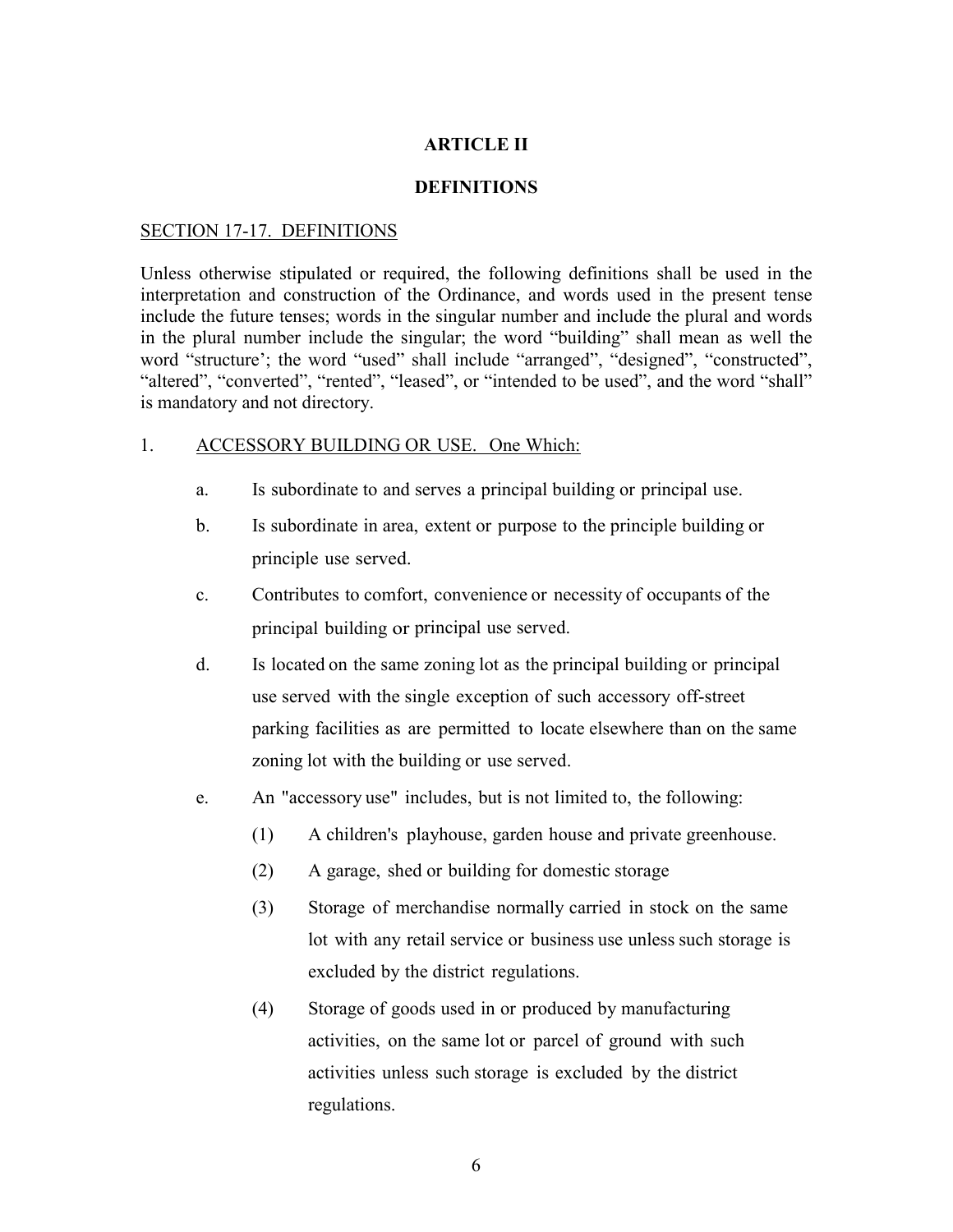- (5) Servants' quarters comprising part of an accessory garage and solely for occupancy by a servant or household employee (and his or her family) of the occupants of the principal dwelling.
- (6) Off-street motor vehicle parking areas and loading and unloading facilities.
- (7) Signs (other than advertising signs) as permitted and regulated in each district incorporated in this chapter.
- (8) Public utility, communications, electric, gas, water and sewer lines, their supports and incidental equipment.
- 2. ADVERTISING SIGN OR STRUCTURE: Any material or structure of any character whatsoever, placed for outdoor advertising purposes. The term "placed" shall include making visible in any manner whatsoever. The area of the advertising structure shall be determined as the area of the largest cross section of the structure. Neither directional, warning nor other signs posted by Public Officials in the course of their public duties shall be construed as advertising signs for the purpose of this Ordinance.
- 3. AGRICULTURE: The use of land for agricultural purposes including farming, dairying, pasturage, horticulture, animal and poultry husbandry and the necessary accessory uses for packing, treating or storing the produce; provided, however, that the operation of any such accessory shall be secondary to that of normal agricultural activities and provided further that the above uses shall not include the commercial feeding of garbage to swine or other animals, stockyards or commercial feed lots for cattle.
- 4. ALLEY: A minor right-of-way, dedicated to public use, affording a secondary means of access to abutting property and not intended for general traffic circulation.
- 5. AUTOMOBILE OR TRAILER SALES AREA: An open area, other than a street, used for the display, sales or rental of new or used motor vehicles or trailers in operable condition where no repair work is done.
- 6. AUTOMOBILE REPAIR, MAJOR: General repair, rebuilding or reconditioning of engines, motor vehicles or trailers; collision services including body, frame, or fender straightening or repair; overall painting or paint shop; vehicle steam cleaning.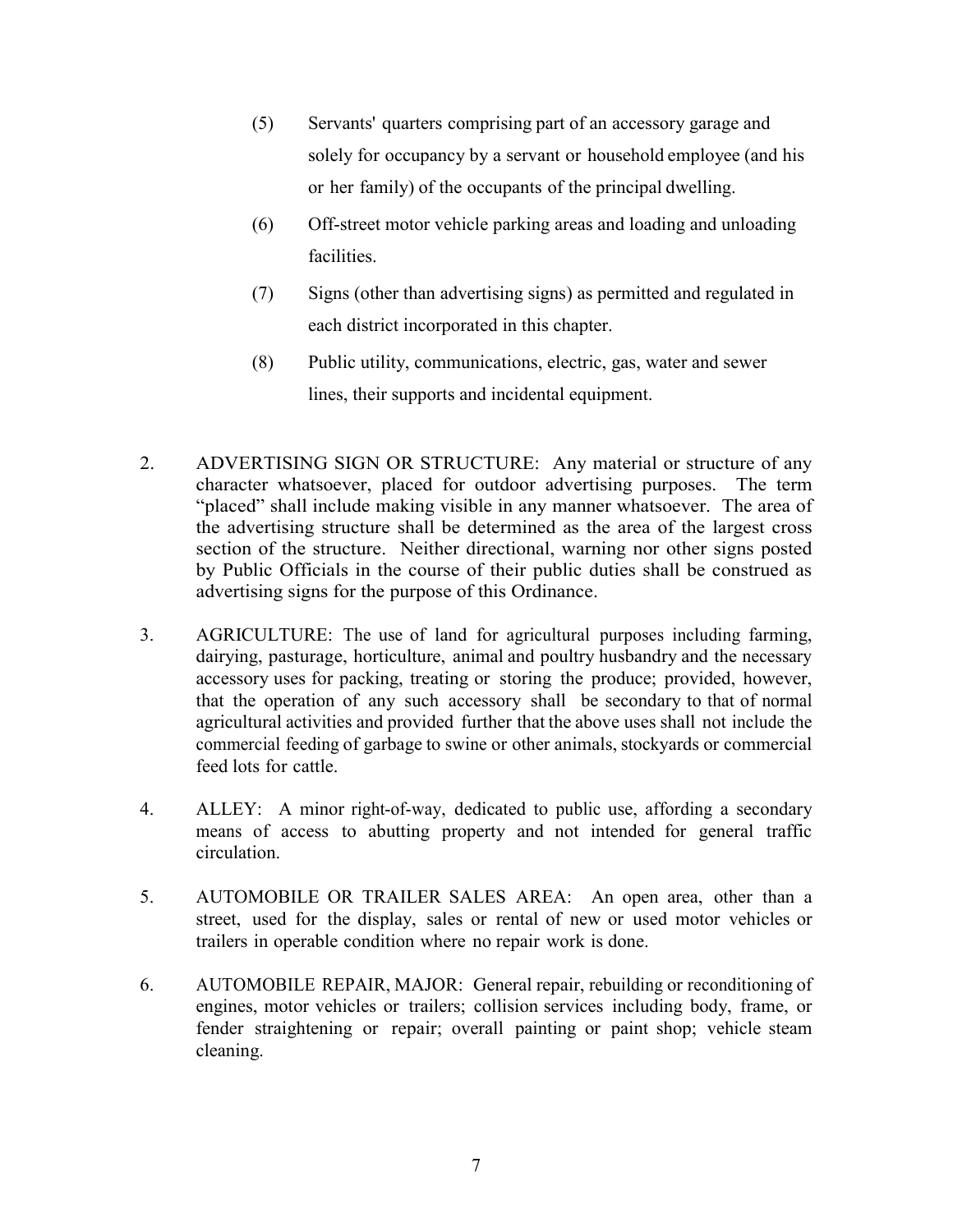- 7. AUTOMOBILE REPAIR, MINOR: Incidental replacement of parts and motor service to passenger cars and trucks not exceeding one and one-half  $(1\ 1/2)$  tons capacity.
- 8. AUTOMOBILE SERVICE STATION OR FILLING STATION: Any area used for retail sale of gasoline or oil fuels, or automobile accessories, and incidental services including facilities for lubricating, and washing and cleaning, but not including painting, major repair or the sale of butane or propane fuels.
- 9. AUTOMOBILE WASH OR AUTOMATIC CAR WASH: A building or structure or chain conveyors, blowers, steam cleaners and other mechanical devices used primarily for the purpose
- 10. BASEMENT: A whole story wholly or partly underground. For purposes of height measurement a basement shall be counted as a story when more than one-half (1/2) of it's height is above the average level of the adjoining ground or when sub-divided and used for commercial or dwelling purposes by other than a janitor employed on the premises.
- 11. BLOCK: In describing the boundaries of a district the word "block" refers to the legal description. In all other cases the word "block" refers to the property abutting on one side of the street between two (2) intersecting streets or a street and a railroad right-of-way or watercourse.
- 12. BOARDING HOUSE AND ROOMING HOUSE: Where meals or lodging are provided for persons other than the family or their relation excluding facilities for transient persons such as hotels, motels, inns and other such facilities.
- 13. BOARD OF ADJUSTMENT: The Board of Adjustment for the City of Elk City, Oklahoma, also referred to as Board.
- 14. BUILDING: Any structure with substantial walls and roof securely affixed to the land and entirely separated on all sides from any other structure by space or by walls in which there are no communicating doors, windows or openings and which is assigned or intended for the shelter, enclosure or protection of persons, animals or chattels.
- 15. BUILDING LINE: A line established beyond which no part of a building shall project, except as otherwise provided by this Ordinance.
- 16. BUILDING, PRINCIPAL: A building or buildings in which the principal use of the building site is conducted. In any residential district any dwelling shall be deemed to be the principal building on the building site.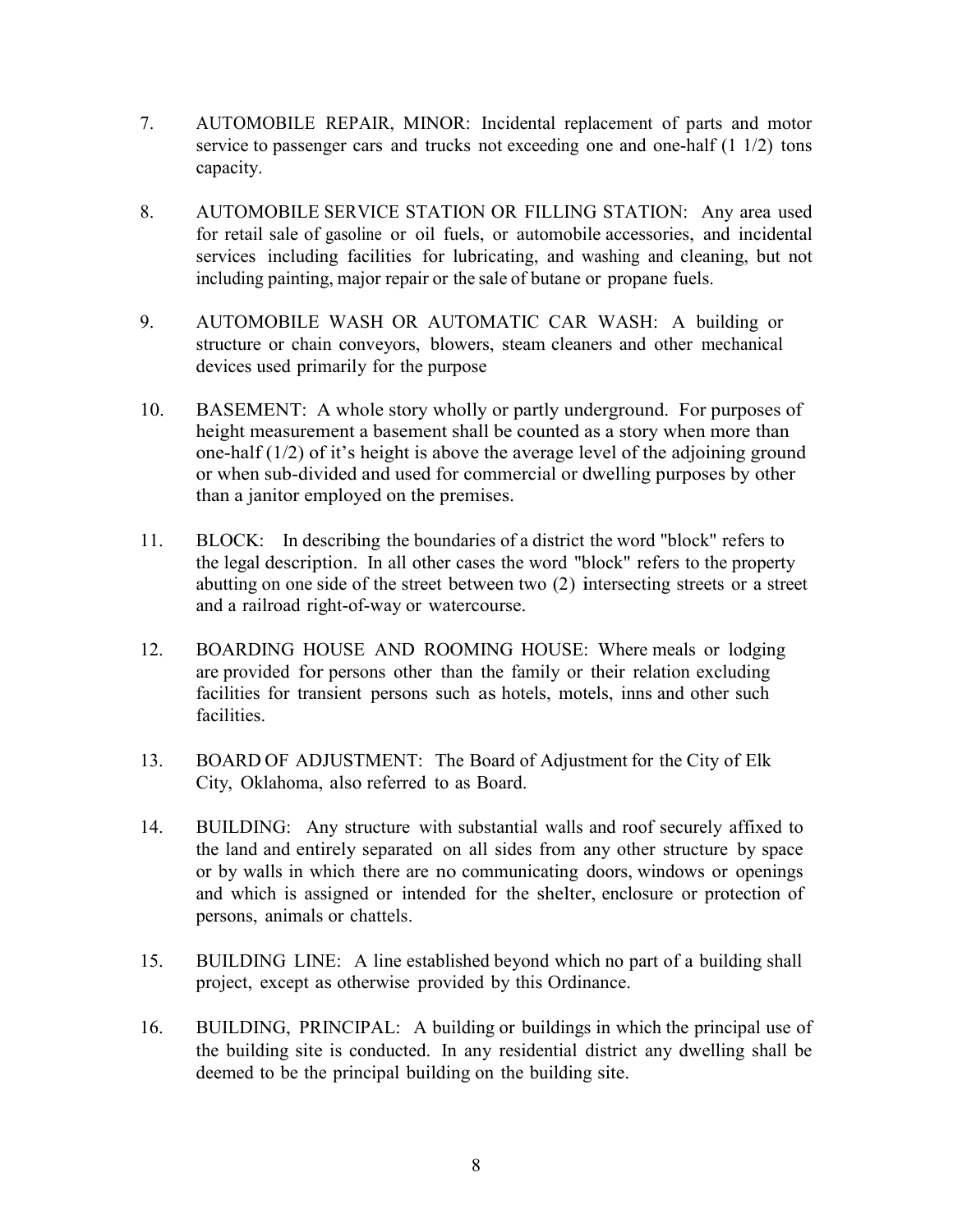- 17. BULK LIMITATIONS (FLOOR AREA RATION): The number of square feet of floor area as defined herein which is permitted for each square foot of lot area.
- 18. BULLETIN BOARD: Any board or sign erected for announcement purposes.
- 19. CELLAR: A story having more than one-half of its height below the curb level or below the highest level of the adjoining ground. A cellar shall not be counted as a story for the purpose of height measurement.
- 20. CEMETERY: Land used or intended to be used for the burial of the human dead and dedicated for cemetery purposes.
- 21. CHILD CARE CENTER: Any place, home or institution which receives three or more children under the age of sixteen years for care apart from their natural parents, legal guardians or custodians, and received for regular periods of time for compensation; provided; however, this laws of this state, custody of children fixed by a court, children related by blood or marriage within caring for children within their institutional building while their parents or legal guardians are attending services or meetings or classes and other church activities or as prescribed by Oklahoma State Health Department.
- 22. CITY: The incorporated City of Elk City, Oklahoma.
- 23. CITY BUILDING INSPECTOR: The Building Inspector of the City of Elk City, Oklahoma.
- 24. CITY ENGINEER: The City Engineer of the City of Elk City, Oklahoma.
- 25. CITY PLANNING COMMISSION: Elk City Planning Commission, as established by the statute hereinbefore cited, the City of Elk City, County of Beckham, State of Oklahoma, also referred to as Planning Commission.
- 26. CLINIC: A place used for the care, diagnosis and treatment of sick, ailing, infirm and injured persons and those in need of surgical or medical attention but who are not provided with board and room or kept overnight on the premises.
- 27. CLUB: A non-profit association of persons who are bona fide members, paying regular dues, and organized for some common purpose, but not including a group organized solely or primarily to render a service customarily carried on as a commercial enterprise.
- 28. COMPREHENSIVE PLAN: The Comprehensive Plan of the City of Elk City, County of Beckham, State of Oklahoma.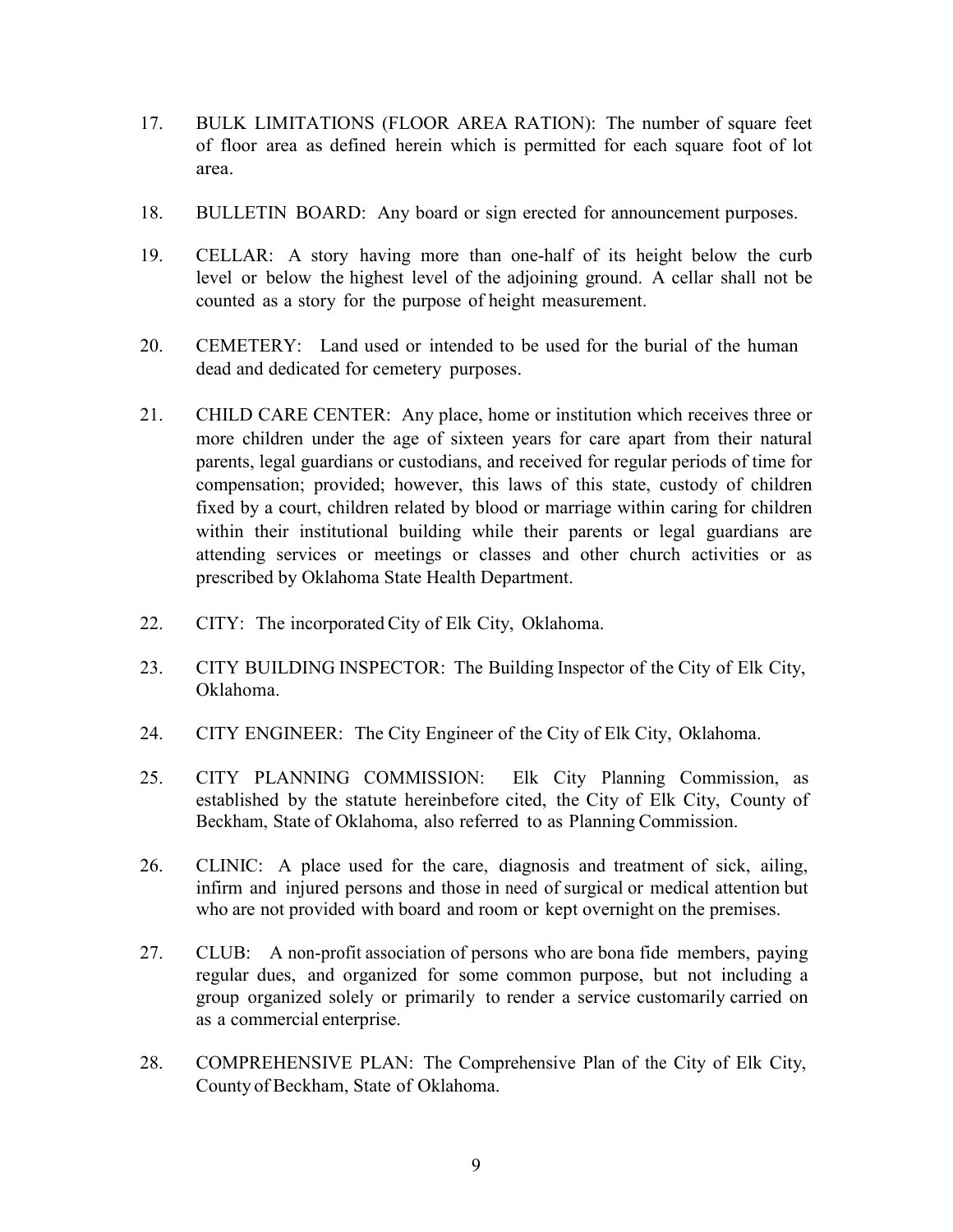- 29. CONVALESCENT HOME: A convalescent home, a nursing home, or a rest home is a home for the aged, recuperating, chronically ill, or incurable persons, in which two (2) or more persons not of the immediate family are received, kept, or provided with food and shelter or care for compensation, but not including hospitals, clinics, or similar institutions devoted primarily to the diagnosis and treatment of disease or injury.
- 30. COMMISSION: The Commission of the City of Elk City, Oklahoma; and includes the use of the words City Commission, and Board of Commission.
- 31. COVERAGE: The lot area covered by all buildings located thereon, including the area covered by all the hanging roofs.
- 32. DWELLING: A building or portion thereof designed or used exclusively for residential occupancy, including one-family dwelling units, two-family dwelling units and multiple-family dwelling units, but not including house trailers or mobile homes, hotels, motels, boardinghouses, or lodging houses, tourist courts or tourist homes.
- 33. DWELLING, SINGLE FAMILY: A building designed for or used exclusively for resident purposes by one (1) family or house-keeping unit.
- 34. DWELLING, TWO FAMILY: A building designed for or used exclusively by two (2) families or house-keeping units.
- 35. DWELLING, MULTI-FAMILY: A building or portion thereof designed for or used by three (3) or more families or house- keeping units.
- 36. DWELLING UNIT: One or more rooms in a dwelling or apartment/hotel designed for occupancy by one family for living purposes and having its own permanently installed cooking and sanitary facilities.
- 37. ESSENTIAL SERVICES: The erection, construction, alteration or maintenance by public utility or municipal or other governmental agencies approved by the Commission, of under ground or overhead gas, electrical, steam or water transmission or distribution systems, collection, communication, supply or disposal systems, including poles, wires, mains, drains, sewer pipes, conduits, cables, fire alarm boxes, police call boxes, traffic signals, hydrants, and other similar equipment and accessories thereof; reasonable necessary for the furnishing of adequate services by such public utilities or municipal or other governmental agencies or for the Public Health or Safety or General Welfare, but not to include buildings.
- 38. EXCEPTION: A variance from the requirements of this Ordinance properly authorized by the Board of Adjustment.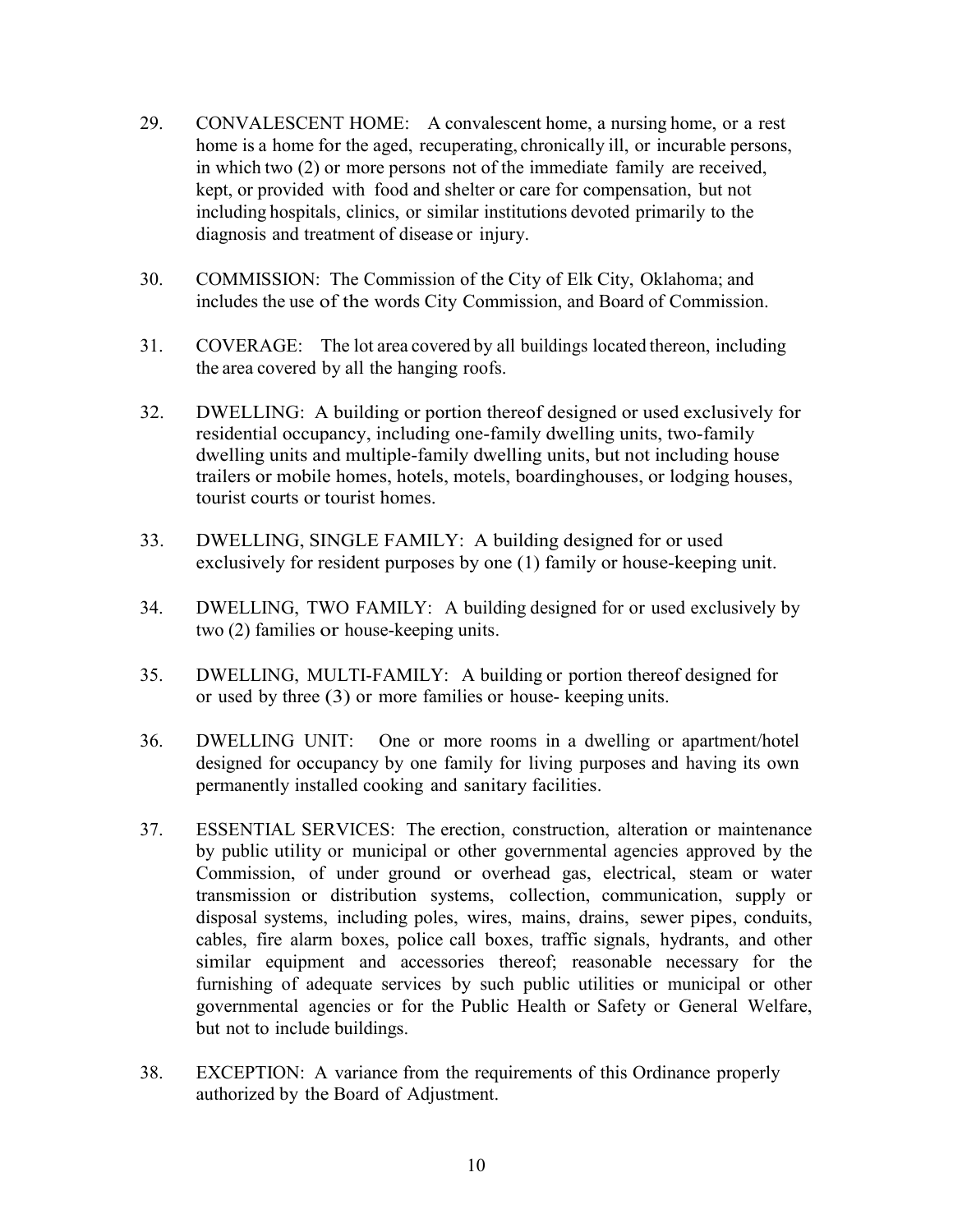- 39. FAMILY: A person living alone or two or more persons living together, related by blood or marriage, as a single house- keeping unit using a single facility for culinary purposes in a dwelling unit, as distinguished from a group occupying a boarding house, lodging house, hotel, motel, fraternity house, or sorority house.
- 40. FLOOR AREA: The sum of the gross horizontal areas of the several floors of a building or buildings measured from the exterior faces of the exterior walls or from the center lines of walls separating two buildings.
- 41. FRONTAGE: The width of a lot measured at right angles to the depth on the front or street side of the lot.
- 42. GARAGE APARTMENT: A dwelling for one (1) family erected as a part of a private garage.
- 43. GARAGE, PARKING: Any building or portion thereof used for the storage of four or more automobiles in which any servicing may be provided is incidental to the primary use for storage purposes, and where repair facilities are not provided.
- 44. GARAGE, PUBLIC: The structure or portion thereof, other than private garage, used for the storage, sale, hire, care, repairing or refinishing of any vehicles.
- 45. GARAGE, PRIVATE: A detached accessory building or a portion of the principal building or intended for use by the occupants of the premises for storage of passenger vehicles or trailers.
- 46. GARAGE, REPAIR: A building in which are provided facilities for the care, servicing, repair, or equipping of automobiles.
- 47. HEIGHT: The vertical measurement of any building or structure on any parcel of land measured from the average elevation of the lot or parcel to the uppermost point of the structure or building.
- 48. HEIGHT LIMIT: The limit of height as imposed in this Ordinance for any structure or building or permitted use within the zoning district.
- 49. HOME OCCUPATION: An occupation carried on in a dwelling by the resident thereof, not involving the conduct of a retail business, manufacturing business or a repair shop of any kind on the premises. Home occupations, further, shall not include the employment of any additional persons in the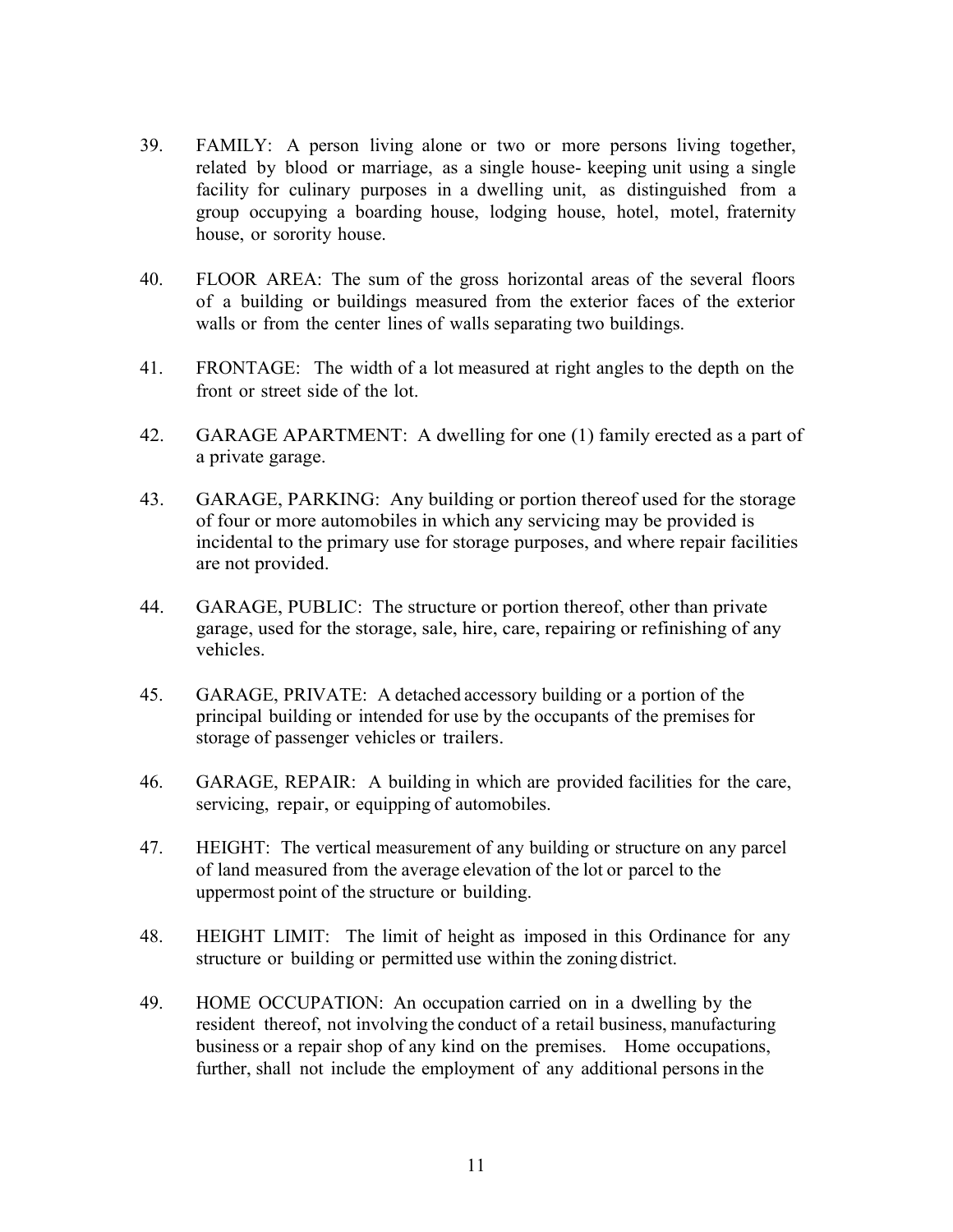performance of such services; nor shall there be any mechanical equipment used other than is usual for purely domestic or hobby purposes.

There shall be no exterior display or sign except as allowed in the sign regulations for the district in which such "home occupation" is located and there shall be no exterior storage of equipment or materials used in connection with the home occupation.

A home occupation includes but is not limited to the following: Art studio, dressmaking, professional office of a clergyman. lawyer, architect, engineer, realtor, accountant, teaching of music, dancing and other instructions when limited to one pupil at a time when located in a dwelling unit occupied by the same. However, "home occupation" shall not be construed to include uses such as the following: clinic or hospital, beauty parlor or barbershop, tearoom or millinery shop, restaurants, tourist homes, commercial stable or kennel.

A Home Daycare Facility is considered a home occupation. The Zoning Ordinances of the City of Elk City define Home Occupation as an occupation carried on in a dwelling by the resident thereof, and not include the employment of any additional person in the performance of such services. Every home Daycare must have a current Facility Child Care License. If there is additional persons employed in the Home Daycare Facility you must be located in a Commercially zoned district.

- 50. HOSPITAL: A building or portion thereof used for the accommodation of sick, injured or infirmed persons.
- 51. HOTEL: A building or group of buildings under one ownership containing six or more sleeping rooms occupied or intended or designed to be occupied as the more or less temporary abiding place of persons who are lodged with or without meals for compensation but not including trailer court or camp, hospital, asylum, orphanage, or building where persons are housed under a restraint.
- 52. INDUSTRY: Storage, repair, manufacture, preparation or treatment of any article, substance or any commodity for commercial use.
- 53. INSTITUTIONAL USES: Those uses organized, established, used or intended to be used for the promotion of a public, religious, educational, charitable, cultural, social, philanthropic activities normally operated on a nonprofit basis.
- 54. JUNK OR SALVAGE YARD: A place where waste, discarded or salvage materials are bought, sold, exchanged, bailed, packed, disassembled or handled, including all wrecking yards, house wrecking yard, used lumber yards and places or yards for storage or salvaged house wrecking and structural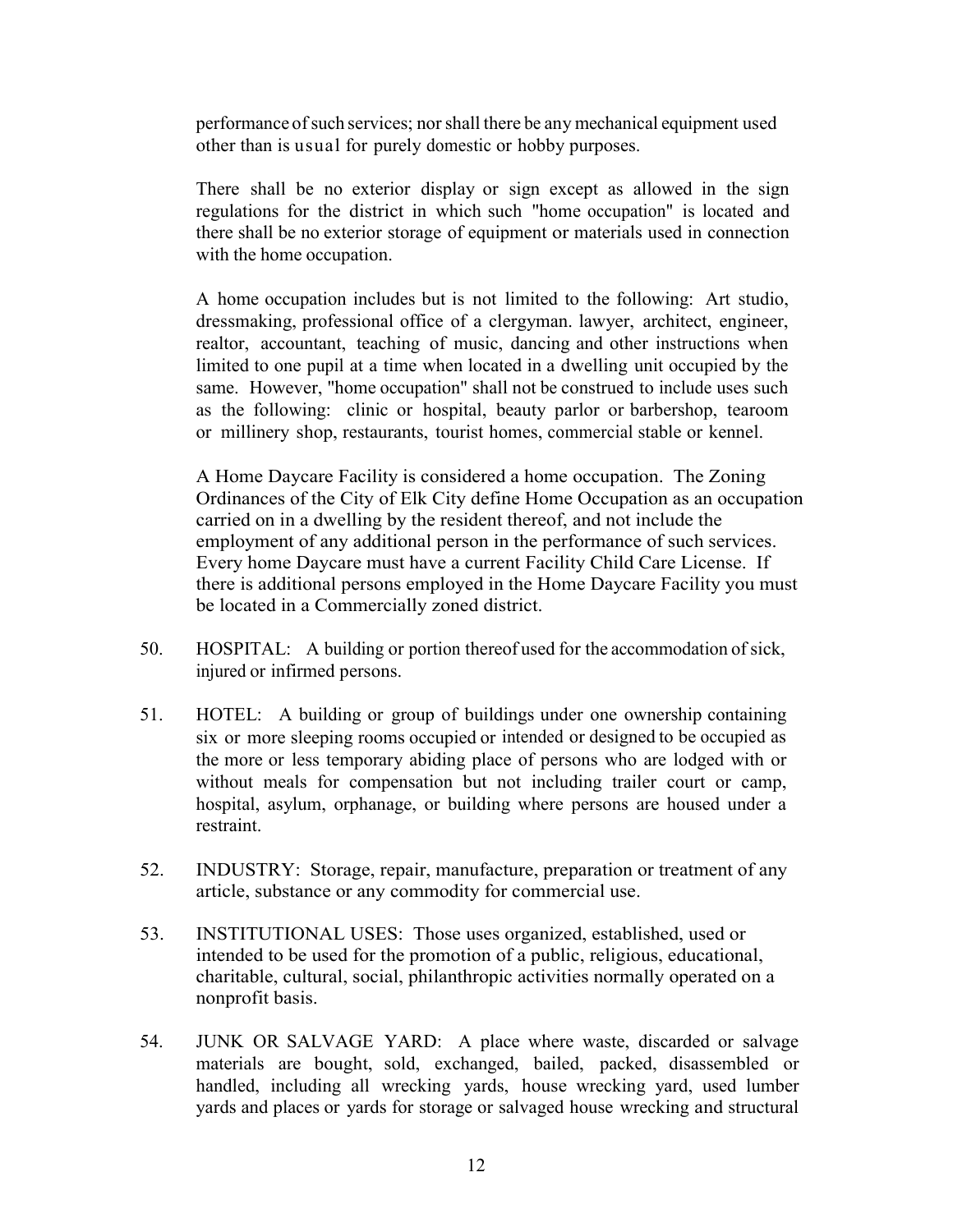steel materials and equipment; but not including such places where such uses are conducted entirely within a completely enclosed building, and not including pawn shops and establishments for the sale, purchase, or storage of used furnisher and household equipment, used cars in operable condition, or salvage material incidental to manufacturing operations.

- 55. KENNEL: Any lot or premises or portion thereof on which more than four dogs, cats and other household domestic animals over four months of age are kept or on which more than two such animals over four months of age are kept or on which more than two such animals are boarded for compensation or kept for sale.
- 56. LOADING SPACE: An off-street space or berth on the same lot with the building or contiguous to a group or building, for the temporary parking of a commercial vehicle while loading or unloading merchandise or materials.
- 57. LOT: A piece or parcel of land occupied or intended to be occupied by a principal building or a group of such buildings and accessory buildings, or utilized for a principal use and uses accessory thereto, together with such open spaces as required by this Ordinance, and having access on a public street.
- 58. LOT, CORNER: A lot which has at least two adjacent sides abutting on a street, provided that the interior angle at the intersection of such two sides is less than one hundred thirty five (135) degrees.
- 59. LOT DEPTH: The mean horizontal distance between the front and rear lot lines.
- 60. LOT, DOUBLE FRONTAGE: A lot having a frontage on two (2) nonintersecting streets, as distinguished from a corner lot.
- 61. LOT, INTERIOR: A lot other than a corner lot.
- 62. LOT, WEDGE SHAPED: A lot situated so that the front is either wider or narrower than the rear of the lot.
- 63. LOTS OF RECORD: Herein designated as a separate and distinct parcel on a legally recorded subdivision plat or a legally recorded deed filed in the office of County Clerk, Beckham County, State of Oklahoma.
- 64. MAXIMUM COVERAGE: The maximum amount of land that may be covered by buildings on any lot.
- 65. MEAN LOT ELEVATION: The average elevation of a lot.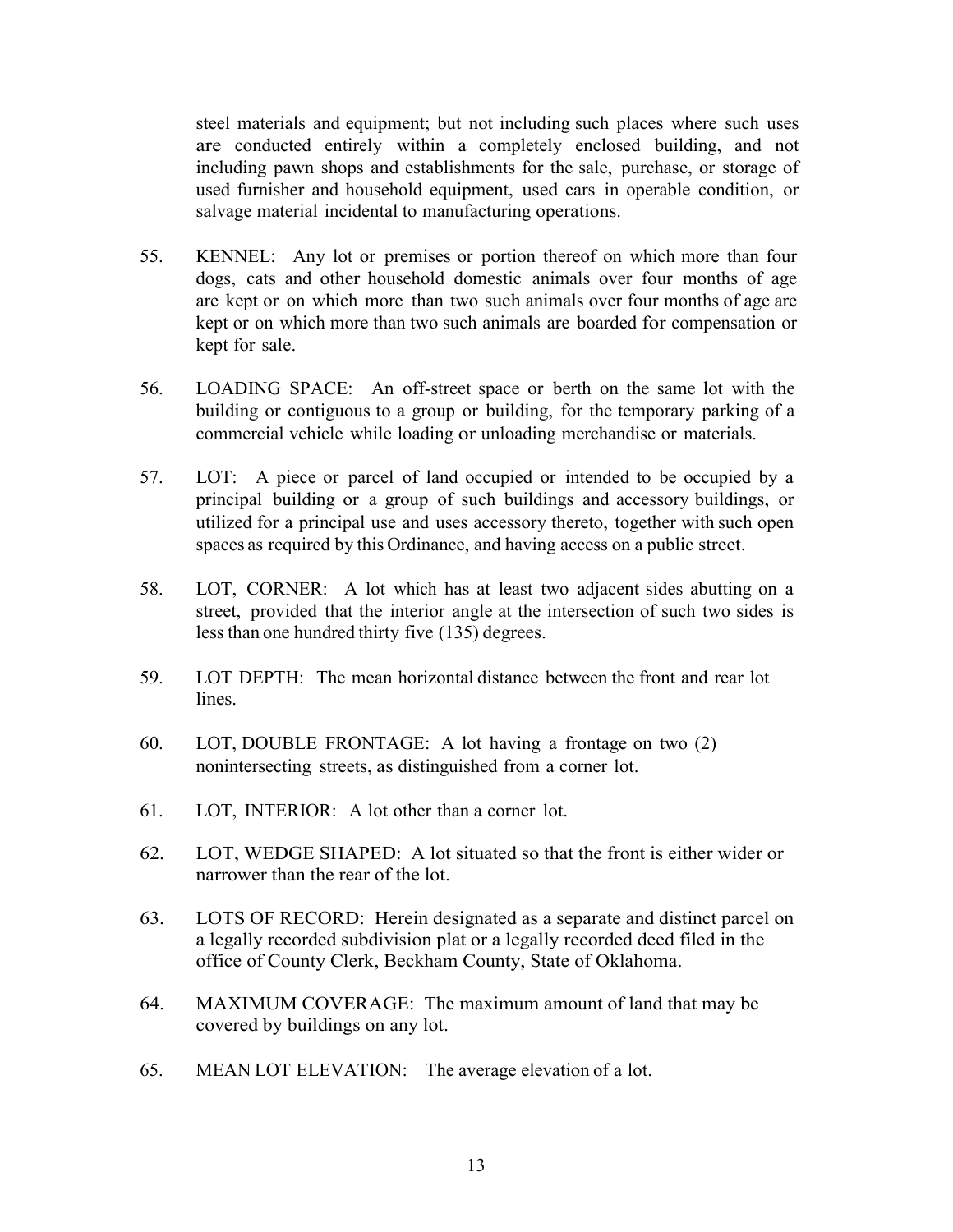- 66. MOBILE HOME PARK: A parcel of land under single ownership which has been planned and improved for a placement of mobile homes for non-transient use.
- 67. MOBILE HOME LOT: A parcel of land for the exclusive use of the occupants of a single mobile home.
- 68. MOBILE HOME PAD: The part of an individual lot which has been reserved for the placement of the mobile home.
- 69a. MODEL HOME: A structure that is designed and built as a residence, with at least part of the dwelling in temporary use as a sales office and showcase or prototypical example of the kind of dwelling that the builder will construct within that subdivision. The dwelling may be used as a sales office for a period not to exceed four years. A model home does not include a home owned and occupied as a personal residence, but which has been offered for sale and is simply being shown as an open house."
- 69. NONCONFORMING USE: A parcel of land lawfully occupied by a use that does not conform to the regulations of the district in which it is located.
- 70. OFF-STREET PARKING: The provision of space reserved exclusively for the parking of motor vehicles entirely off the public street and lying wholly within the property boundaries of the parcel of land affected.
- 71. OPEN SPACE: Area included in any side, rear, or front yard, or any other unoccupied space on a lot that is open and unobstructed to the sky except for the ordinary projection of cornices and eaves of porches.
- 72. PARCEL: A lot as defined therein.
- 73. PARKING AREA, PRIVATE: An open area for the same uses as private garage.
- 74. PARKING AREA, PUBLIC: An open area, other than a street or other public way, used for the parking of automobiles and available to the public whether for fee, free or as accommodation for clients or customers.
- 75. PARKING SPACE: A permanently surfaced area of not less than one hundred sixty two (162) square feet, either within or in the open, exclusive of driveways or access drives for the parking of motor vehicles.
- 76. PERMITTED USES: The uses of a structure or of a tract of land allowed by the use regulations of this Ordinance.
- 77. PORTABLE TEMPORARY STORAGE UNIT: Portable, temporary storage units ( steel containers, shipping containers, rail/box car, semi-truck trailer,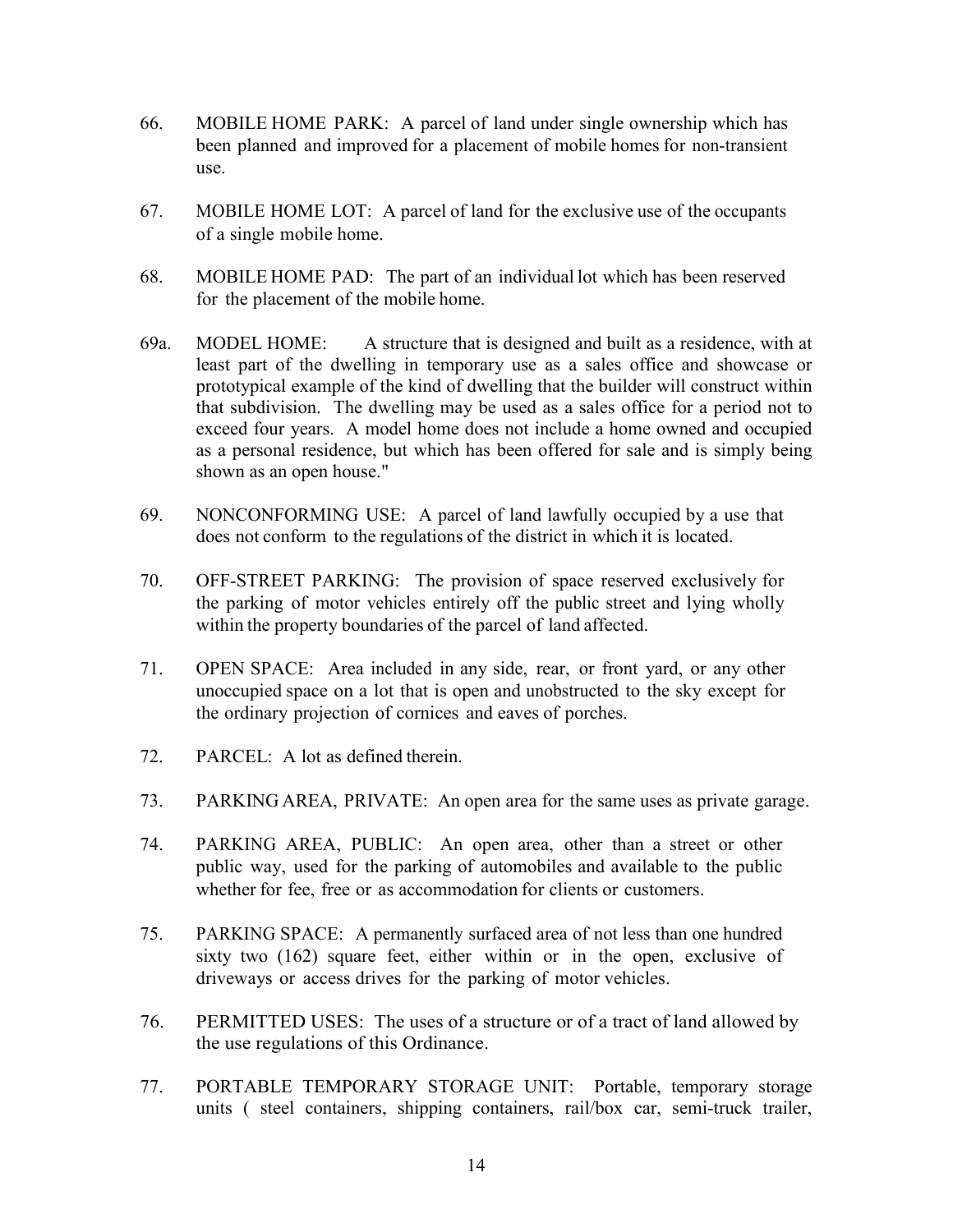mobile home and the like) intended or used for the purpose of storing materials on a temporary basis in residential zoning districts for family purposes and in commercial zoning districts for business purposes.

- 78. ROOMING HOUSE: See boarding house.
- 79. SIGN, ILLUMINATED: A sign designed to give forth any artificial light, or designed to reflect light from one or more sources, natural or artificial.
- 80. SIGN, PROJECTING: A sign erected on the face or outside wall of a building which projects out at any angle there from.
- 81. SIGN, TEMPORARY: Signs of the temporary nature used to advertise the premises for sale, rent, or lease.
- 82. SIGN: Any structure or part thereof, or any device attached to, painted on, or represented on a building or other structure, upon which is displayed or included any lettering, model, banner, flag, pennant, insignia, decoration, device, or representation used as, or which is in the nature of, on announcement, direction, advertisement, or other attention-directing device. A sign shall not include the similar structure or device located within a building except for illuminated signs within show windows. The sign includes any billboard, but does not include the flag, pennant, or insignia of any nation or association of nations, or any state, city, or any other political, charitable, educational, philanthropic, civic, professional, religious, or like campaign, drive movement, or event.
- 83. STORY: That portion of a building, included between the surface of any floor and the surface of the floor next above it, then the space between the floor and the ceiling next above it.
- 84. STORY, FIRST: The lowest story or the ground of any building, the floor of which is not more than twelve (12) inches below the average contact ground level at the exterior walls of the building; except that any basement or cellar used for residence purposes shall be deemed the first story; provided that a basement or cellar used purely for recreational purposes shall not be deemed the first story.
- 85. STORY, MESSANINE: A story which covers one-third (1/3) or less of the story directly underneath it.
- 86. STREET: A public right-of-way more than twenty (20) feet in width which provides a public means of access to abutting property and used primarily for vehicular circulation. The term street shall include avenue, drive, circle, road, parkway, boulevard, lane, place, highway, thoroughfare, and any other similar term.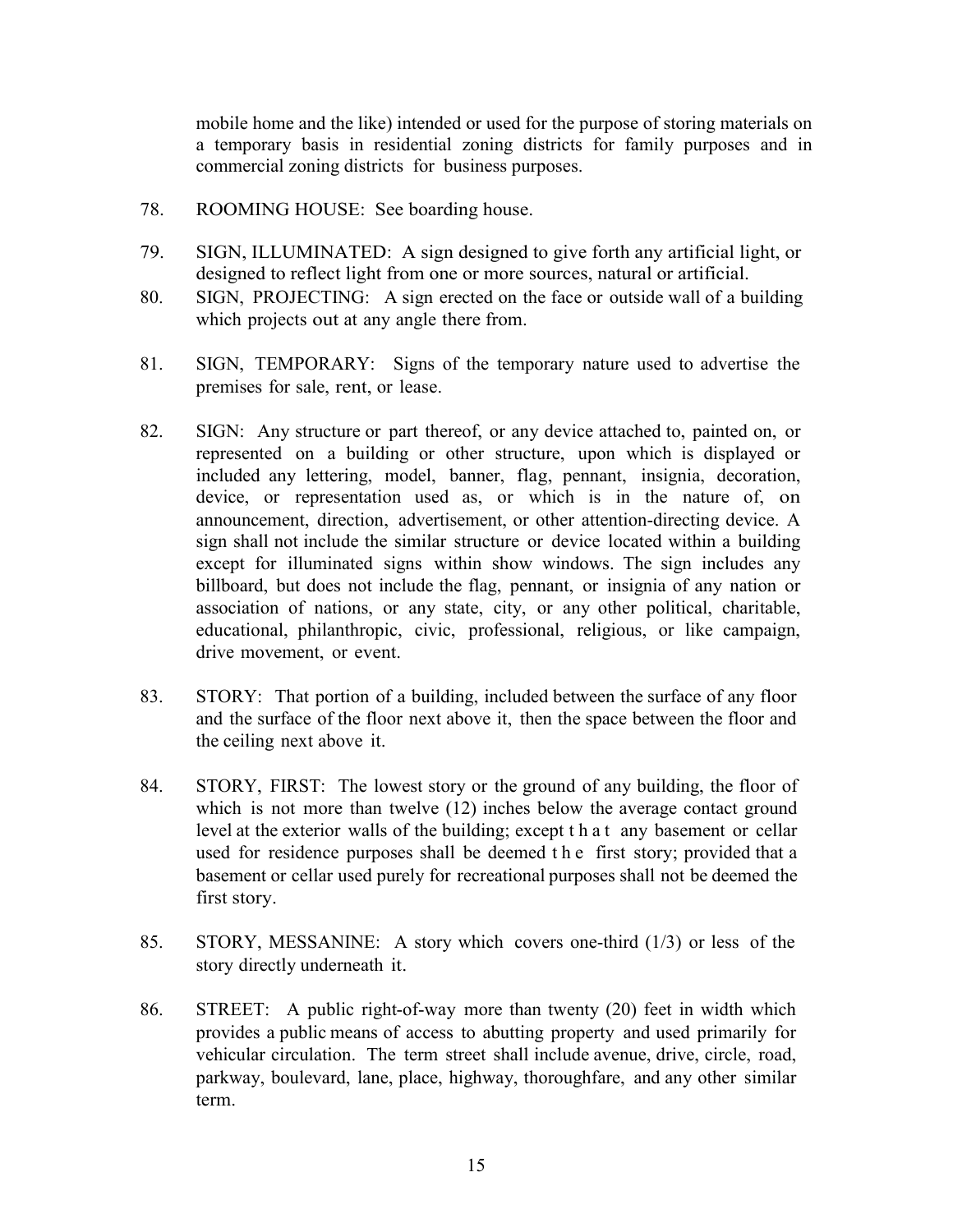- 87. STREET COLLECTOR: As described and shown on the Major Street Plan.
- 88. STREET, INTERSECTION: Any street which adjoins another street at an angle whether or not it crosses the other.
- 89. STREET, MAJOR: As described and shown on the Major Street Plan.
- 90. STREET, MINOR: Any street not designated as a major or collector street and intended to serve or provide access exclusively to the properties abutting thereon.
- 91. STRUCTURAL ALTERATION: Any change in the structural members of a building such as walls, columns, beams or girders.
- 92. STRUCTURE: Anything constructed, the use of which requires permanent location on the ground or attachment to something having a permanent location on the ground (not including sidewalks, driveway and similar improved areas.)
- 93. THOROUGHFARE-EXPRESSWAY: A primary thoroughfare with divided roadways, partial or full control of access in general with grade separations at intersections. A freeway shall mean an expressway with full control of access and meeting the standards of the Oklahoma State Highway Department.
- 94. THOROUGHFARE-PRIMARY OR SECONDARY: An officially designated Federal to State numbered highway or county or other road or street designated as a primary thoroughfare on the official thoroughfare or major street plan for the City of Elk City. Oklahoma, or County or other road or street designated as a secondary thoroughfare on said plan, respectively.
- 95. THOROUGHFARE PLAN: The part of the Comprehensive Development Plan referring to transportation development goals, principles, and standards and also includes use of the words Major Street Plan and Traffic Ways Plan principles.
- 96. TOURIST COURT: An area containing one (1) or more building designed or intended to be used as temporary sleeping facilities of one or more transient persons.
- 97. TRAFFIC SIGNAL DEVICE: A sign, device of mechanical contrivance, used for the control of motor vehicular and pedestrian movement.
- 98. TRAILER OR MOBILE HOME: A portable or mobile living unit used or designed for human occupancy on a permanent basis.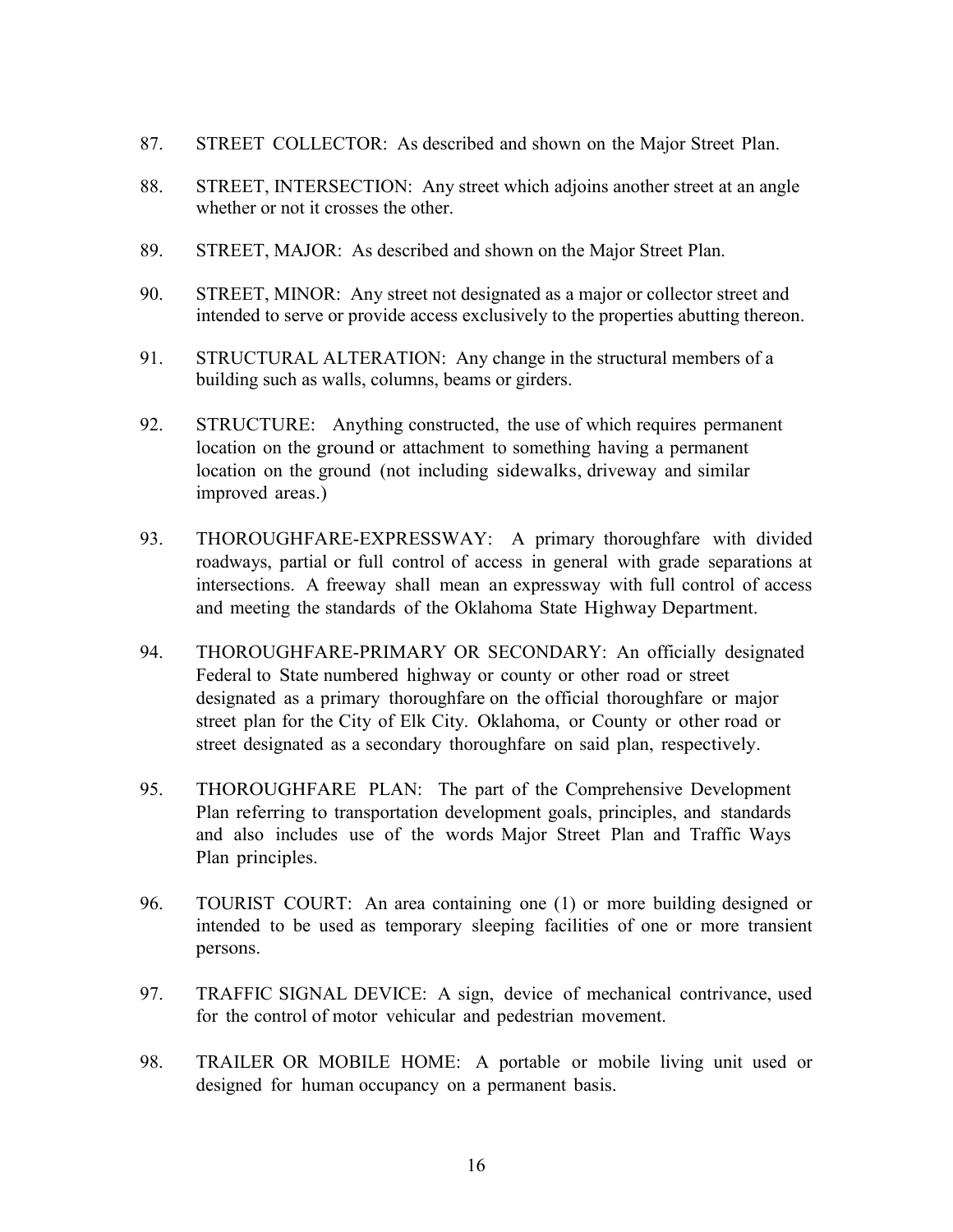- 99. USE: The purpose of which land or building or structure is arranged, designed or intended, or for which either land, building or structure is, or may be occupied or maintained.
- 100. UTILITY SERVICE INSTALLATION: Any structure or installation by utility company or the City of Elk City, Oklahoma deemed to be necessary for the safe or efficient operation of that utility.
- 101. VARIANCE: Any modification of the terms of this Ordinance.
- 102. YARD, FRONT: A yard extending across the full width of a lot from side lot line to side lot line abutting on a street beyond which a building may not protrude.
- 103. YARD, REAR: A yard extending across the rear of a lot measured from side lot line to side lot line and at opposite end to front lot line.
- 104. YARD, SIDE: A yard extending from front building line to the rear building line abutting the side lot line beyond which no building may protrude.
- 105. ZONING COMMISSION: Elk City Zoning Commission.
- 106. ZONING MAP: The adopted zoning map or maps or the City of Elk City together with all amendments.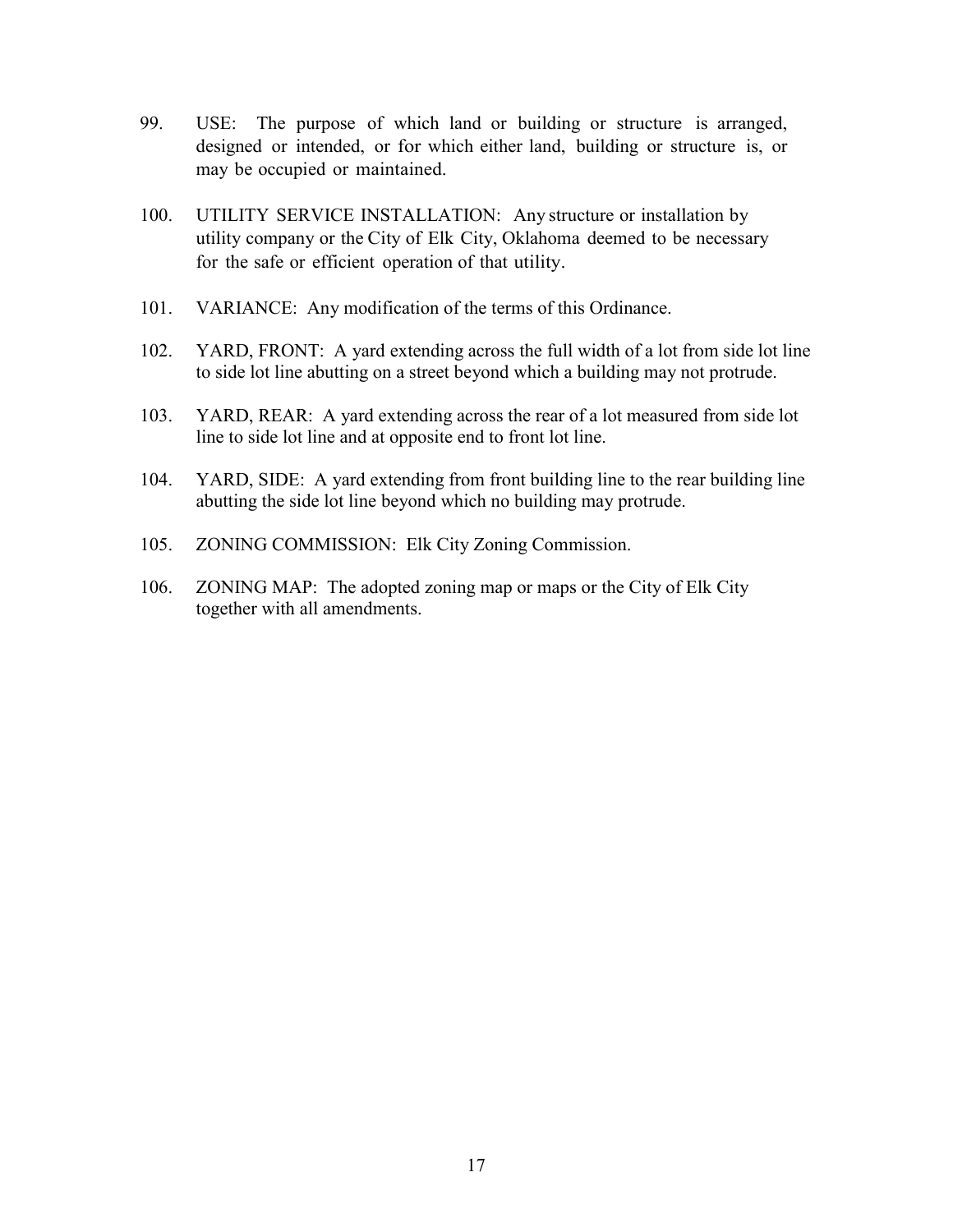## **ARTICLE III**

## **ESTABLISHMENT OF DISTRICTS**

### SECTION 17-18. ZONING DISTRICTS

For the purpose of this Ordinance and the promotion of public health, safety, and general welfare of the community, the following districts are hereby established for the City of Elk City.

#### Agricultural Districts

- A-1 Residential District
- R-1 Single-Family District
- R-2 Two-Family District
- R-3 Multi-Family District
- R-4 Residential Estate District

#### Commercial Districts

- C-1 Convenience Commercial District
- C-2 Highway Commercial and Commercial Recreation District
- C-3 General Commercial District

### Industrial Districts

- I-1 Light Industrial Districts
- I-2 General Industrial Districts
- I-3 Heavy Industrial Districts

### Planned Unit Development District

#### Flood Plain District

- 1. As districts are designated they shall be bounded and defined as shown on a map entitled "zoning Map of the City of Elk City, County of Beckham, State of Oklahoma". The zoning map, and all of the explanatory material thereon, is hereby made a part of this Ordinance.
- 2. In the event of uncertainty in the exact boundaries of any of the aforesaid districts as shown on the ": Zoning Map of the City of Elk City, State of Oklahoma", the Planning Commission upon written application or upon its own motion, shall recommend the location of such boundaries to the City Commission and the City Commission shall make the final determination.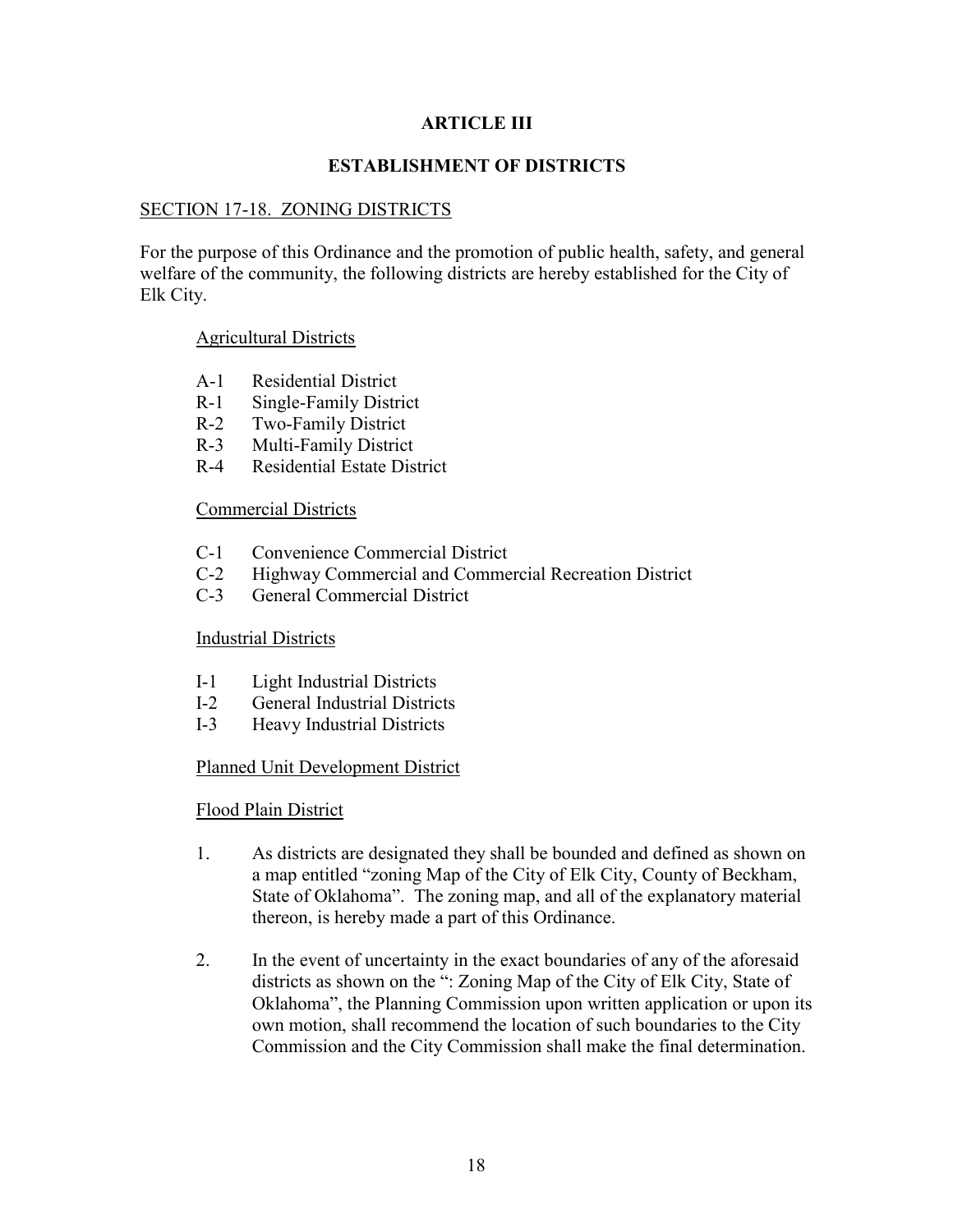## **ARTICLE IV**

### **GENERAL PROVISIONS APPLYING TO ALL OR TO SEVERAL DISTRICTS**

# SECTION 17-19. APPLICATION OF REGULATION TO THE USES OF A MORE RESTRICTED DISTRICT

Whenever the specific district regulations pertaining to one district permit the uses of a more restricted district, such uses shall be subject to the conditions set forth in the regulations of the more restricted district, unless otherwise specified.

It is intended that these regulations be interpreted as not permitting a dwelling unit to be located on the same lot with or within a structure used or intended to be used primarily for non-residential purposes.

### SECTION 17-20. EXISTING BUILDINGS AND LAND USE

Except as herein provided, no building or parcel of land shall be used or occupied and no building or part thereof shall be erected, moved, or altered unless in conformity with the regulations herein specified.

### SECTION 17-21. HEIGHT AND DENSITY

No building shall hereafter be erected or altered which will exceed the height limit nor shall any building or land be used or occupied hereafter in excess of the density regulations for that district; no building shall hereafter be erected or altered to accommodate a greater number of families than those specified for that district; no building shall be erected or altered to exceed the specifications of required lot size, maximum coverage, yard requirements, height limitations, or bulk limitations for that district as defined.

### SECTION 17-22. BUILDINGS AND PORTABLE TEMPORARY STORAGE UNITS

1. Buildings

Any building hereafter erected or structurally altered shall be located on one (1) lot and except as provided herein; there shall be no more than one (1) principal building and the customary accessory buildings on one (1) lot; provided further that accessory building may not be erected or placed in the front and side yard areas as required in the separate districts.

2. Portable Temporary Storage Units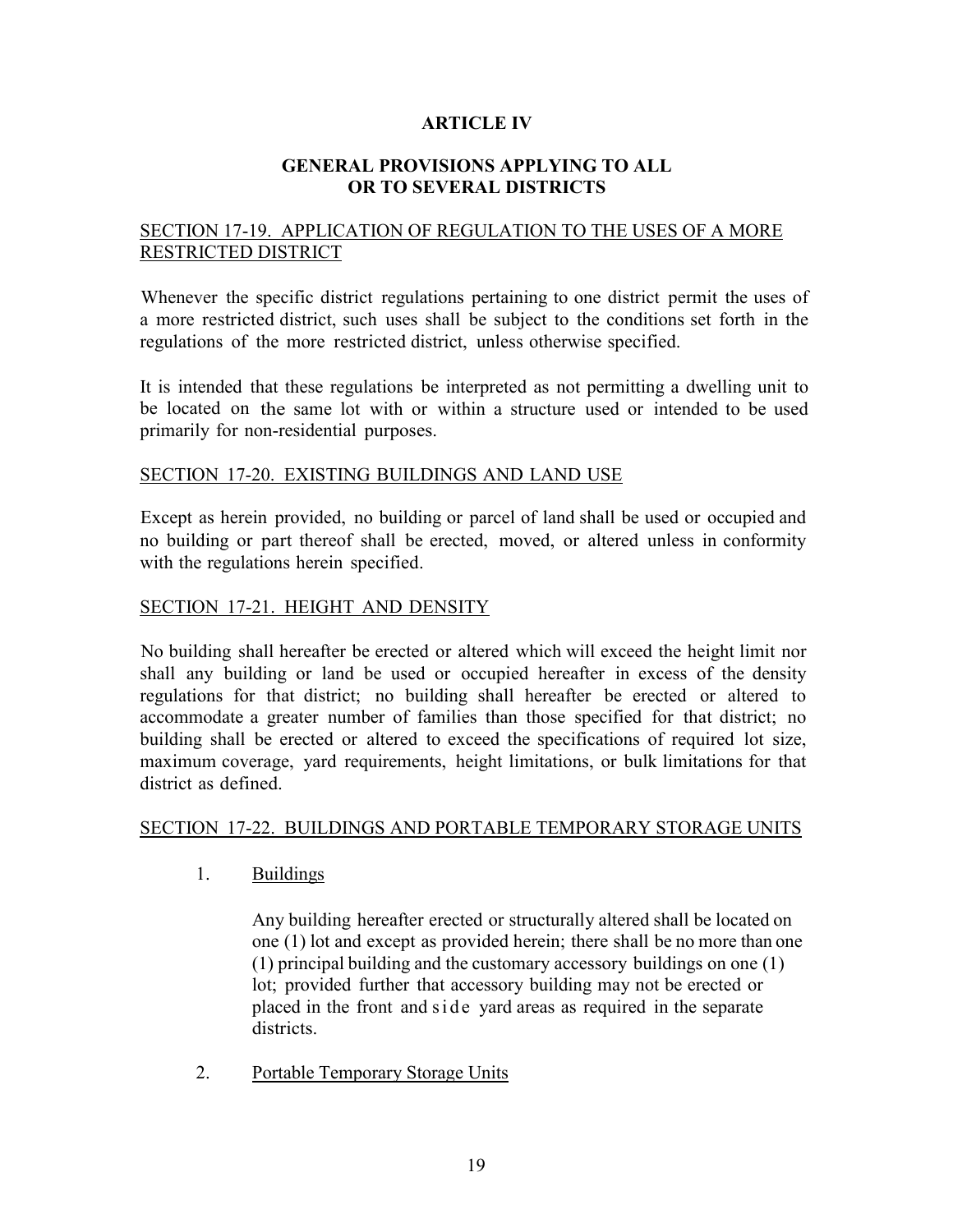- a. Portable temporary storage units may be utilized in residential and commercial zoning districts upon filing an application by the property owner and issuance of a permit from the City in accordance with b., c., d. and e., herein. No permit shall be required unless the unit will be at the site for more than one week. The permit fee shall be \$50.00 per unit.
- b. Permits for construction will be granted for the duration of construction activities. Units serving as offices will also have to be permitted. Permits for residential use will be granted for 90 days. Permits for commercial business use will be granted for 180 days.
- c. Units are prohibited from being placed in streets or on the front yard of a property. Units must be located on the property at the furthest accessible point from streets. Unless the unit is located on a paved off-street surface, the property owner must obtain preapproval of the location by the city manager or his designee.
- d. Only one unit may be placed on a property in a residential zoning district. The unit shall not exceed 40 feet in length.
- e. Units shall not be used to store solid waste or any illegal or hazardous substance. Upon reasonable notice to the property owner, the city may inspect the contents of any unit.

# SECTION 17-23. STREET ACCESS

No principal building shall hereafter be constructed on a lot which does not abut a public dedicated street.

# SECTION 17-24. OFF-STREET PARKING

1. Purpose and Application

It is the intent of these requirements that adequate parking and loading facilities be provided of the street easement for each use of land within the City of Elk City. Requirements are intended to be based on the demand created by each use. These requirements shall apply to all uses in all Districts.

### 2. Required Open Space

Off-Street parking space may be a part of the required open space associated with the permitted use and shall not be reduced or encroached upon in any manner.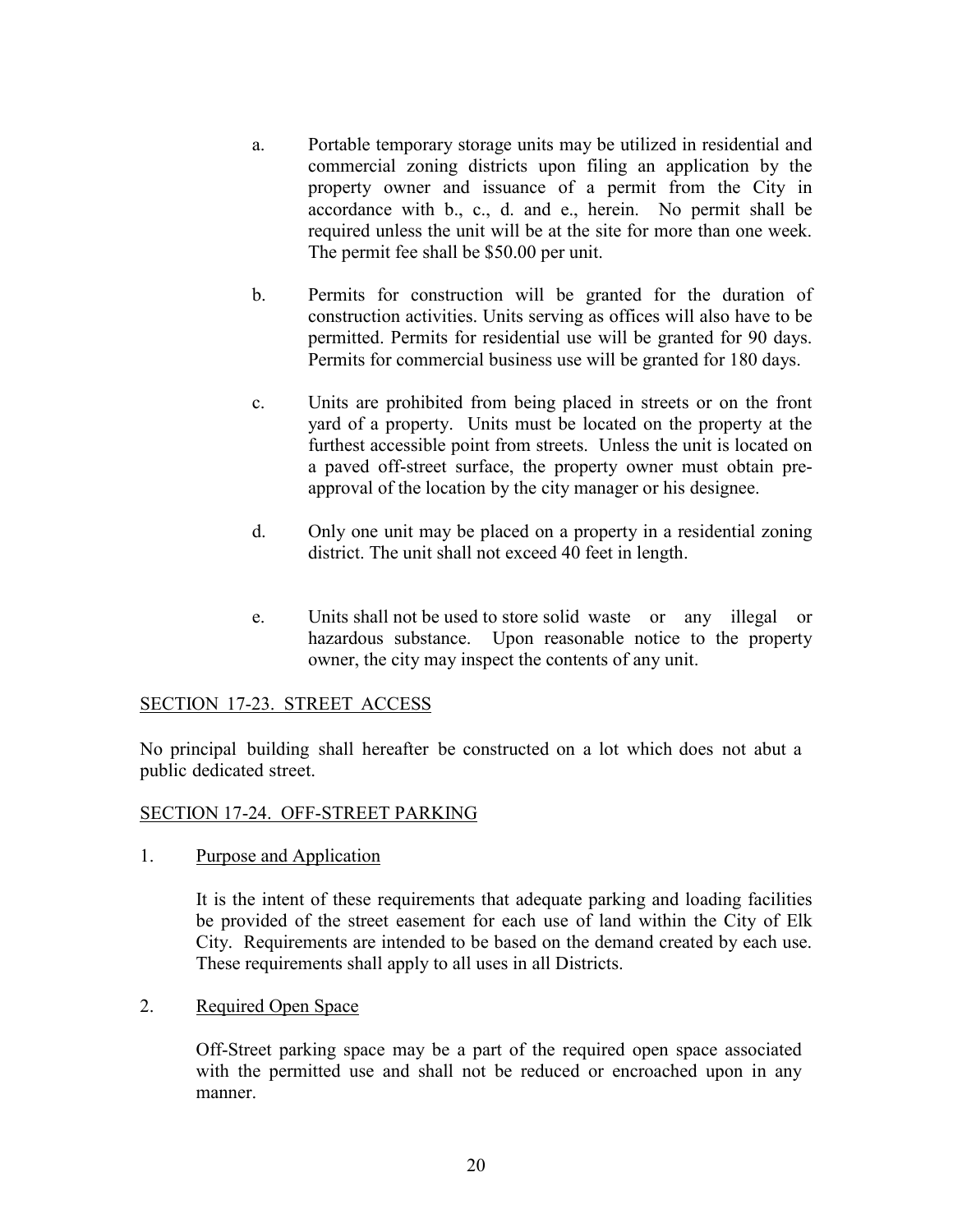## 3. Location

The off-street parking lot shall be located within two hundred (200) feet, exclusive of street and alley widths, of the principle use and shall have direct access to a street or alley.

## 4. Joint Parking Facilities

Whenever tow or more uses are located together in a common building, shopping center or other integrated building complex, the parking requirements may be complied with by providing a permanent common parking facility, cooperatively established and operated, which contains the requisite number of spaces for each use. The total number of spaces provided shall not be less than the sum of the individual requirements.

## 5. Size Off-Street Parking Space

The size of a parking space for one vehicle shall consist of a rectangular area having dimensions of not less than nine (9) feet by eighteen feet (18) plus adequate area for ingress and egress.

### 6. Amount of Off-Street Parking and Loading Required

- a. Dwelling, Single-Family or Duplex: Two (2) parking space for each separate dwelling unit within the structure.
- b. Dwelling, Multiple-Family: The number of spaces provided shall not be less than two (2) times the number of units in the dwelling.
- c. Boarding or Rooming House or Hotel: One (1) parking space for each two (2) guest provided overnight accommodations.
- d. Hospitals: One (1) space for each four (4) patient beds, exclusive of bassinets, plus one (1) space for each staff or visiting doctor, plus one (1) space for each three (3) employees including nurses, plus adequate area for the parking of emergency vehicles.
- e. Medical or Dental Clinics or Offices: Six (6) spaces per doctor plus one (1) space for each two (2) employees.
- f. Convalescent or Nursing Homes: One (1) space for each six (6) patient beds plus one (1) space for each staff or visiting doctor plus one (1) space for each two (2) employees including nurses.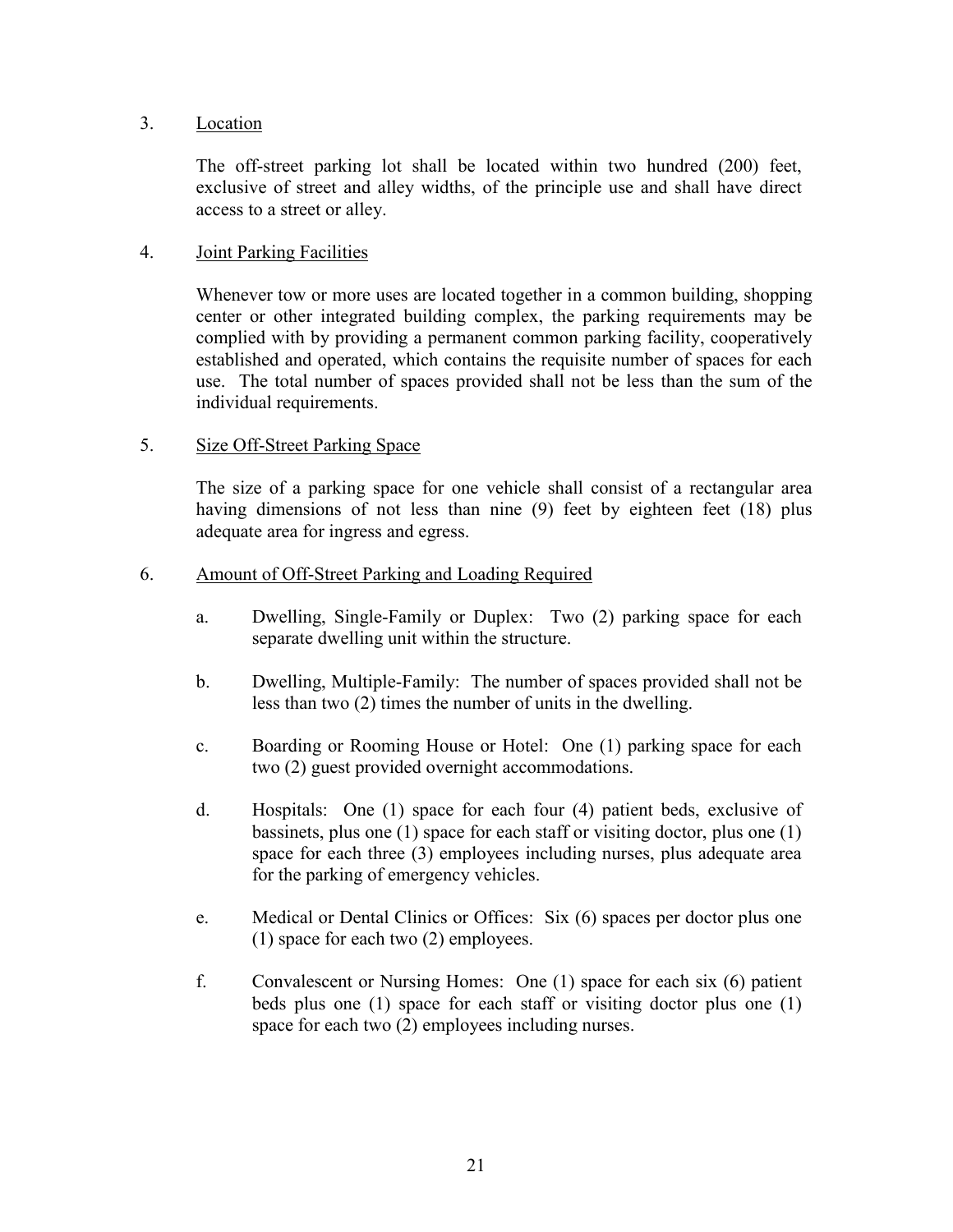- g. Community Center, Theater, Auditorium, Church Sanctuary: One (1) parking space for each four (4) seats, based on maximum seating capacity.
- h. Convention Hall, Lodge, Club, Library, Museum, Place of Amusement or Recreation: One (1) parking space for each fifty (50) square feet of floor area used for assembly or recreation in the building.
- i. Office Building: One (1) parking space for three-hundred (300) square feet of gross floor area in the building, exclusive of the area used for storage, utilities and building service.
- j. Commercial Establishment Not Otherwise Classified: One (1) parking space for each two hundred fifty (250) square feet of floor space used for retail trade in the building and including all areas used by the public.
- k. Industrial Establishments: One (1) off-street parking space for each one thousand (1000) square feet of gross floor area or one (1) off-street parking space for each three (3) employees whichever is greater and one (1) loading and unloading berth for each twenty five thousand (25,000) square feet or fraction thereof of gross floor area.

## 7. Paved Surface Required

All parking spaces shall be paved with a sealed surface pavement and maintained in a manner that no dust will result from the continued use.

### 8. Off-Street Parking Lots in Residential Districts

Whenever off-street parking lots for more than six (6) vehicles are to be located within or adjacent to a Residential District the following provisions shall apply:

- a. All sides of the lot within or abutting the Residential District shall be enclosed with an opaque ornamental fence, wall or dense evergreen hedge having a height of not less than five (5) feet. Such fence, wall or hedge shall be maintained in good condition.
- b. No parking shall be permitted within a front yard set-back line whenever the parking lot is located in a residential district or immediately abuts the front yard of a residential unit. In all other cases, a minimum five (f) foot setback shall be required.
- c. Driveways used for ingress and egress shall be confined to and shall not exceed twenty-five (25) feet in width, exclusive of curb returns.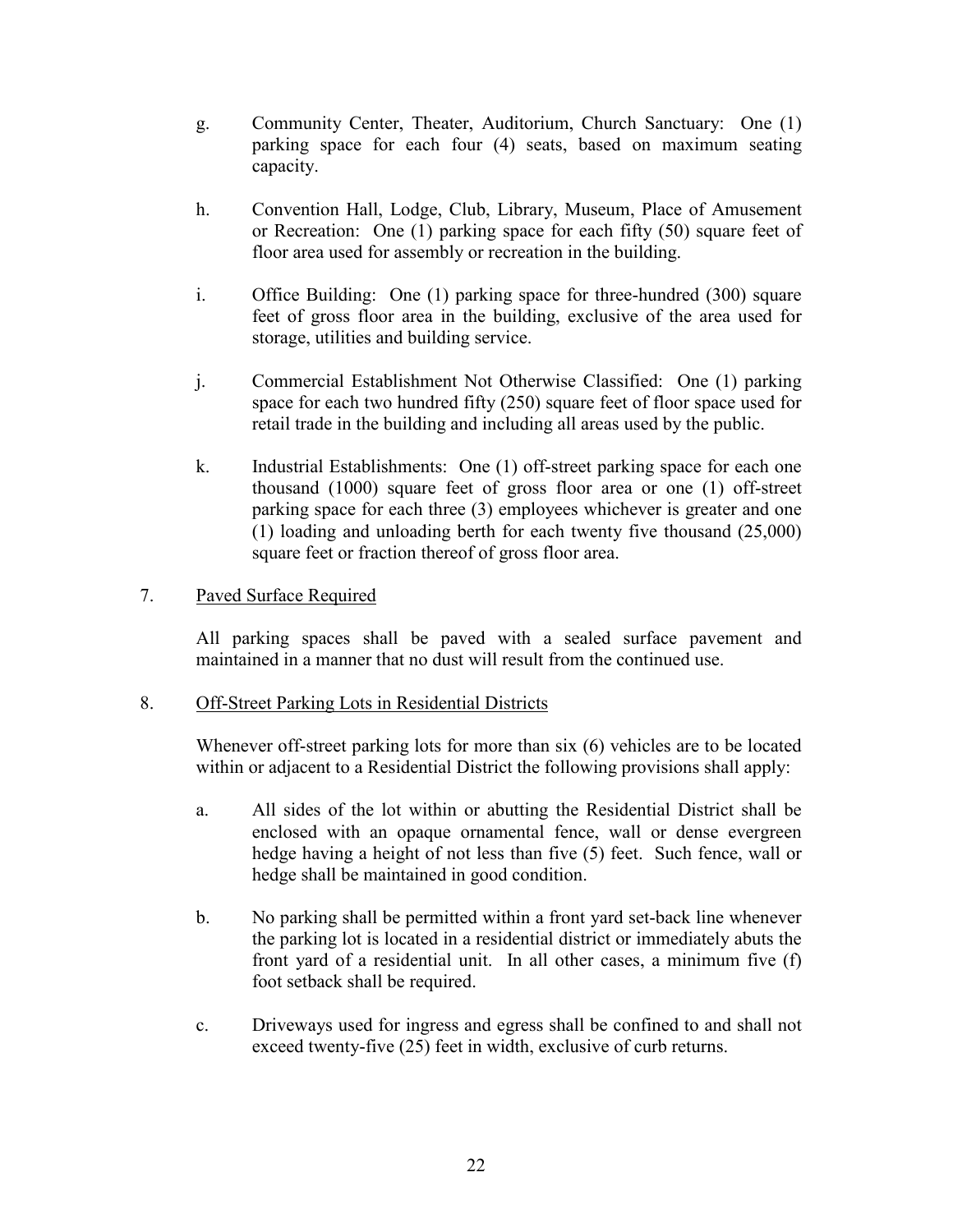- d. All of the lot used for parking and driveway purposes shall be paved with a sealed surface pavement and maintained in such a manner that no dust will be produced by continued use.
- e. Whenever lighting is provided, it shall be arranged so that all light is deflected from adjoining residential uses.
- f. No sign of any kind shall be erected except information signs used to guide traffic and to state the condition and terms of the use of the lots. Only non-intermittent white lighting of signs shall be permitted.

# SECTION 17-25. STORAGE AND PARKING OF TRAILERS AND COMMERCIAL **VEHICLES**

Commercial vehicles and trailers of all types, including travel, camping and hauling and mobile homes shall not be parked or stored on any lot occupied by a dwelling or on any lot in a Residential District except in accordance with eh following provisions:

- 1. No more than one commercial vehicle, which does not exceed one and one-half  $(1 \frac{1}{2})$  tons rated capacity, per family living on the premises, shall be permitted; and in no case shall a commercial vehicle used for hauling explosives, gasoline, or liquefied petroleum products be permitted.
- 2. No more than one camping or travel trailer or hauling trailer per family living on the premises shall be permitted and said trailer shall not exceed twenty-four (24) feet in length, or eight (8) feet in width; and further provided that said trailer shall not be parked or stored for more than forty-eight (48) hours unless it is located behind the front yard building line. A camping or travel trailer shall not be occupied whether temporarily or permanently while it is parked or stored in any area within the incorporated limits except in a trailer court authorized under the ordinances of the City of Elk City.
- 3. A mobile home shall be parked or stored only in a trailer court which is in conformity with the ordinances of the City of Elk City, with certain exceptions as hereinafter provided in Section 17-36, (8)-(h) of this Ordinance.

# SECTION 17-26. ANNEXATION CLAUSE

All territory annexed to the corporate limits of Elk City, Oklahoma, subsequent to the effective date of this Ordinance is within the jurisdiction of this Ordinance and will upon annexation be zoned as A-1 General Agricultural District, unless otherwise classified by the City Commission. Within six (6) months after the effective date of such annexation, the City Commission of the City of Elk City shall, in accordance with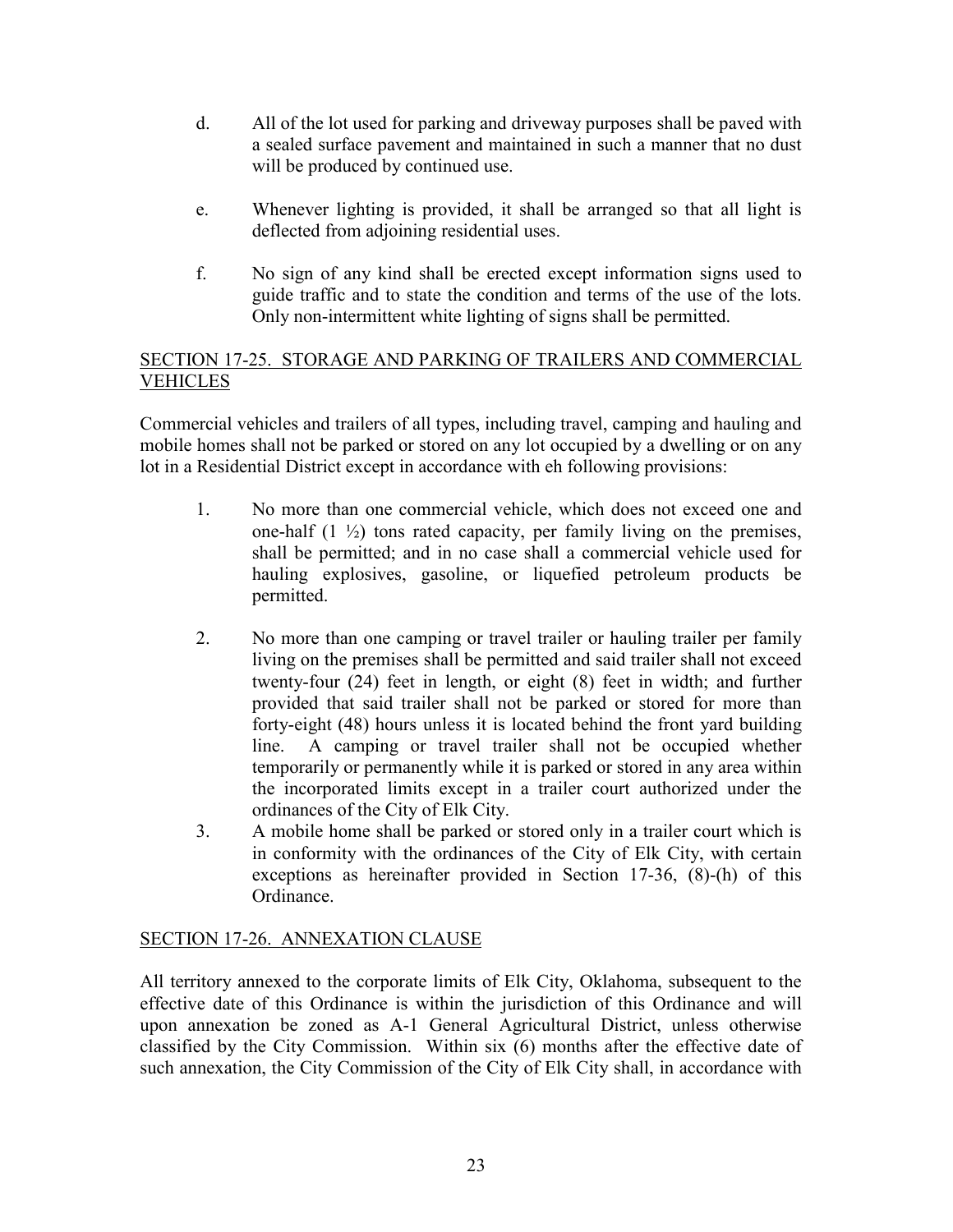Title II, Article 43, Sections 43-101 to 43-108, Oklahoma Statutes and this Ordinance, rezone said annexed territory in keeping with the Comprehensive Plan.

# SECTION 17-27. EXISTING LOTS OF RECORD

In any district where single-family residences are permitted, a single-family detached dwelling may be erected on any lot which is of official record on the effective date of this Ordinance, subject to be the following restrictions:

- 1. There must be provided a minimum lot width of fifty (50) feet.
- 2. There must be provided a minimum of ten (10) feet in side yards with five (5) feet on any one side.
- 3. The front and rear yards must comply with the requirements set forth for the zoning district within which the lot of record is located.

# SECTION 17-27.1. METAL BUILDINGS

Buildings within residential or commercial zoning districts utilizing a metal exterior surface on any side wall having any street frontage shall, without considering any intervening fence, be constructed so that not less than thirty three (33%) percent of any such side wall having street frontage is constructed of materials dissimilar to the metal exterior surface used on the balance of the building. If the building is located on a corner lot, then this requirement applies to sidewalls of both street frontages. Acceptable dissimilar materials shall include stone, brick, glass, aggregate or other decorative exterior materials appropriate for residential/commercial applications.

# SECTION 17-27.2. LANDSCAPING

Property owners and occupants located in C-1 and C-2 zoning districts shall be required to provide and maintain not less than five percent (5%) of the total land area of the development shall be landscaped with trees, ornamental shrubs, walkways, and green areas. Artificial grass or any form of synthetic plant shall not be permitted landscaping. Use of gravel as ground cover shall not count as part of the 5% total landscaping. All landscaping improvements shall be maintained in a live and healthy manner.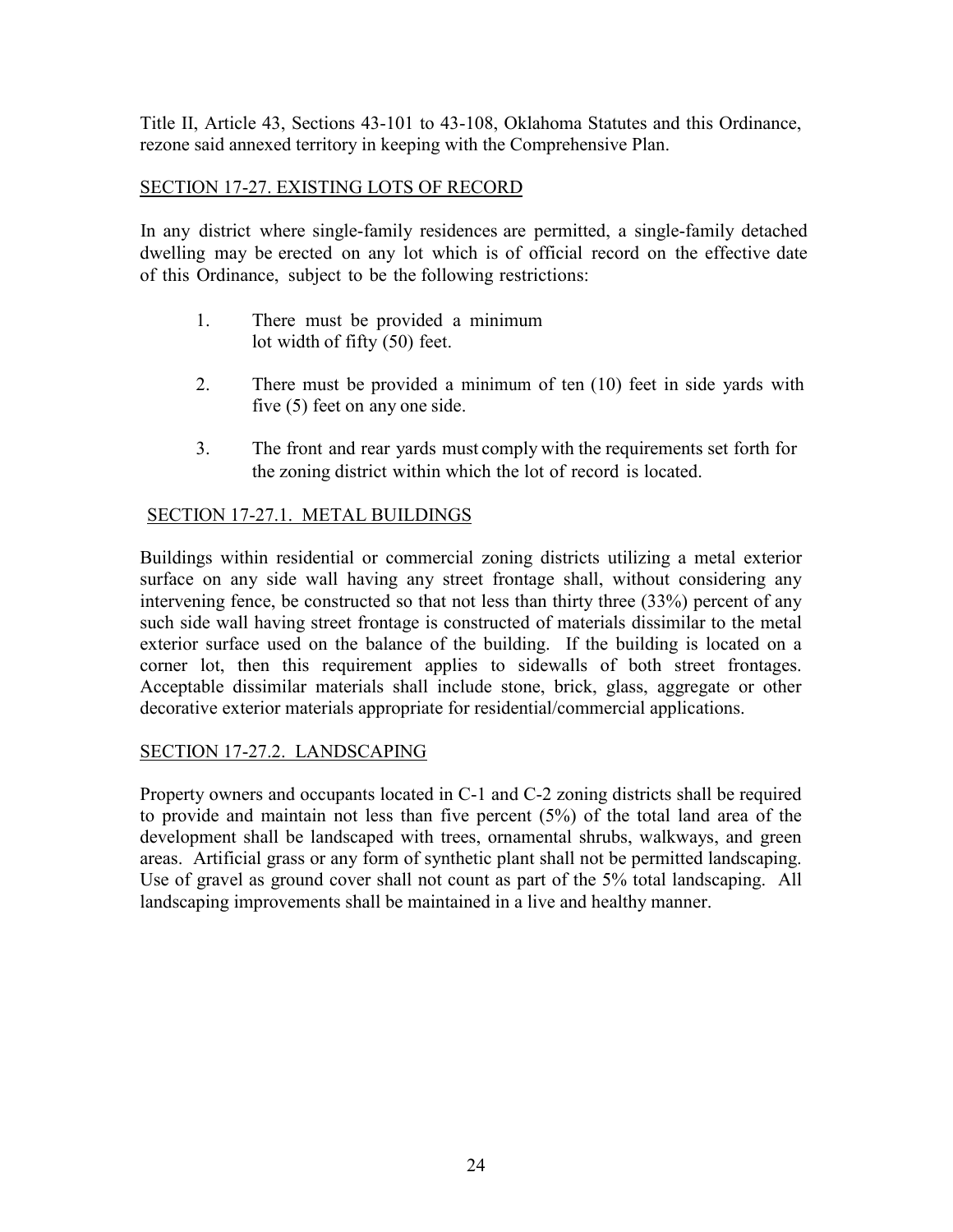## **ARTICLE V**

## **NON CONFORMING BUILDINGS, STRUCTURES AND USES OF LAND**

### SECTION 17-28. INTENT

- 1. Within the district established by this Ordinance or amendments that may later be adopted, there exist lots, structures, and uses of land and structures which were lawful before this Ordinance was passed or amended, but which would be prohibited, regulated, or restricted under the terms of this Ordinance or future amendments.
- 2. It is the intent of this Ordinance to permit these nonconformities to continue until they are removed, but not to encourage their survival. Such uses are declared by this Ordinance to be incompatible with permitted uses in the districts involved. It is further the intent of this Ordinance that nonconformities shall not be enlarged upon, expanded or extended, nor be used as grounds for adding other structures or uses prohibited elsewhere in the same district.
- 3. A nonconforming use of a structure, a nonconforming use of land, or a nonconforming use of a structure and land shall not be extended or enlarged after passage of this Ordinance.

# SECTION 17-29. NONCONFORMING LOTS OF RECORDS

In any district in which single-family dwellings are permitted, notwithstanding limitations imposed by other provisions of this Ordinance, a single-family dwelling and customary accessory buildings may be erected on any single lot of record at the effective date of adoption of amendment of this Ordinance. Such lot must be in separate ownership and not of continuous frontage with other lots in the same ownership. Variance of area, width, and yard requirements shall be obtained only through action of the Board of Adjustment.

### SECTION 17-30. NONCONFORMING STRUCTURE

Where a lawful structure exists at the effective date of adoption or amendment of this Ordinance that could not be built under the terms of this Ordinance by reason of restrictions on area, lot coverage, height, yards, or other characteristics of the structure or its location on the lot, such structure may be continued so long as it remains otherwise lawful, subject to the following provisions:

1. No such structure may be enlarged or altered in a way which increases its nonconformity.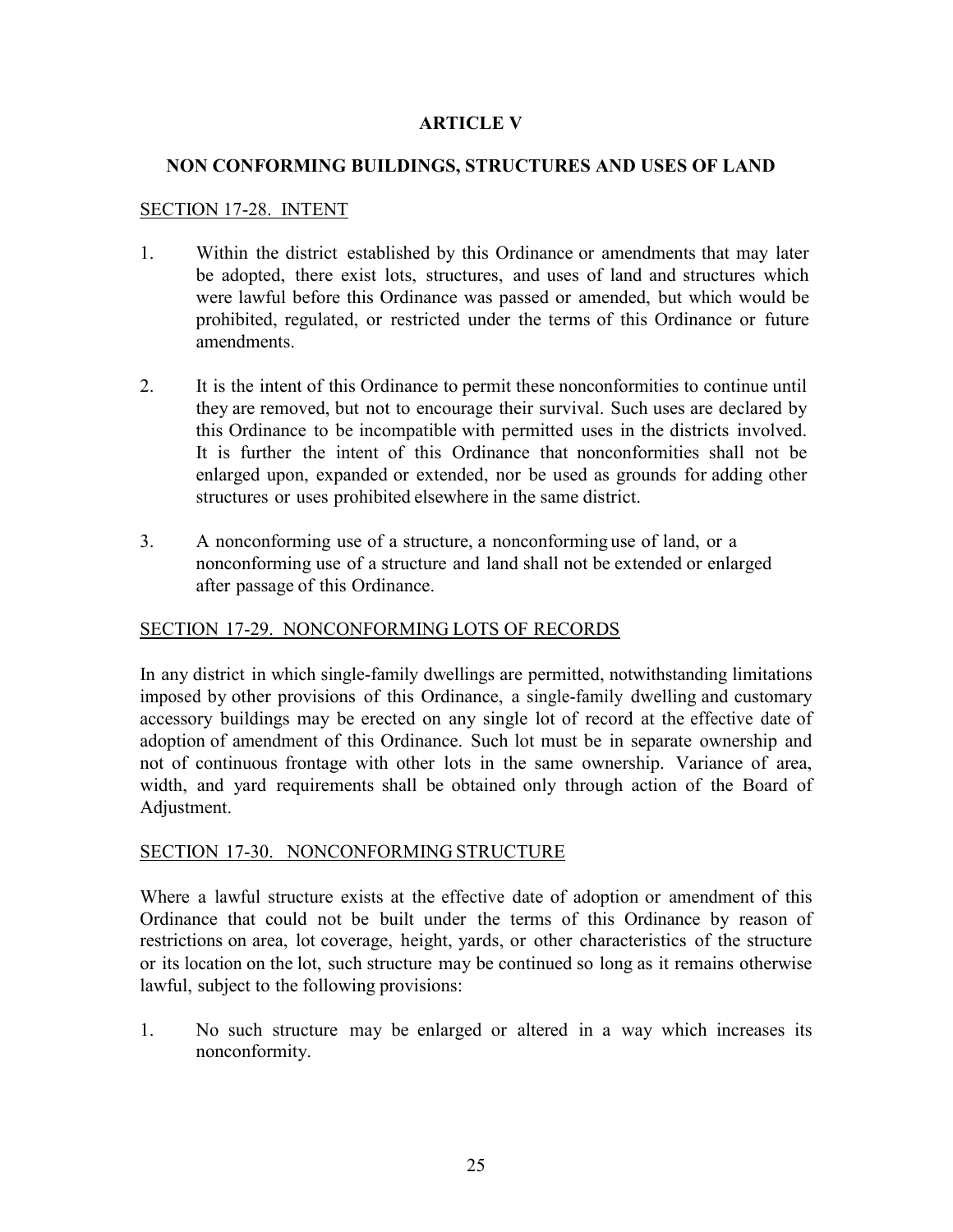- 2. Should such structure be destroyed by any means of an extent of more than 50 percent of its replacement cost at time of destruction, it shall not be reconstructed except in conformity with the provisions of this Ordinance.
- 3. Should such structure be moved for any reason for any distance whatever, it shall thereafter conform to the regulations for the district in which it is located after it is moved.

# SECTION 17.31. NONCONFORMING USES OF STRUCTURES

If lawful use of a structure, or of structure and premises in combination, exists at the effective date of adoption or amendment of this Ordinance, that would not be allowed in the district under the terms of this Ordinance, the lawful use may be continued so long as it remains otherwise lawful, subject to the following provisions:

- 1. No existing structure devoted to a use not permitted by this Ordinance in the district in which it is located shall be enlarged, extended, constructed, reconstructed, moved, or structurally altered except in changing the use of the structure to a use permitted in the district in which it is located.
- 2. Any nonconforming use may be extended through any parts of a building which were manifestly arranged or designed for such use at the time of adoption or amendment or this Ordinance, but no such use shall be extended to occupy any land outside such buildings.
- 3. Any structure, or structure and land in combination, in or on which an nonconforming use is superseded by a permitted use, shall thereafter conform to the regulations for the district in which such structure is located, and the nonconforming use may not thereafter be resumed.
- 4. When a nonconforming use of a structure, or structure and premises in combination is discontinued or abandoned for six (6) consecutive months, the structure, or structure and premises in combination, shall not thereafter be used except in conformance with the regulations of the district in which it is located.
- 5. Where nonconforming use status applies to a structure and premises in combination, removal or destruction of the structure shall eliminate the nonconforming status of the land.

# SECTION 17-32. NONCONFORMING USES OF LAND

Where, at the effective date of adoption or amendment of this ordinance, lawful uses of land exist that are no longer permissible under the terms of this Ordinance as enacted or amended, such uses may be continued, so long as they remain otherwise lawful, subject to the following provisions: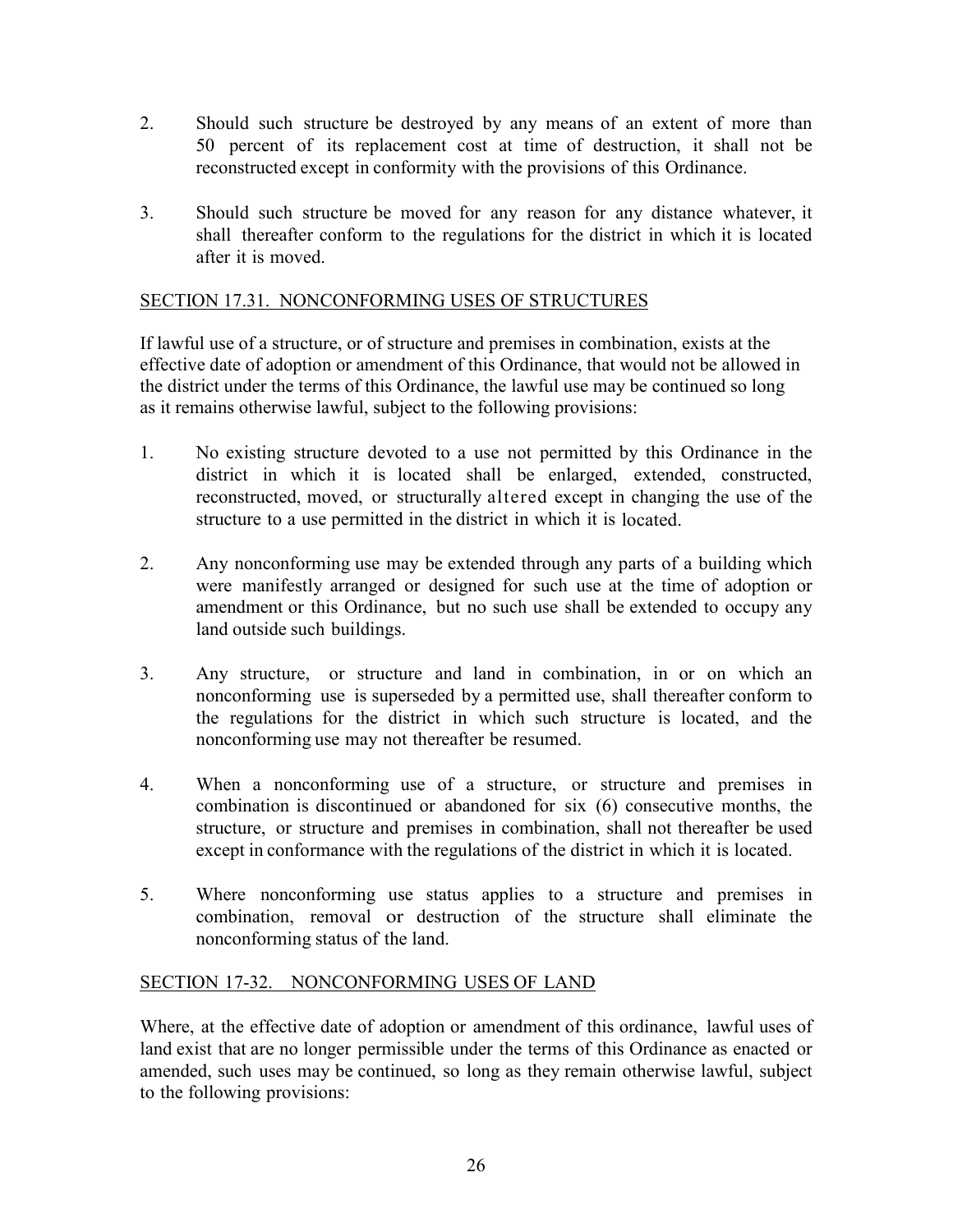- 1. No such nonconforming use shall be enlarged or increased, nor extended to occupy a greater area of land than was occupied at the effective date of adoption or amendment of this Ordinance.
- 2. No such nonconforming use shall be moved in whole or in part to any other portion of the lot or parcel occupied by such use at the effective date of adoption or amendment of this Ordinance.
- 3. If any such nonconforming use of land ceases for any reason for a period of more than 30 days, any subsequent use of such land shall conform to the regulations specified by the Ordinance for the district in which such land is located.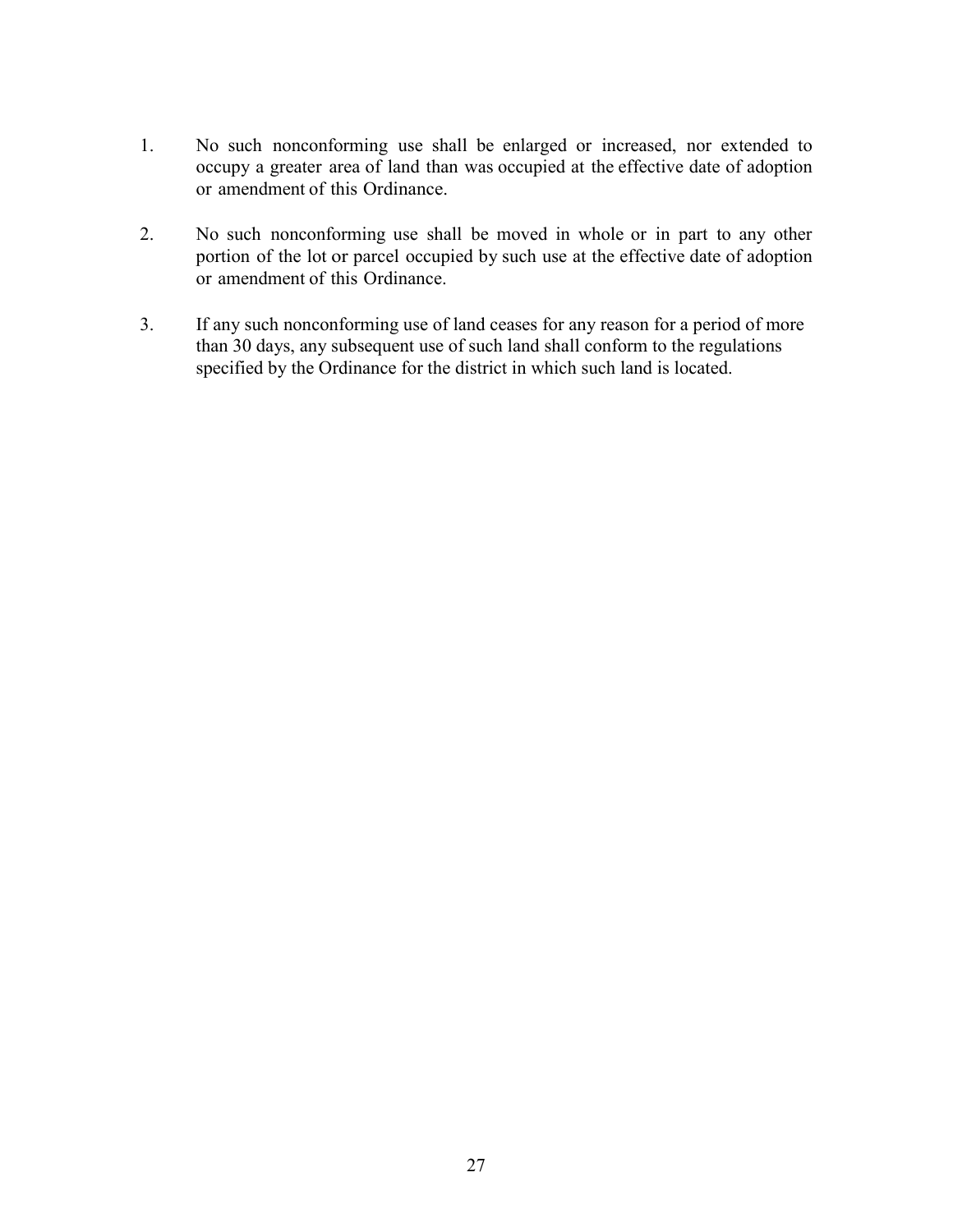## **ARTICLE VI**

# **SPECIFIC DISTRICT REGULATIONS**

### SECTION 17-33. A-1 GENERAL AGRICULTURAL DISTRICT

#### 1. General Description

The A-1, General Agricultural District, is established for several purposes:

- a. To provide for the continued uses of land for predominately agricultural purposes.
- b. To preserve underdeveloped areas until they can feasibly be developed at urban standards and with adequate public safeguards of health, safety, etc.
- c. To restrict development in areas subject to serve inundation until such time as it can be shown that these areas are no longer subject to flooding.
- 2. Uses Permitted

No building or use shall hereafter be established or enlarged within the A-1, General Agricultural District, except a building or use devoted to one of the following purposes:

- a. Agriculture, as defined in this Ordinance.
- b. Single-family dwellings.
- c. Churches and temples.
- d. Elementary schools and high schools.
- e. Golf courses, but not including golf driving ranges, pitch and putt courses, or miniature golf courses.
- f. Parks and forest preserves, operated not for profit.
- g. Temporary buildings and uses for construction purposes, only and not for dwelling purposes, nor for a period that exceeds the completion of the construction.
- h. Accessory buildings or uses incidental to the foregoing principal uses.
- i. Municipal or community recreation centers.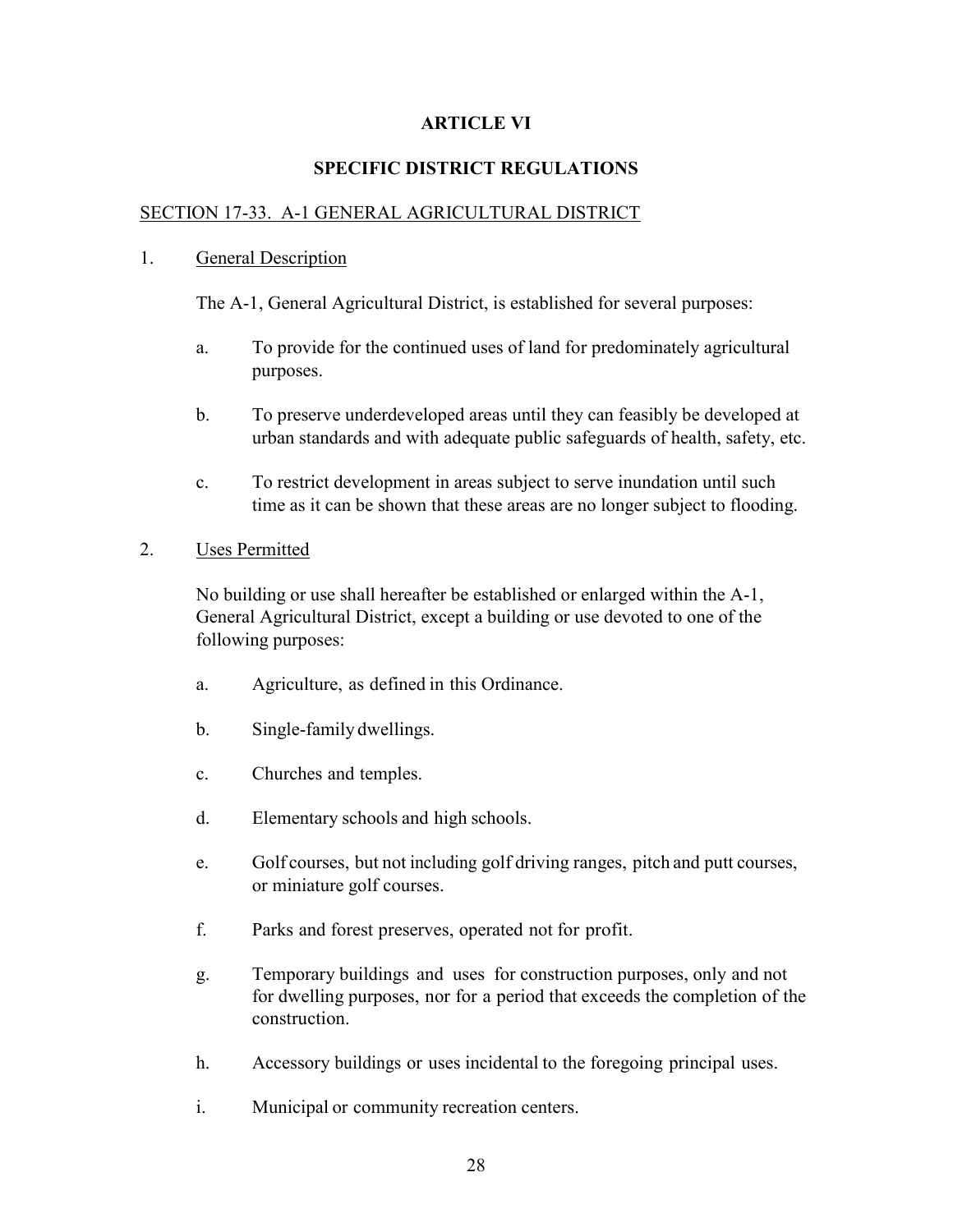- j. Police or fire stations.
- k. Public buildings or buildings operated in the public interest by a not-forprofit corporation, including art galleries, post offices, libraries, or museums.
- l. Public or not-for-profit auditoriums, stadiums, arenas, armories, or sanitariums.
- m. Public or private hospitals or sanitariums.
- n. Public or private schools and colleges.
- o. Public utility and service uses, including electric substations, gas regulator stations, electric, gas, telegraph, telephone and water metering and distribution equipment and structures, micro-wave relay towers, water reservoirs or pumping stations, and other similar facilities.

## 3. Area and Height Regulations

- a. Minimum Area: 5 acres
- b. Minimum Lot Frontage: 150 feet
- c. Maximum Percentage Lot Coverage: 30% (including accessory buildings)
- d. Maximum Height: 35 feet
- e. Minimum Front Yard Setback: 50 feet
- f. Minimum Side Yard Setback: 25 feet
- g. Minimum Rear Yard Setback: 50 feet

# SECTION 17-34. R-1 SINGLE-FAMILY RESIDENTIAL DISTRICT

1. General Description

The R-1 Single-Family Residential District is established as a district in which the use of the land is for single-family dwellings except as noted. It is the purpose and intent of this District to promote the development of and the continued use of the land for single-family dwellings and to prohibit commercial and industrial use or any other use which would substantially interfere with the development or continuation of single-family dwellings in this District. The intent is to further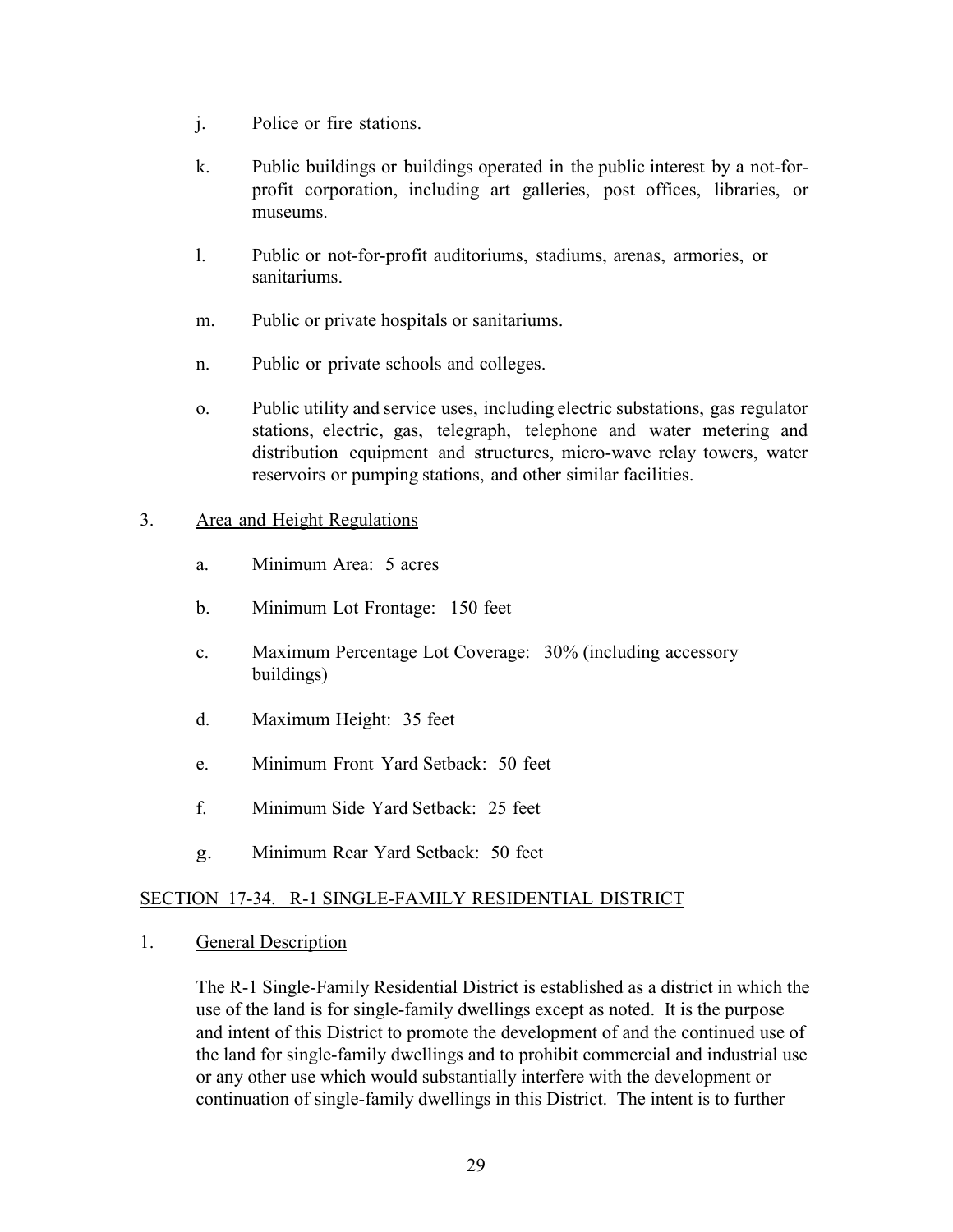discourage any use in this District which would generate traffic or create congestion on neighborhood streets other than the normal traffic which serves the residents in the area. This District further encourages only those uses which because of character or size, would to create additional requirements and costs for public services which are in excess of such requirements and costs if the District was not developed solely for single-family dwellings.

## 2. Uses Permitted

The following uses are permitted in a R-1, Single-family Residential District, and are subject to all the general provisions and regulations of this Ordinance.

- a. Single-family detached dwellings.
- b. Elementary schools, public and private where the curriculum is similar in nature and preparation of course work to the public school.
- c. Public park or playground.
- d. Agricultural uses of the garden type that are not intended for commercial purposes.
- e. Model Home Sales Office.

# 3. Uses Permitted Subject to Additional Requirements Reviewed by Planning Commission

The following uses are permitted provided they meet the requirements noted for each use in addition to applicable area regulations.

- a. Churches A minimum lot size of one (1) acre and major street frontage as shown on the Major Street Plan.
- b. Library Provided it has major street frontage as shown on the Major Street Plan.
- c. Home Occupation -Provided that it is in keeping with the meaning of Home Occupation as defined in this Ordinance.
- d. Plant Nursery Provided that no building or structure is maintained in connection therewith and no retailing of any material is carried on upon the premises.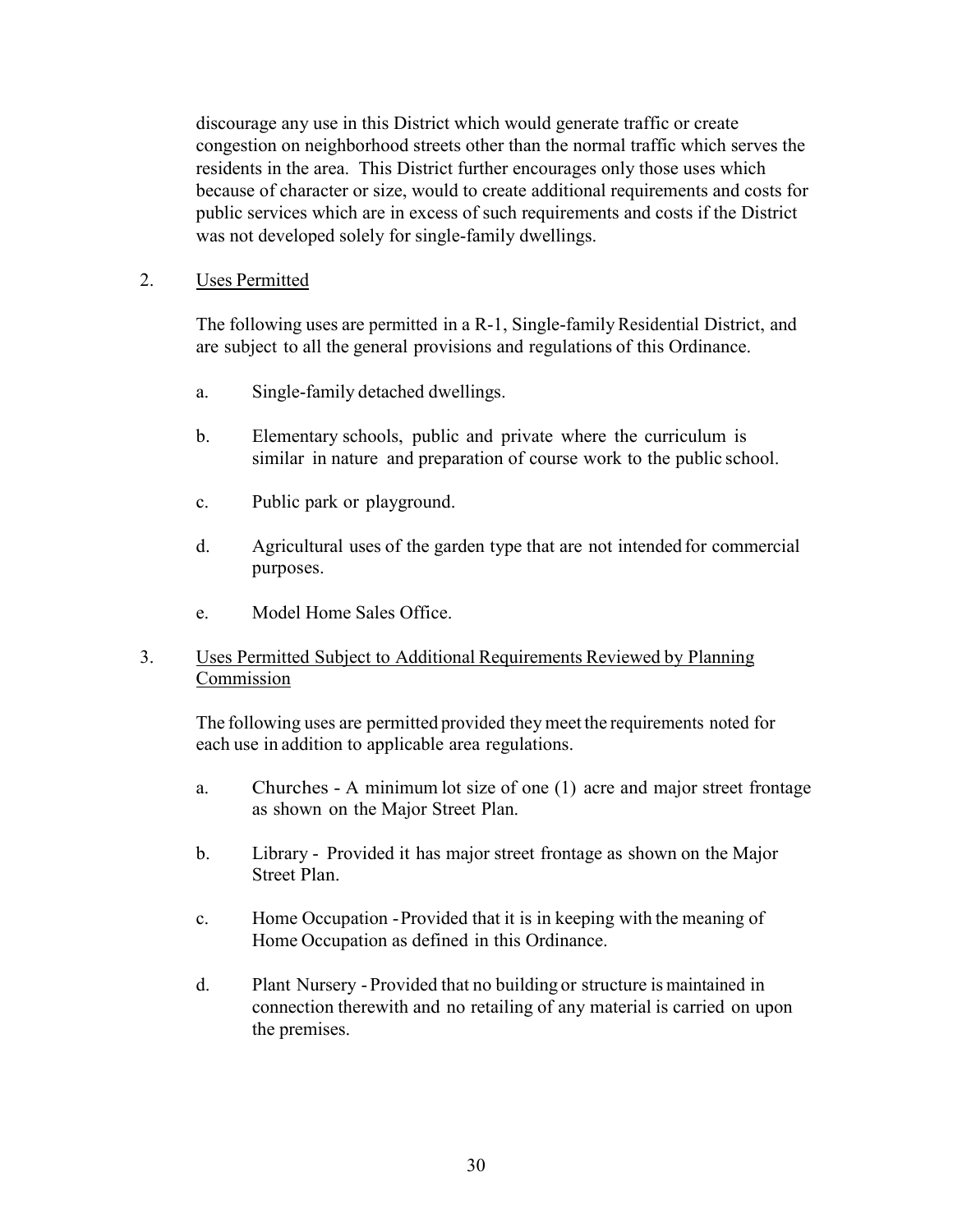- e. Golf Course, Private or Public, or Country Club Provided that the chief activity is for recreational purposes and any commercial activity is accessory or incidental thereto.
- f. Junior High or Senior High Schools Provided that they have major street frontage as shown on the Major Street Plan.
- g. Accessory buildings which are not a part of a main building, including one private garage, or accessory building which are a part of a main building, including one private garage.
- h. Temporary structures which are incidental to the construction of the main building and will be removed when the main structure is completed.
- i. Parking lot required to serve the uses permitted in this District.
- j. A temporary bulletin board or sign not exceeding twelve (12) square feet in area pertaining to the lease, hire or sale of a building or premises, which board or sign shall be removed as soon as the premises are leased, hired or sold.

## 4. Area and Height Regulations

# **ALL SETBACKS WILL BE FROM THE PROPERTY LINE**

- a. Minimum Lot Area: 8,400 square feet, except in single-family residential districts established before 1955, in which the minimum lot area shall be 6,000 square feet and the maximum ground floor square footage shall be 1400.
- b. Minimum Lot Frontage: 60 feet, except in single family residential districts established before 1955, in which the minimum lot frontage shall be 50 feet.

| Maximum Percentage Lot Coverage: | Interior Lot: 30% |  |
|----------------------------------|-------------------|--|
|                                  | Corner Lot: $35%$ |  |

- d. Maximum Height: 35 feet
- e. Front Yard Setback: 30 feet
- f. Side Yard Setback: Interior Lot: 5 feet Street Side of Corner Lot: 30 feet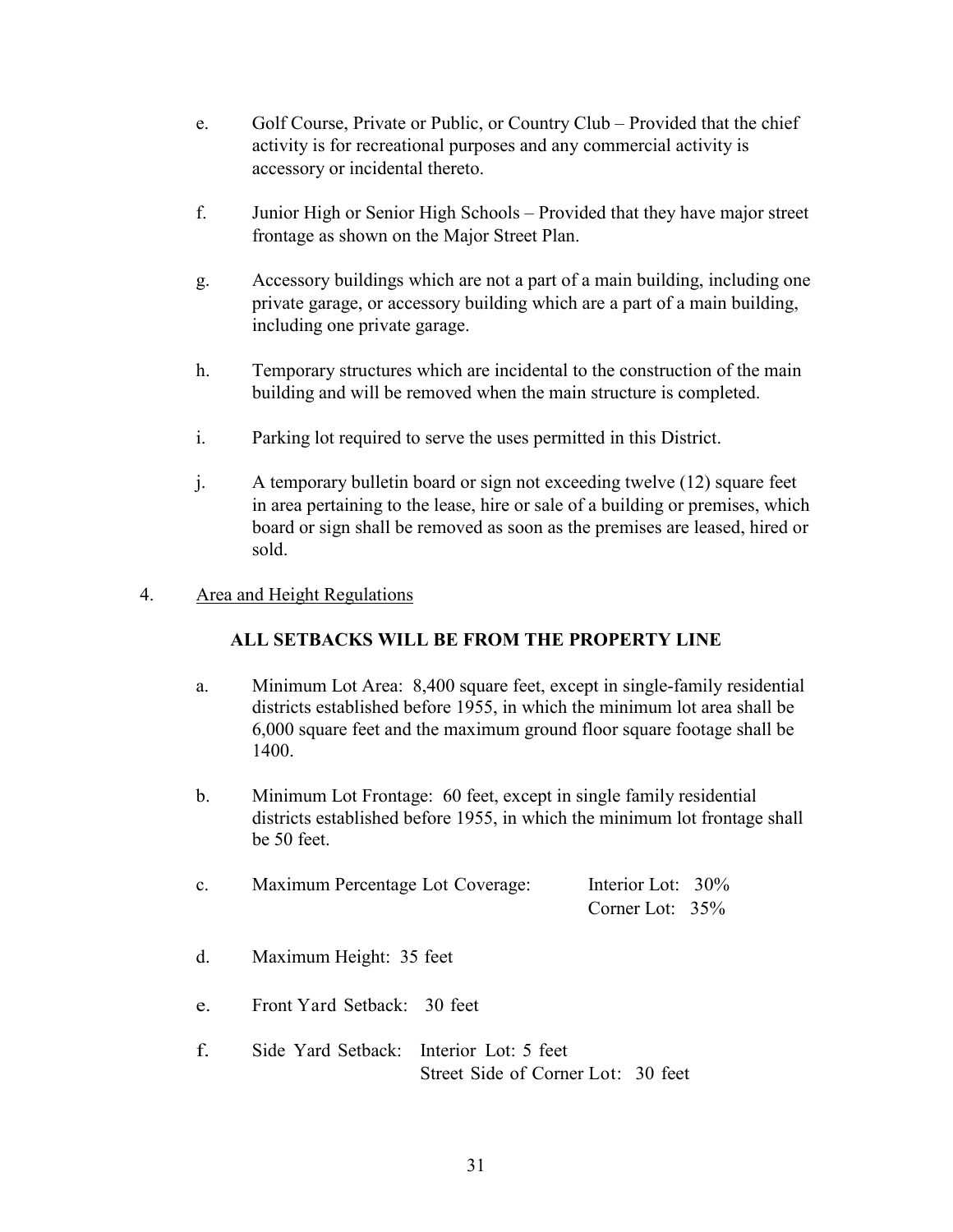- g. Rear Yard Setback: 20 feet
- h. Side Yard
	- (1) For buildings of more than one (1) story, the minimum width of the side yard on interior lot lines shall be not less than ten (10) feet.
	- (2) For a principal building other than a one-family dwelling, the minimum width of side yard shall be not less than one-half  $(1/2)$ the height of the building, but in no case less than fifteen (15) feet.
- i. Rear Yard

Unattached buildings of accessory use may be located in the rear yard of a main building; provided, however, that no accessory building shall be located closer than ten (10) feet to the rear lot line.

j. Lot Size Requirements

The frontage of any wedge-shaped lot which meet the requirements of minimum lot size may be a minimum of forty (40) feet; however, the front building line on the lot shall be a minimum of seventy (70) linear feet measured at an equal distance parallel to and from the front to line.

### 5. Off-Street Parking

Except as provided for elsewhere in this Ordinance all permitted uses in the R-1 Residence District shall comply with the following minimum requirements for off-street parking:

- a. Single-family dwellings: Two (2) off-street parking spaces for each dwelling unit.
- b. Schools, elementary schools, junior and senior high schools, including public, private and parochial schools: One (1) off- street parking space for each employee plus one (1) for each classroom, plus one (1) for each fifty (50) square feet of assembly area with stationary or movable seats.
- c. Other uses permitted: One (1) off-street parking space for each four (4) seats provided for patron use, or one (1) space for each four hundred (400) square feet of gross floor area used or intended to be used for service to the public as customers, patrons, or clients, whichever requires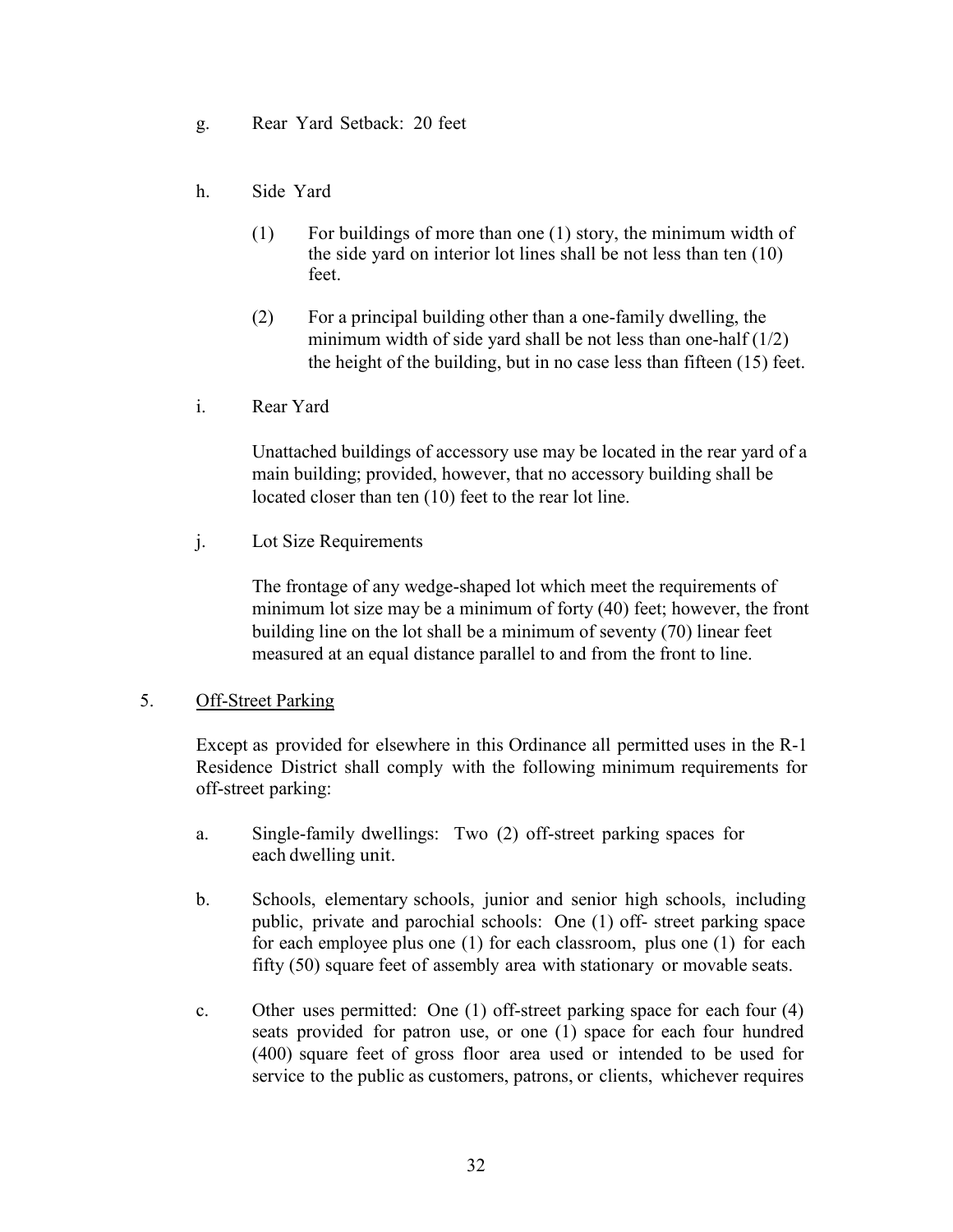the greatest number of parking spaces. The open space required by front-yard requirements shall not be used for parking.

d. Utilities service installations: One (1) off-street parking space for each four hundred (400) square feet of floor space.

# 6. Sewer Service

No dwelling unit in an R-1, Single-Family District, shall be constructed which is not provided with an effective connection to a public sewer system unless or until the County Public Health Officer certifies that septic tank or any substitute disposal system can be satisfactorily installed on the lot. As a basis for making his decision, the County Public Health Officer may require such percolation tests as he deem to be necessary. Such tests are to be made at the expense of the property owner.

# 7. Signs and Billboards

No signs, billboards, posters, bulletin boards or other similar matter shall be permitted in the R-1, Single-Family Residential District, except as follows:

- a. A temporary bulletin board or sign, not exceeding twelve (12) square feet in area appertaining to the lease, hire, sale of a building or premises, which board or sign shall be removed as soon as the premises are leased, hired, or sold, but not to exceed the duration of six (6) months.
- b. One bulletin board to exceeding fifty (50) square feet may be erected by each church.
- c. Official public notices may be erected on affected property.
- d. One (1) un-illuminated name plate not exceeding two (2) square feet in area, and not containing lettering other than the name of the owner or occupants or name or address of the premises.

# SECTION 17-35. R-2 TWO-FAMILY RESIDENTIAL DISTRICT

# 1. General Descriptions

This is the Residential District to provide for a somewhat higher density, with basic restrictions similar to the R-1, Single-Family Residential District. The principal use is the single-family dwelling and the two-family dwelling in association with related educational, religious, and recreational facilities. The development and continued use of this land for residential dwellings, is encouraged and the encroachment of commercial and industrial use or any other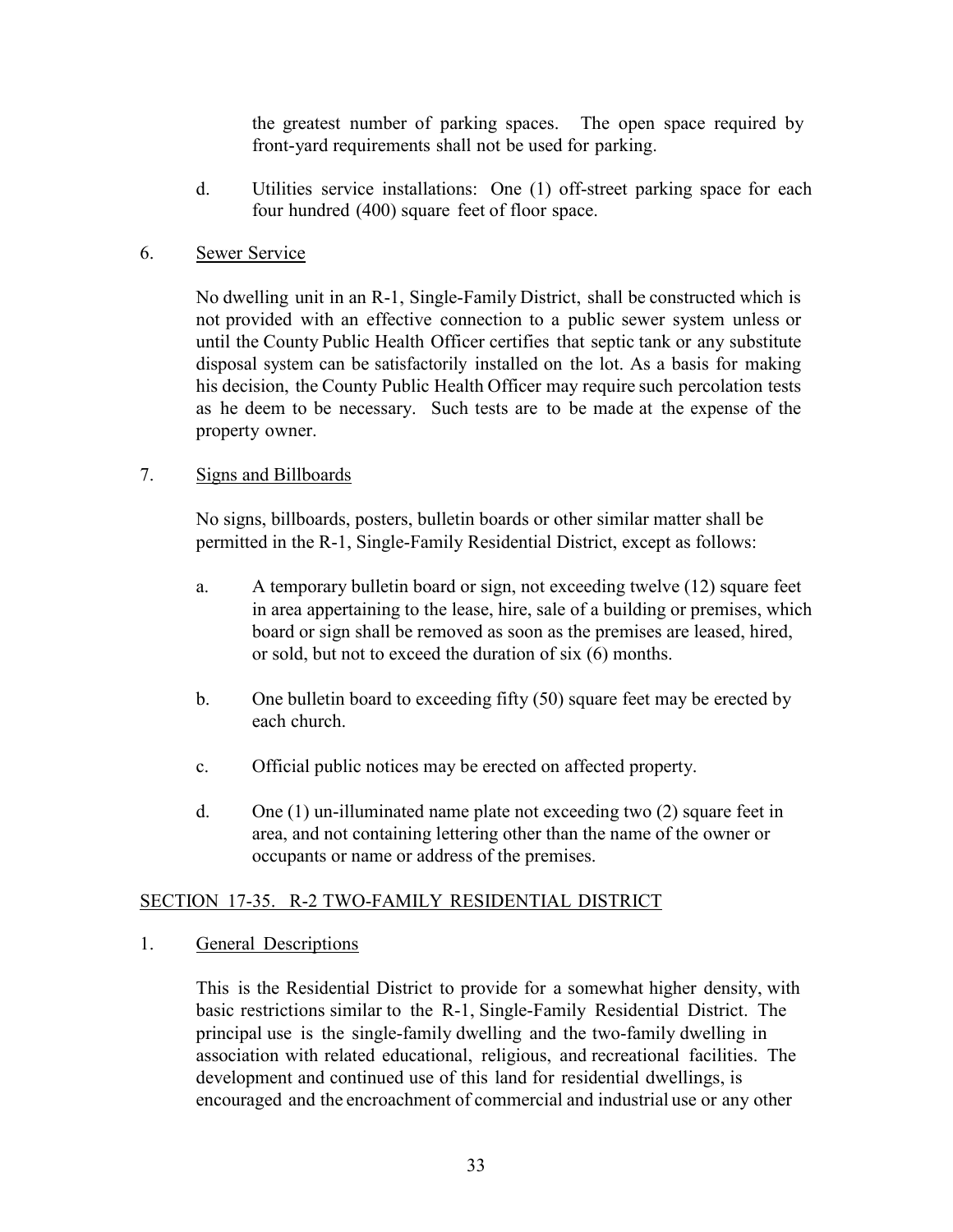use which would substantially interfere with the development of or continuation of this District as residential is prohibited. Any use which would generate traffic or create congestion on neighborhood streets other than normal traffic which service the residence on the street is discouraged. Encouraged are those uses which, because of character or size would not create additional requirements and costs for public services which are in excess of such requirements and costs if the Districts were developed solely for residential dwellings.

### 2. Uses Permitted

Property and buildings in an R-2, Two-Family Residential District shall be used only for the following purposes and shall be subject to all of the general provisions and regulations of this Ordinance.

- a. All uses permitted and as resulted in the R-1, Single-Family Residential district.
- b. Two-Family dwellings.
- c. Accessory buildings and uses customarily incidental to any of the above uses when located on the same lot.
- 3. Uses Permitted Subject to Additional Requirements

Any use permitted subject to additional requirements in R-1, Single-Family Residential District.

### 4. Area and Height Regulations

| a.             | Minimum Lot Area:                 | Single-Family Dwelling: 8,400 square feet<br>Two-Family Dwelling: 11,200 square feet |
|----------------|-----------------------------------|--------------------------------------------------------------------------------------|
| $\mathbf b$ .  | Minimum Lot Frontage:             | Single-Family Dwelling: 60 feet<br>Two-Family Dwelling: 80 feet                      |
| $\mathbf{c}$ . | Maximum Percent Lot Coverage: 35% |                                                                                      |
| $\mathbf{d}$ . | Maximum Height: 35 feet           |                                                                                      |
| e.             | Front Yard Setback: 25 feet       |                                                                                      |
| f.             | Side Yard Setback:                | Interior Lots: 5 feet                                                                |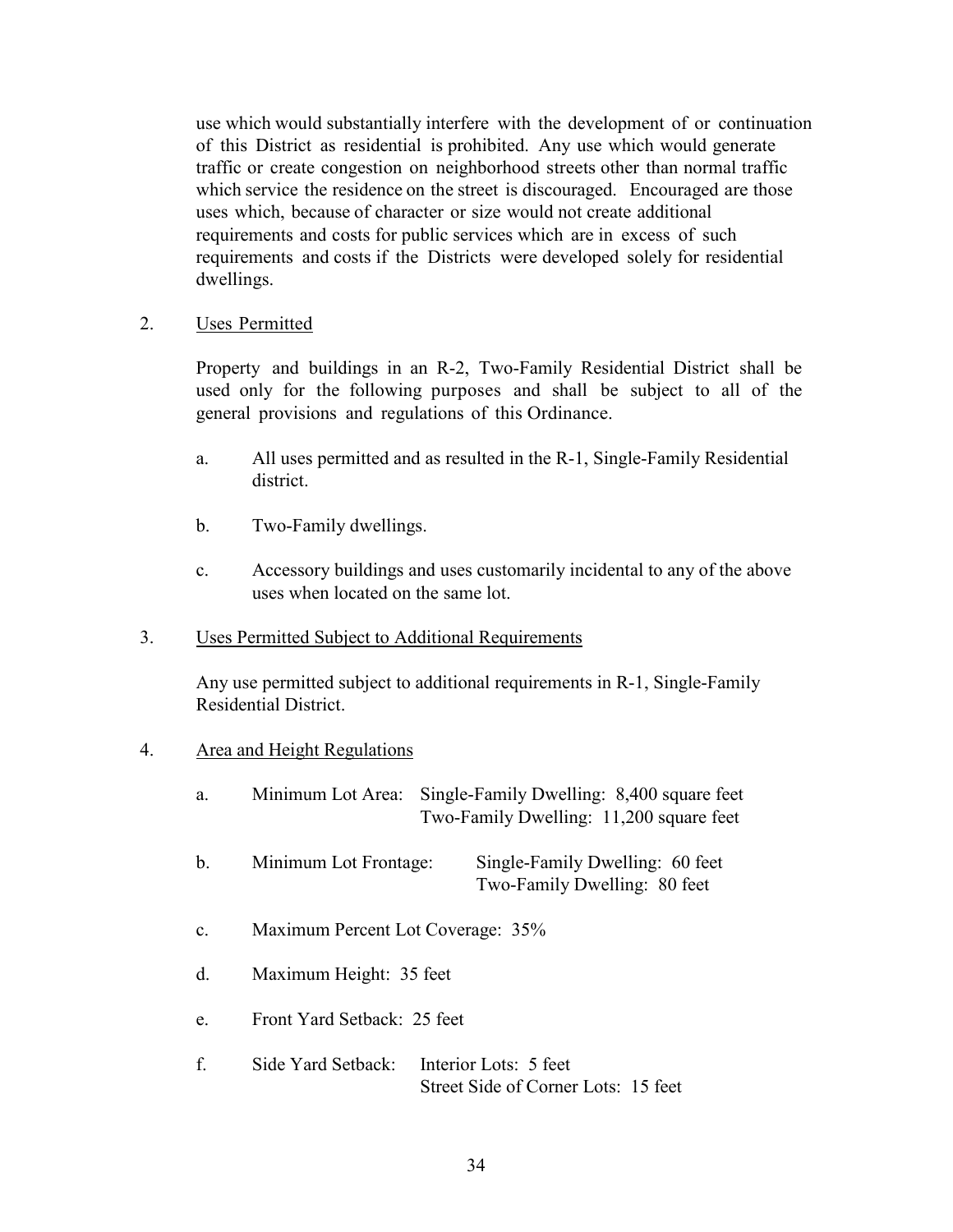- g. Rear Yard Setback: 20 feet
- h. Side Yard:
	- (1) For buildings of more than one (1) story, the minimum width of side yard on all lots shall be not less than ten (10) feet.
	- (2) On a lot where the principal use is a non-residential building, there shall be a side yard of not less than one-half  $(1/2)$  the height of the building but in no case less than fifteen (15) feet.
- i. Rear Yard

For buildings more than two (2) stories in height, the minimum rear yard required hereby shall be increased by five (5) feet for each additional story or fraction thereof.

- j. Lot Size Requirements
	- (1) No dwelling or use shall be constructed or commenced in the R-2, Two-Family District, which does not conform with the minimum requirements for lot size.
	- (2) For single-family dwellings, there shall be a minimum lot width of sixty (60) feet at the front building line. For two-family dwellings, there shall be a minimum lot width of eighty (80) feet at the front building line. The frontage of any wedge-shaped lot which meets the requirements of minimum lot size may be a minimum of forty (40) feet at the street line; however, the front building line on the lot shall be a minimum of seventy (70) linear feet for singlefamily, and eighty (80) feet for two-family units.
	- (3) For each two-family dwelling and accessory building, there shall be a lot area of not less than eleven thousand two hundred (11,200) square feet.
	- (4) A garage apartment shall not be located on the same lot with a two-family dwelling.

# 5. Off-Street Parking

Except as provided for elsewhere in this Ordinance all permitted uses in R-2 Residence District shall comply with the following minimum requirements for off-street parking: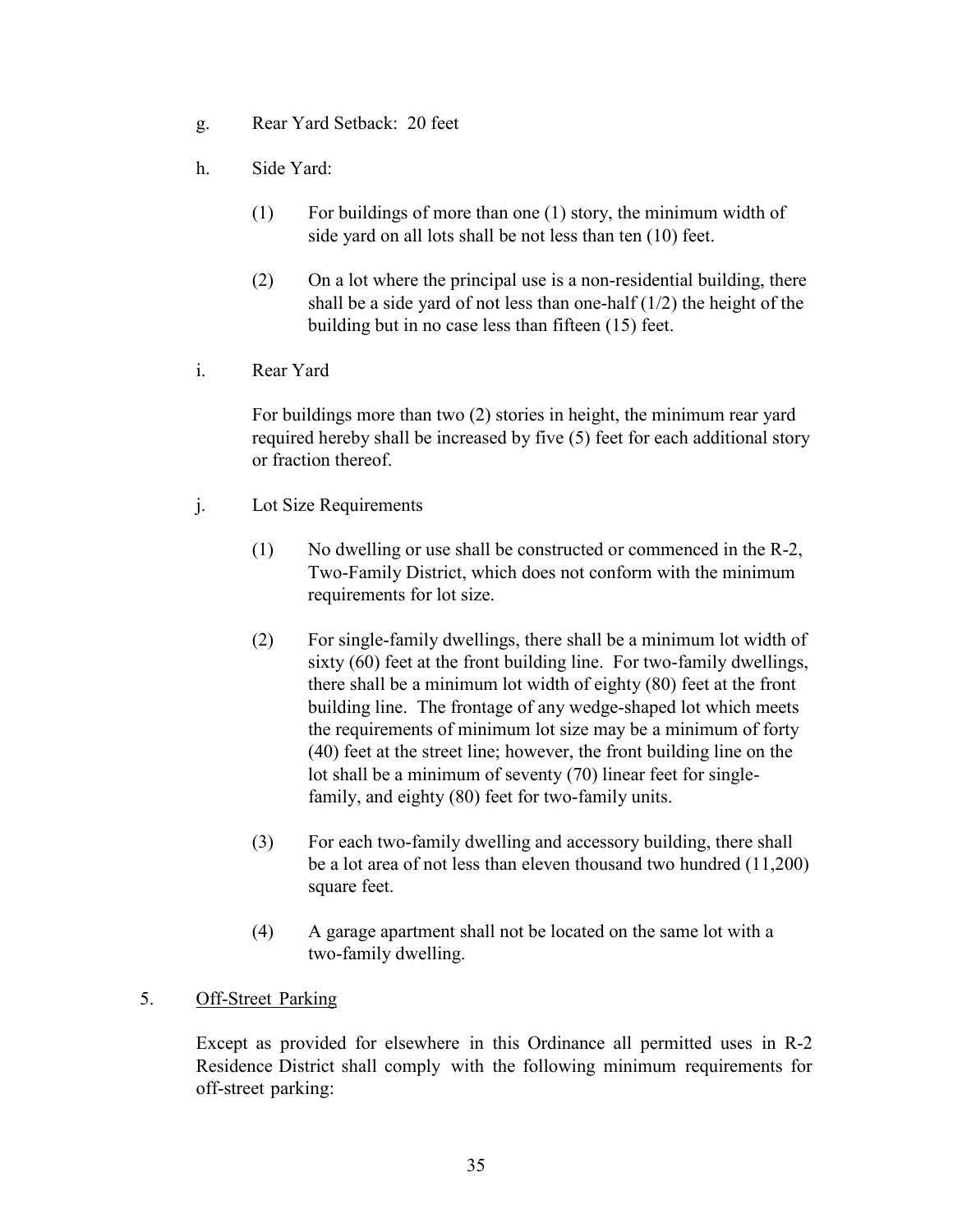- a. Single-family dwellings: Two (2) off-street parking spaces for each dwelling unit.
- b. Schools, elementary schools, junior and senior high schools, including public, private and parochial schools: One (1) off- street parking space for each employee plus one (1) for each classroom, plus one (1) for each fifty (50) square feet of assembly area with stationary or movable seats.
- c. Other uses permitted: One (1) off-street parking space for each four (4) seats provided for patron use, or one (1) space for each four hundred (400) square feet of gross floor area used or intended to be used for service to the public as customers, patrons, or clients, whichever requires the greatest number of parking spaces. The open space required by front-yard requirements shall not be used for parking.
- d. Utilities service installations: One (1) off-street parking space for each four hundred (400) square feet of floor space.

# 6. Sewer Service

No dwelling unit in an R-2 Two-Family District shall be constructed that is not provided with an effective connection to a public sewer system unless and until the County Public Health Officer certifies that the septic tank or any substitute disposal system can be satisfactorily installed on the lot. As a basis for making his decision, said health officer may require such percolation tests as he deems to be necessary. Such test are to be made at the expense of the property owner.

### 7. Signs and Billboards

No signs, billboards, posters, bulletin boards, or other similar matter shall be permitted in the R-2, Two-Family Residential District, except as follows:

- a. A temporary bulletin board or sign, not exceeding twelve (12) square feet in area appertaining to the lease, hire, sale of a building or premises, which board or sign shall be removed as soon as the premises are leased, hired, or sold, but not exceed the duration of six (6) months.
- b. One bulletin board not exceeding fifty (50) square feet may be erected by each church.
- c. Official public notices may be erected on affected property.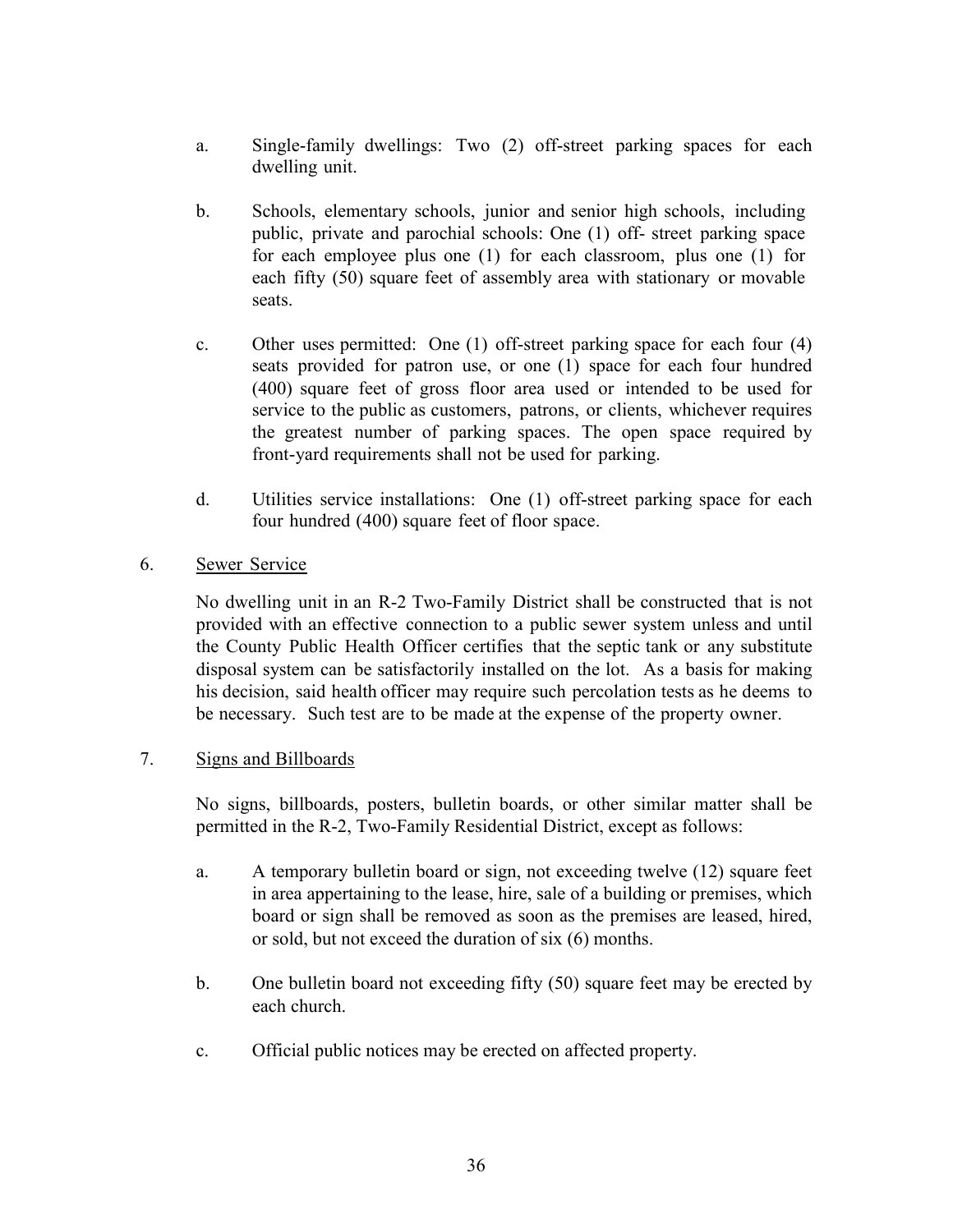d. One (1) un-illuminated name plate not exceeding two (2) square feet in area, and not containing lettering other than the name of the owner or occupants or name or address of the premises.

### SECTION 17-36. R-3 MULTI-FAMILY RESIDENTIAL DISTRICT

### 1. General Description

This residential district is intended to provide for both low and higher population density. It is established as a district in which the principal uses of land are for multi-family dwellings and similar in high-density residential development. The intent is to encourage the development and the continued use of land for multi-family dwellings and to prohibit commercial and industrial uses or any other use which would substantially interfere with the development or continuation of multi-family dwellings in this District. It is further intended to discourage any use which would generate traffic or create congestion on the neighborhood streets other than the normal traffic which serves the multi-family dwellings or similar residential uses in this District. Discourage any use which, because of its characteristics or size, would create additional requirements and costs for public services which are in excess of such requirements and costs if the District were developed solely for multi-family or other similar residential uses.

2. Uses Permitted

The following uses are permitted in an R-3, Multi-Family Residential District and are subject to all the general provisions and regulations of this Ordinance.

- a. Any use permitted in R-1 Single-Family District and R-2 Two-Family District.
- b. Multi-Family Dwellings.
- c. Rooming or boarding house.
- d. Accessory buildings and uses customarily incidental to the above uses when located on the same lot.

### 3. Use Permitted Subject to Additional Requirements and Reviewed by the Planning Commission

The following uses are permitted provided they meet the requirements noted for each use in addition to applicable area regulations.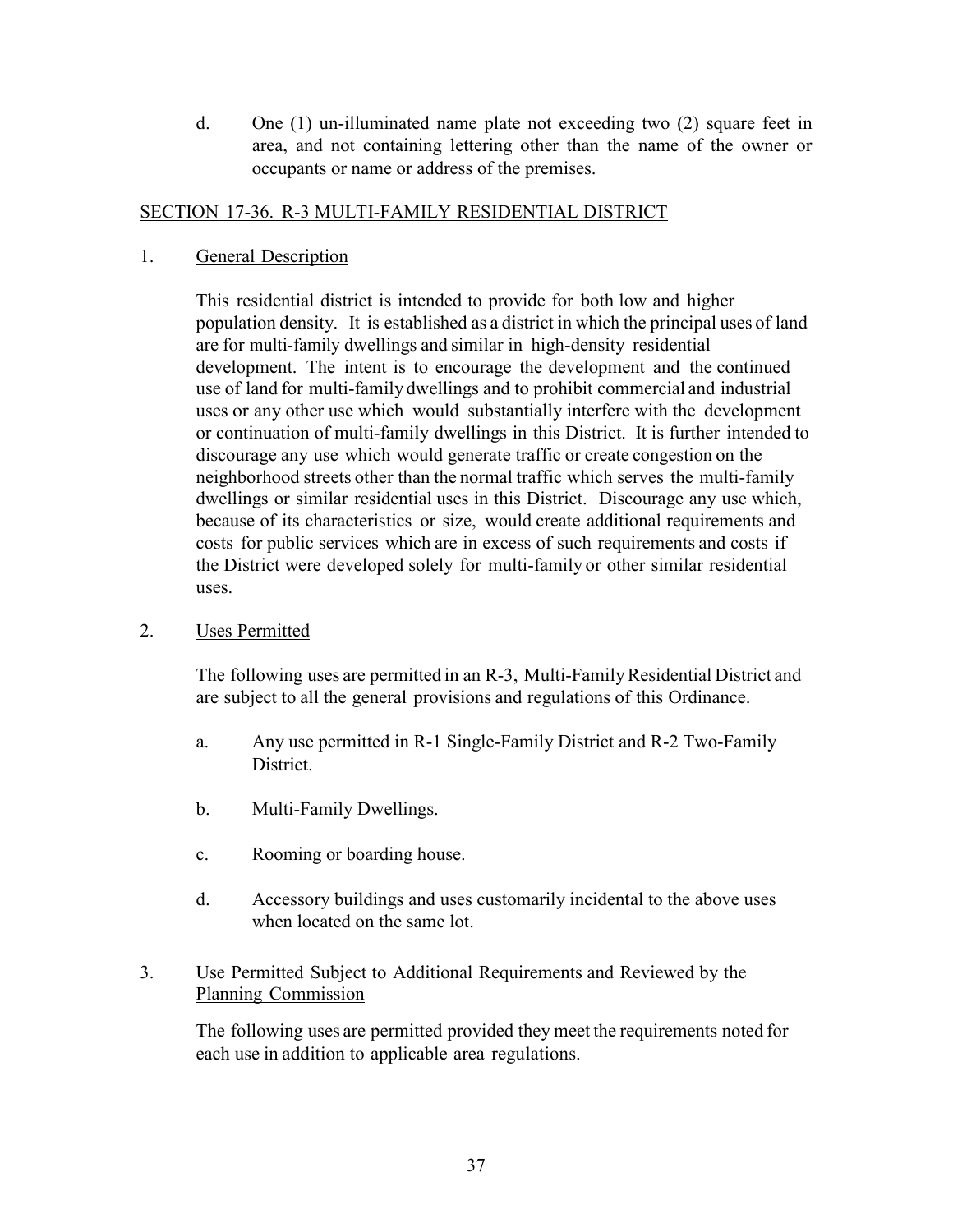- a. Convalescent home, rest home, and nursing home Provided they have frontage on a major street as shown on the Major Street Plan.
- b. Mobile home courts In Compliance with Chapter 12 of the Code of Ordinances for the City of Elk City.
- c. Sororities- and Fraternities Provided they are constructed within 200 feet of the property owned by the institution of higher education with which they are associated or on a major street as shown on the Major Street Plan.
- d. Lodges and other service institutions Provided they are located on a lot of not less than one (1) acre and have frontage on a major street as shown on the Major Street Plan.
- e. Any use permitted in Section 17-34 (3), of the R-1 Single-Family Residential District.

### 4. Area and Height Regulations

- a. Minimum Lot Area: 8,400 square feet
- b. Minimum Lot Frontage: 60 feet
- c. Maximum Percentage Coverage: 50%
- d. Maximum Height: Single-Family: 35 feet
- e. Front Yard Setback: 25 feet
- f. Side Yard Setback: 5 feet
- g. Rear Yard Setback: 20 feet
- h. Front Yard
	- (1) When a yard has double frontage, the front yard requirements shall be complied with on both streets.
	- (2) One (1) foot of set-back for each one (1) foot of height for all use other than single-family and duplex.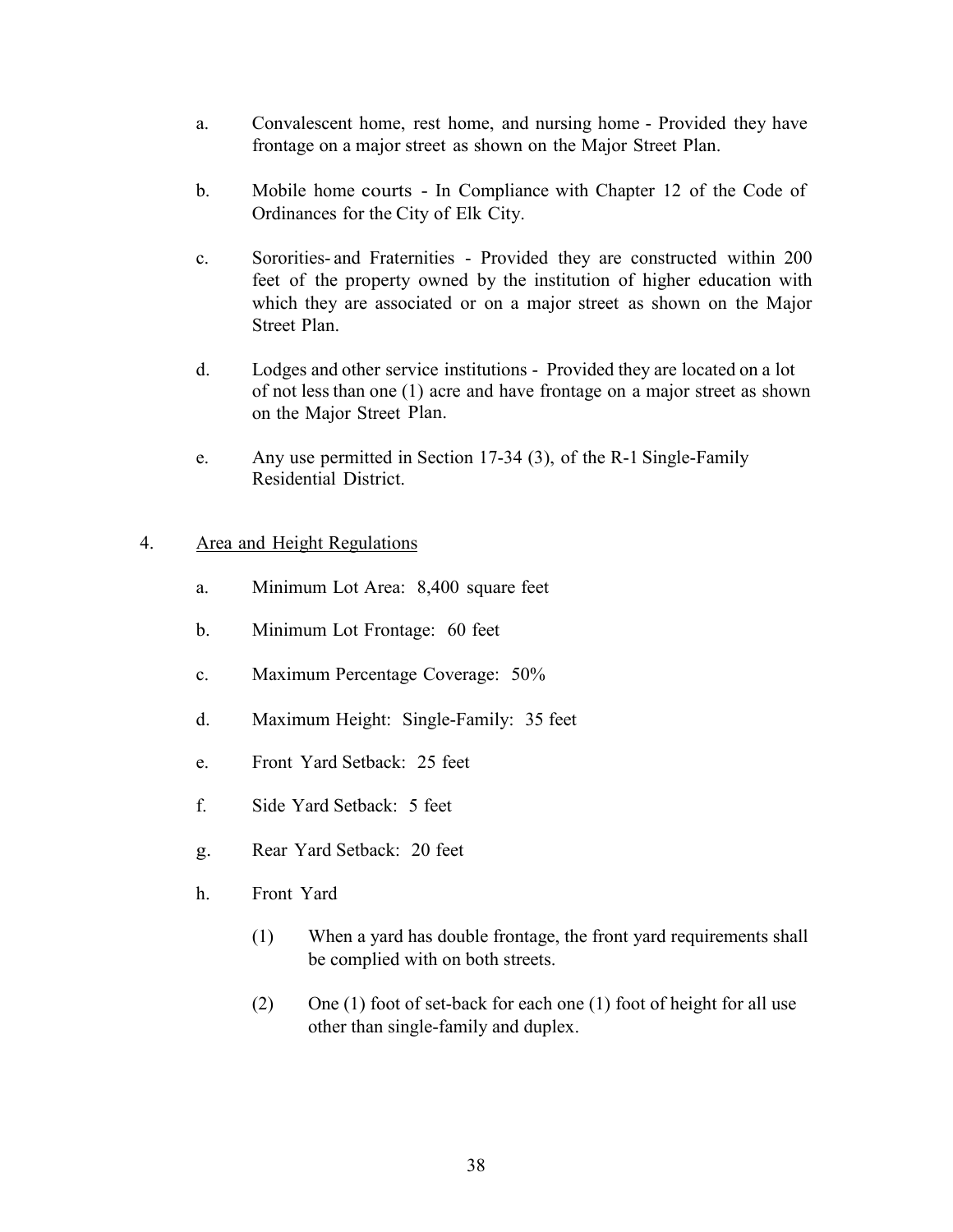- i. Side Yard
	- (1) For dwellings and accessory buildings located on corner lots, there shall be a yard set-back from the intersecting street of not less than fifteen (15) feet.
	- (2) One (1) foot of set-back for each one (1) foot of height for all uses other than single-family and duplex.
- j. Rear Yard
	- (1) Unattached buildings of accessory use may be located in the rear yard of a main building; provided, however, that no accessory building shall be located closer than ten (10) feet to the rear lot line.
	- (2) One (1) foot of set-back for each one (1) foot of height of all uses other than single-family and duplex.
- k. Lot Size Requirements

There shall be a lot area of not less than eleven thousand two hundred (11,200) square feet for a two-family dwelling and an additional area of not less than two thousand ( 2,000) square feet for each unit, more than two, occupying a dwelling. If the lot is a wedge-shaped lot which meets the requirements of minimum lot size, it may have less than the minimum requirements for frontage as long as the front building line of the lot is a minimum of eighty (80) linear feet.

## 5. Off-Street Parking

Except as provided for elsewhere in this Ordinance all permitted uses in the R-3 Multi-Family Residence District shall comply with the following minimum requirements for off-street parking:

- a. Convalescent or Nursing Homes: One (1) space for each six (6) patient beds plus one (1) space for each staff or visiting doctor plus one (1) space for each two (2) employees including nurses.
- b. Single-family dwellings: Two (2) off-street parking spaces for each dwelling unit.
- c. Schools, elementary schools, junior and senior high schools, including public, private and parochial schools: One (1) off-street parking space for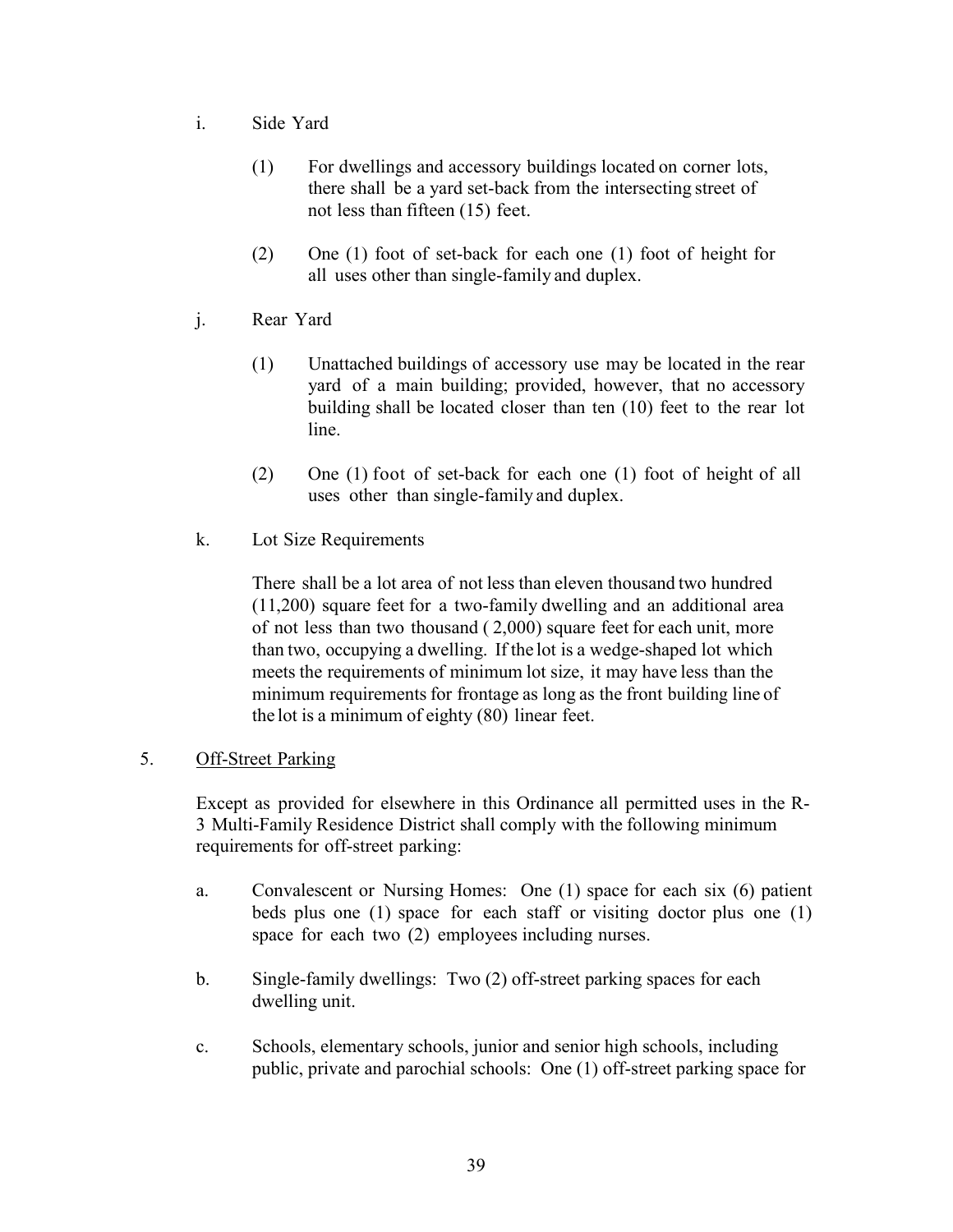each employee plus one (1) for each classroom, plus one (1) for each fifty (50) square feet o0f assembly area with stationary or movable seats.

- d. Other uses permitted: One (1) off street parking space for each four (4) seats provided for patron use, or one (1) space for each four hundred (400) square feet of gross floor area used or intended to be used for service to the public as customers, patrons, or client, whichever requires the greatest number of parking spaces. The open space required by front-yard requirements shall not be used for parking.
- e. Utilities service installations: One (1) off-street parking space for each four (400) square feet of floor space.

### 6. Sewer Service

No dwelling unit in an R-3 Multi-Family Residential District shall be constructed which is not provided with an effective connection to a public sewer system unless and until the Public County Health Officer certifies that a septic tank or any substitute disposal system can be satisfactorily installed on the lot. As a basis for making his decision, the Health Officer may require such percolation tests as he deems to be necessary. Such tests are to be made at the expense of the property owner.

## 7. Signs and Billboards

No sign, billboards, posters, bulletin boards, or other similar matter shall be permitted in the R-3, Multi-Family Residential District, except as follows:

- a. A temporary bulletin board or sign, not exceeding twelve (12) square feet in area appertaining to the lease, hire, sale of a building or premises, which board or sign shall be removed as soon as the premises are leased, hired, or sold, but not to exceed the duration of six (6) months.
- b. One bulletin board not exceeding fifty (50) square feet may be erected by each church.
- c. Official public notices may be erected on affected property.
- d. One (1) un-illuminated name plate not exceeding two (2) square feet in area, and not containing lettering other than the name of the owner or occupants or name or address of the premises.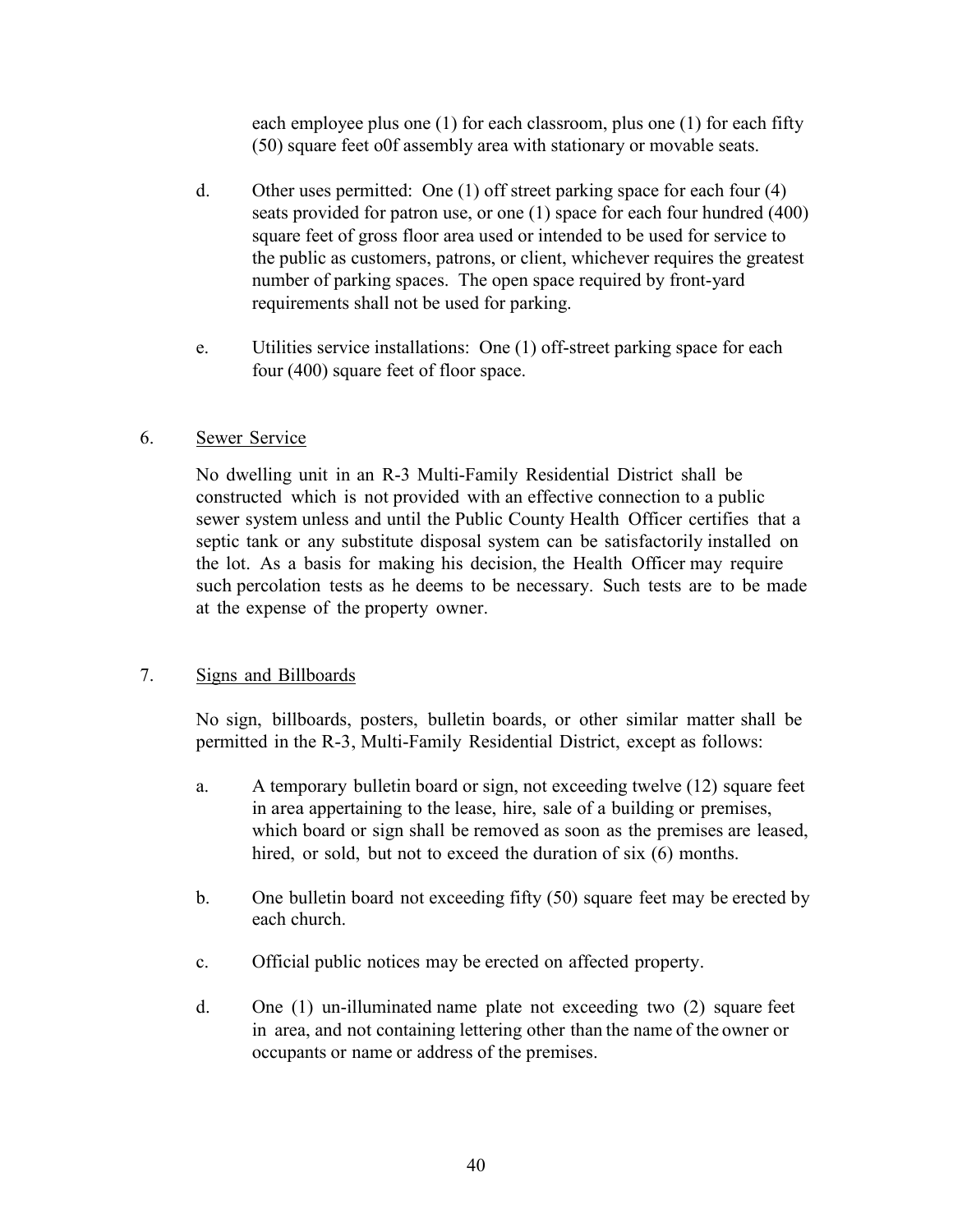### SECTION 17-36.1 R-4 RESIDENTIAL ESTATE DISTRICT

#### 1. General Description

This district is intended to provide a location for those subdivisions which are within the corporate limits of the City of Elk City but beyond the service boundaries of existing or potential sanitary sewage collection systems. The larger lot sizes established herein are required in order to provide adequate light, air, and open space for home sites which rely chiefly upon private water supplies and individual septic systems. Special attention should be given to see that developments in this district are protected from intensification of zoning once the district has been established.

#### 2. Uses Permitted

Property and buildings in an R-4 Residential Estate District shall be used only for the following purposes:

- a. Detached one family dwelling.
- b. Home occupation.
- c. Accessory buildings which are not a part of the main building, including one detached garage, one pump house not to exceed one hundred (100) square feet. Nothing in this section shall be interpreted as allowing barns or sheds for the keeping of livestock or other agriculturally related machinery or material except where such livestock or agricultural activity is confined to the property and maintained in accordance with all other provisions of this district. In addition, all accessory buildings shall be of the same or complementary materials as the main dwelling and shall be maintained in an attractive manner.
- d. Agricultural crops, provided that any crop or product produced or grown on the premises is not sold on or near the lot on which it is produced.
- e. The keeping of not more than two (2) horses , provided that such animals shall be kept at least eighty (80) feet from the front lot line and shall be confined within the property lines by means of a suitable fence, except that a corral or pen shall not be located nearer than twenty-five (25) feet to any property line.

Additional horses may be permitted provided that for each additional horse, one (1) additional acres shall be required. For purposes of this section a corral or pen is defined as any area enclosing less than two-thirds (2/3) of the area of an individual lot. In addition, the excrement from any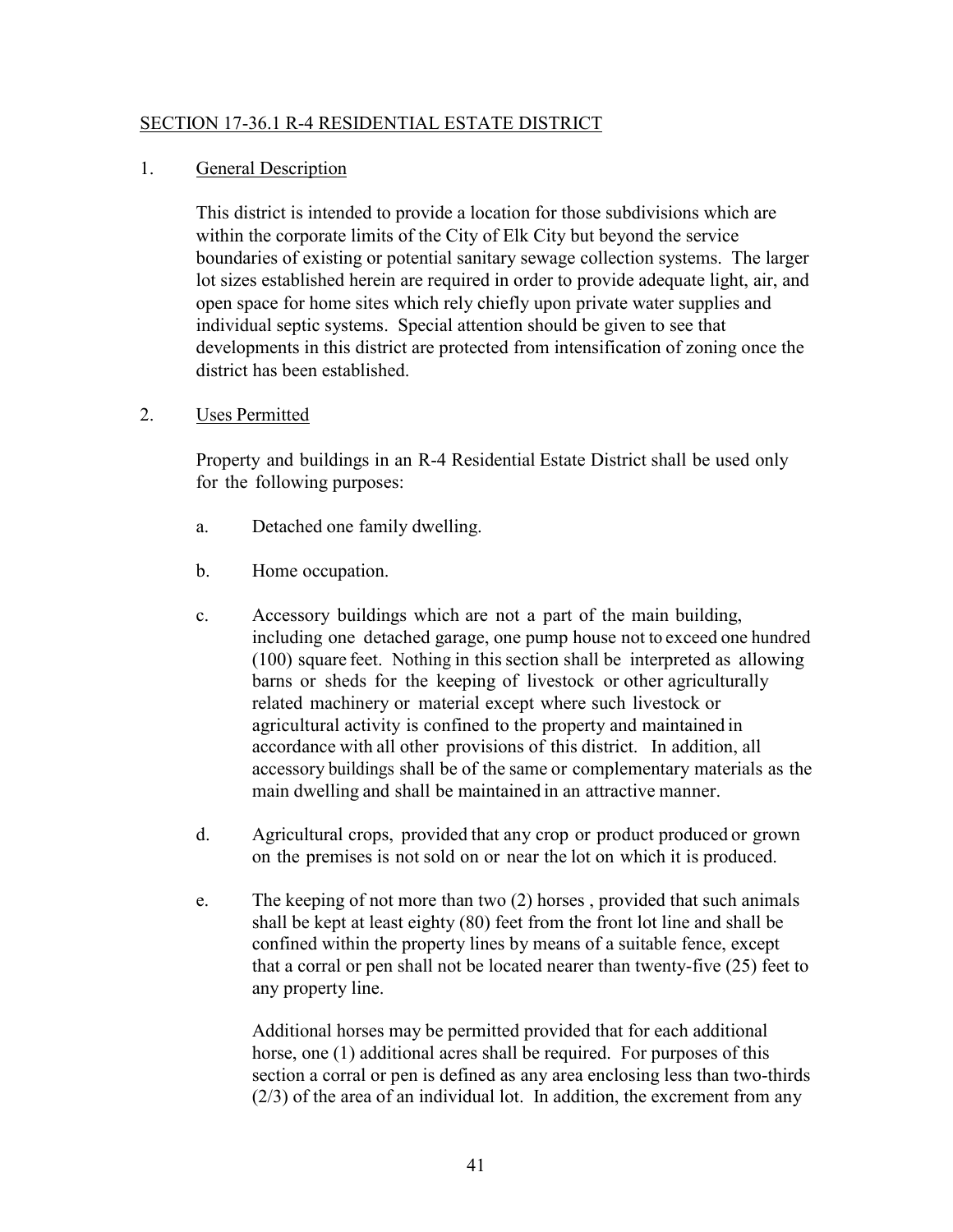and all horses shall be collected and buried or disposed of in an acceptable manner in order to prevent the breeding of insects or the creation of odors.

- f. The keeping of farm animals and poultry, excluding hogs, providing that:
	- (1) All livestock and poultry excrement be collected and buried or disposed of in an acceptable manner in order to prevent the breeding of insects or the development of odors.
	- (2) That the same area standards for the keeping of horses shall apply to the keeping of livestock.
	- (3) That the keeping of poultry shall be limited to one area not to exceed five hundred (500) square feet which shall not be closer than fifty (50) feet from side and rear lot lines and shall be located behind the rear of the main structure or eighty (80) feet from the front lot line, whichever is greater.
- g. Transportation and utility easement, alleys and rights-of-way.
- h. A temporary bulletin board or sign, not exceeding twelve (12) square feet in area appertaining to the lease, hire or sale of a building or premises, except those signs used by a builder or sub divider to advertise the property during the construction and sales period, which board or sign or signs shall be removed as soon as the premises are leased, hired or sold. Such sign larger than twelve (12) square feet shall be approved by the planning commission for periods of one (1) year with renewal approved by the planning commission.
- i. A church bulletin board or sign, not exceeding fifteen (15) square feet in area, attached to the main building or located behind the front building line on the same lot with the church building, when the church is an approved use permitted on review.
- j. Temporary building of the construction industry which is incidental to the erection of buildings permitted in this district, and which shall be removed when construction work is completed.
- k. Parking lot required to serve the uses permitted in this district.

## 3. Uses Permitted on Review

The following uses may be permitted on review by the Planning Commission in accordance with the provisions of this section:

a. Municipal use, public building, and public utility.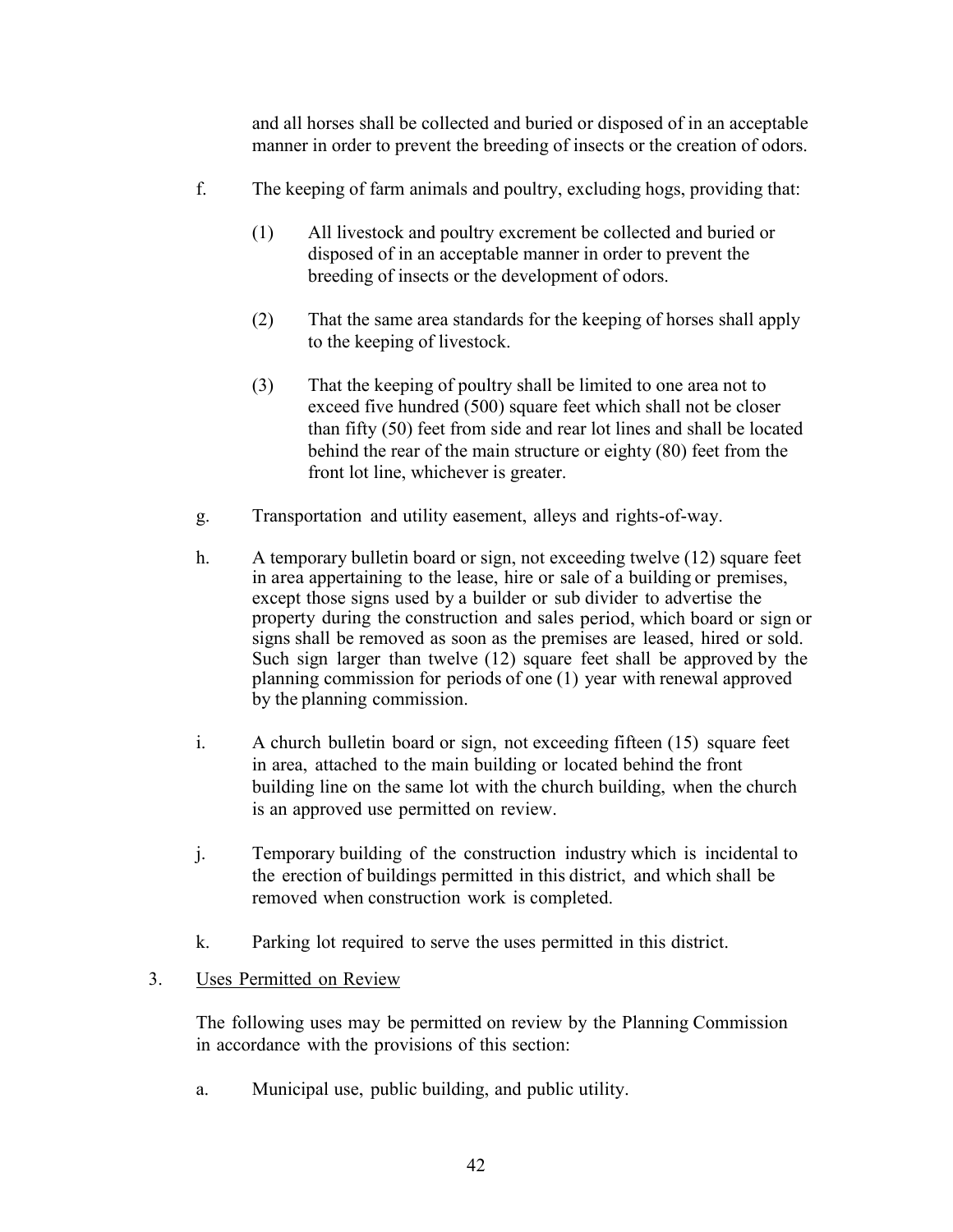- b. Plant nursery in which no building or structure is maintained in connection therewith.
- c. Golf course or country club, but not a driving range, pitch and putt course, or miniature golf operation.
- d. Home beauty shop located in a dwelling provided such shop is conducted within the main dwelling, and is operated only by the inhabitants thereof and does not exceed one (1) operator. The use shall be conducted in such a way that it is clearly incidental to the dwelling use and shall not change the character thereof. No sign shall be permitted except one (1) nonilluminated nameplate not exceeding two (2) square feet in area, attached to the main building.
- e. Private recreation facility operated on a nonprofit basis for the residents of the subdivision or immediate area.
- f. Churches, but not including missions or revival tents or arbors.

When the Planning Commission reviews an application for a use permitted on review in the R-4 Residential Estate District, it shall consider the impact upon the surrounding properties and the potential for increased traffic upon the residential estate streets. If any proposed use will generate an unreasonable increase in the influx of traffic into a residential estate development the Planning Commission shall deny such application. It is the intent of the regulations that uses permitted in review be located on high standards streets or have access from a major street as indicated in the Major Street Plan for the City of Elk City. Churches, public or private recreational facilities or municipal facilities which are open to the public shall not be so located as to have their primary access from residential estate streets.

## 4. Area and Height Regulations

All buildings shall set back from street right-of-way and lot lines and comply with the following requirements.

# a. Front Yard

(1) The minimum front yard depth shall be forty (40) feet. Those lots fronting upon a major street, or section line road, shall set back a minimum of forty (40) feet from the right-of-way line or the proposed street right-of-way as established in the Major Street Plan, or eighty (80) feet from the center line, whichever is greater.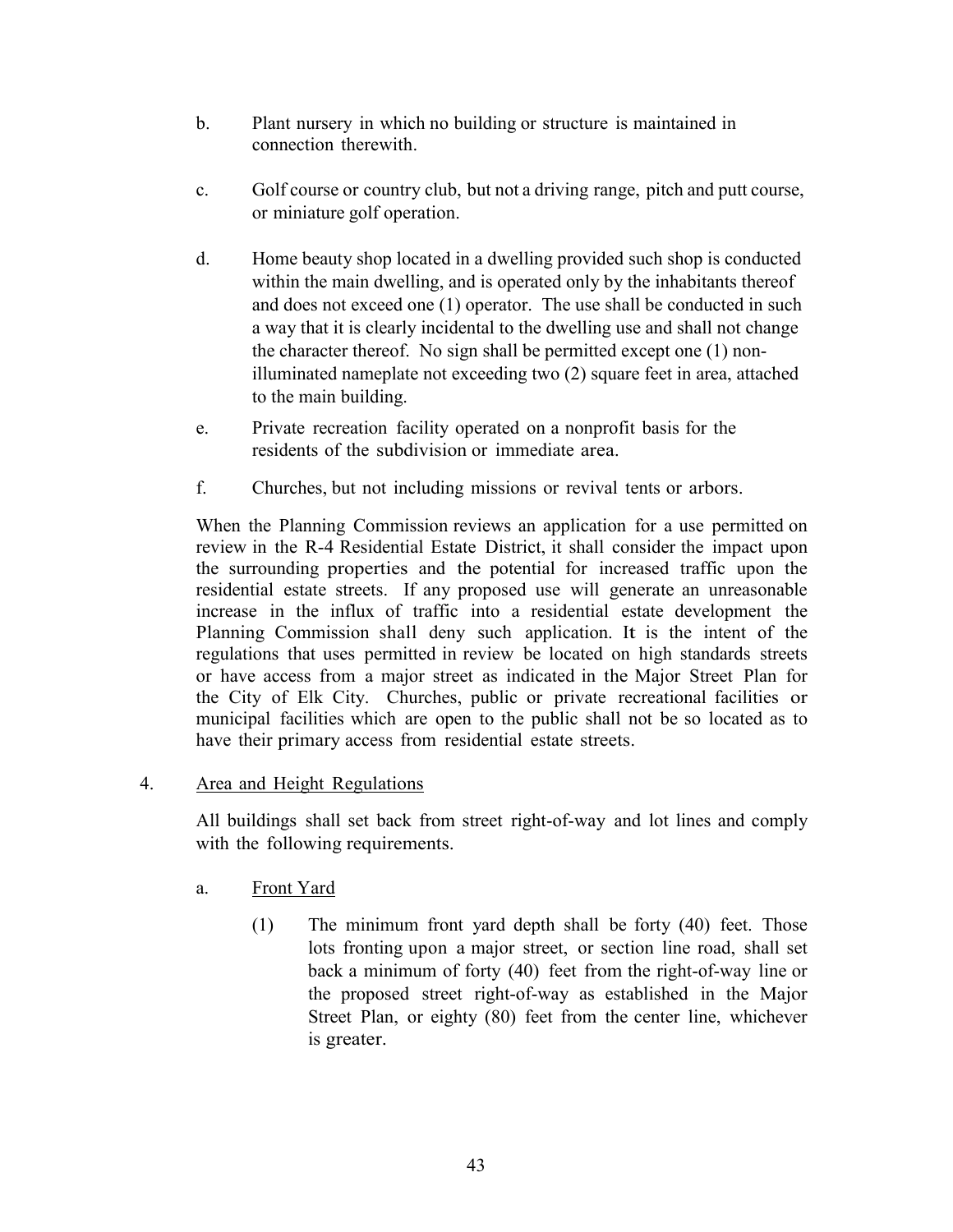- (2) When a lot has double frontage the front yard setback as established in (1) above shall apply to both streets and all accessory buildings.
- (3) When at least sixty percent (60%) of the lots in an area, or block, have been built with a setback of greater than forty (40) feet, no structure shall be built nearer than front property line than the average depth of the existing structures without the Planning Commission's approval.
- b. Side Yard
	- (1) The minimum width of any size yard shall be twenty-five (25) feet.
	- (2) On any corner lot there shall be a setback of at least forty (40) feet from the right-of-way line of the intersection street.
	- (3) Churches and main and accessory buildings, other than dwellings and buildings accessory to dwellings shall set back from all exterior and interior side lot lines a distance of not less than fifty (50) feet.
	- (4) On any corner lot which abuts a major street, there shall be minimum side yard setback for all main or accessory buildings of sixty (60) feet from the right-of-way line or proposed street rightof-way line as established in the Major Street Plan, whichever is greater.
- c. Rear Yard

There shall be a rear yard of at least thirty (30) feet; accessory buildings shall set back at least twenty-five (25) feet from any utility easement, alley, rear lot line, or reserve for future street or easement purposes.

- d. Lot Width
	- (1) Lots of lessthan two (2) acres shall have minimum frontage or width at the building line of one hundred fifty (150) feet.
	- (2) Lots of two (2) acres or greater shall have a minimum frontage or width at the building line of two hundred (200) feet.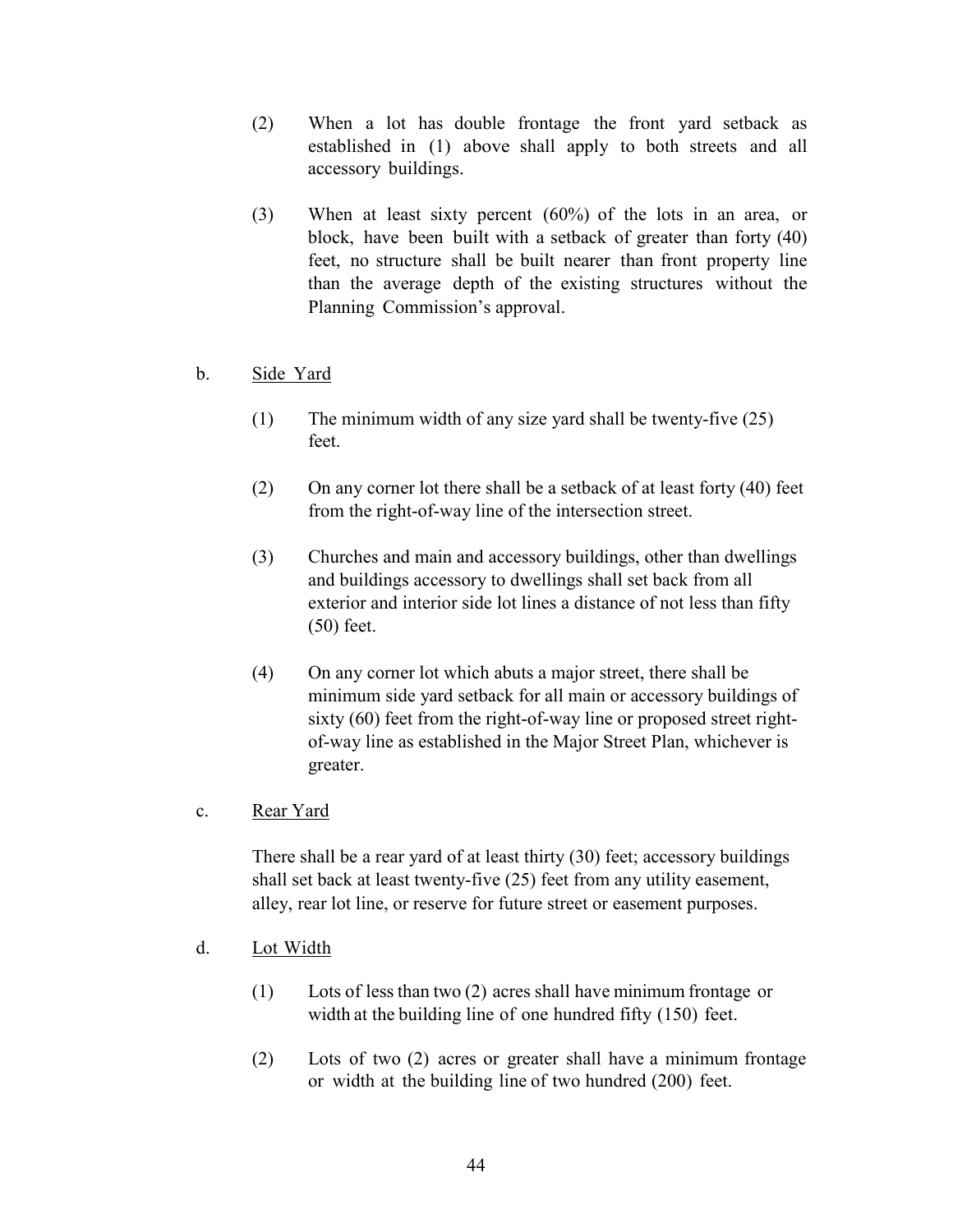- (3) All lots shall abut upon a public street for a minimum distance of seventy (70) feet, except that on a cui-de- sac turn around this may be reduced to fifty (50) feet.
- e. Intensity of Use
	- (1) There shall be a lot area of not less than one (1) acre except that where a lot or parcel has less area than herein required and all boundary lines of that lot touch lands under other ownership on the effective date of this article that lot may be used for any of the uses permitted by this section, but may not be split or divided into smaller lots or parcels.
	- (2) For churches and main and accessory buildings other than dwellings and buildings accessory to dwellings, the lot area shall be adequate to provide the yard areas required by this section.

## f. Off-Street Parking

Except as provided for elsewhere in this Ordinance all permitted uses in the R-4 Residential Estate District shall comply with the following minimum requirements for off-street parking:

- (1) Single-family dwellings: Two (2) off-street parking spaces for each dwelling unit.
- (2) Schools, elementary schools, junior and senior high schools, including public private and parochial schools: One (1) off-street parking space for each employee plus one (1) for each classroom, plus one (1) for each fifty (50) square feet of assembly area with stationary or movable seats.
- (3) Other uses permitted: One (1) off-street parking space for each four (4) seats provided for patron use, or one (1) space for each four hundred (400) square feet of gross floor area used or intended to be used for service to the public as customers, patrons, or clients, whichever requires the greatest number of parking spaces. The open space required by front-yard requirements shall not be used for parking.
- (4) Utilities service installations: One (1) off-street parking space for each four hundred (400) square feet of floor space.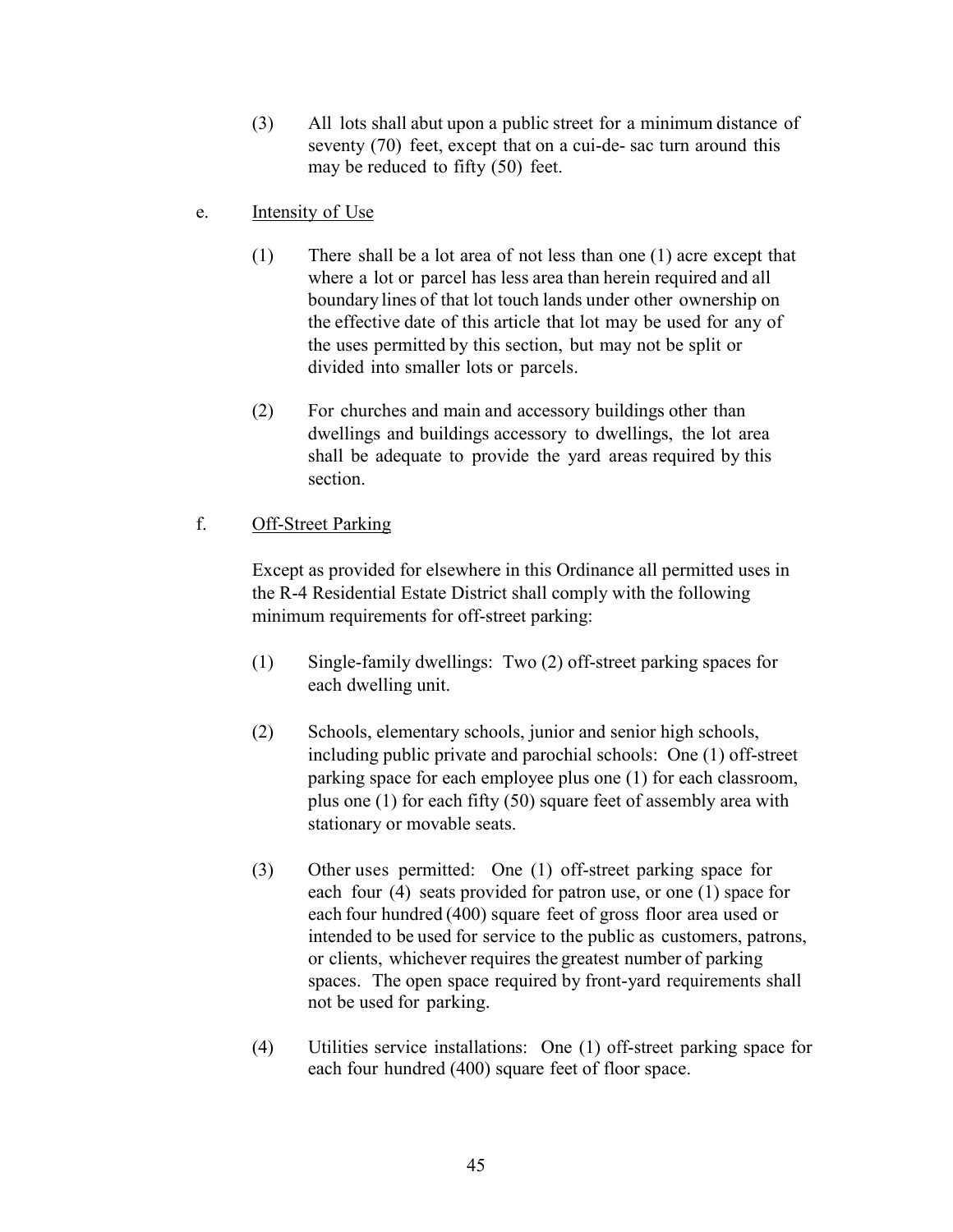## g. Lot Depth

The maximum depth of any lot shall not be more than three (3) times its width or six hundred and forty (640) feet, whichever is greater.

## h. Limits on Buildings

Not more than one (1) main building, one (1) guest house and two (2) accessory buildings, including one (1) detached garage, but not including one hundred (100) square feet pump house, shall be allowed on any one lot. In all cases, the main buildingmust be under construction before erection of any accessory buildings.

## i. Height Regulations

No buildings shall exceed two and one half (2 1/2) stories or thirty-five (35) feet in height.

## j. Coverage

Main and accessory buildings shall not cover more than twenty percent (20%) of the lot area of any lot within this district.

# SECTION 17-37. C-1 CONVENIENCE COMMERCIAL DISTRICT

## 1. General Description

This commercial district is intended for a unified grouping, in one or more buildings, of retail shops and stores and personal services that provide for the regular needs and are for the convenience of the people residing in the adjacent residential neighborhoods. It is intended that the urban convenience center be developed as a unit with adequate off-street parking space for customers and employees, and with appropriate landscaping and screening.

## 2. Uses Permitted

All buildings or uses hereafter established or enlarged shall comply with the conditions and restrictions enumerated below:

a. Any of the following shall be permitted: Artist Supplies and Hobby Shop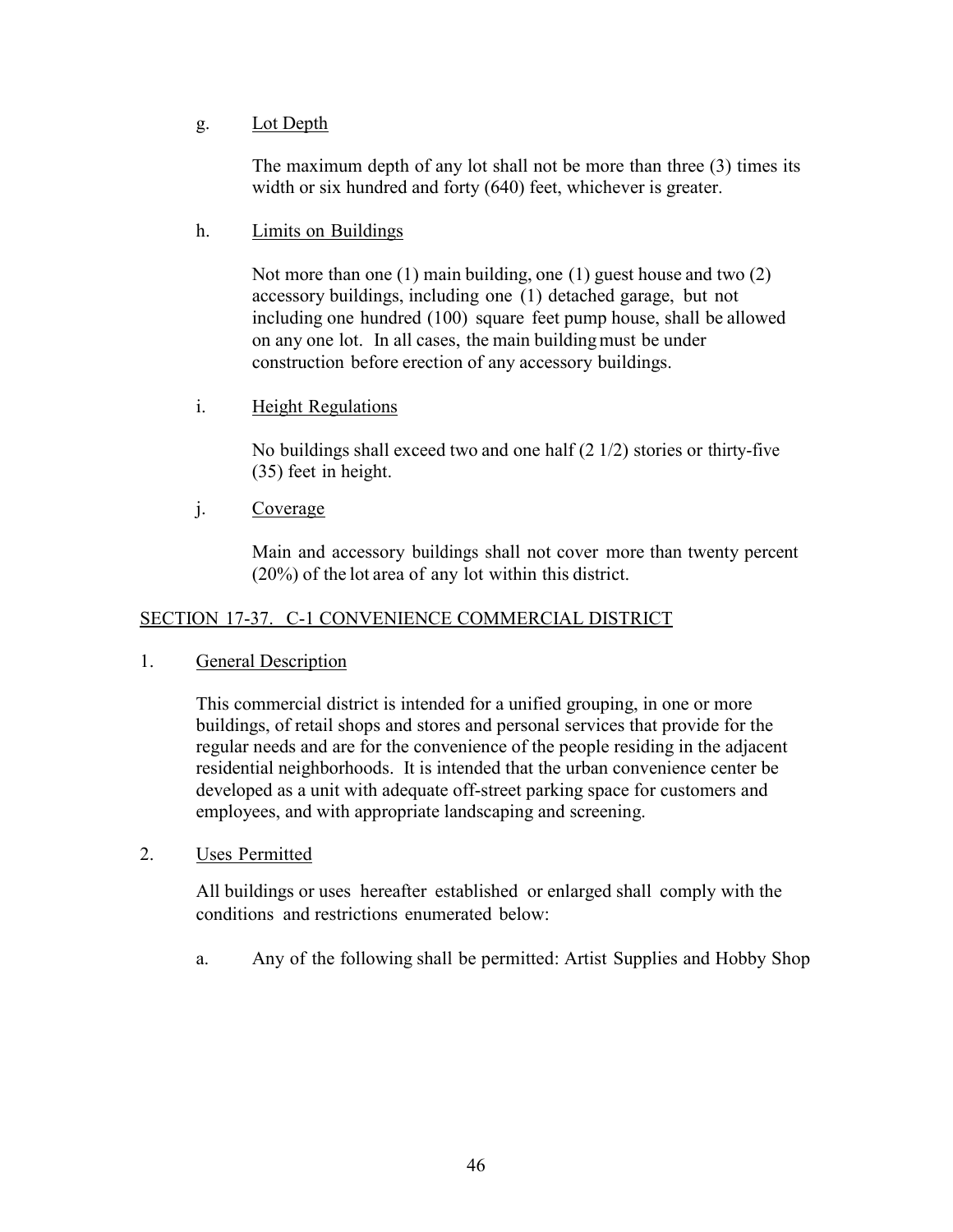Bakery Shop Barber and Beauty Shop Book Store Clothing or Wearing Apparel Store Drug Store Dairy Products Store Delicatessen Florist Shop Gift Shop Medical Facility Office General Pharmacy Public Uses Shoe Repair Shop Tailor Shop Toy Store Variety Store

Any other commercial use deemed by the Planning Commission to be of a similar nature.

Advertising signs relating to the stores and shops therein. All Advertising signs and structures shall be designed as an integral part of the building.

Accessory buildings and uses customarily incidental to the above uses.

#### 3. Area and Height Regulations

- a. Minimum Lot Area: 12,000 square feet
- b. Minimum Lot Frontage: 100 feet
- c. Maximum Percentage Coverage: 50%
- d. Maximum Height: 35 feet
- e. Front Yard Setback: 50 feet
- f. Side Yard Setback: 10 feet
- g. Rear yard Setback: 20 feet.
- h. Minimum Area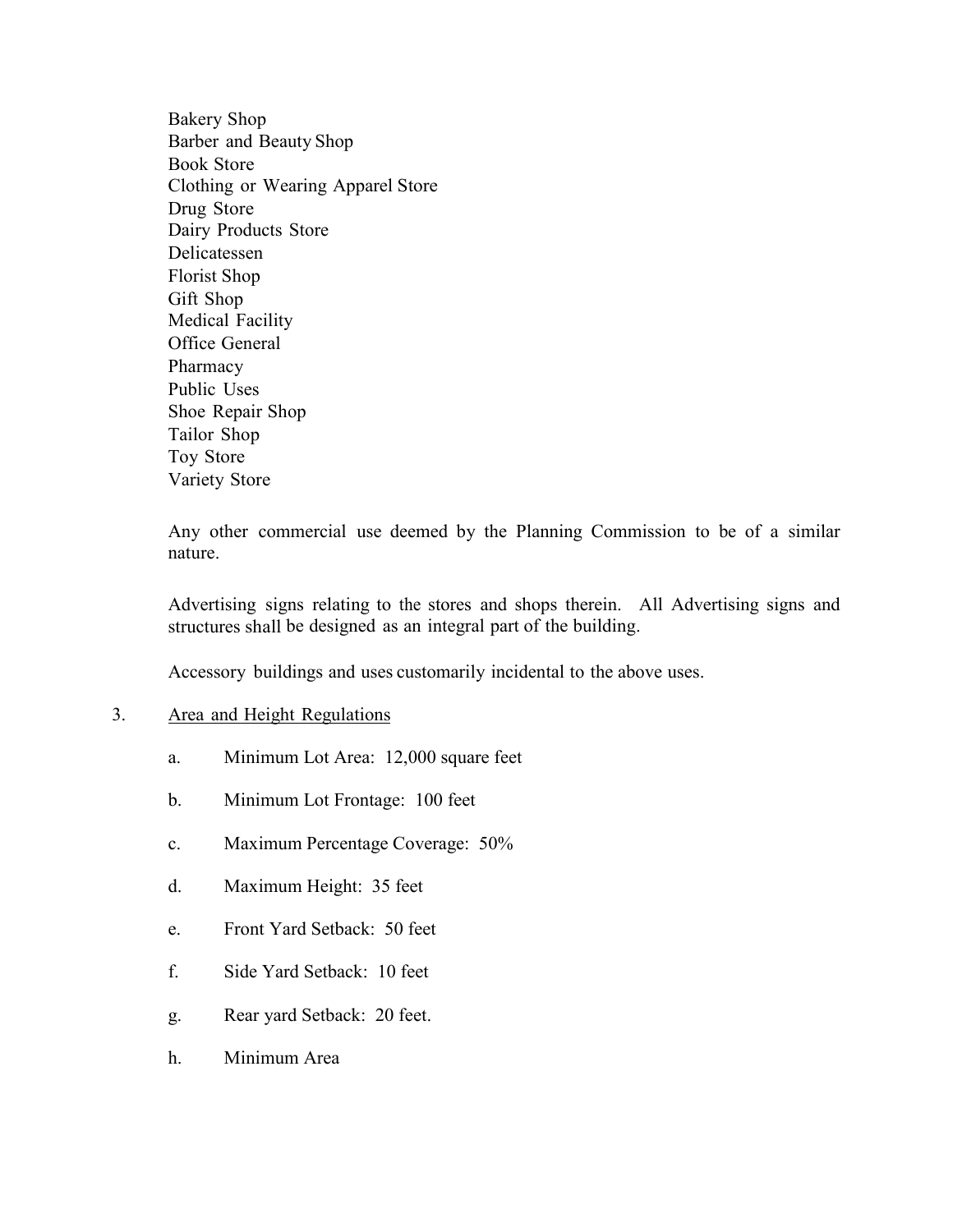The parcel of land on which a convenience commercial center is located shall not be less than twelve thousand (12,000) square feet or more than two (2) acres in area.

i. Yard Requirements

It is intended that the grouping of buildings and parking areas be designed to protect, in so far as possible, adjacent residential areas. In no case shall the design of the shopping center provide less than the following standards:

- (1) All buildings shall be set back from all street right-of- way lines not less than fifty (50) feet.
- (2) On the side of a lot adjoining a residential district there shall be a side yard set back of one (1) foot for each one (1) foot of height.

### 4. Bulk Limitations (Floor Area Ratio)

In no instance shall the total floor space of the structures in this District exceed the relationship of one to four (1 to 4) i.e., there must be provided four (4) square feet of lot area to each one (1) square feet of floor space in the structure.

5. Off-Street Parking

In the C-1, Convenience Commercial District, three (3) square feet of space dedicated to parking and automobile maneuvering must be provided for each one (1) square foot of floor space which may be a part of the open space.

6. Sewer Service

No structure or use in this District shall be erected or commenced which does not have a connection to the public sewer systems, unless and until the County Health Officer certifies that a septic tank or any substitute disposal system can be installed and operated effectively. As a basis for making his decision, the health officer may require such percolation tests as he deems to be necessary. Such tests are to be made at the expense of the land owner.

#### 7. Signs and Billboards

All signs in the C-1 District shall be erected upon private property and shall not encroach upon any public street or walk except as provided by the applicable codes of the City of Elk City, and then they shall not overhang at a height of less than nine (9) feet and shall not have a maximum projection greater than seventy-two (72) inches.

a. Any projecting sign in the C-1 District shall not exceed fifty (50) square feet in size, nor will it exceed the height of the building.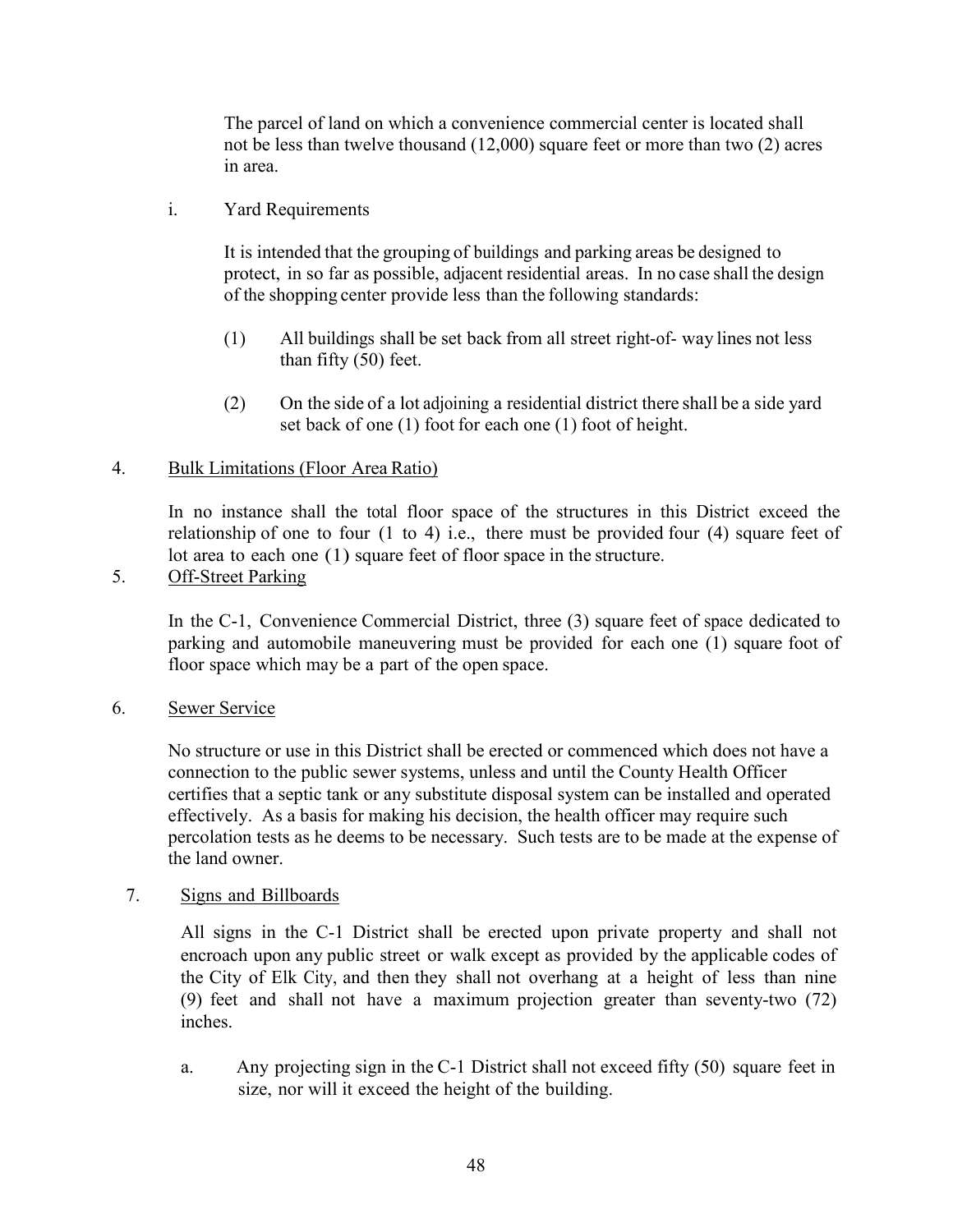- b. No source of incandescent lighting used for illuminating signs shall be directly visible from any street or highway or from any residence, hotel or from any room used for sleeping purposes.
- c. The use of red, green or amber illumination in connection with any sign shall not be permitted within one hundred (100) feet of any intersection. Any use of red, green, or amber illumination in connection with any sign must be so located that it in no way creates a confusion with any traffic signal or maybe interpreted by any motorist as a traffic signaling device.

## SECTION 17-38. C-2 HIGHWAY COMMERCIAL AND COMMERCIAL RECREATION DISTRICT

## 1. General Description

This commercial district is established as a district in which the principal use of l and is establishments offering accommodations, supplies, or service to motorists, and for certain specialized uses such as retail outlets, extensive commercial amusements and service establishments which may serve the entire community but do not and should not locate in the central business district or the convenience district.

#### 2. Uses Permitted

- a. Any use permitted in the C-1 District.
- b. Other uses including:

Amusement enterprises

New and used automobile sales and service, new and used machinery sales and service, and public garages

Advertising signs or structures

Ambulance service, office or garage Automobile service station Bakery Boat sales Bowling alleys Bus terminal Clothing store Dance hall Department store Drive-In theater or restaurant Electric transmission station Feed and fuel store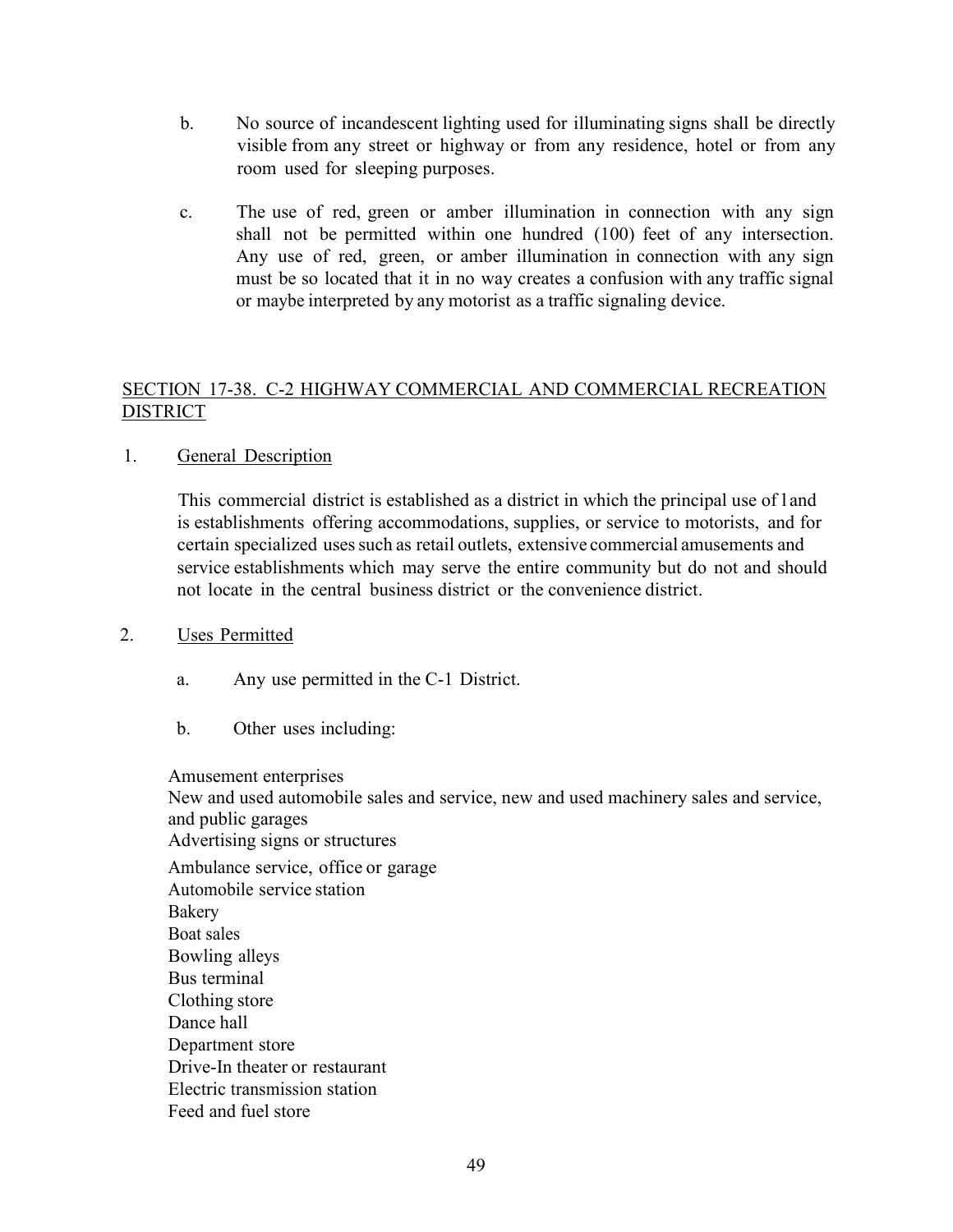Food stores Frozen food locker Furniture repair and upholstery Funeral parlor Garden stores Grocery stores Golf Courses, miniature or practice range Heating and plumbing sales and service Hospital for small animals Interior decorating store Ice plant Key shop Kennel Laundry Laundry and dry cleaning pick-up stations Liquor store Motels Music, radio and televisions shop and repairs Night club Novelty shop Pawn shop Pet shop Printing plant Public uses Recreation center private Research laboratories Restaurants Roller skating rink Self-service laundries Sign painting shop Sporting goods store Stock broker Theater Tavern Toy store Travel trailer park and sales Wholesale distributing center

- c. Buildings, structures, and accessory uses customarily, incidental to any of the above uses, provided that there shall be no manufacturing of products other than such as are customarily incidental to retail establishments.
- d. Any other store or shop for retail trade or for rendering personal, professional or business service which does not produce more noise, odor, dust, vibration, or traffic than those above.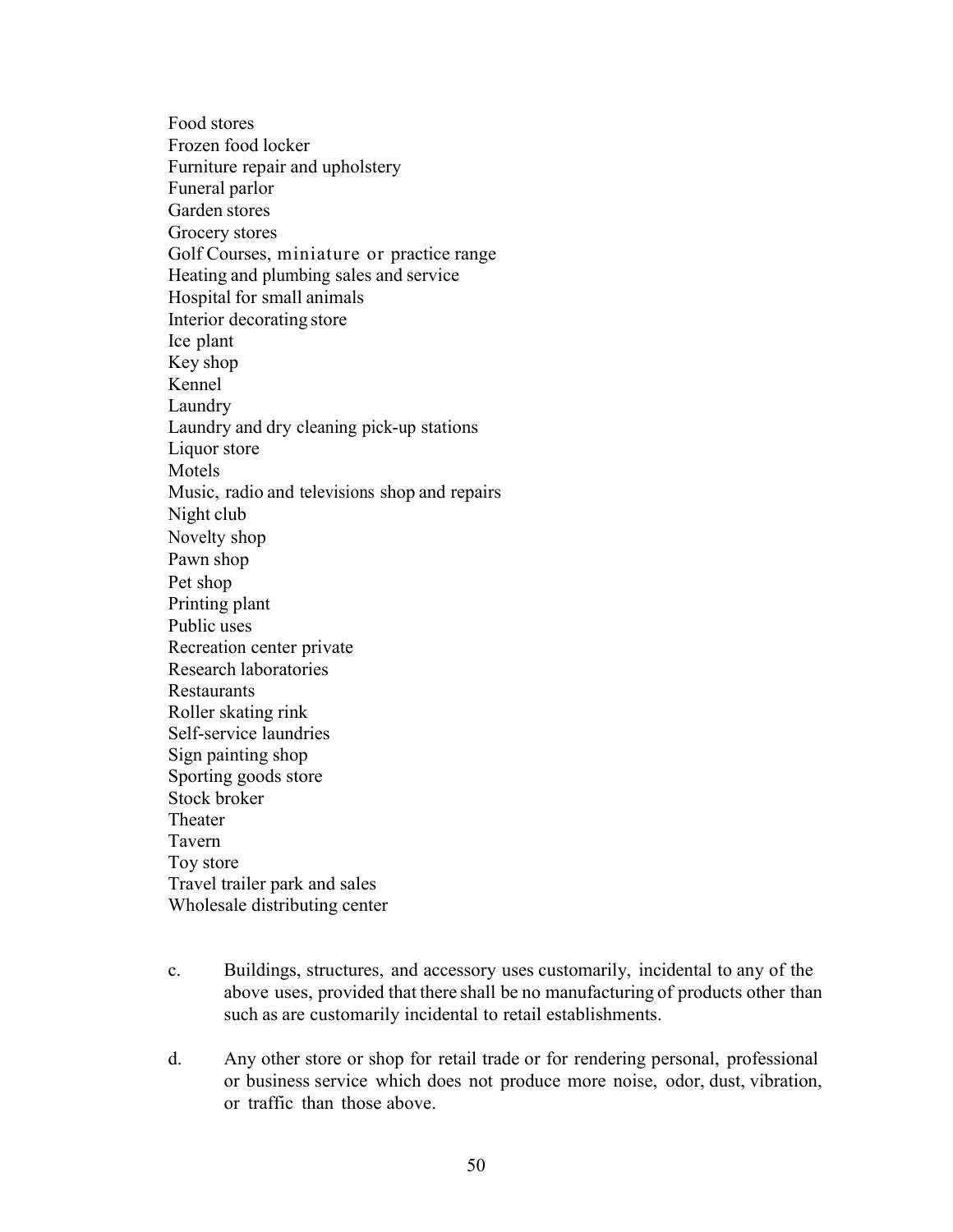#### 3. Area and Height Regulations

- a. Minimum Lot Area: 5,600 square feet
- b. Minimum Lot Frontage: 40 feet
- c. Maximum Percentage Lot Coverage: 70%
- d. Maximum Height: 45 feet; provided however, that in all portions of C-2 zoning districts located within One Thousand Three Hundred Twenty (1,320) feet of the right-of-way of Interstate 40, on-site signage Maximum Height shall be Eighty (80) feet and Maximum Height for structures shall be Fifty- Five (55) feet
- e. Front Yard Setback: 25 feet
- f. Side Yard Setback: 1 foot of setback 1 foot of height when abutting an R-District
- g. Rear Yard Setback: 20 feet

#### 4. Off-Street Parking

a. Purpose and Application

It is the intent of these requirements that adequate parking and loading facilities be provided of the street easement for each use of land within the City of Elk City. Requirements are intended to be based on the demand created by each use. There requirements shall apply to all uses in all Districts.

b. Required Open Space

Off-street parking space may be a part of the required open space associated with permitted use and shall not be reduced orupon any manner.

c. Location

The off-street parking lot shall be located within two hundred (200) feet, exclusive of street and alley widths, of the principal use and shall have direct access to a street or alley.

d. Joint Parking Facilities

Whenever two or more uses are located together in a common building, shopping center or other integrated building complex, the parking requirements may be complied with by providing a permanent common parking facility, cooperatively established and operated, which contains the requisite number of spaces for each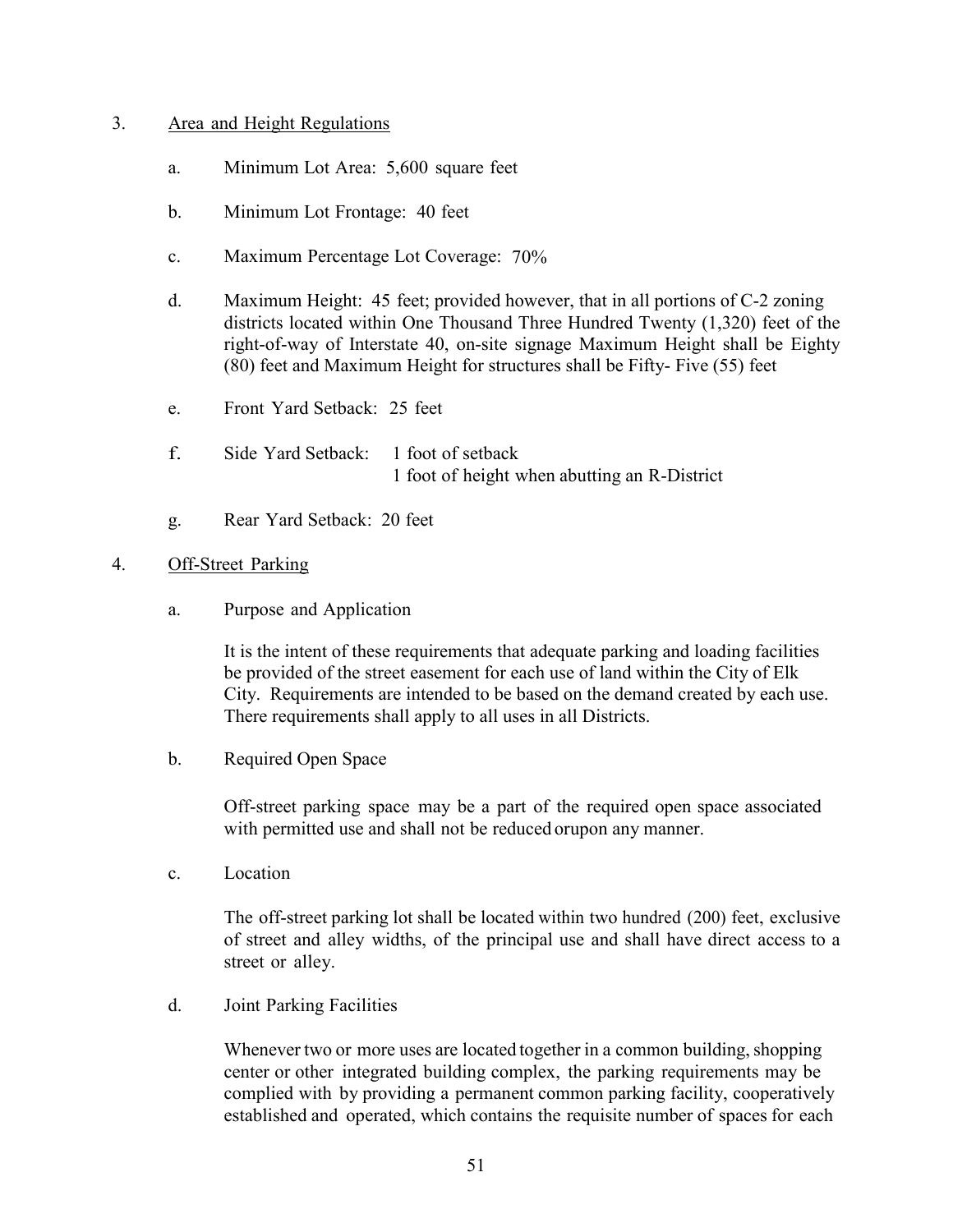use. The total number of spaces provided shall not be less than the sum of the individual requirements.

e. Size of Off-Street Parking Space

The size of a parking space for one (1) vehicle shall consist of a rectangular area having dimensions of not less than nine (9) feet by eighteen (18) feet plus adequate area for ingress and egress.

### f. Amount of Off-Street Parking and Loading Required

- (1) Boarding or rooming house or hotel: One (1) parking space for each two (2) guest provided overnight accommodations.
- (2) Hospitals: One (1) space for each four (4) patient beds, exclusive of bassinets, plus one (1) space for each staff or visiting doctor, plus one (1) space for each three (3) employees including nurses, plus adequate area for the parking of emergency vehicles.
- (3) Medical or Dental Clinics or Offices: Six (6) spaces per doctor plus one (1) space for each two (2) employees.
- (4) Convalescent or Nursing Homes: One (1) space for each six (6) patients beds plus one (1) of each or visiting doctor plus one (1) space for each two (2) employees including nurses.
- (5) Community Center, Theater, Auditorium, Church Sanctuary: One (1) parking space for each four (4) seats, based on maximum seating capacity.
- (6) Convention Hall, Lodge, Club, Library, Museum, Place of Amusement or Recreation: One (1) parking space for each fifty (50) square feet of floor area used for assembly or recreation in the building.
- (7) Office Building: One (1) parking space for each three hundred (300) square feet of gross floor area the building, exclusive of the area used for storage, utilities and building service.
- (8) Commercial Establishments Not Otherwise Classified: One (1) parking space for two hundred fifty (250) square feet of floor space used for retail trade in the building and including all areas used by the public.
- (9) Industrial Establishments: One (1) off-street parking space for each one thousand (1000) square feet of gross floor area or one (1) off-street parking space for each three (3) employees whichever is greater and one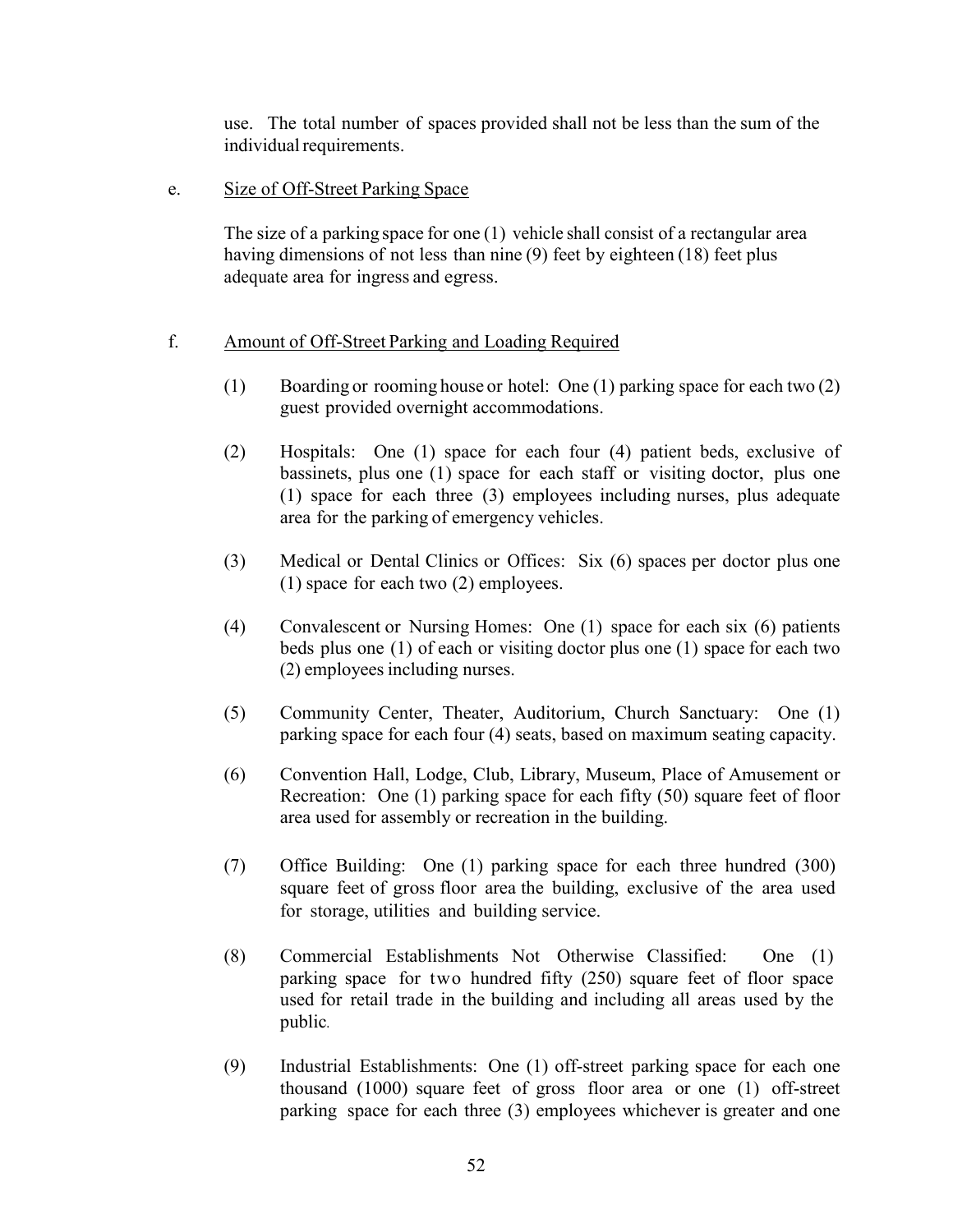(1) loading and unloading berth for each twenty-five thousand (25,000) square feet or fraction thereof of gross floor area.

## g. Paved Surface Required

All parking spaces shall be paved with a sealed surface pavement and maintained in a manner that no dust will result from the continued use.

## SECTION 17-39. C-3 GENERAL COMMERCIAL DISTRICT

1. General Description

This commercial district is designed for the conduct of personal and business services and the general retail trade of the community. It is designed to accommodate a wide variety of mixed business enterprises. It will not normally be applied in the case of new commercial areas.

## 2. Uses Permitted

Property and buildings in a C-3, General Commercial District, may be used for the following purposes:

- a. Any use permitted in a C-1 or a C-2 Commercial District.
- b. Any other retail, personal service, business service, or professional use not already mentioned.
- c. Any public buildings or uses.
- d. Buildings, structures, and accessory uses customarily incidental to any of the above uses, provided that there shall be no manufacturing of products other than such as are customarily incidental to retail establishments.

## 3. Area Regulations

- a. Minimum Lot Area: None
- b. Minimum Lot Frontage: None
- c. Maximum Percentage Coverage: 70%
- d. Maximum Height: 45 feet
- e. Front Yard Setback: None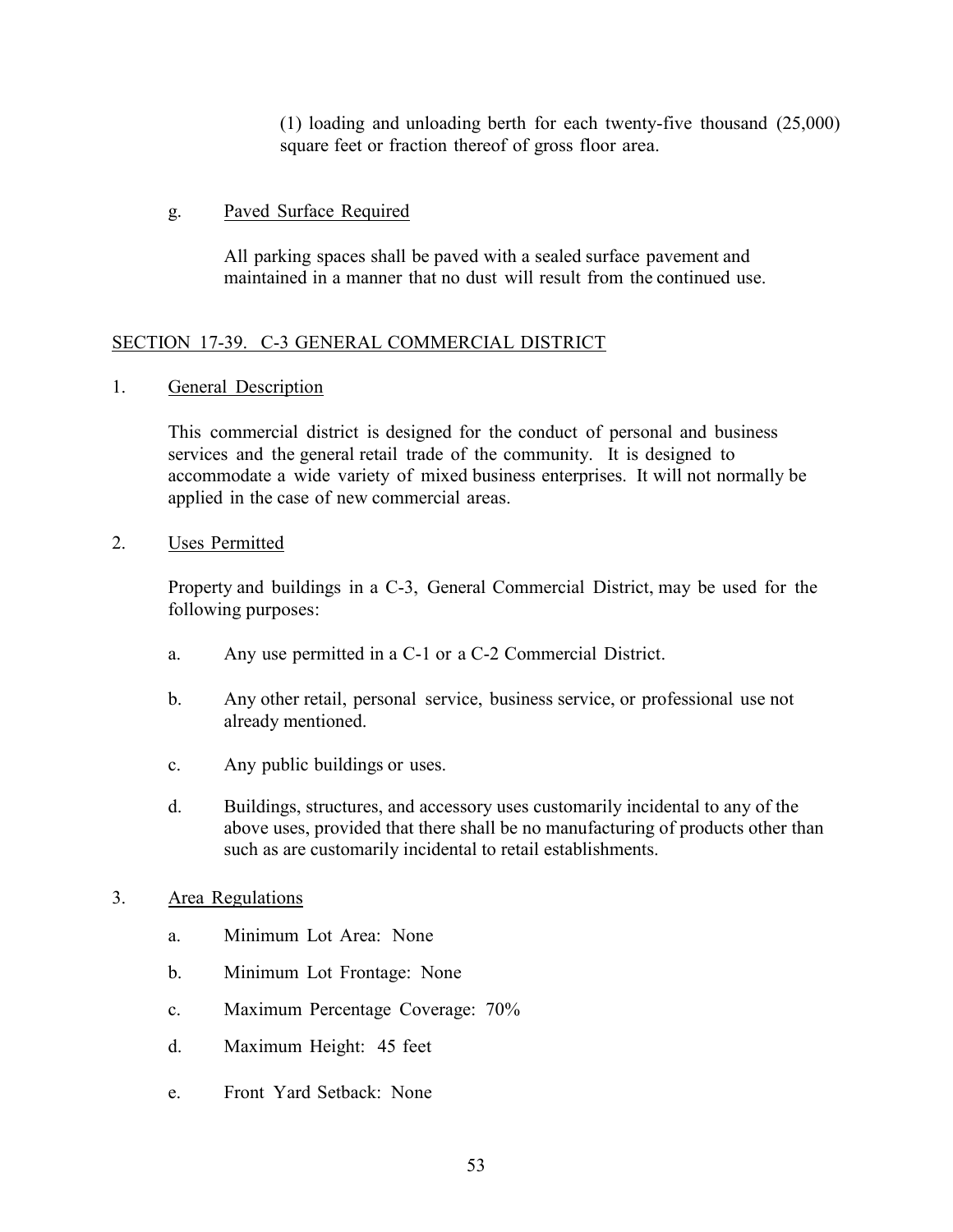- f. Side Yard Setback: None
- g. Rear Yard Setback: None

#### 4. Off-Street Parking

In the C-3 General Commercial District there shall be provided one (1) off-street parking space for each 400 square feet of gross retail floor area.

#### 5. Mixed Use/Commercial and Residential in C-3, General Commercial District

- a. In order to encourage development of underutilized premises, mixed use of a residential nature shall be allowed with commercial use, subject to standards ensuring the small town scale, architectural variety and pedestrian friendliness of a portion of The Elk City Downtown area. Residential use must be compatible and in accordance with all the provisions of this section, the Elk City Comprehensive Plan, the Elk City Code of Ordinances and all adopted Building and Construction Codes, as amended, in order to protect the health, safety and welfare of all who utilize the downtown area.
- b. Mixed Use shall be permitted only upon the following prescribed property:

Lots 10-18, inclusive Block 23 Original Town of Elk City, OK

All lots in Block 24 Original Town of Elk City, OK

Lots 1-12, inclusive Block 32 Original Town of Elk City, OK

Lots H, J, K, L, M and remainder of North Half of Block 33 and Lots 19-24, inclusive Block 33 All in Original Town of Elk City, OK

North Half of Block 34 Original Town of Elk City, OK

Lots 19-24, inclusive Block 38 Original Town of Elk City, OK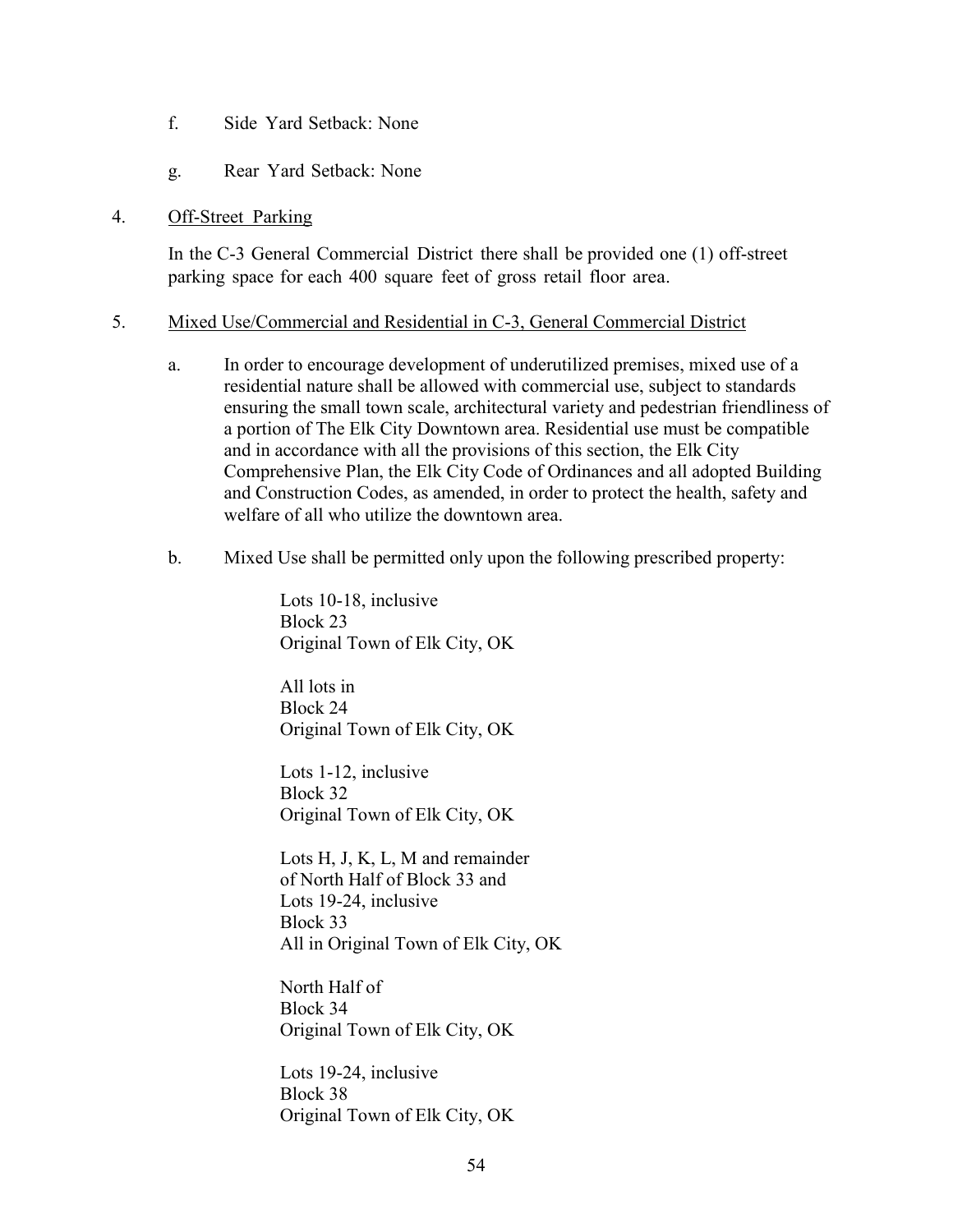## 6. Mixed Use Defined in C-3 General Commercial District

Mixed use of premises in this district contemplates R-1 Single Family, R-2 Two-Family and R-3 Multi-Family use.

- 7. Mixed Use Provisions in C-3 General Commercial District
	- a. No person or entity may renovate, develop or use any premises in this district for mixed use in violation of the City Code of Elk City, the Comprehensive Plan of Elk City or any Elk City building and construction codes, as amended.
	- b. All new mixed use residential development shall be done in strict compliance with all provisions of the Elk City Code of Ordinances, the Elk City Comprehensive Plan and all Elk City building and construction codes, as amended. Should provisions conflict, the most restrictive provision shall apply. Residential renovation and development must be approved prior to commencement of construction and a Mixed Use Renovation/Development Permit issued.
	- c. Residential use is restricted to the second floor of the premises. In instances where a second floor has been used in the past for residential use, renovations shall be made prior to occupancy, in strict compliance with all provisions of the Elk City Code of Ordinances, the Elk City Comprehensive Plan and all Elk City building and construction codes, as amended.
	- d. Mixed use shall comply with all regulations applicable to ordinary C-3, General Commercial District use.
	- e. The primary use of the premises must be commercial and the first floor must be used by commercial business.
	- f. There shall be no advertising or other signs of residential use on a premise or visible from the outside of a building.
	- g. The premises shall not include outdoor storage attributable to residential use.
	- h. Wholesale or retail sale of goods or services and residential use shall not be permitted simultaneously on a second or upper floor.
	- i. Residential use shall not create traffic or parking congestion, noise, vibration, odor, glare, fumes or electrical or communication interference detectible by human senses off the premises, including but not limited to visual or audible interference with radio, internet or television reception.
	- j. Pets of any sort shall not be allowed in residential use.
	- k. Mixed use premises shall be subject to a trash and sewer rate appropriate to the need for both.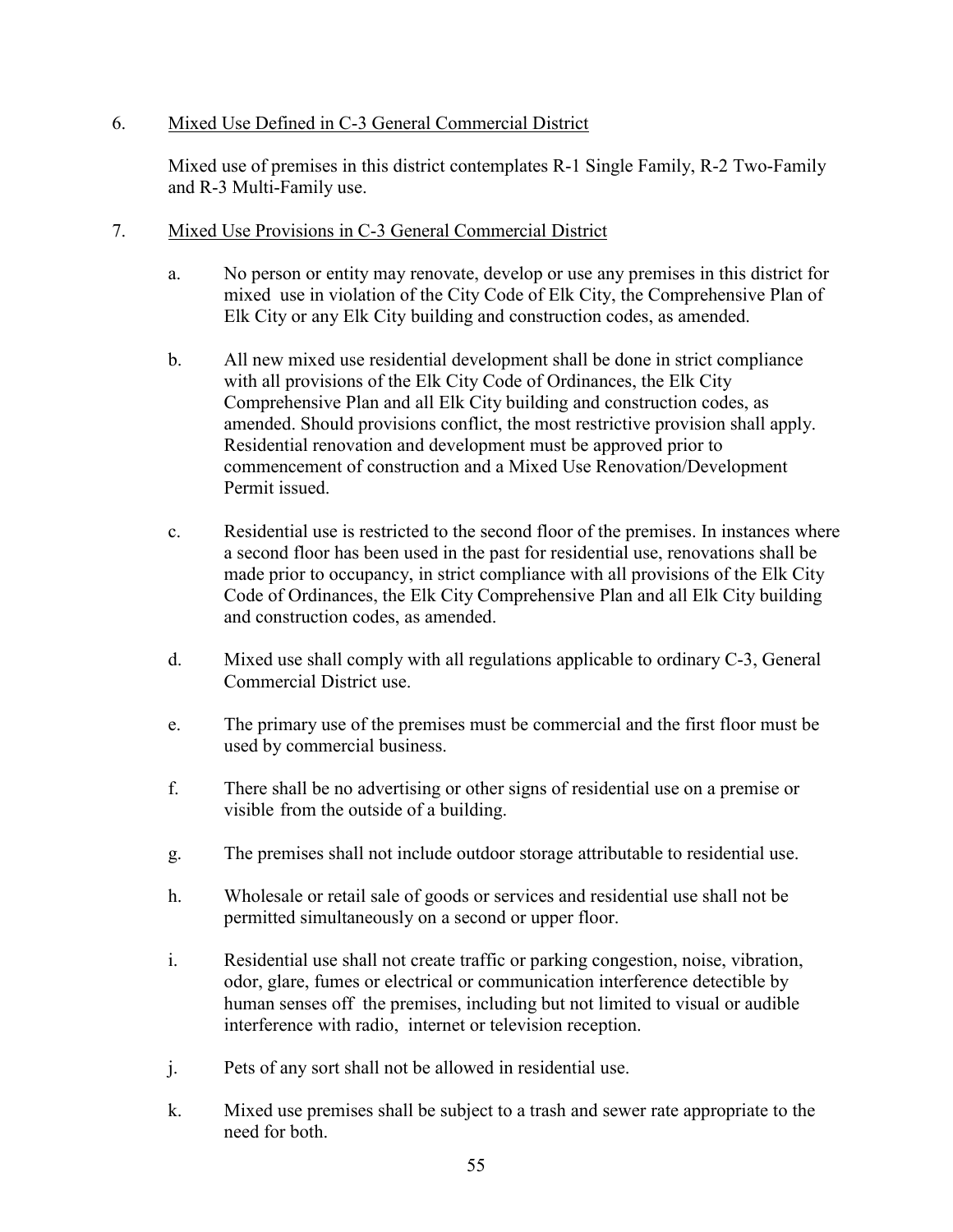- l. In mixed use situations, there shall be one (1) off-street parking space for each adult resident; provided that this parking shall not be located in front of the retail portion of the premises. Residential parking spaces are in addition to the spaces required for the retail portion of the premises.
- m. A Mixed Use Renovation/Development Permit shall be issued after the applicant obtains the written approval of the City Inspector.
- n. The City of Elk City may deny, withhold or withdraw the Permit at any time prior to completion of renovation, until violations of the Permit have been corrected to the satisfaction of the City.
- o. No mixed use premises may be occupied for residential use until a Certificate of Occupancy has been issued by the City of Elk City.

## SECTION 17-40. **I-1 LIGHT INDUSTRIAL DISTRICT**

1. General Description

This industrial district is intended primarily for manufacturing and assembly plants and warehousing that are conducted so the noise, odor, dust and glare of each operation is completely confined within an enclosed building. These industries may require direct access to rail, air or street transportation facilities; however, the size and volume of the raw materials and finished products involved should not produce the volume of freight generated by the uses of the general industrial district. Buildings in this district shall conform to Section 17-28 and Section 17-29 of the Comprehensive Plan.

2. Uses Permitted:

Any use, except residential use, permitted in a C-2 Highway Commercial and Commercial Recreation District. No dwelling uses, except sleeping facilities for caretakers and night watchmen employed on the premises, shall be permitted.

Any of the following uses:

- a. Book bindery.
- b. Bottling works.
- c. Candy manufacturing.
- d. Clothing manufacturing.
- e. Electrical equipment assembly.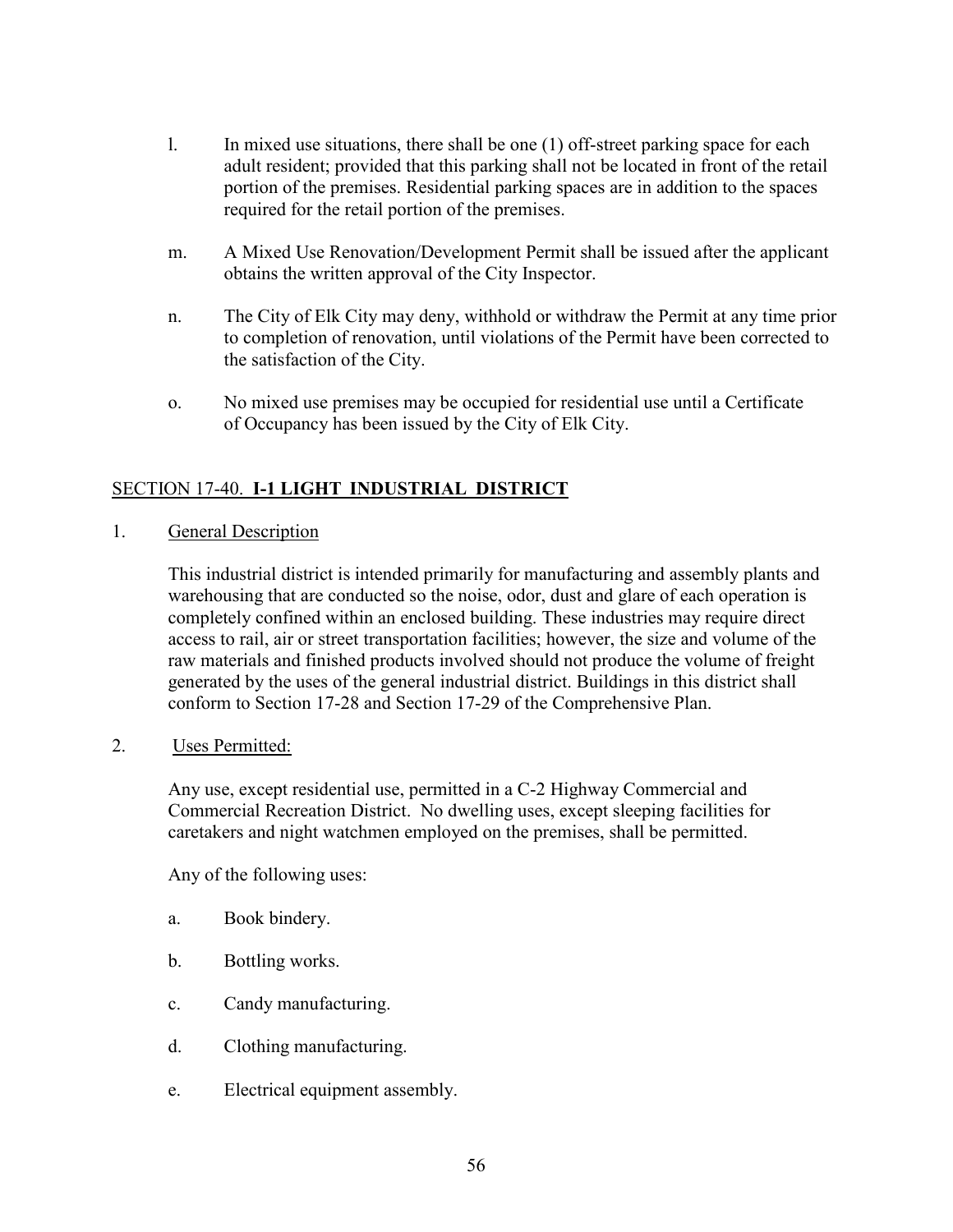- f. Electronic equipment assembly and manufacture.
- g. Engraving plant.
- h. Food products processing and packing.
- i. Furniture manufacturing.
- j. Instrument and meter manufacturing.
- k. Jewelry and watch manufacturing.
- l. Laundry and cleaning establishment.
- m. Leather goods fabrication.
- n. Optical goods manufacturing.
- o. Paper products manufacturing.
- p. Shoe manufacturing.
- q. Sporting goods manufacturing.
- r. Wholesale or warehousing enterprises.

## 3. Primary Operations

All of the uses permitted under this section shall have their primary operations conducted entirely within enclosed buildings, and shall not emit any dust or smoke, or noxious odor or fumes, outside of the building housing the operation, or produce a noise level at the property line that is greater than the average noise level occurring on the adjacent street. Any article or material stored temporarily outside of an enclosed building as an incidental part of the primary operation shall be so screened by ornamental walls and fences or evergreen planting that it cannot be seen from adjoining public streets or adjacent lots when viewed by a person standing at ground level.

Any other manufacturing and assembly plant which does not produce more noise, odor, dust, vibration, blast or traffic than those enumerated above.

## 4. Area and Height regulations:

- a. Minimum Lot Area: None
- b. Minimum Lot Frontage: None
- c. Maximum Percentage Coverage: 40%
- d. Maximum Height Setbacks: 45 feet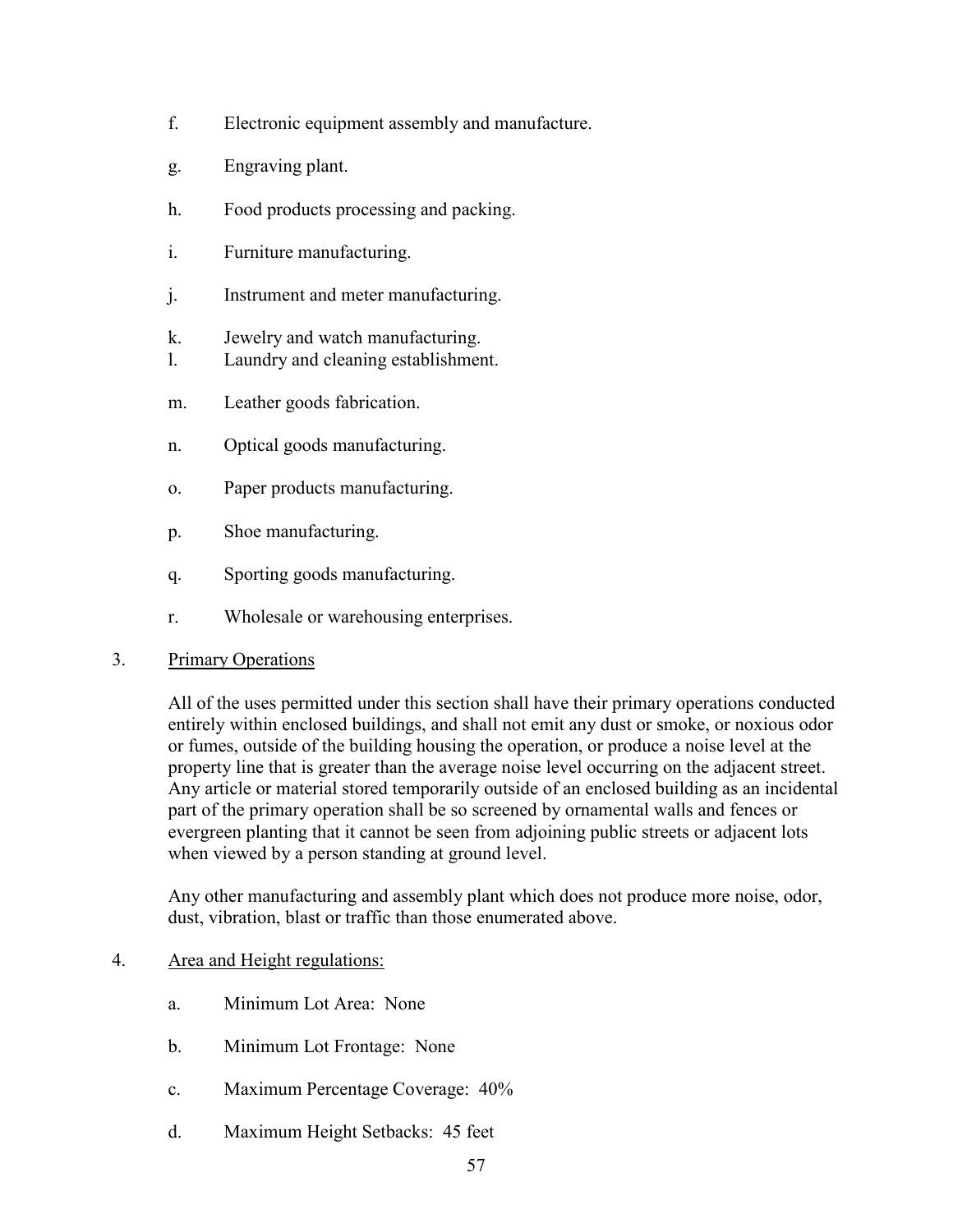- e. Front Yard Setback: 50
- f. Side Yard Setback: 25 feet 50 feet minimum or 1 foot of setback for each 1 foot of height when adjacent to Residential Districts.

### 5. Off-Street Parking:

- a. Purposes and Application
	- (1) It is the intent of these requirements that adequate parking and loading facilities be provided of the street easement for each use of land within the City of Elk City. Requirements are intended to be based on the demand created by each use. There requirements shall apply to all uses in all Districts.
- b. Required Open Space
	- (1) Off-street parking space may be a part of the required open space associated with the permitted use and shall not be reduced or encroached upon in any manner.
- c. Location
	- (1) The off-street parking lot shall be located within two hundred (200) feet, exclusive of street and alley widths, of the principal use and shall have direct access to a street or alley.
- d. Joint Parking Facilities
	- (1) Whenever two or more uses are located together in a common building, shopping center or other integrated building complex, the parking requirements may be complied with by providing a permanent common parking facility, cooperatively established and operated, which contains the requisite number of spaces for each use. The total number of spaces provided shall not be less than the sum of the individual requirements.
- e. Size of Off-Street Parking Space
	- (1) The size of a parking space for one vehicle shall consist of a rectangular area having dimensions of not less than nine (9) feet by eighteen (18) feet plus adequate area for ingress and egress.
- f. Amount of Off-Street Parking and Loading Required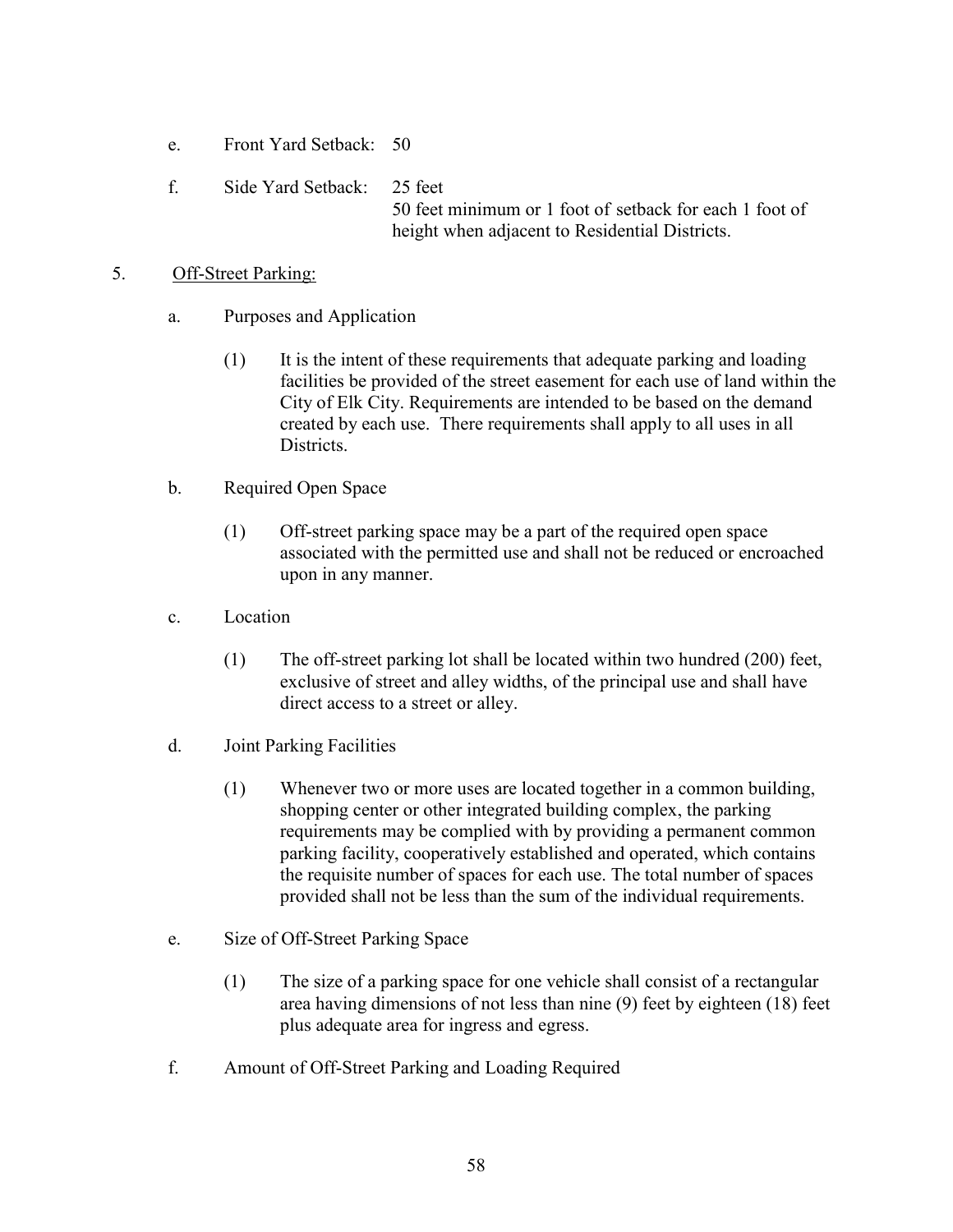- (1) Office Buildings: One (1) parking space for each three hundred (300) square feet of gross floor area in the building, exclusive of the area used for storage, utilities and building service.
- (2) Commercial Establishments Not Otherwise Classified: One (1) parking space for each two hundred fifty (250) square feet of floor space used for retail trade in the building and including all areas used by the public.
- (3) Industrial Establishments: One (1) off-street parking space for each one thousand (1000) square feet of gross floor area or one(1) off-street parking space for each three (3) employees whichever is greater and one (1) loading and unloading berth for each twenty-five thousand (25,000) square feet or fraction thereof of gross floor area.
- g. Paved Surface Required
	- (1) All parking spaces shall be paved with a sealed surface pavement and maintained in a manner that no dust will result from the continued use.
- h. Sewer Service
	- (1) No structure or use in the I-1 Light Industrial District shall be erected, commenced, or allowed to continue, which does not have a connection to the public sewerage system unless and until the County Health Officer certifies that a septic tank or any substitute disposal system can be installed and operated effectively. As a basis for making decision, such Health Officer may require such percolation tests as he deems to be necessary. Such test is to be made at the expense of the landowner.

# SECTION 17-41. **I-2 GENERAL INDUSTRIAL DISTRICT**

1. General Description

This industrial district is intended primarily for the conduct of manufacturing, assembling and fabrication. These uses do not depend primarily on frequent personal visits of customers or clients, but usually require good accessibility to major rail, air or street transportation facilities.

2. Standards

Any use, except dwellings, permitted in the C-2, Highway Commercial and Commercial Recreation or in the I-1 Light Industrial District. No dwelling use, except sleeping facilities required by caretakers or night watchmen employed on the premises, shall be permitted in an I-2 General Industrial District.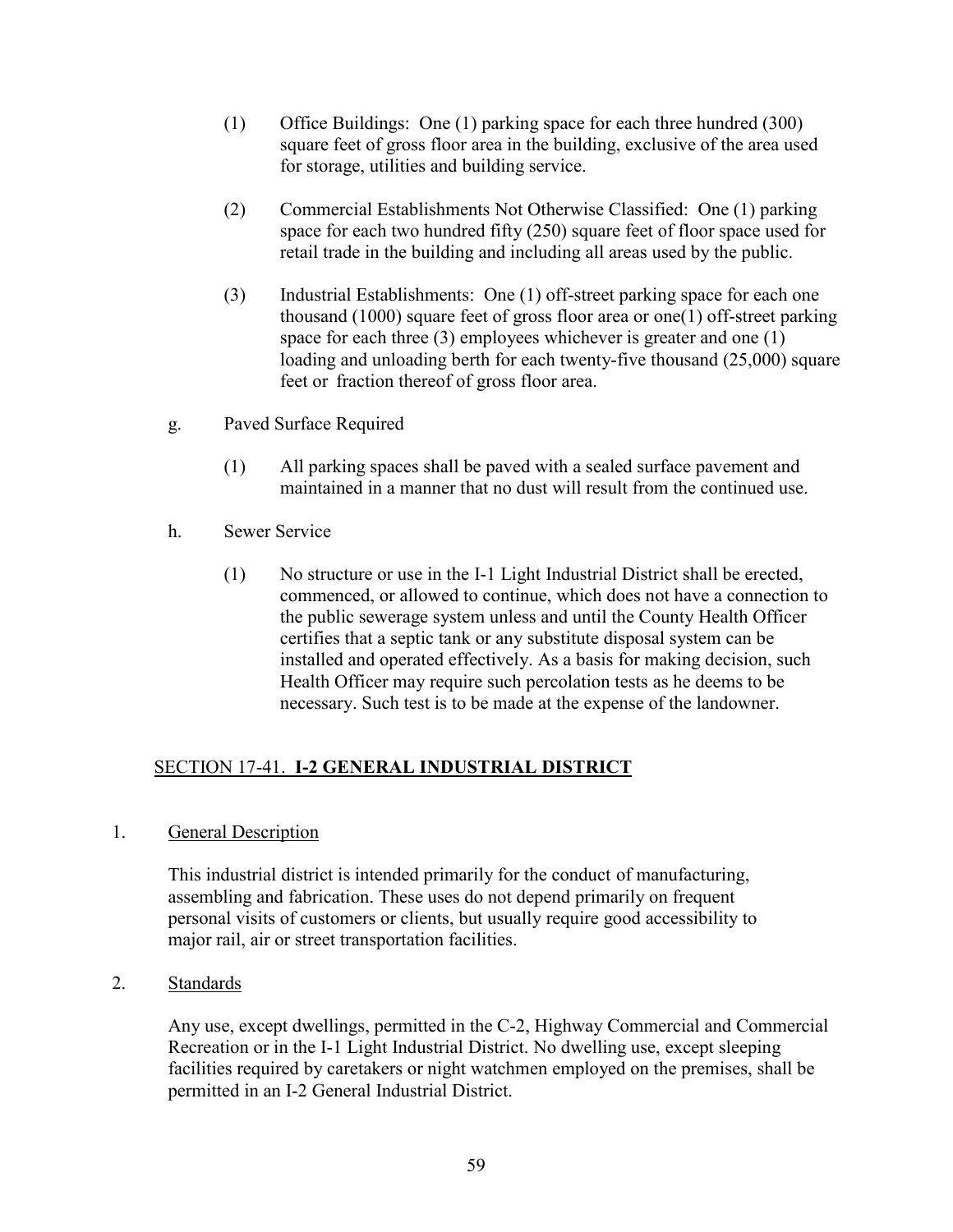### 3. Uses Permitted

- a. Building material sales yard and lumberyard, including the sale of rock, sand, gravel and the like as an incidental part of the main business, but not including a concrete batch plant or transit mix plant.
- b. Contractor's equipment storage yard or plant, or rental of equipment commonly used by contractors.
- c. Freighting or trucking yard or terminal.
- d. Oil field equipment storage yard.
- e. Public utility service yard or electrical receiving or transforming station.
- f. No article or material permitted in subsection 3 of this section shall be kept, stored or displayed outside of a building unless it be so screened by fences, walls or planting that it cannot be seen from adjoining public streets or adjacent lots when viewed by a person standing on ground level immediately adjacent to the lot on which the use is located; provided, however, that screening shall not be required in excess of seven feet (7') in height.
- g. The following uses when conducted within a completely enclosed building:
	- (1) Assembly of electrical appliances, electronic instruments and devices, radios and phonographs, including the manufacture of small parts only, such as coils, condensers, transformers, crystal holders and the like.
	- (2) Automobile assembling, painting, upholstering, rebuilding, reconditioning, body and fender works, truck repairing and overhauling, tire retreading or recapping, and battery manufacturing.
	- (3) Foundry casting lightweight nonferrous metal not causing noxious fumes or odors.
	- (4) Machine shop.
	- (5) Manufacture and maintenance of electric and neon signs, commercial advertising structures, light sheet metal products, including heating and ventilating ducts and equipment, cornices, eaves and the like.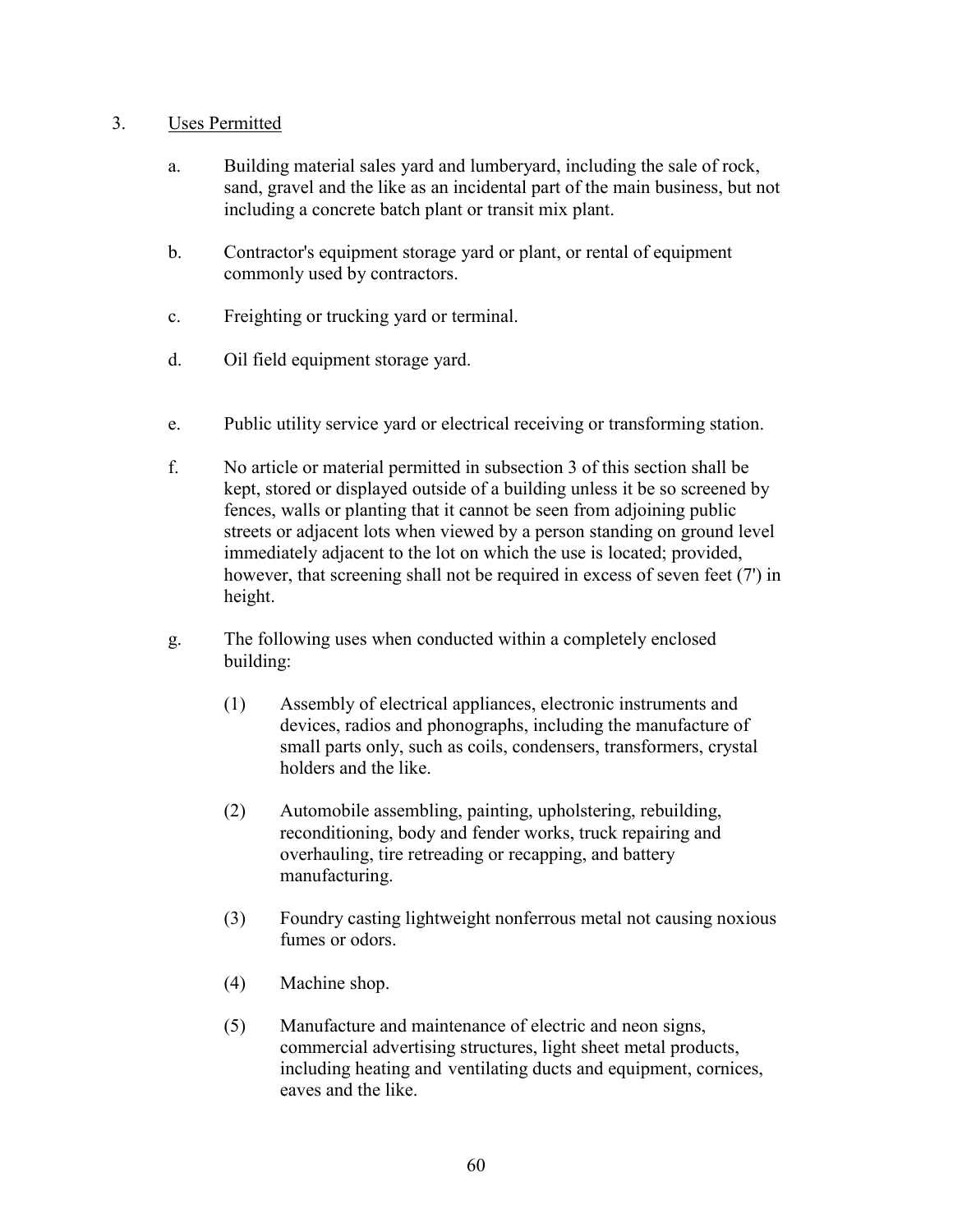- (6) Manufacture, compounding, assembling or treatment of articles or merchandise from the following previously prepared materials: bone, cellophane, canvas, cloth, cork, feathers, felt, fiber, fur, glass, hair, horn, leather, paper, plastics, precious or semiprecious metals or stones, shell, textiles, tobacco, wood, yarn and paint not employing a boiling process.
- (7) Manufacture, compounding, processing, packaging or treatment of such products as bakery goods, candy, cosmetics, dairy products, drugs, perfumes, pharmaceuticals, perfumed toilet soap, toiletries and food products.
- (8) Manufacture of musical instruments, toys, novelties and rubber and metal stamps.
- (9) Manufacture of pottery and figurines, or other similar ceramic products, using only previously pulverized clay, and kilns fired only by electricity or gas.
- h. Buildings, structures and uses accessory and customarily incidental to any of the above uses.
- i. The uses permitted under this section shall be conducted in such a manner that no noxious odor, fumes or dust will be emitted beyond the property line of the lot on which the use is located.
- 4. Area and Height Regulations:
	- a. Minimum Lot Area: None
	- b. Minimum Lot Frontage: None
	- c. Maximum Percentage Coverage: None
	- d. Maximum Height Setbacks: 45 feet
	- e. Front Yard Setback: 50
	- f. Side Yard Setback: 25 feet 50 feet minimum or 1 foot of setback for each 1 foot of height when adjacent to Residential Districts.
- 5. Off-Street Parking:
	- a. Purposes and Application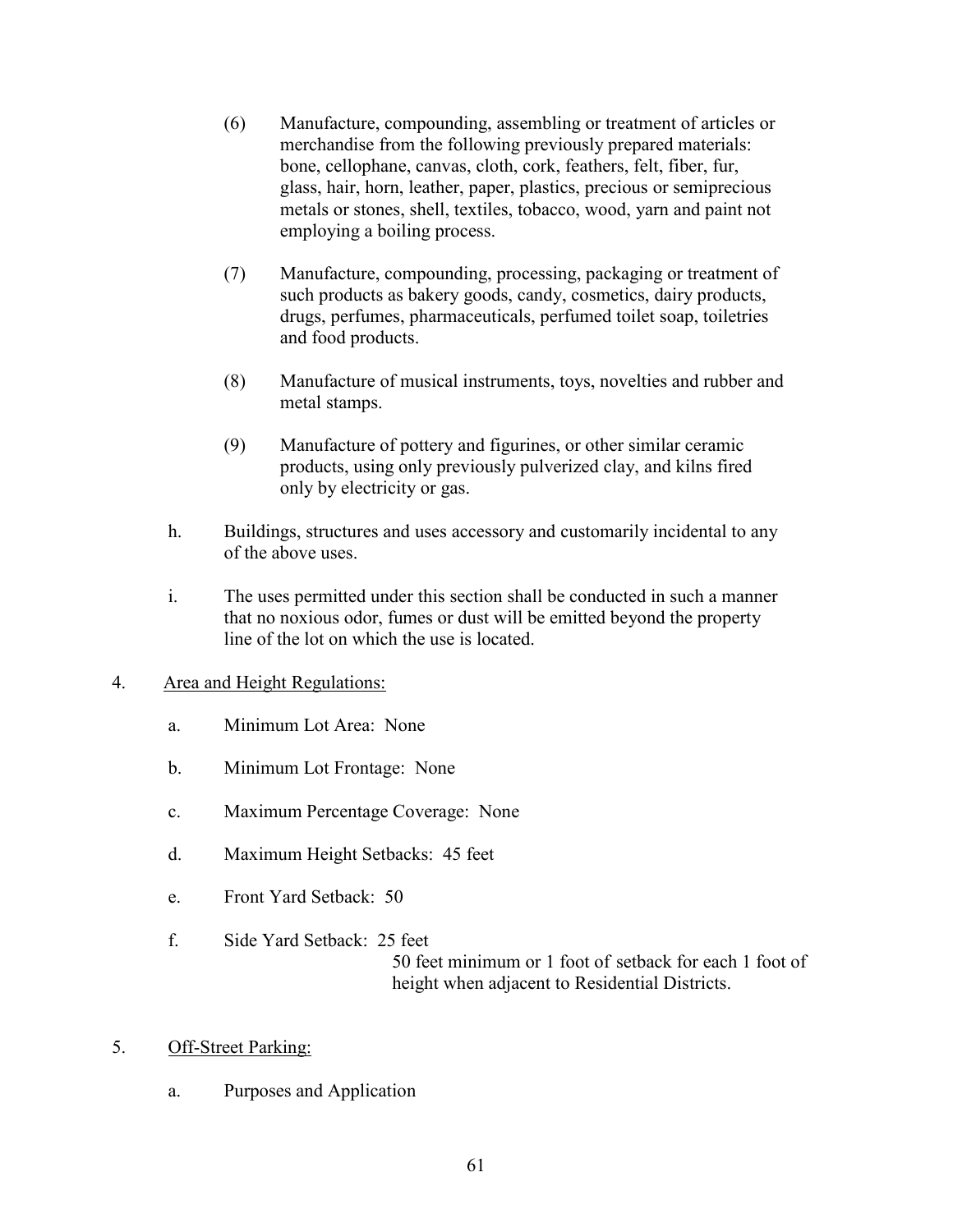- (1) It is the intent of these requirements that adequate parking and loading facilities be provided of the street easement for each use of land within the City of Elk City. Requirements are intended to be based on the demand created by each use. There requirements shall apply to all uses in all Districts.
- b. Required Open Space
	- (1) Off-street parking space may be a part of the required open space associated with the permitted use and shall not be reduced or encroached upon in any manner.

## c. Location

- (1) The off-street parking lot shall be located within two hundred (200) feet, exclusive of street and alley widths, of the principal use and shall have direct access to a street or alley.
- d. Joint Parking Facilities
	- (1) Whenever two or more uses are located together in a common building, shopping center or other integrated building complex, the parking requirements may be complied with by providing a permanent common parking facility, cooperatively established and operated, which contains the requisite number of spaces for each use. The total number of spaces provided shall not be less than the sum of the individual requirements.
- e. Size of Off-Street Parking Space
	- (1) The size of a parking space for one vehicle shall consist of a rectangular area having dimensions of not less than nine (9) feet by eighteen (18) feet plus adequate area for ingress and egress.
- f. Amount of Off-Street Parking and Loading Required
	- (1) Office Buildings: One (1) parking space for each three hundred (300) square feet of gross floor area in the building, exclusive of the area used for storage, utilities and building service.
	- (2) Commercial Establishments Not Otherwise Classified: One (1) parking space for each two hundred fifty (250) square feet of floor space used for retail trade in the building and including all areas used by the public.
	- (3) Industrial Establishments: One (1) off-street parking space for each one thousand (1000) square feet of gross floor area or one(1) off-street parking space for each three (3) employees whichever is greater and one (1)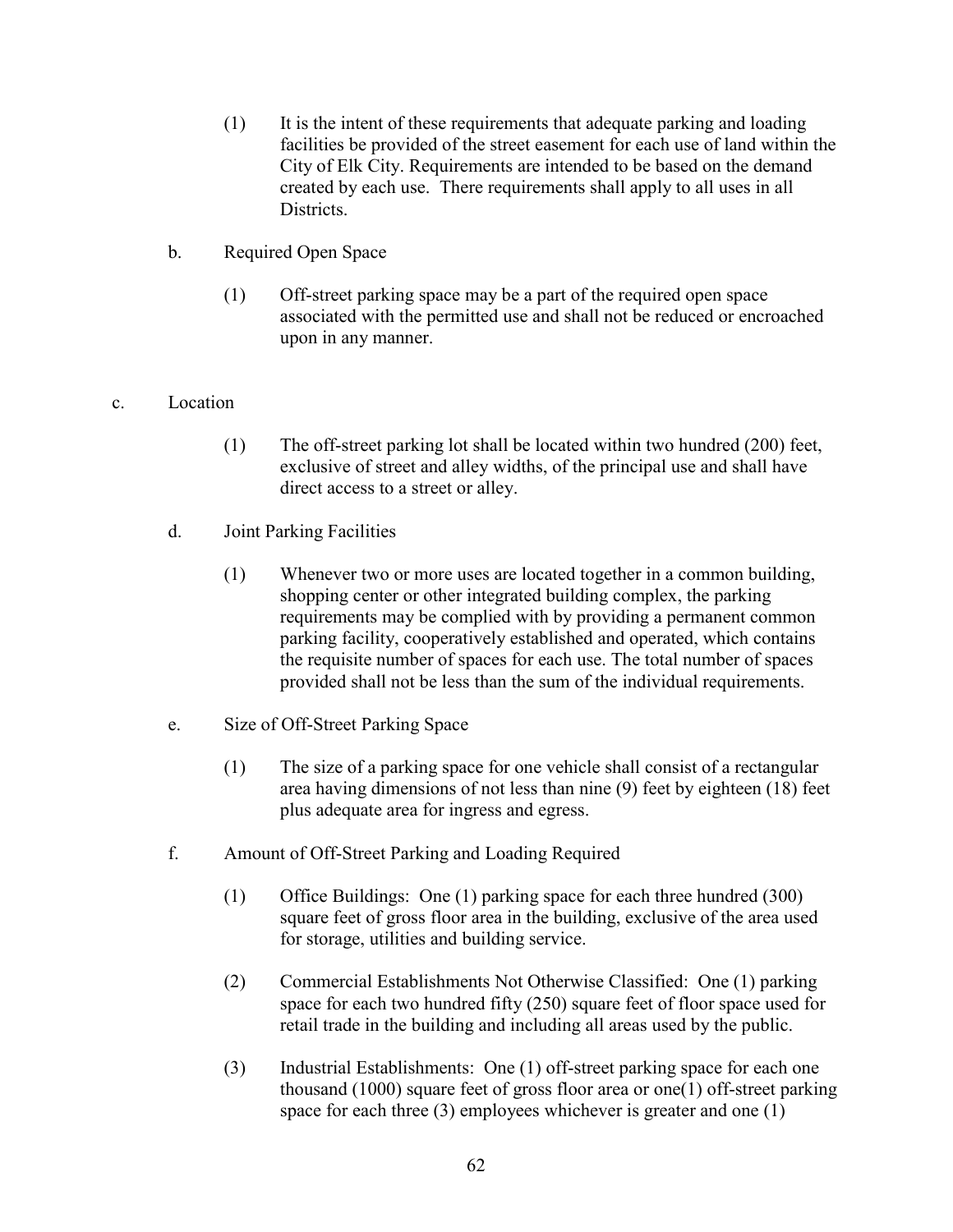loading and unloading berth for each twenty-five thousand (25,000) square feet or fraction thereof of gross floor area.

- g. Paved Surface Required
	- (1) All parking spaces shall be paved with a sealed surface pavement and maintained in a manner that no dust will result from the continued use.
- h. Sewer Service
	- (1) No structure or use in the I-1 District shall be erected, commenced, or allowed to continue, which does not have a connection to the public sewerage system unless and until the County Health Officer certifies that a septic tank or any substitute disposal system can be installed and operated effectively. As a basis for making decision, such Health Officer may require such percolation tests as he deems to be necessary. Such test is to be made at the expense of the landowner.

# SECTION 17-42**. I-3 HEAVY INDUSTRIAL DISTRICT**

1. General Description:

This district is intended for heavy industrial and commercial livestock trade facilities which require relatively large land areas and which cannot, in reasonably normal practices, be operated so that the noise, odor, dust and other emissions are confined totally on the premises, and uses which require access to railroad transportation and/or heavy truck ingress and egress.

2. Uses Permitted:

Any uses permitted under I-2 General Industrial District.

- a. Concrete batch plant.
- b. Fabrication, sandblasting and painting of oil field and heavy industrial equipment and structural materials too large for conducting inside buildings.
- c. Feed mills and processors.
- d. Handling and storage of bulk chemicals and acids.
- e. Handling and storage of bulk flammable petroleum products in liquid or gas forms.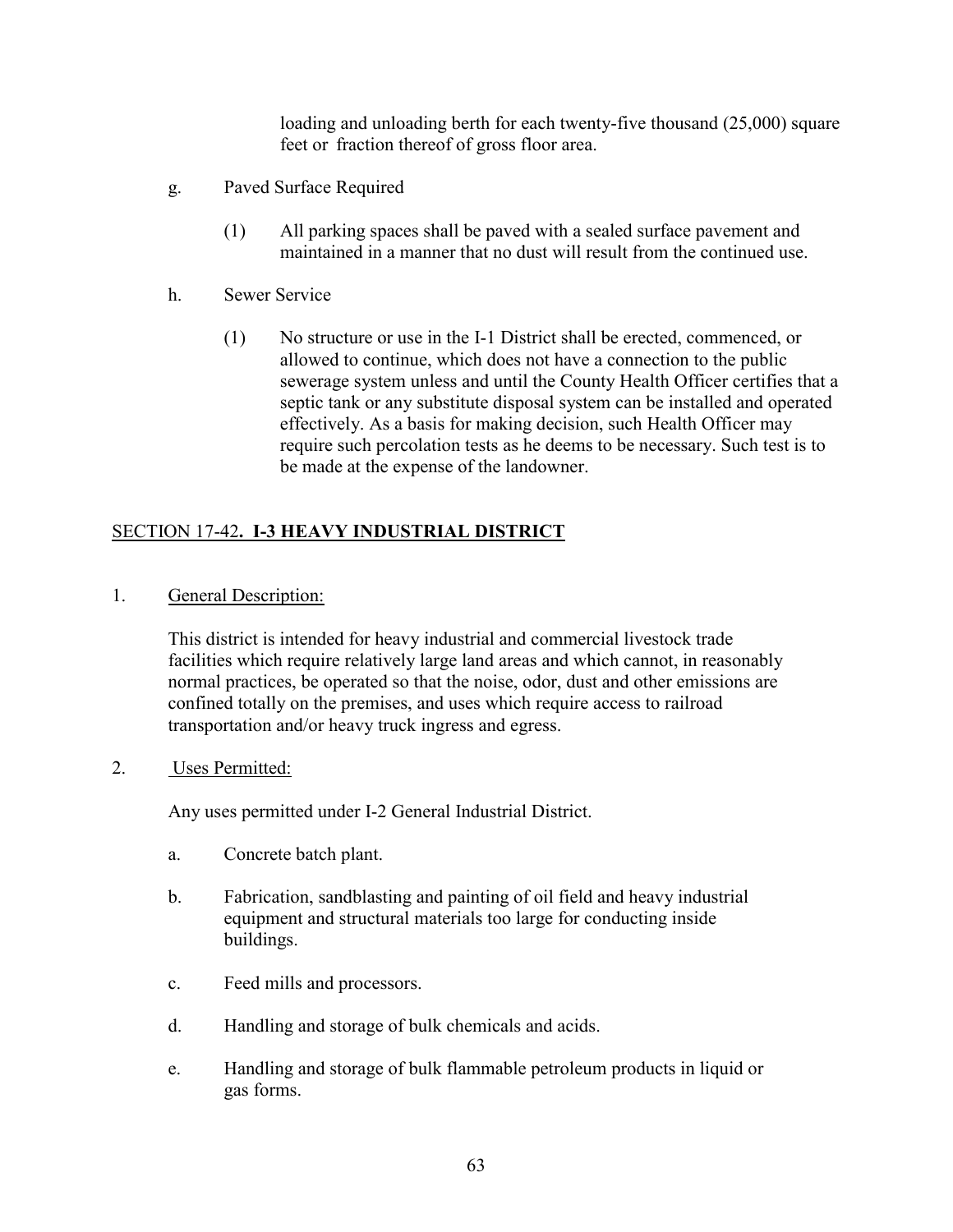- f. Handling and storage of bulk materials used in oil field drilling and service operations, such as cementing and fracturing materials.
- g. Livestock handling and auction facilities, including large animal veterinary clinics.
- h. Meatpacking plants which slaughter and/or process animals and/or animal carcasses for the primary purpose of providing a meat food product capable for use as human food.
- i. Refinery or oil reclaiming or oil field fluids disposal facilities.
- j. Uses accessory and customarily incidental to any of the permitted uses.

## 3. Area and Height Regulations:

- a. No land use permitted by this section shall be conducted adjacent to any area zoned for residential purposes or C-1, C-2 or C-3 in this title.
- b. The premises shall be totally enclosed by security fencing or other barriers designed to limit access to those employed or doing business on the premises.
- c. No tanks or other storage facilities, buildings, conveyors, structures or loose piles of sand or other materials which can be moved by wind or water shall be placed closer than one hundred feet (100') to the property line, unless the property line is adjacent to railroad right of way. This subsection shall not apply to any building or structure used for offices or which would be a permissible use under I-1 or I-2 zoning, and then no closer than twenty five feet (25') to the property line.
- d. The enterprise conducted on I-3 premises shall at all times be in compliance with all applicable federal and state statutes and the directives, rules and regulations of any federal or state governmental agency having jurisdiction over all or any part of such enterprise.
- e. Maximum Height Setbacks: none
- 4. Off-Street Parking:
	- a. Purposes and Application
		- (1) It is the intent of these requirements that adequate parking and loading facilities be provided of the street easement for each use of land within the City of Elk City. Requirements are intended to be based on the demand created by each use. There requirements shall apply to all uses in all Districts.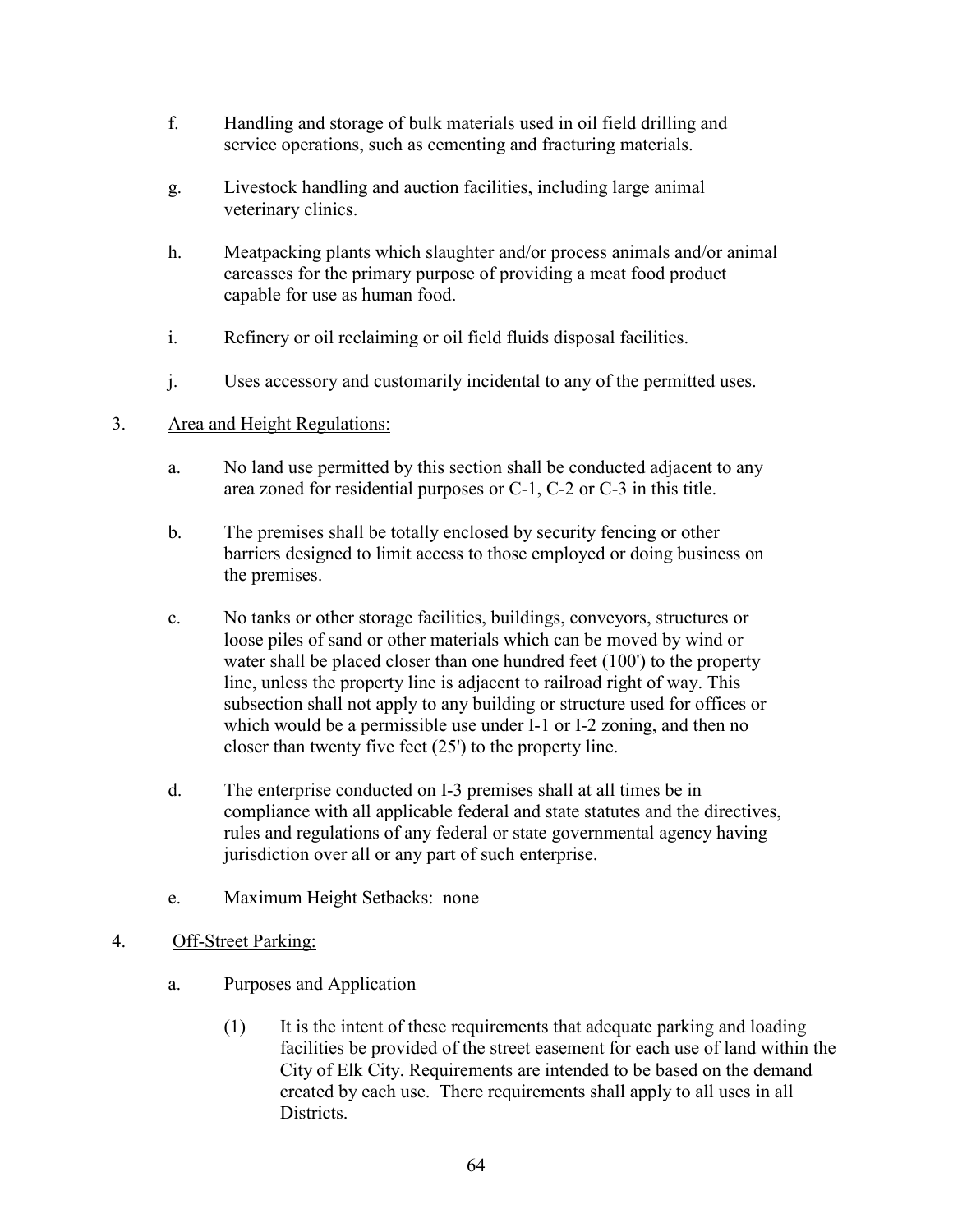- b. Required Open Space
	- (1) Off-street parking space may be a part of the required open space associated with the permitted use and shall not be reduced or encroached upon in any manner.
- c. Location
	- (1) The off-street parking lot shall be located within two hundred (200) feet, exclusive of street and alley widths, of the principal use and shall have direct access to a street or alley.
- d. Joint Parking Facilities
	- (1) Whenever two or more uses are located together in a common building, shopping center or other integrated building complex, the parking requirements may be complied with by providing a permanent common parking facility, cooperatively established and operated, which contains the requisite number of spaces for each use. The total number of spaces provided shall not be less than the sum of the individual requirements.
- e. Size of Off-Street Parking Space
	- (1) The size of a parking space for one vehicle shall consist of a rectangular area having dimensions of not less than nine (9) feet by eighteen (18) feet plus adequate area for ingress and egress.
- f. Amount of Off-Street Parking and Loading Required
	- (1) Office Buildings: One (1) parking space for each three hundred (300) square feet of gross floor area in the building, exclusive of the area used for storage, utilities and building service.
	- (2) Commercial Establishments Not Otherwise Classified: One (1) parking space for each two hundred fifty (250) square feet of floor space used for retail trade in the building and including all areas used by the public.
	- (3) Industrial Establishments: One (1) off-street parking space for each one thousand (1000) square feet of gross floor area or one(1) off-street parking space for each three (3) employees whichever is greater and one (1) loading and unloading berth for each twenty-five thousand (25,000) square feet or fraction thereof of gross floor area.
- 7. Paved Surface Required

All parking spaces shall be paved with a sealed surface pavement and maintained in a manner that no dust will result from the continued use.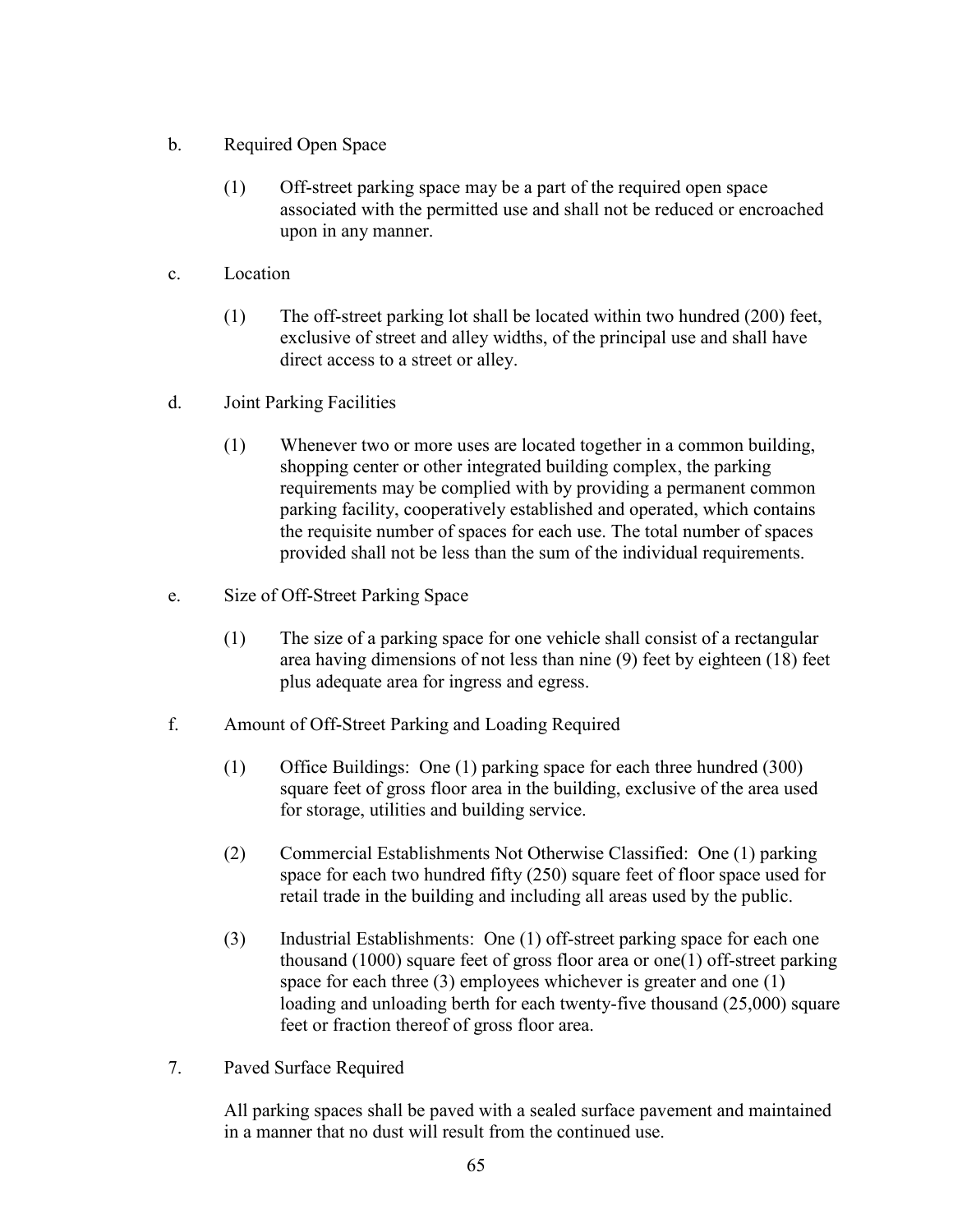8. Sewer Service

No structure or use in the I-1 Light Industrial District shall be erected, commenced, or allowed to continue, which does not have a connection to the public sewerage system unless and until the County Health Officer certifies that a septic tank or any substitute disposal system can be installed and operated effectively. As a basis for making decision, such Health Officer may require such percolation tests as he deems to be necessary. Such test is to be made at the expense of the landowner.

# SECTION 17-43. **PLANNED UNIT DEVELOPMENT DISTRICT**

## 1. General Description

A Planned Unit Development District as the terms is employed this section has the following purposes:

- a. To produce a development which would be as good or better than that resulting from the traditional lot by lot development by applying to large areas, whether consisting of consolidated lots or un-subdivided property, the same principles and purposes inherent in the required provisions applying to individual lots or minimum area parcels.
- b. To correlate comprehensively the provisions of this and other ordinances and codes of the city, to permit developments which will provide a desirable and stable environment in harmony with that of the surrounding area.
- c. To permit flexibility that will encourage a more creative approach in the development of land, and will result in a more efficient, aesthetic and desirable use of open area, population density and area coverage permitted in the zone in which the project is located.
- d. To permit flexibility in design, placement of buildings, use of open spaces, circulation facilities, off-street parking areas and to best utilize the potentials of sites characterized by special features of geography, topography, size or shape.
- 2. Uses Permitted

In the planned Unit Development District only the following uses are permitted:

- a. In a residential planned unit development:
	- (1) Residential units, either detached or in multiple dwellings.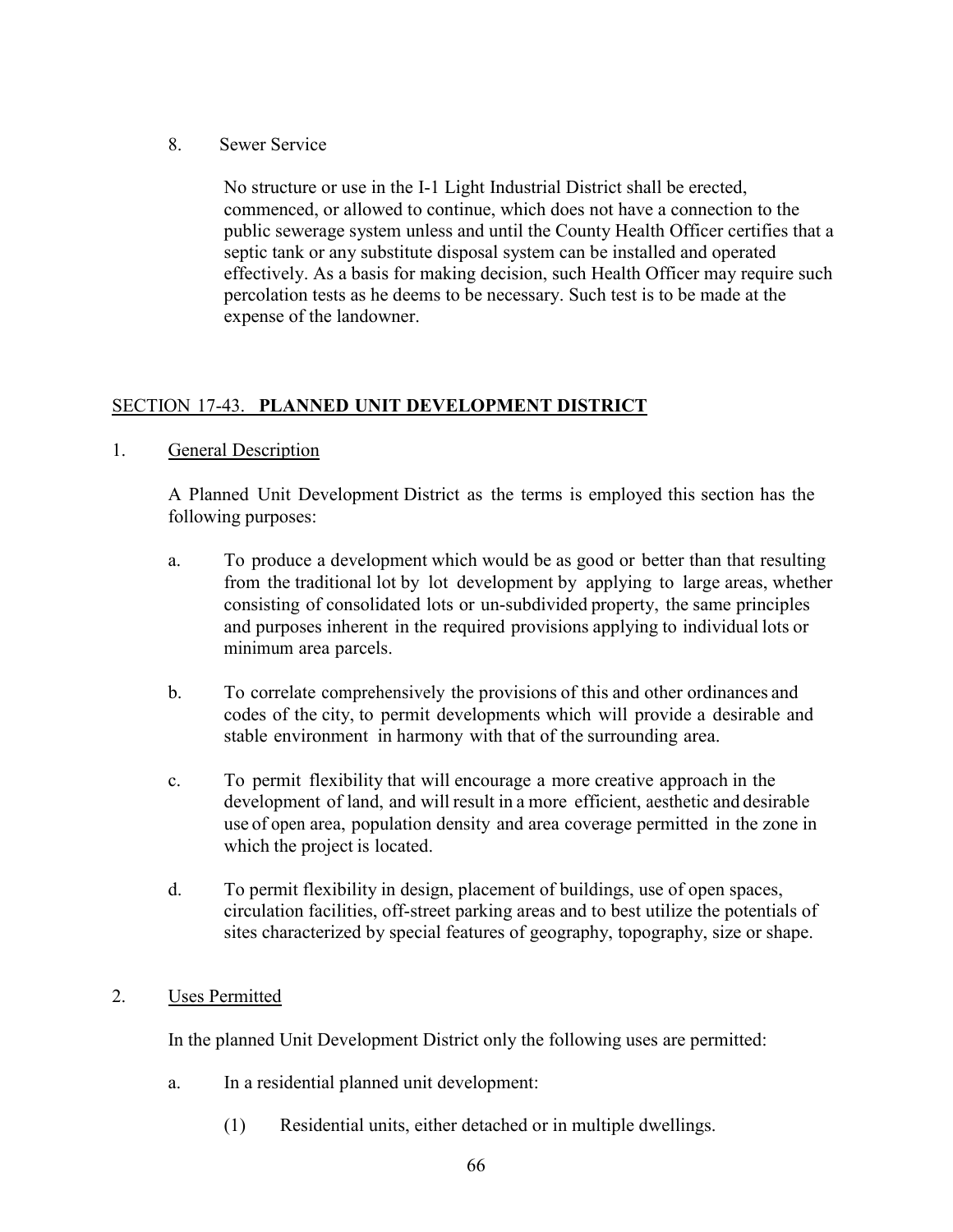- (2) Accessory incidental retail and other nonresidential uses may be specifically and selectively authorized as to exact type and size to be integrated into the project by design, accessory retail uses to serve only as a convenience to the inhabitants of the project.
- (3) Recreational facilities including but not limited to tennis courts, swimming pools and playgrounds.
- (4) Schools, libraries and community halls.

## 3. Area Regulations

A Planned unit development project shall contain an area of not less than five (5) acres.

4. Initiation of Planned Unit Development

Planned unit development projects may be initiated by:

- a. The owner of all the property involved, if under one ownership.
- b. An application filed jointly by all owners having title to all of the property in the area proposed for the planned unit development project, if there be more than one owner.
- c. A governmental agency.

## 5. Creation of Planned Unit Development Plan District

A Planned Unit Development Plan District shall be created upon application and approval after public hearings by the Commission as an amendment to an existing zoning district and following the same procedure as all other zoning amendments. Said application shall be made on forms provided by the Planning Commission and containing the following information:

- a. Legal description of tract.
- b. Preliminary development plan.
- c. Listing of types of uses and general square footage or acreage amounts of each.
- d. Total number of dwellings if residential.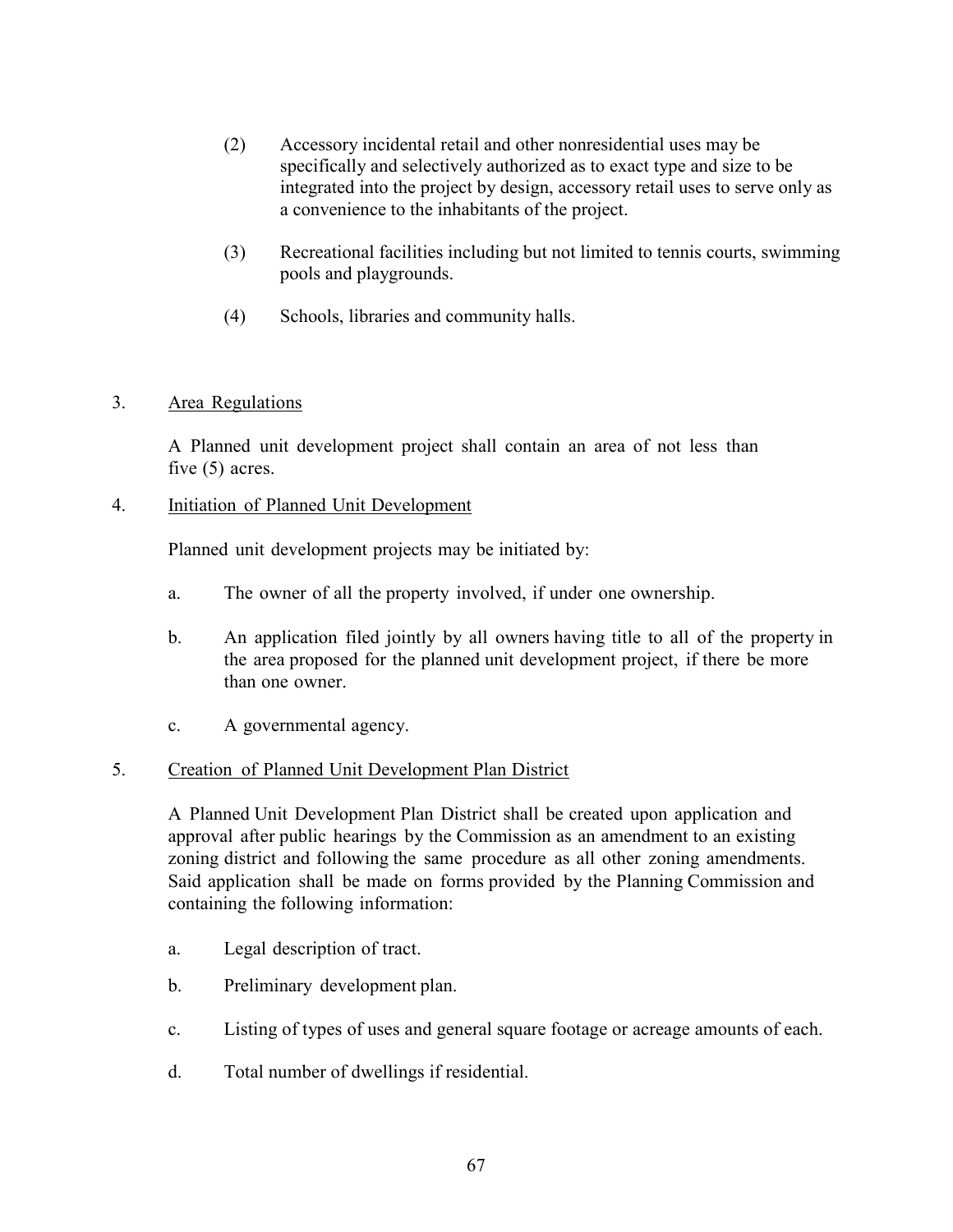Following the establishment of a Planned Unit Development District a Planned Unit Development Plan shall prepared and approved by the Planning Commission prior to any zoning clearance permits being issued for construction of development.

### 6. Procedure for Approval of Planned Unit Development Plan

- a. A development plan including both maps and text shall be submitted to the planning Commission for approval. Before such approval, the Planning Commission shall determine that from the information contained in the Planned Unit Development Plan District application that such plans comply with the development policies of the Comprehensive Plan and Zoning Classification of which the Planned Unit Development Plan District is a part. Said approval may be conditional, adding to or deleting from the provisions of the application.
- b. The approval by the Planning Commission of the Planned Unit Development Plan shall constitute a limitation of the use and design of the site.
- c. The development resulting from the application of the provisions of this Section shall be made a part of the zoning map and identified thereon by appropriate reference to the detailed planned unit development map and explanatory text(if any) either by number or by symbol.

## 7. Expiration

Upon the abandonment of a particular project authorized under this District or upon the expiration of three (3) years from the final approval of a Planned Unit Development Plan which has not by then been completed (or commenced with an extension of time of completion granted), the authorization shall expire and the land and the structures thereon may be used only for a lawful purpose permissible within the zone in which the planned unit development is located.

## 8. Form of Contents of Application and Types of Information Required

- a. The Planning Commission shall prescribe the form on which applications are made for planned unit development projects. It may prepare and provide blanks for such purpose and prescribe the type of information to be provided in the application by the applicant. No application shall be accepted unless it complies with such requirements and is verified as to the correctness of the information given by the signature of the applicant attesting thereto.
- b. There shall be included as a part of the application an accurate map drawn to a scale of not less than one hundred (100) feet to the inch showing the boundaries of the site, names and dimensions of all streets bounding or touching the site; the proposed location and horizontal and vertical dimensions of all building and structures proposed to be located on the site; proposed location and dimensions of "open space", if any, within the site; proposed public dedications, if any, within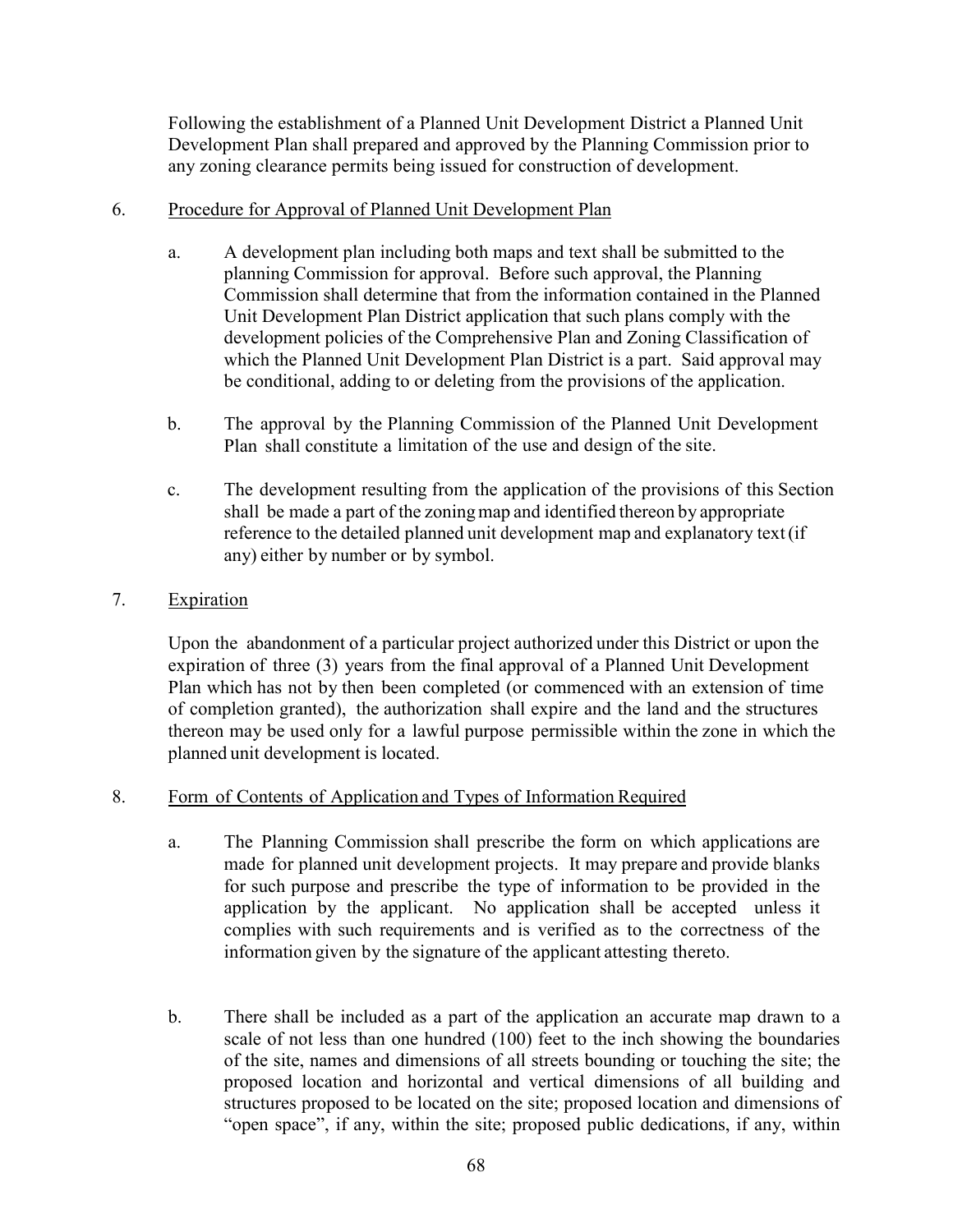the site; location, dimensions and design of off-street parking facilities showing points of ingress to and egress from the site; the location, direction and bearings of any major physiographic features such as railroads, drainage canals and shore lines and existing topographic contours at intervals of not more than five (5) feet together with proposed grading, drainage and landscaping.

c. The explanatory text shall contain a written statement of the general purposes of the project, the expected schedule of development, and an explanation of all features pertaining uses and other pertinent matters not readily identifiable in map form. The adoption of the text specifying the particular nonresidential uses permitted to locate on the site, if any, shall constitute a limitation to those specific uses.

## 9. Use Control in Planned Unit Developments

- a. In residential planned unit developments accessory incidental limited retail uses will only be permitted in those developments which are planned for four hundred (400) families or more. Building permits or occupancy permits for such uses shall not be issued until one half (112) of the total project is completed.
- b. In residential planned unit development there shall be a minimum of ten percent (10%) of the total area of the planned unit development dedicated or reserved as usable common "open space" land.
- c. Adequate guarantee must be provided to insure permanent retention of "open space" land area resulting from the application of these regulations, either by private reservation for the use of the residents within the development or by dedication to public or a combination thereof.

## 10. Permissive Variations in Requirements

In considering a proposed planned unit development project the approval thereof may involve modifications in the regulations, requirements and standards of the zone in which the project is located so as to appropriately apply such regulations, requirements and standards to the larger site. In modifying such regulations, requirements and standards as they may apply to a planned unit development project, the following limitations shall apply:

- a. Yards: The requirement for front yards for the zone in which the planned unit development is located shall apply to all exterior boundary lines of the site. Other yards shall be approved on the development plan.
- b. Open Spaces: The distance between buildings containing dwelling units, which buildings do not exceed a height greater than thirty-five (35) feet, shall be not less than that required for the zone in which the property is located. Where buildings containing dwelling units exceed a height greater than thirty-five (35) feet, each such building shall maintain a distance the equivalent of the required side yard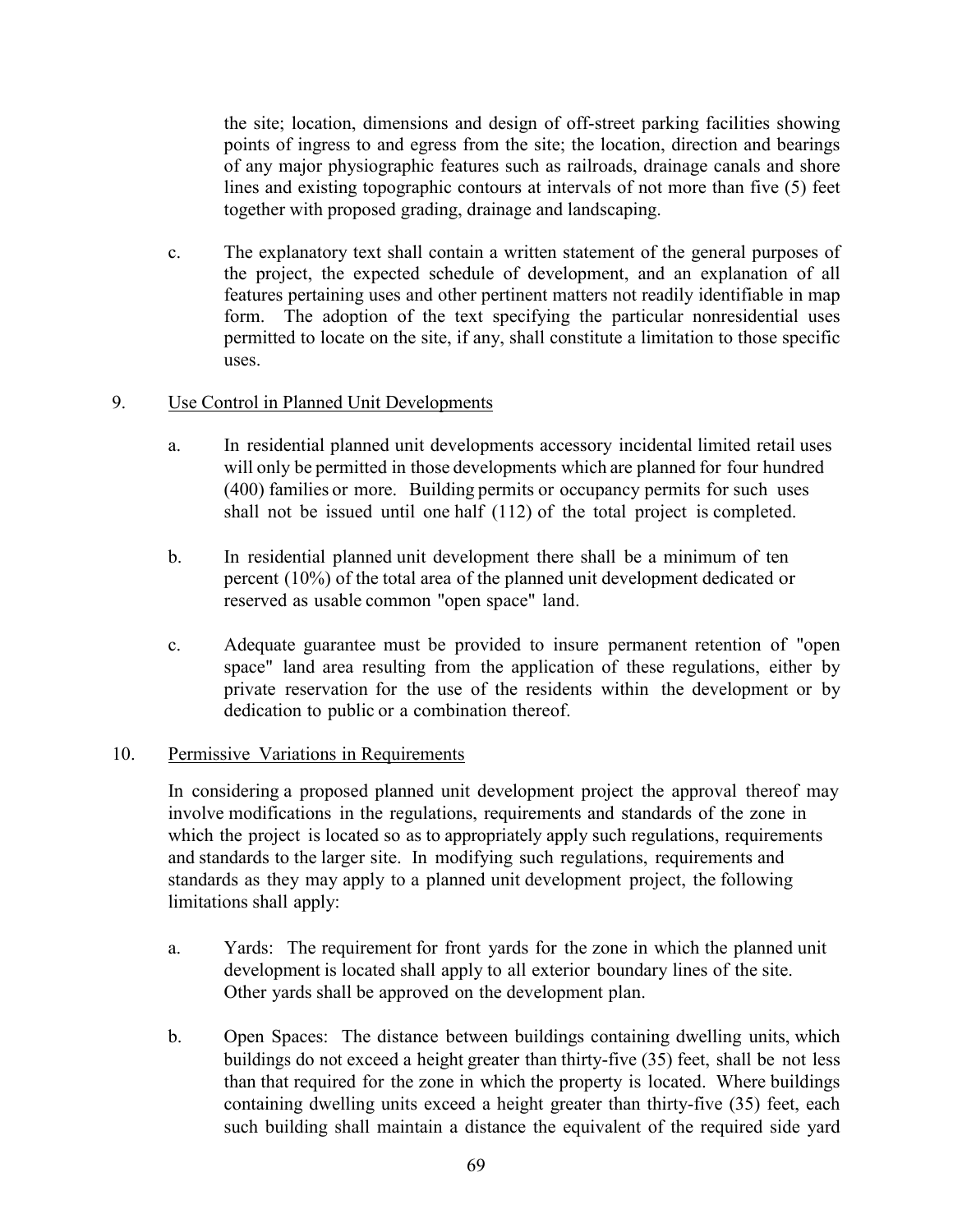plus one (1) foot for each one (1) foot such building exceeds thirty-five (35) feet in height from any other building on the site containing a dwelling unit.

- c. An accessory building not more than thirty-five (35) feet in height shall observe a distance from a building containing a dwelling unit as set forth in the zone in which the project is located. Any accessory building exceeding a height of thirtyfive (35) feet shall observe a distance from a building containing a dwelling unit or units as set forth herein for residential buildings.
- d. Height of Buildings: For buildings and structures exceeding thirty-five (35) feet in height there shall be maintained a distance from side and rear boundaries equal to the required yard plus one (1) foot for each one (1) foot such building exceeds a height of thirty-five (35) feet.
- e. Number of Dwelling Units: The number of dwelling units permitted shall be determined by dividing the net development area by the minimum lot area per dwelling unit required by the zone in which the area is located. Net development area shall be determined by subtracting the area set aside for churches, schools or commercial uses from the total development area.
- f. Off-Street Parking: The total required off-street parking facilities shall be not less than the sum of the required parking facilities for the various uses computed separately.

## SECTION 17-44 FLOOD PLAIN DISTRICT

1. General Description

This district is intended to comprise those areas which are subject to periodic or occasional inundation and therefore are unsuited for all residential uses and the usual commercial and industrial uses.

2. Uses Permitted

Property and buildings in the Flood Plain District shall be used only for the following purposes:

- a. The growing of agricultural crops and nursery stock, and gardening.
- b. The keeping of agricultural livestock in accordance with the municipal ordinances relating thereto.
- c. Public recreation.
- d. Private open space.
- 3. Uses Permitted on Review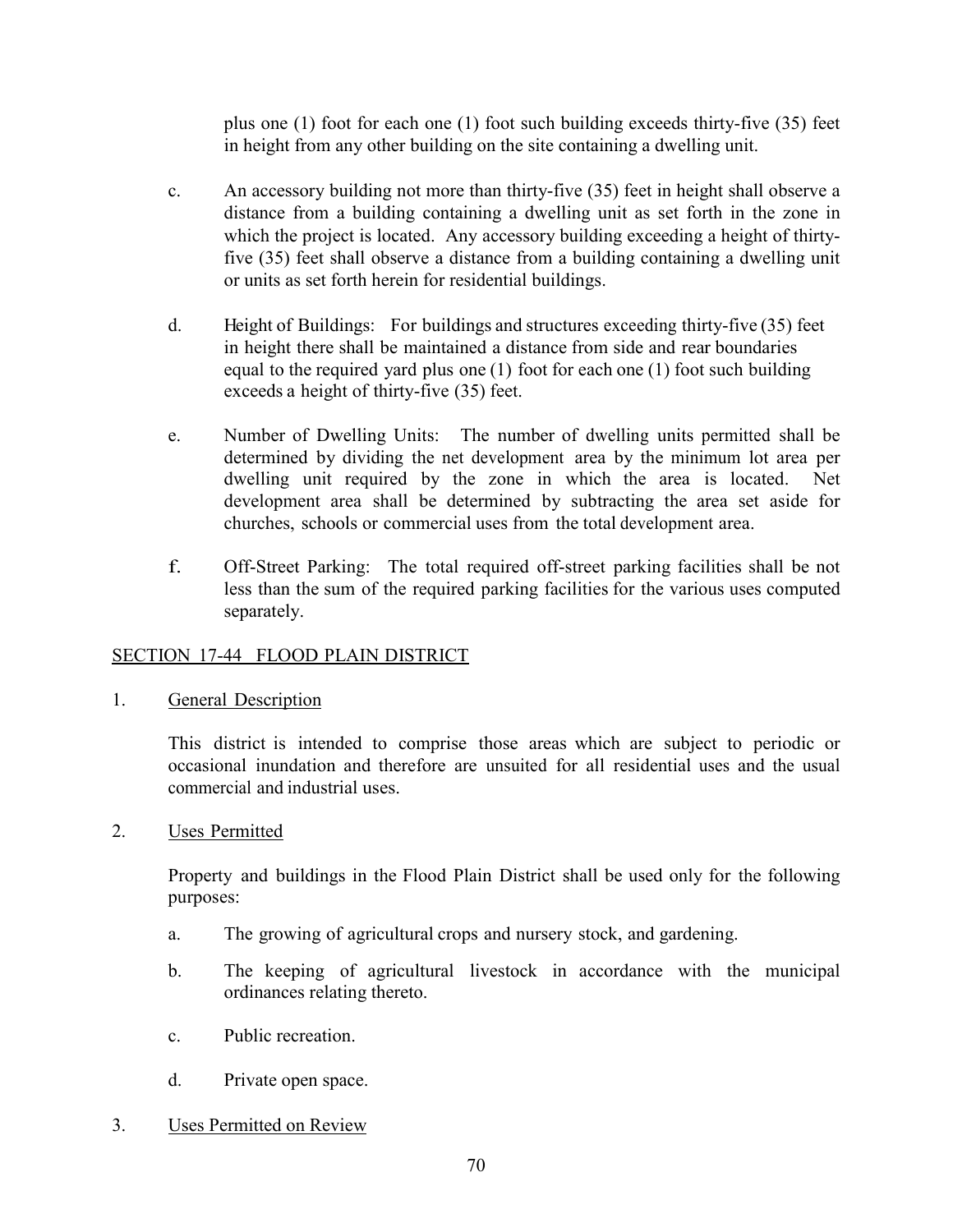Special or temporary commercial or industrial uses may be permitted subject to review by the Planning Commission.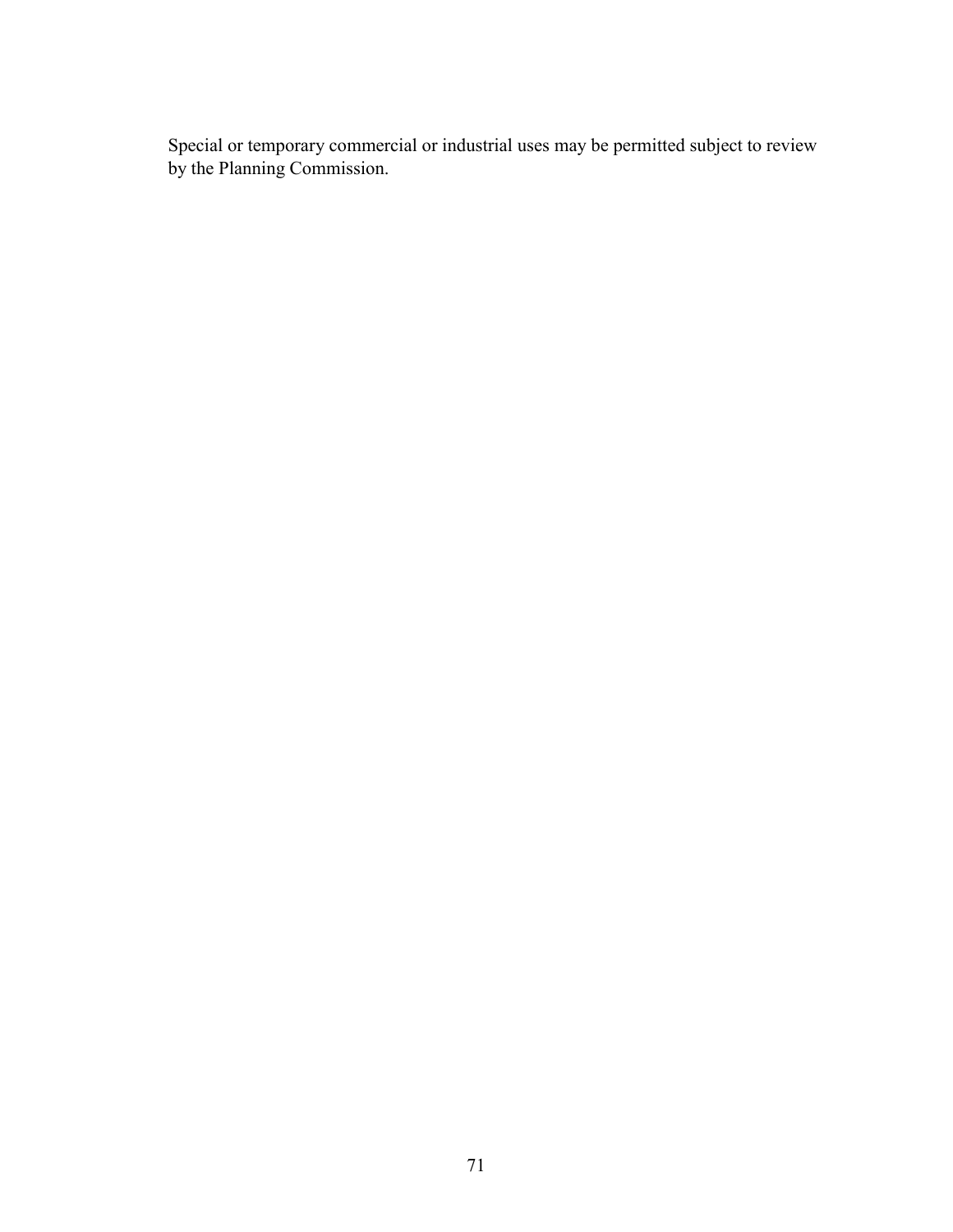## **ARTICLE VII**

### **BOARD OF ADJUSTMENT**

## SECTION 17-45. AUTHORITY

There is hereby created a Board of Adjustment consisting of five (5) members, each to be appointed for a term of three (3) years and removable for cause by the appointing authority, upon written charges and after public hearing. Vacancies shall be filled for the unexpired term of any member whose term becomes vacant. It is specifically provided, however, that on the effective date of this Ordinance such Board of adjustment as was legally in existence immediately prior to such date shall be constituted as the Board of Adjustment hereby created, and the terms of then members of said Board shall expire after a period of three (3) years, or until their successors are duly appointed and qualified. The Board of Adjustment shall be appointed by the Mayor and confirmed by the City Commission.

### SECTION 17-46. QUORUM

Three members of the Board of Adjustments shall constitute a quorum for the transaction of business; provided, however, that no action shall be taken and be binding upon the Board of Adjustment unless concurred in by not less than 80% of members present.

### SECTION 17-47. PROCEDURE

The Board of Adjustment shall elect one (1) of its member as Chairman, who shall serve for the duration of his term. The Board shall adopt rules in accordance with the provisions of this Ordinance. Meetings of the Board shall be held at the call of the Chairman and at such times as the Board by determine. The Chairman, or in his absence, the Acting Chairman, may administer oaths and compel the attendance of witnesses by causing a subpoena to issue. The Board shall keep the minutes of its proceedings, showing the vote of each member upon each question, or if absent or failing to vote, indicating such fact, and shall keep records of its examinations and other official actions, all of which shall be immediately filed in the office of the Board and shall be a public record. All meetings of the Board shall be open to the public.

#### SECTION 17-48. APPEALS

Appeals to the Board of Adjustment may be taken by any person aggrieved of by any officer, department, board or bureau of the municipality affected by any administrative decision based on this Zoning Ordinance. Such appeal shall be taken within thirty (30) days by filing with the City Clerk and the Board of Adjustment a notice of appeal specifying the grounds thereof. The City Clerk shall forthwith transmit to the Board all papers constituting the record upon which the action appealed from was taken.

#### SECTION 17-49. PUBLIC HEARING REQUIRED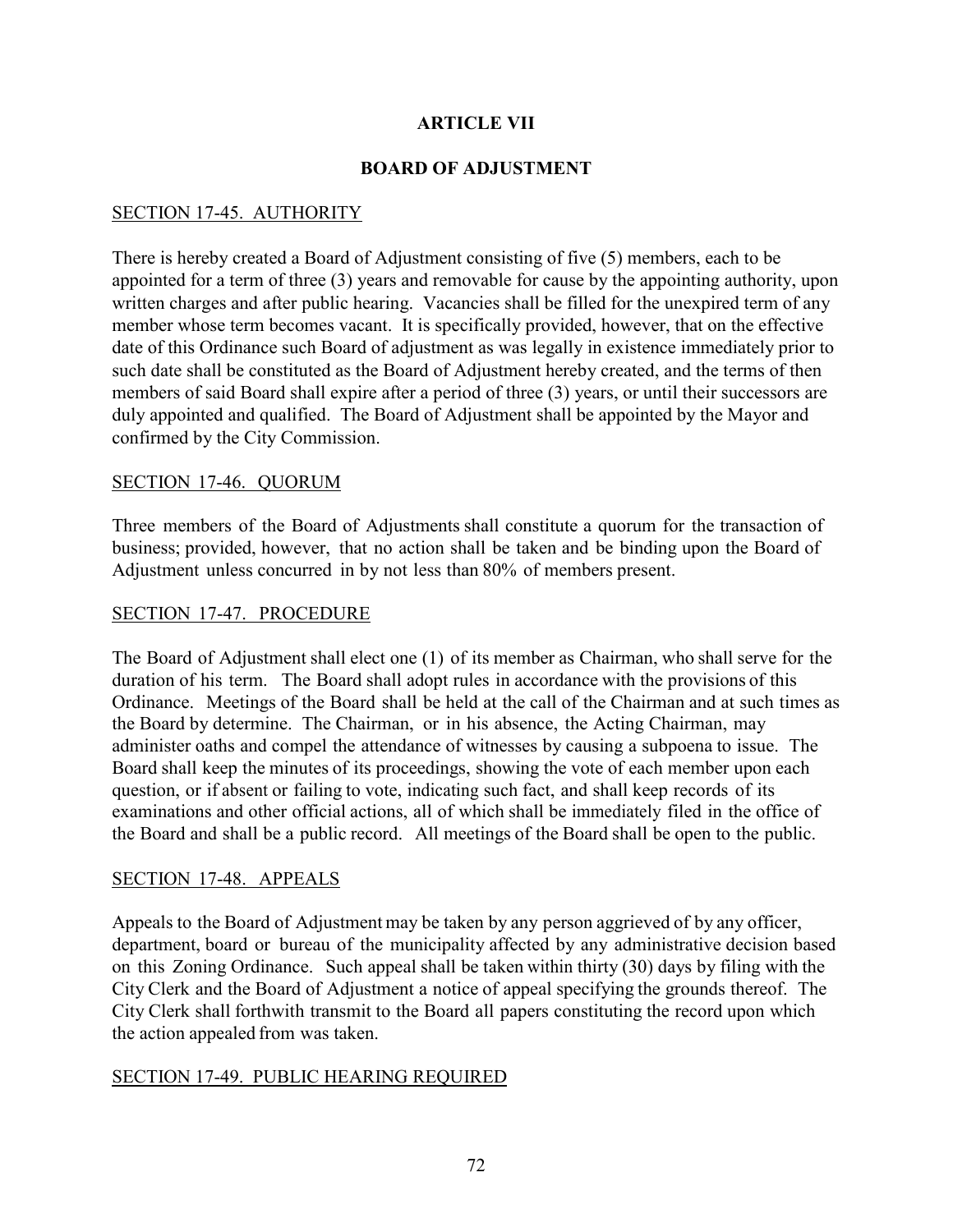- 1. The Board of Adjustment shall fix a reasonable time for the hearing of the appeal or other matter referred to it give fifteen (15) days public notice thereof in a newspaper of general circulation, as well as due notice to the parties in interest, and decide the same within a reasonable time. Upon the hearing, any party may appear in person, or by agent, or by attorney.
- 2. The Board of Adjustment shall charge a fee of \$125.00 for the hearing of appeals which shall defray the cost of publishing the notice of the public hearing and any other costs associated with the hearing; the appellant shall pay such fee upon filing the appeal.

# SECTION 17-50. POWERS

- 1. The Board of Adjustment shall have the following powers:
	- a. Administrative review. To hear and decide appeals where it is alleged there is an error in any order, requirement, decision, or determination made by theChief Administrative Officer in the enforcement of this Ordinance.
	- b. To authorize upon appeal in specific cases such variances from the terms of this Ordinance as will not be contrary to the public interest where, owing to special conditions a literal enforcement of the provisions of this Ordinances will, in any individual case, result in unnecessary hardships, so that the spirit of this Ordinance shall be observed, public safety and welfare secured, and substantial justice done. Such variances may be granted in such individual case of unnecessary hardship upon finding by the Board of Adjustment that:
		- (1) There are extraordinary and exceptional conditions pertaining to the particular piece of property in question because of its size, shape or topography.
		- (2) The application of this Ordinance to this particular piece of property would create an unnecessary hardship, not self-imposed by the owner or developer.
		- (3) Such conditions are peculiar only to the particular piece of property involved.
		- (4) Relief, if granted, would not cause substantial detriment to the public good or impair the purposes intent of this Zoning Ordinance; provided, however, that no variance may be granted for a use of land or building structure that is prohibited by this Ordinance.
		- (5) All variances, if granted, will be dealt on a case by case situation.
- 2. In exercising the above powers, the Board of Adjustment shall have the concurring vote of 80% of quorum present in order that it may reverse or affirm, wholly or partly, or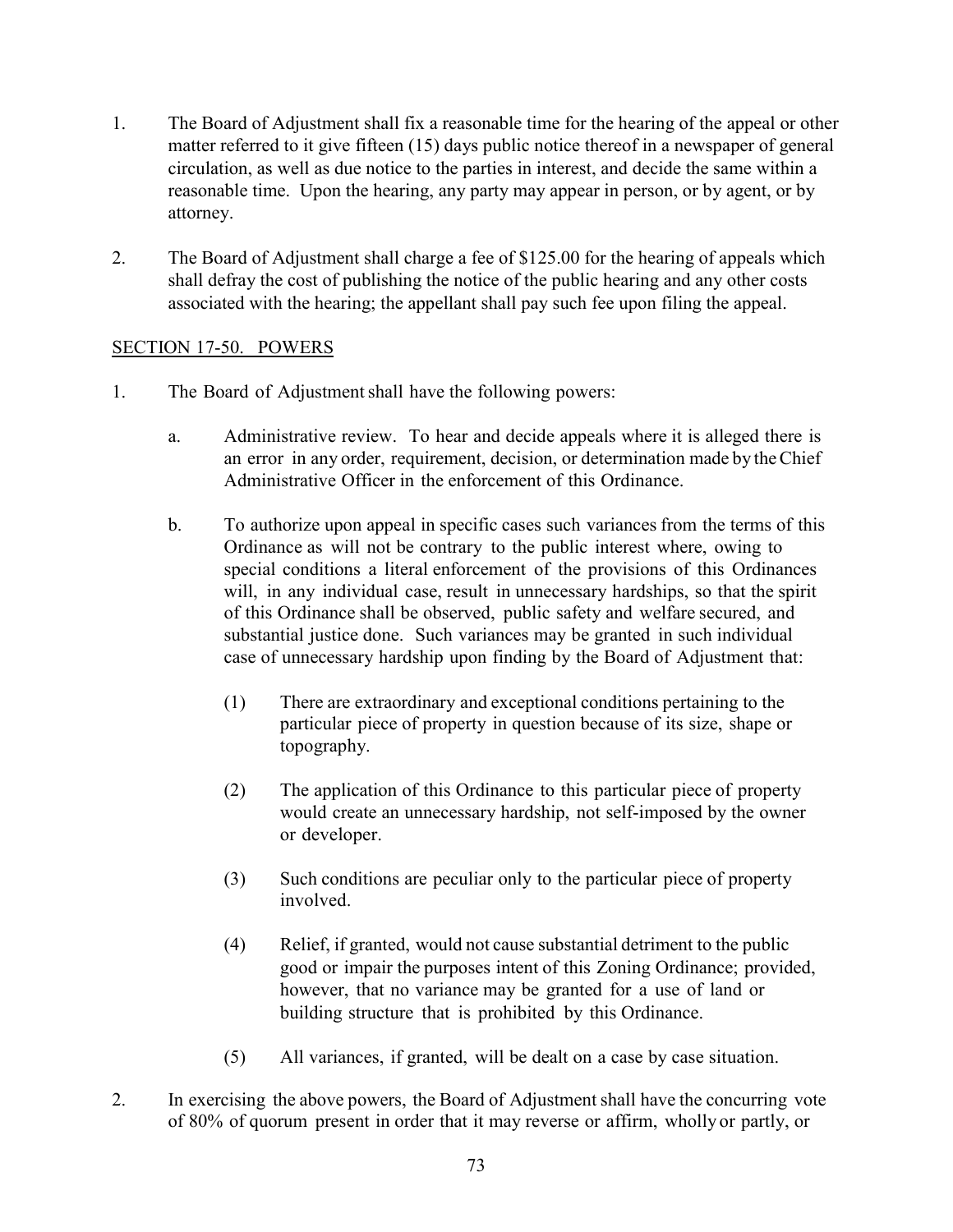may modify the order, requirement, decision or determination, and to the end shall have all the powers of the Chief Administrative Officer for directing the issuance of a permit.

# SECTION 17-51. APPEAL TO DISTRICT COURT

- 1. An appeal from any action, decision, ruling, judgment of order of the Board of Adjustment may be taken by any person or persons, jointly or severally, or any taxpayer, or any officer, department, board or bureau of the City of Elk City to the District court by filing a notice of appeal with the City Clerk and with the Board of Adjustment within ten (10) days from filing of the decision of the Board, which notice shall specify the grounds of such appeal. Upon filing of the notice of appeal as herein provided, the Board shall transmit forthwith to the Court Clerk of the District Court the original or certified copy of all the papers constituting the record in the case, together with the order, decision or ruling of the Board.
- 2. An appeal to the District Court from the Board of Adjustment stays all proceeding in the furtherance of the action appeal from, unless the Chairman of the Board of Adjustment, from which the appeal is taken, certified to the Court Clerk, after the notice of appeal shall have been filed, that by reason of the facts stated in the certificate a stay in his opinion would cause imminent peril to life or property. In such case, proceedings shall not be stayed otherwise that by a restraining order which may be granted by the District Court upon application or notice to the administrative officer in charge of the enforcement of the terms and provisions of the Ordinance, and upon notice to the Chairman of the Board of Adjustment from which the appeal is taken, and, upon due cause being shown the court may reverse or affirm, wholly or partly or modify the decision brought up for review.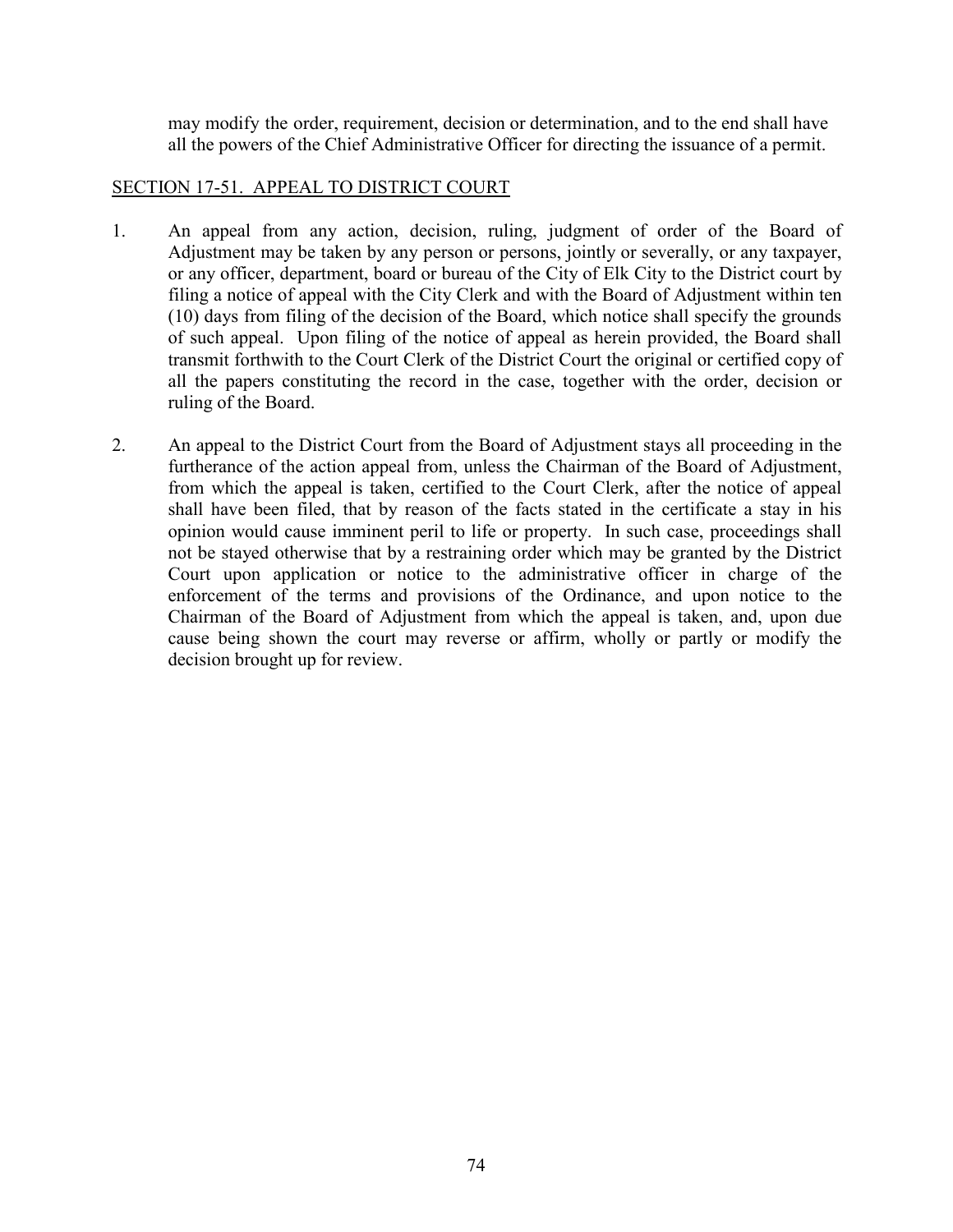## **ARTICLE VIII**

## **ADMINISTRATION**

## SECTION 17-52. ZONING ADMINISTRATION

The City Manager of the City of Elk City shall be the Chief Administrative Officer and Zoning Administrator of this Ordinance.

## SECTION 17-52. ZONING CLEARANCE PERMIT REQUIRED

1. Purpose

The Zoning Clearance Permit is a permit issued by the Zoning Administrator which states that, a particular development meets all of the requirements of the Zoning Ordinance. It is not a building permit and does not authorize construction, it simply clears the land and structure in terms of Zoning and authorizes the Building Inspector to issue the Building Permit. This permit also provides a good check for the applicant in that any irregularities can be eliminated before the detailed plans are prepared.

### 2. Existing Buildings

Any building, structure or use lawfully existing at the time of enactment of this Ordinance may be continued even though such building, structure, or use does not conform with the provisions of this Ordinance. However, no building or other structure shall be erected, constructed, enlarged or altered, or repaired, in such a manner as to prolong the life of the building, nor shall the use of any land or building or other structure be changed without a Zoning Clearance Permit issued authorizing such construction, alteration, repair, or use changes as being in compliance with the provisions of this Ordinance.

### 3. Application

An application for a Zoning Clearance Permit shall be made to the Zoning Administrator by the owner or proposed occupant of the building or land to be occupied or used, and said application shall state the location and legal description of said property and set out in detail the character and nature of the use to be conducted thereon. Within three (3) days the Zoning Administrator shall grant or deny said Zoning Clearance Permit in accordance with the terms of this Ordinance.

### 4. Accompanying Material

All applications for Zoning Clearance Permits shall be accompanied by a plat plan, drawn to scale on suitable paper, showing the actual dimensions of the lot to be built upon, the size and location of the building to be erected and such other information as may be necessary to satisfy the requirements of these regulations.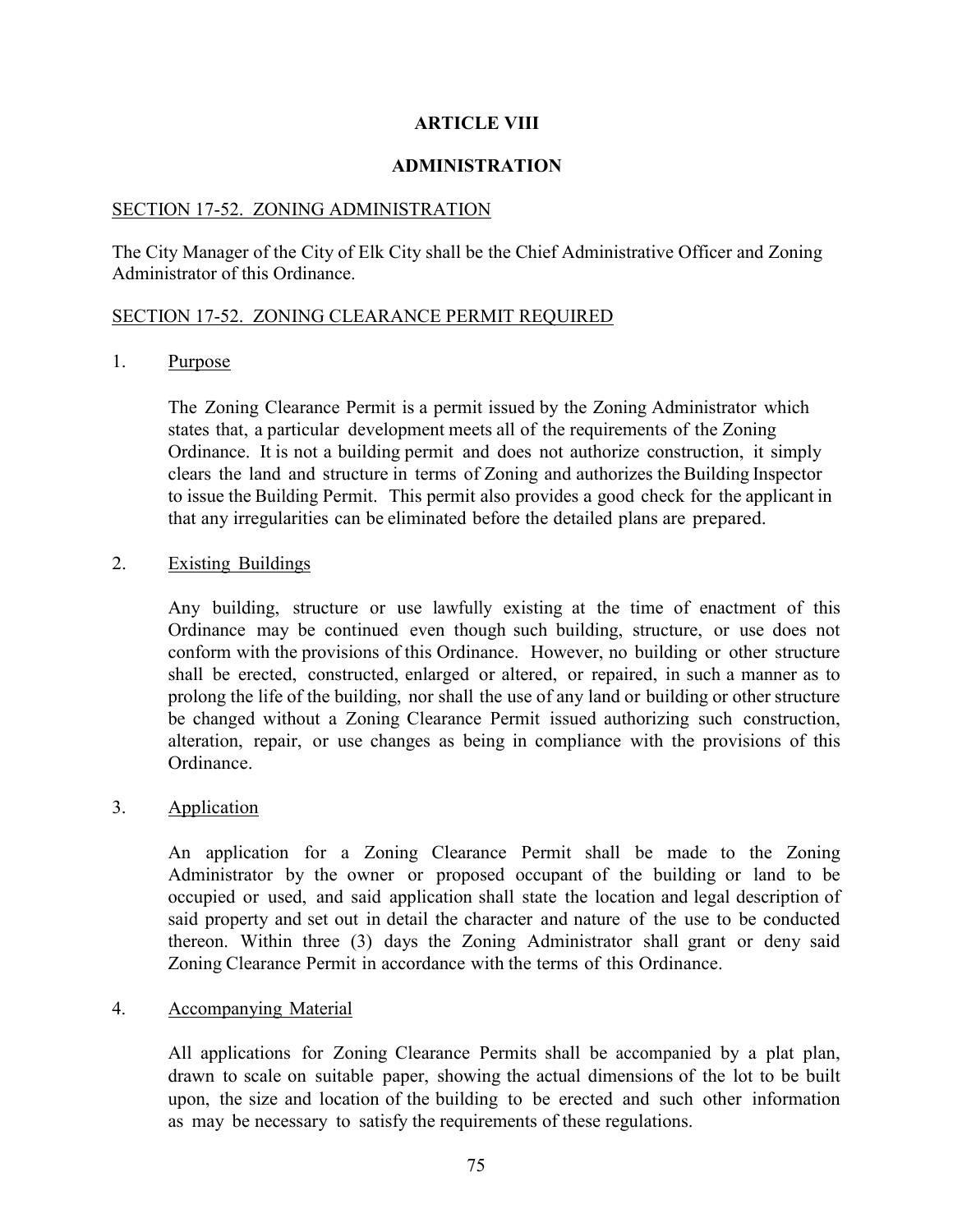5. Fees

Zoning Clearance Permits shall not be issued until a fee of five dollars (\$5.00) shall have been paid.

6. Penalties

Any persons, firm or corporation, violating any provisions of this Ordinance is guilty of a misdemeanor and shall be fined not less than five dollars (\$5.00) nor more than two hundred dollars (\$200.00) each day the violation exists. Each day constitutes a separate offense.

# SECTION 17-53. BUILDING PERMIT OR CERTIFICATE OF OCCUPANCY REQUIRED

This Ordinance shall be enforced by a Building Inspector, acting at the direction of the Chief Administrative Officer. It shall be a violation of its Ordinance for any person to change or permit the change in use of the land or buildings or structures or to erect, alter, move, or improve any building or structure until a building permit has been obtained under the following conditions:

- 1. Building Permits--Every application for a building permit shall be accompanied by:
	- a. The Building Inspector shall be a person who in the judgment and opinion of the City Manager is competent by reason of building experience to properly cause inspections to be made and to determine whether permits should be granted. The Inspector shall serve by appointment of the City Manager and the term shall begin upon the passage of this Ordinance and one year thereafter and shall continue to serve unless removed by the City Manager who may remove without cause.
	- b. A plat drawn to scale, showing the plat, showing the exact size, shape and dimensions of the lot to be built upon, the exact size and location on the lot of all existing buildings and structures, and the exact size and location on the lot of the structure or building proposed to be built, repaired, altered, erected, or moved, and the size, arrangement, number of parking stalls, movement of vehicles and ingress and egress drives for all off-street parking and loading facilities, if such be for a business, commercial and industrial building.
	- c. A declaration of the existing or intended use of each existing and proposed building or structure on the lot and the number of families and housekeeping units which each existing building accommodates and which each existing and proposed building is designed to accommodate.
	- d. Additional information relating to the proposed improvement needed to determine compliance with these regulations.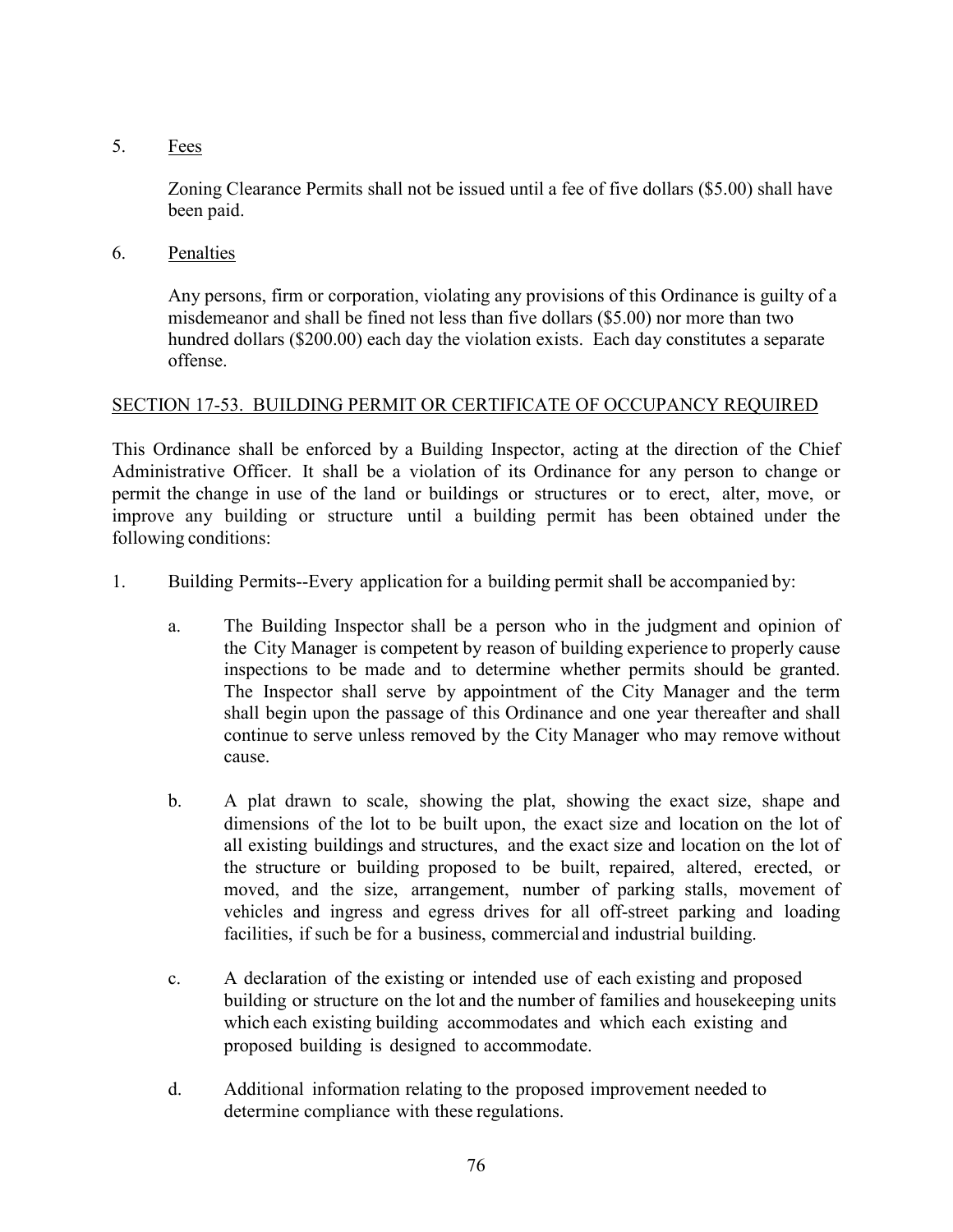- e. A survey, prepared by a competent surveyor in the State of Oklahoma of the boundaries of the lot on which the improvement is proposed to be located shall be required by the Building Inspector where the boundaries of the lot are not clearly defined by the survey pins and monuments.
- f. All applications shall be considered filed with the Building Inspector by the filing of the same with the City Clerk who shall deliver such applications to the Building Inspector.
- 2. Fees--The cost of building permits shall be provided in the building code.
- 3. Certificate of Occupancy-- No change shall be made in the use of any land or building or structure after the passage of this Ordinance until a Certificate of Occupancy is obtained from the City Clerk certifying that all of the provisions of this Ordinance are complied with. Whenever a Building Permit is issued for the erection of a new building or structure a Certificate of Occupancy shall not be required, except where the use of the building or structure is changed from that for which the Permit is issued or where the intended use is not clearly stated on the Building Permit.

# SECTION l7-54. VIOLATIONS AND PENALTIES

A violation of this Ordinance shall be deemed a misdemeanor and shall be punishable by fine. Any person, firm, or corporation who violates or refuses to comply with any of the provisions of this Ordinance shall be fined not less than five dollars (\$5.00) nor more than two hundred dollars (\$200.00) for each offense. Each day that a violation is permitted to exist shall constitute a separate offense.

### SECTION 17-55. AMENDMENTS

- 1. The City commission may, by ordinance, amend, change, or repeal this Ordinance or any part thereof; provided, however, that before the Commission shall amend, change, or repeal this Ordinance or any part thereof, it shall request the Planning Commission to submit its recommendation on such proposed amendment, change or repeal. Such recommendation on such proposed amendment, change, or repeal, whichever the case may be, shall be made after not less than one (1) public hearing thereon, which hearing may be adjourned from time to time. After considering the Planning Commission's recommendation at public hearing for which public notice shall be given, the Commission may approve the recommendation in whole or in part, or return the recommendation to the Planning Commission for further consideration.
	- a. The Planning Commission may, upon its own initiative, hold at least one (1) public hearing on a proposed amendment, change or repeal of this Ordinance or any part thereof and any recommendations there from shall be transmitted to the Commission. The Commission shall consider and act upon such recommendations requested by the Commission.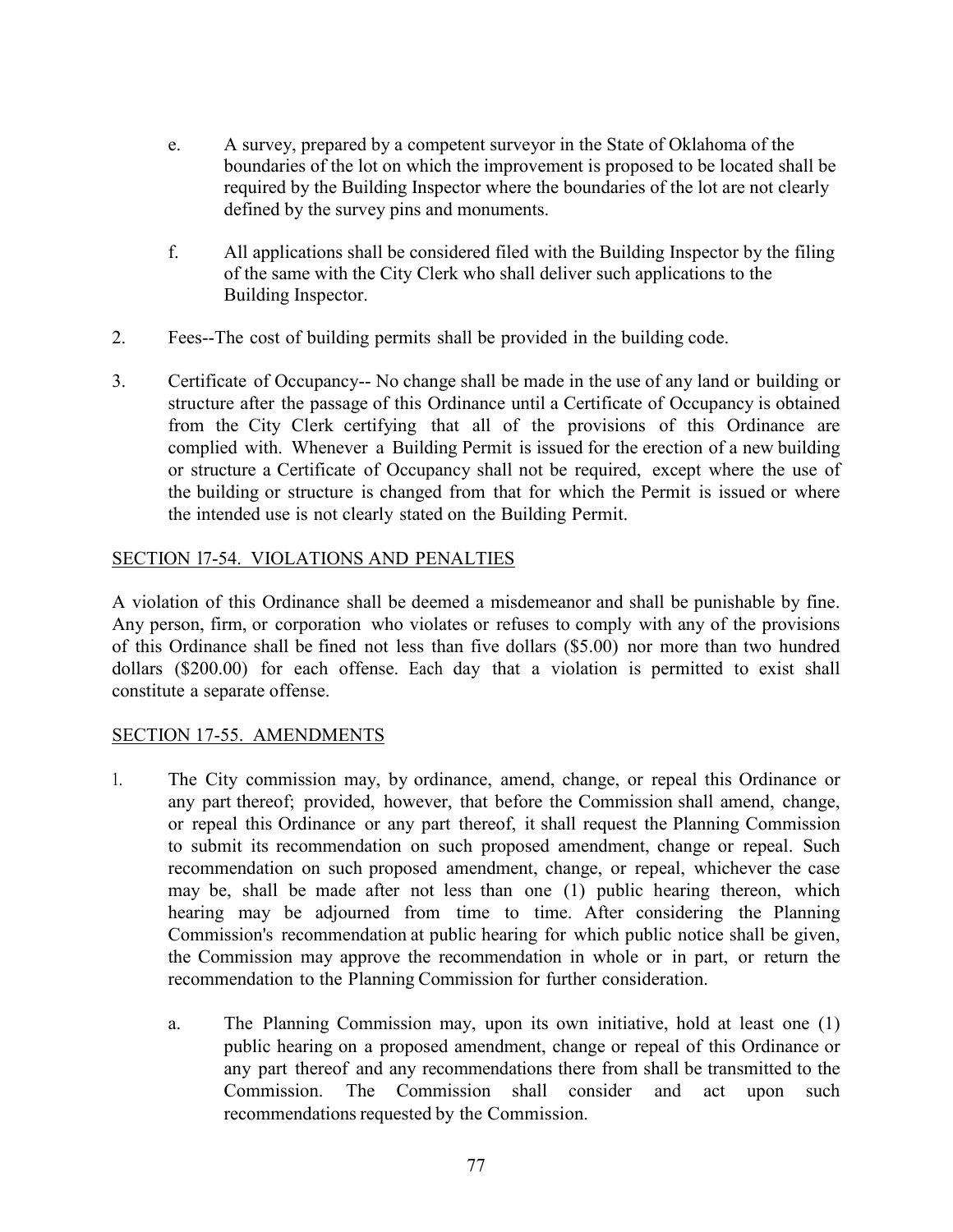- b. Notice of public hearing as herein required shall include at least one (1) publication notice in a newspaper of general circulation in the City of Elk City not less than fifteen (15) days but not more than thirty (30), prior to such public hearing. If a proposed amendment is for the purpose of rezoning a lot, parcel or tract of land to a less restrictive classification, public notice herein required shall also include the posting of at least one (1) sign on such lot, parcel or tract of land and such sign shall remain there a period of fifteen (15) successive days prior to the public herein, including the day immediately preceding the day for which such public hearing is scheduled, and shall include notice sent by ordinary mail, to all abutting property owners as defined in Paragraph 3 of this section. The notice as herein referred to shall state, in terms certain, the nature of the proposed amendment, change, or repeal of this Ordinance or any part thereof, and the date, time and place of the public hearing.
- 2. Petition for amendment to the Zoning Ordinance and Zoning Map shall henceforth be filed with the Planning Commission by the owner of the property concerned or duly authorized representative thereof, on a standard form furnished by the Planning Commission. All petitions for amendment proposing a change in zoning district classification shall be accompanied by sketch plan of the area proposed to be rezoned, drawn to approximate scale and showing the boundaries and dimensions of the tract, the outline of existing and proposed buildings and structures, the size and location of offstreet parking lots, the type of surfacing proposed for said lots, and the plan of structures and the drives proposed for ingress and egress. An area map showing land of all abutting property owners shall also be submitted unless such is shown on tract sketch.
- 3. If a protest against an amendment, change or repeal of this Ordinance or any part thereof be presented, duly signed and acknowledged by the Owners of twenty percent (20%) or more of the area of the lots immediately abutting the territory included in such proposed change, or separated there from only by an alley or street, such amendment shall not be passed except by the favorable vote of four-fifths (4/5) of the City Commission.
- 4. Upon the filing of a petition of amendment to these regulations the property owner or his duly authorized representative shall pay a filing fee of One hundred twenty five dollars (\$125.00) to the Planning Commission. All fees collected by the Planning Commission shall be deposited with the City Clerk and credited to the general fund of the City of Elk City.
	- a. The fees or expenses for all public notices herein required pursuant to petition for amendment shall be paid by the Owner of the property or his duly authorized representative. The form for such notice shall be established by the Commission. The Commission or the Planning Commission, as it concerns their respective hearings, shall designate the agency or agencies which shall affect the public notices to be used pursuant to this Ordinance.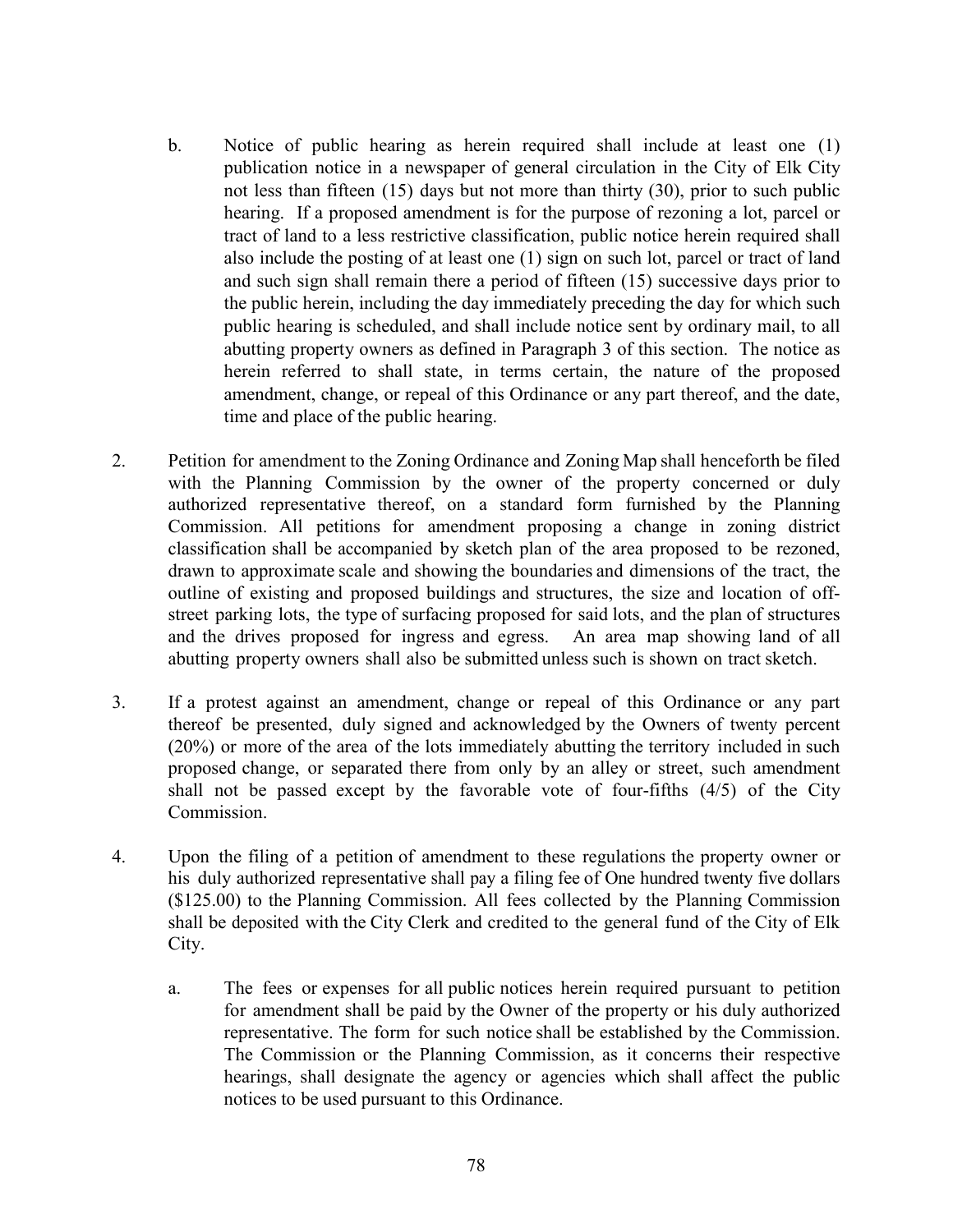- b. If pursuant to a petition for amendment the Commission votes to rezone a lot, parcel, or tract or land, the owner of such land shall pay the cost of the Ordinance publication. Such payment shall be submitted to the City Clerk and the City Clerk shall not cause the Ordinance to be published prior to such payment.
- 5. In the event the Planning Commission fails to set up a petition for amendment for public hearing within twenty (20) days after its proper filing with the Planning Commission at a regular scheduled meeting; or if after public hearing the Planning Commission fails to recommend that this Ordinance be amended in accordance with such petition for amendment, such failure shall be deemed the final determination and decision of the Planning Commission. The final determination of the Planning commission may be appealed tot the Commission provided a written request for a hearing before the Commission is served on the Chairman of the Planning Commission within fifteen (15) days after the final determination of the Planning Commission.
- 6. The Planning Commission shall supervise the official Zoning Map and shall keep same up to date with all changes and amendments.

# SECTION 17-56. VACATION OF PUBLIC EASEMENTS

Whenever any street, alley or other public easement is vacated, the portion vacated shall have the same district classification as the land to which the vacated accrues.

# SECTION 17-57. USE OF PUBLIC AND SEMI-PUBLIC AREAS; REZONING AFTER DISCONTINUANCE OF USE

All areas indicated on the zoning map as a public park, recreation area, public or private school site, cemetery or other similar open space shall not be used for any purpose other than that designated. When the use of the area is discontinued, it shall automatically be zoned to the most restricted adjoining district.

### SECTION 17-58. INVALIDITY OF A PART

In case any portion of this Ordinance shall be held to be invalid or unconstitutional, the remainder of the Ordinance shall not thereby be invalid, but shall remain in full force and effect.

## SECTION 17-59. REPEAL OF CONFLICTING ORDINANCES

Any ordinance now in effect that conflicts with any provisions of this Ordinance is hereby repealed.

## SECTION 17-60 ZONING ORDINANCES TO LIMIT HEIGHT OF OBJECTS AROUND AIRPORT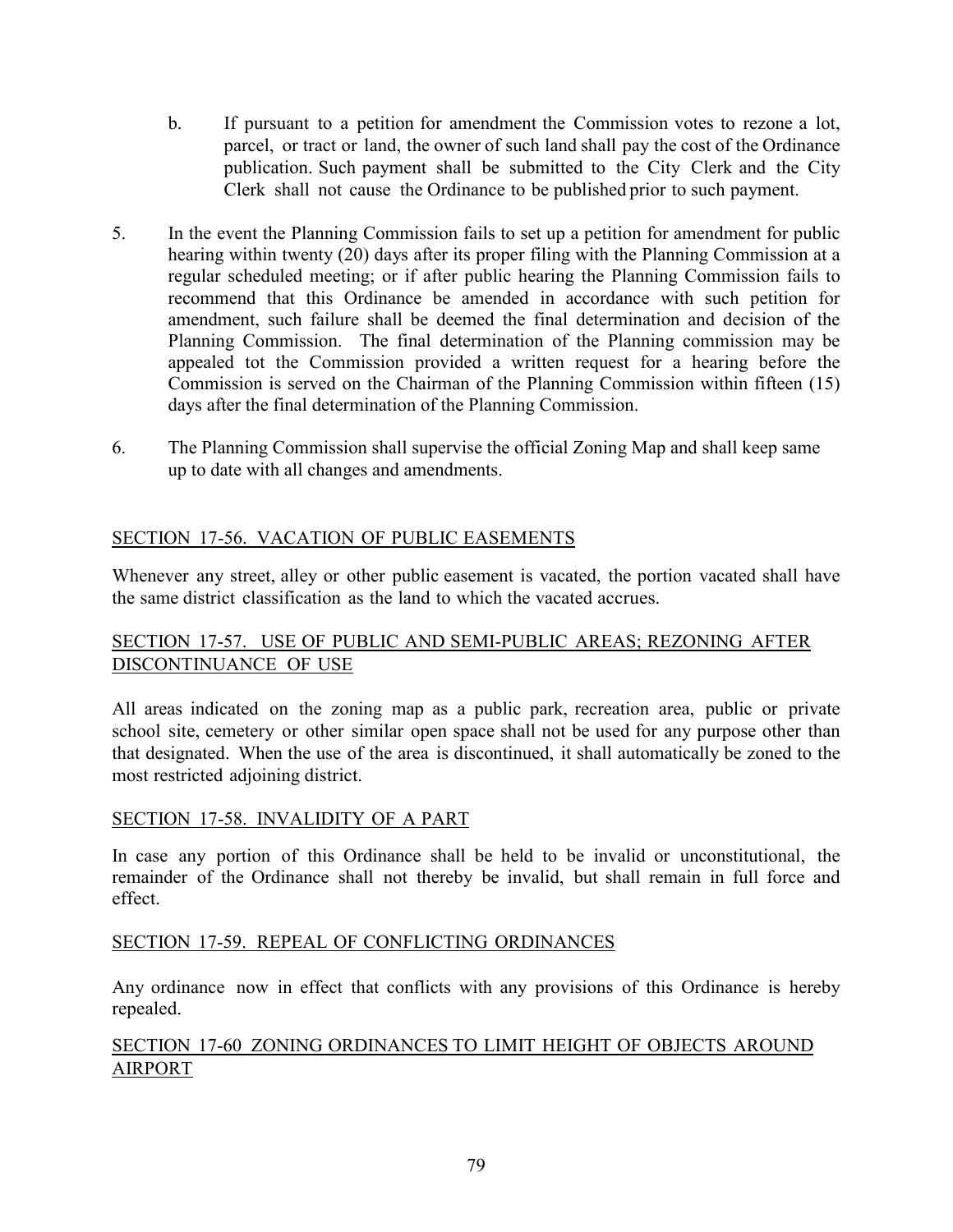Ordinance #646, limiting the height of objects around the Elk City Municipal Airport, was adopted by the City Commission of Elk City pursuant to the authority conferred by Title 3, Sections 101 to 115, Oklahoma Statutes 1971, H.B. 359, 1945 Session Laws of Oklahoma. Said Ordinance was adopted and published in condensed form on the 5th day of November, 1979. The full text of Ordinance #646 is adopted herein by reference and a copy of said Ordinance is on file in the office of the City Clerk.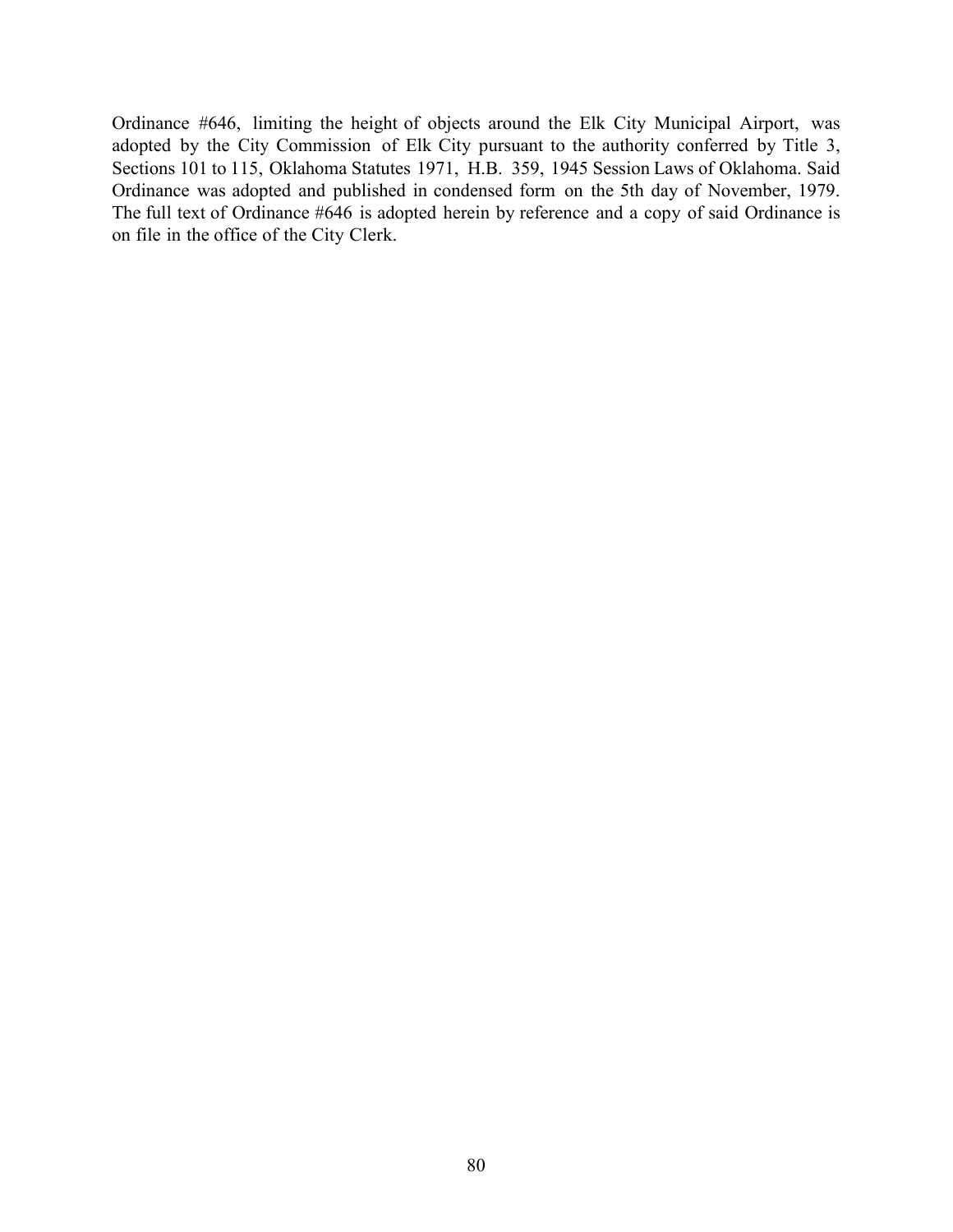# **PART II**

# **SUBDIVISION REGULATIONS**

# **TABLE OF CONTENTS**

**PAGE**

# ARTICLE I: GENERAL PROVISIONS

## ARTICLE II: DESIGN STANDARDS

## ARTICLE II-A: RESIDENTIAL ESTATE SUBDIVISION POLICIES AND STANDARDS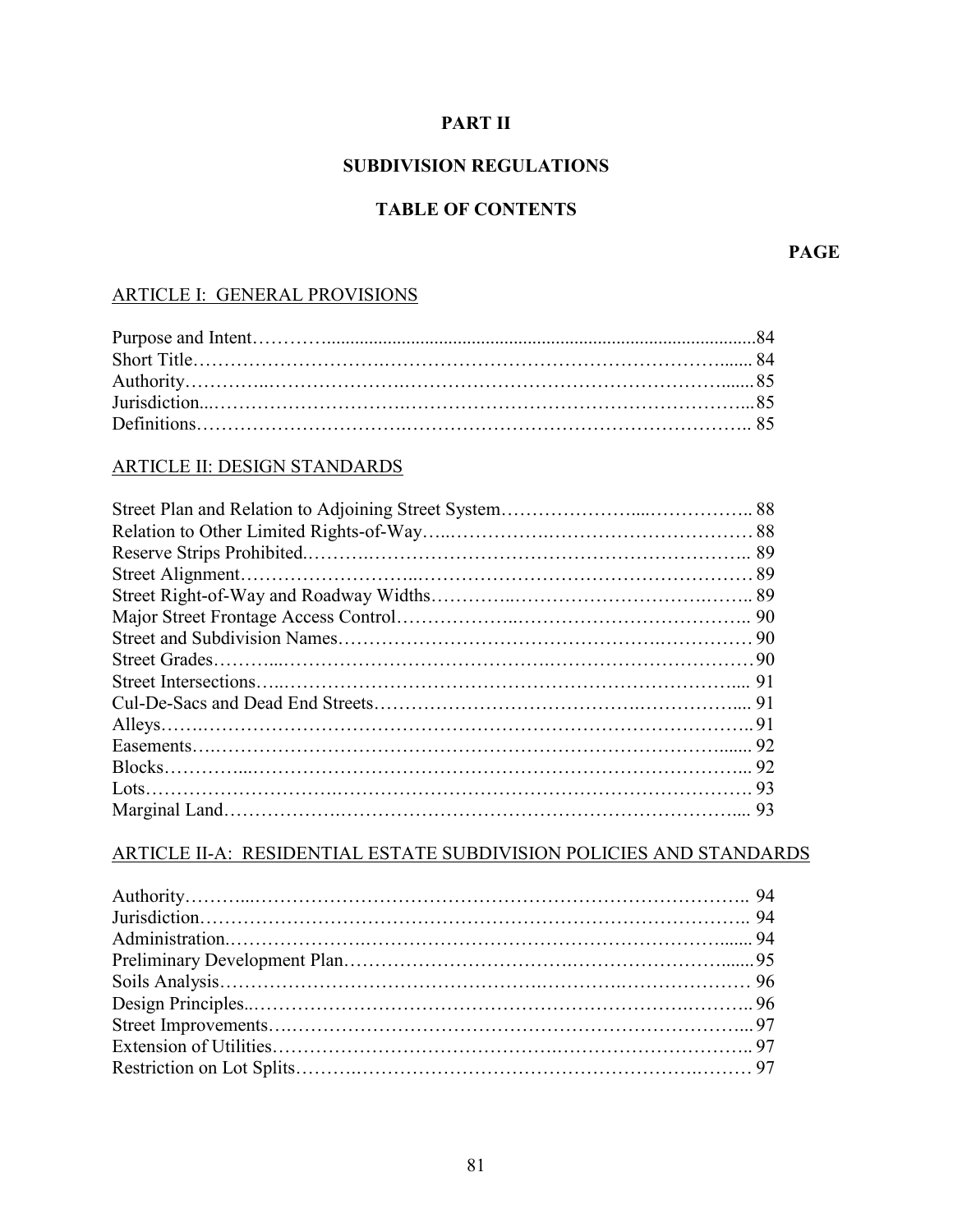# **TABLE OF CONTENTS (cont.)**

### **PAGE**

# ARTICLE III: PROCEDURE

## ARTICLE IV: REQUIRED IMPROVEMENTS

### ARTICLE V: REVIEW OF PLAT

### ARTICLE VI: RECORDING OF PLAT

# ARTICLE VII: ADMINISTRATION AND AMENDMENT

## ARTICLE VIII: PAVING STANDARDS FOR STREET CONSTRUCTION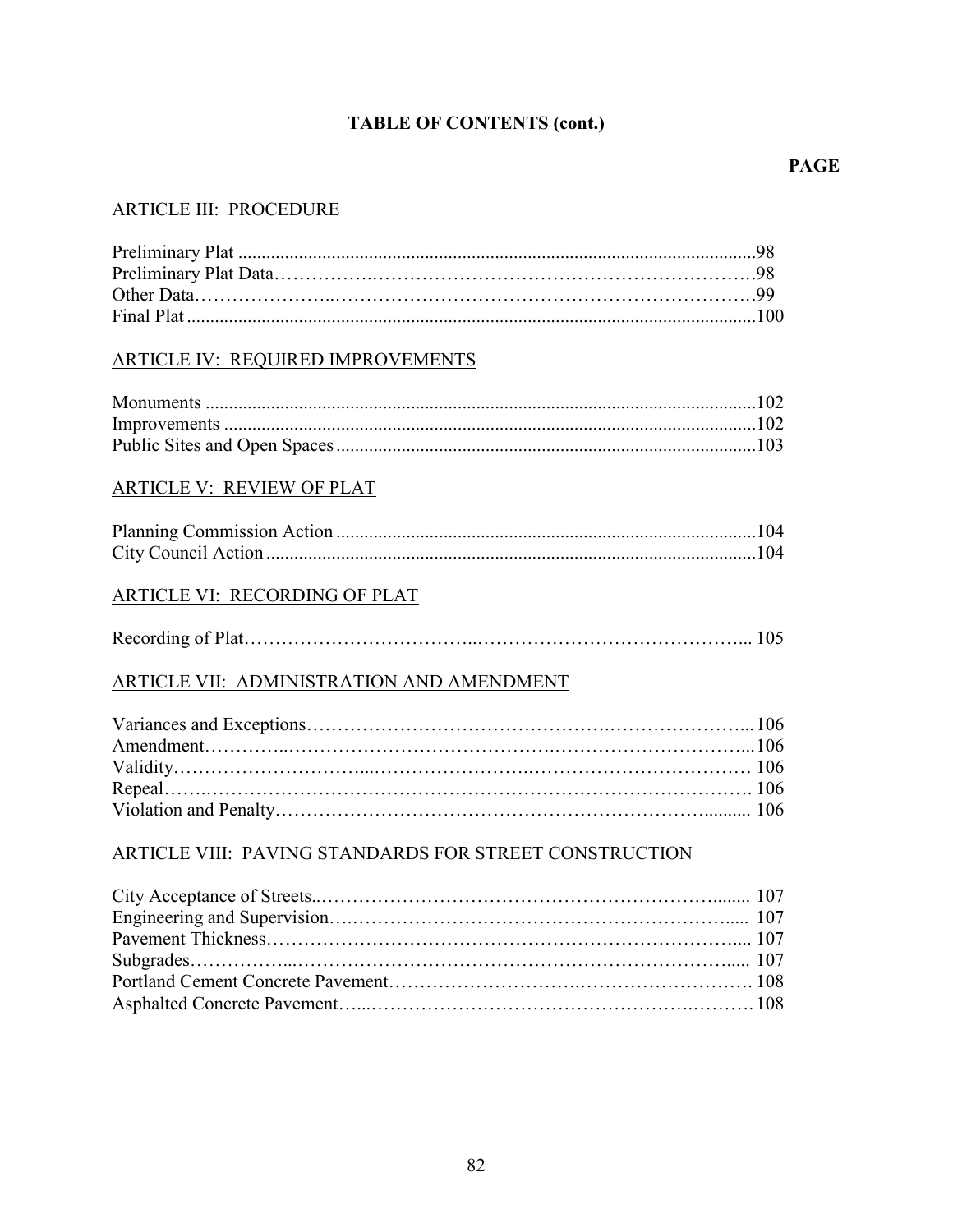# **TABLE OF CONTENTS (cont.)**

## **PAGE**

# APPENDIX A: SUGGESTED FORM OF CERTIFICATES TO BE FURNISHED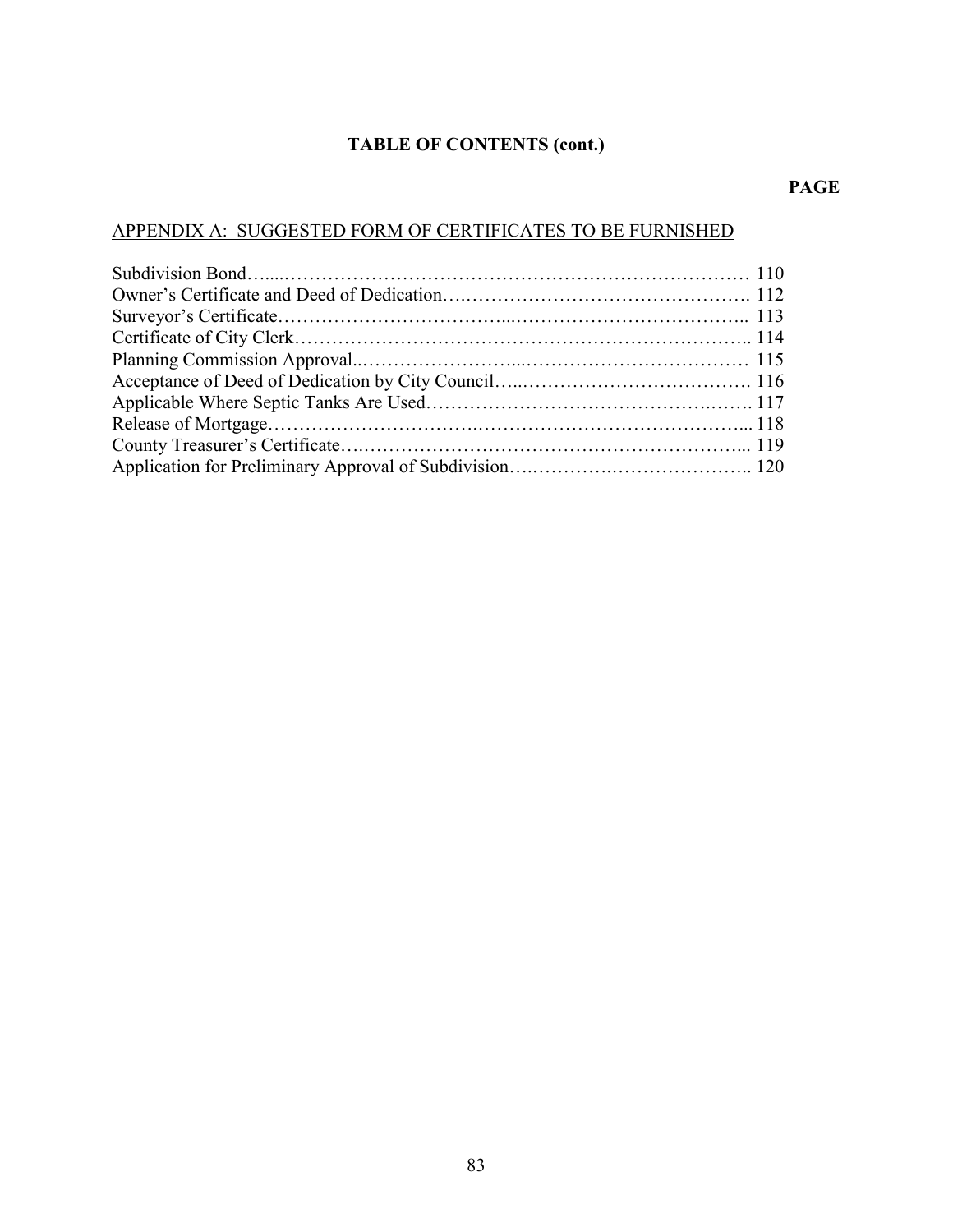# **ARTICLE I**

# **GENERAL PROVISIONS**

## SECTION 17-57. PURPOSE AND INTENT

The regulations are designed to promote the health, safety, morals and general welfare of the community by establishing standards for the subdivision of land within the city's jurisdiction.

The provisions of this ordinance are specifically designed to lessen the congestion on street; promote the orderly layout and use of land; secure safety from fire and other dangers; provide adequate light and air, facilitate adequate provisions for transportation, water, sewage, schools, parks, playgrounds and other public requirements; and protect neighborhood areas from the hazard of through traffic.

These regulations are designed, intended and should be administered according to the purposes so to achieve the following:

- 1. Implement the Comprehensive Plan, or Official City Plan.
- 2. Provide for conservation of existing standard residential areas and prevent the development of slums and blight.
- 3. Harmoniously relate the development of the various tracts of land to the existing community and facilitate the future development of adjoining tracts.
- 4. Provide that the cost of improvements which primarily benefit the tract of land being developed be borne by the owners or developers of the tract, and that the cost of improvements which primarily benefit the whole community be borne by the whole community.
- 5. Provide the best possible design for the tract.
- 6. Reconcile any difference of interest.
- 7. Establish adequate and accurate records of land subdivision.

### SECTION 17-58. SHORT TITLE

These regulations shall be known as the Subdivision Regulations of the City of Elk City,

Oklahoma.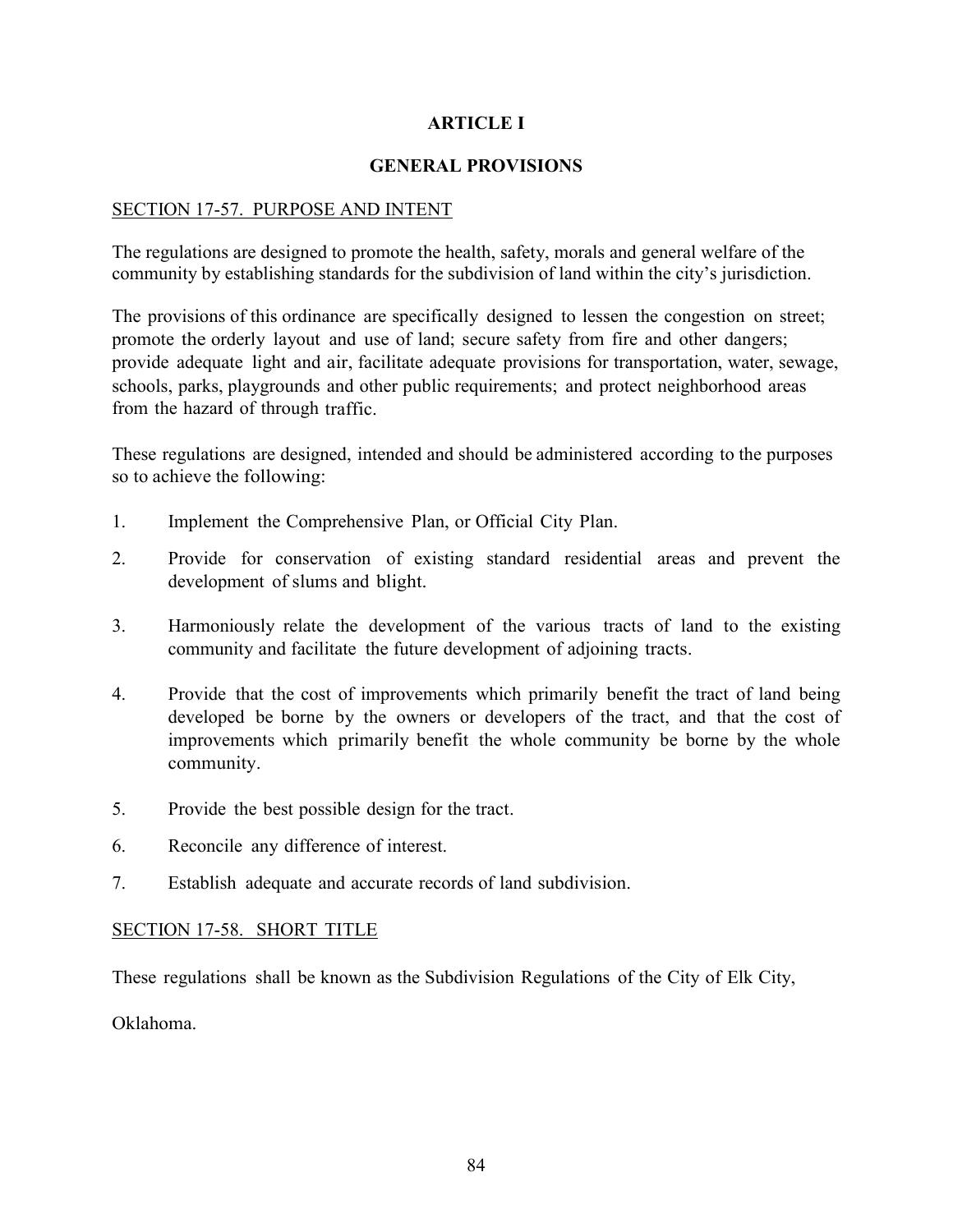# SECTION 17-59. AUTHORITY

These subdivision regulations and minimum standards for land development are adopted by ordinance passed by the City Council under the authority granted by 11. O.S. 1977, Sections 45-101 to 45-105.

# SECTION 17-60. JURISDICTION

These regulations and development standards shall apply to the following forms of land subdivision:

- 1. The division of land into two or more tracts, lots, sites or parcels, any part of which, when subdivided, shall contain less than ten (10) acres in area.
- 2. The division of land, previously subdivided or platted, into tracts, lots, sites or parcels, of less than ten (10) acres in area.
- 3. The dedication, vacation or reservation of any public or private easement through any tract of land regardless of the area involved, including those for use by public and private utility companies.
- 4. The dedication or vacation of any street or alley through any tract of land regardless of the area involved.

# SECTION 17-61. DEFINITIONS

- 1. ALLEY: A minor right-or-way dedicated to public use, which gives a secondary means of vehicular access to the back or side of properties otherwise abutting a street, and which may be used for public utility purposes.
- 2. BLOCK: A parcel of land, intended to be used for urban purposes, which is entirely surrounded by public streets; highways, railroads rights-of-way, public walks, parks or green strips, rural land or drainage channels, or a combination thereof.
- 3. BUILDING LINE OR SETBACK LINE: A line or lines designating the area outside of which buildings may not be erected.
- 4. EASEMENT: A grant by the property owner to the public, a corporation or persons, of the use of a strip of land for specific purposes.
- 5. GENERAL PLAN: The Comprehensive Development Plan for the City which has been officially adopted as the Official City Plan to provide long-range development policies for the area subject to urbanization in the foreseeable future and includes the plan for land use, land subdivision, traffic ways, and community facilities.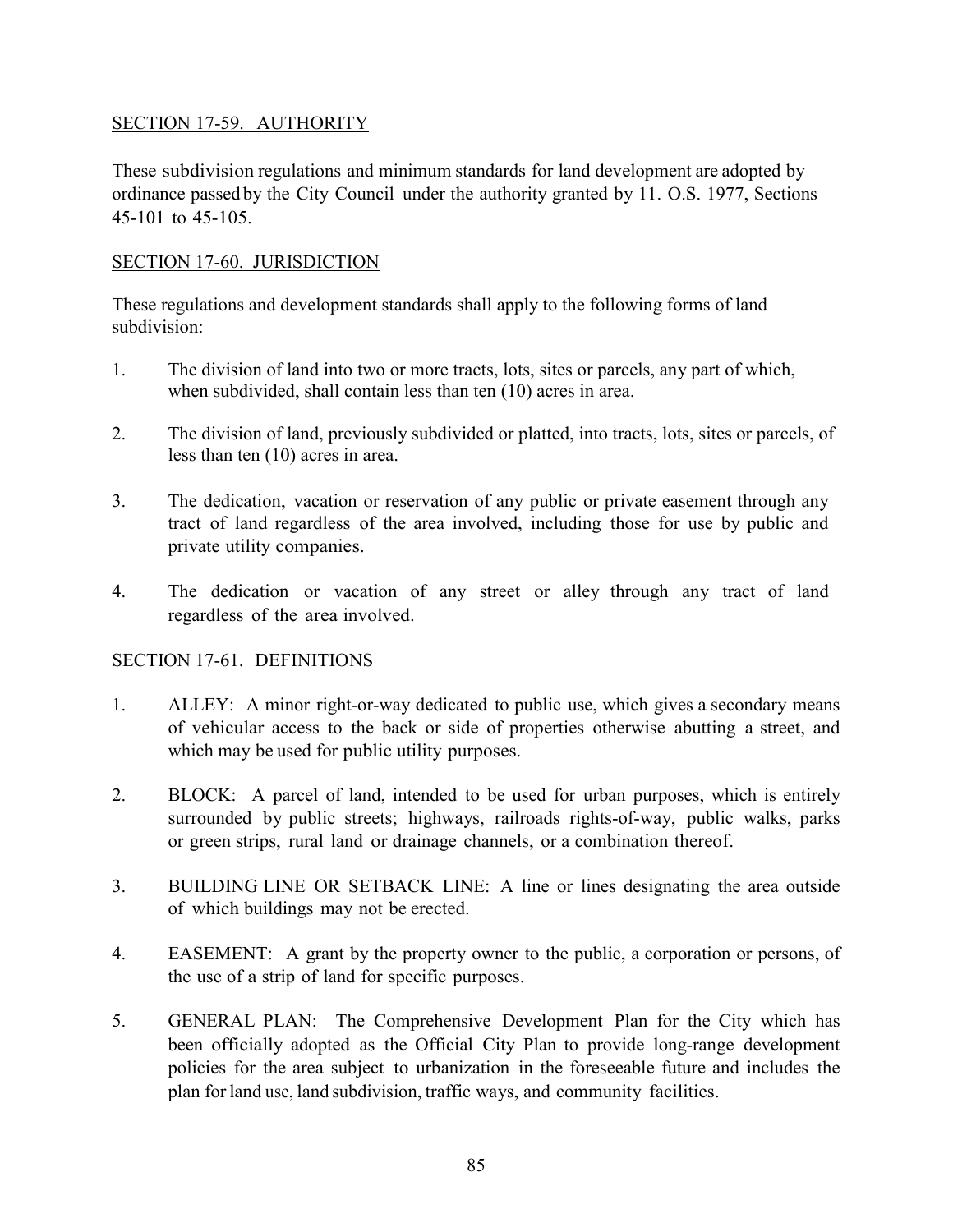- 6. LOT: A subdivision of a block or other parcel intended as a unit for the transfer of ownership or for development.
- 7. LOT, CORNER: A lot which has at least two adjacent sides abutting for the full lengths on a street, provided that the interior angle at the intersection of such two sides is less than one hundred thirty-five degrees (135°).
- 8. LOT, DOUBLE FRONTAGE: A lot which runs through a block from street to street and which has two nonintersecting sides abutting on two or more streets.
- 9. LOT SPLIT: Any division of land by metes and bounds description into two or more parcels for the purpose, whether immediate or future, of transfer of ownership, and which does not constitute a subdivision as herein defined.
- 10. PLAT, PRELIMINARY: A map of a proposed land subdivision showing the character and proposed layout of the tract in sufficient detail to indicate the suitability of the proposed subdivision of land.
- 11. PLAT, FINAL: A map of a land subdivision prepared in a form suitable for filing of record with necessary affidavits, dedications, and acceptances, and with complete bearings and dimensions of all lines defining lots and blocks, streets and alleys, public areas, and other dimensions of land.
- 12. ROADWAY: That portion of any street so designated for vehicular traffic and where curbs are normally placed, means that portion of the street between the curbs.
- 13. STREET, MAJOR: An arterial street which is designated on the Major Street Plan or Traffic Ways Plan of the Official City Plan.
- 14. STREET, MINOR: Any street not classified as a major street on the Traffic Ways Plan whose primary purposes to provide access to adjacent properties.
- 15. STREET, COLLECTOR: A minor street as designated on the Traffic Ways Plan is a street which collects traffic from other minor streets and serves as the most direct route to a major street or a community facility.
- 16. STREET, CUL-DE-SAC: A minor street having one end open to vehicular traffic and having one closed end terminated by a turnaround.
- 17. STREET, FRONTAGE OR SERVICE: A minor street auxiliary to and located on the side of a major street for service to abutting properties and adjacent areas and for control of access.
- 18. SUBDIVIDER: Any person, firm partnership, corporation or other entity, acting as a unit, subdividing or proposing to subdivide land as herein defined.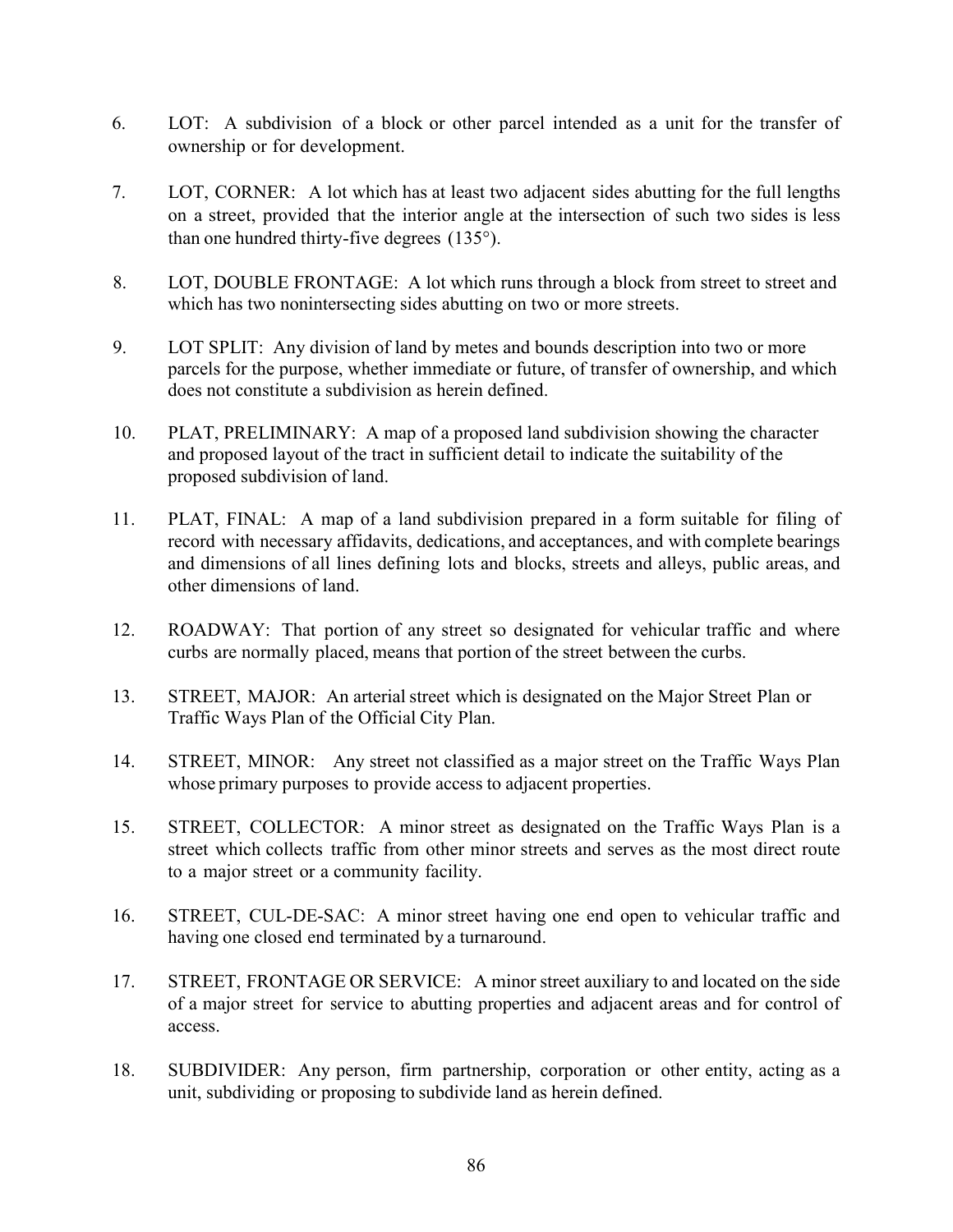19. SUBDIVISION: The division or re-division of land into two or more lots, tracts, sites or parcels for the purpose of transfer of ownership or for development, or the dedication or vacation of a public or priva te right-of-way or easement.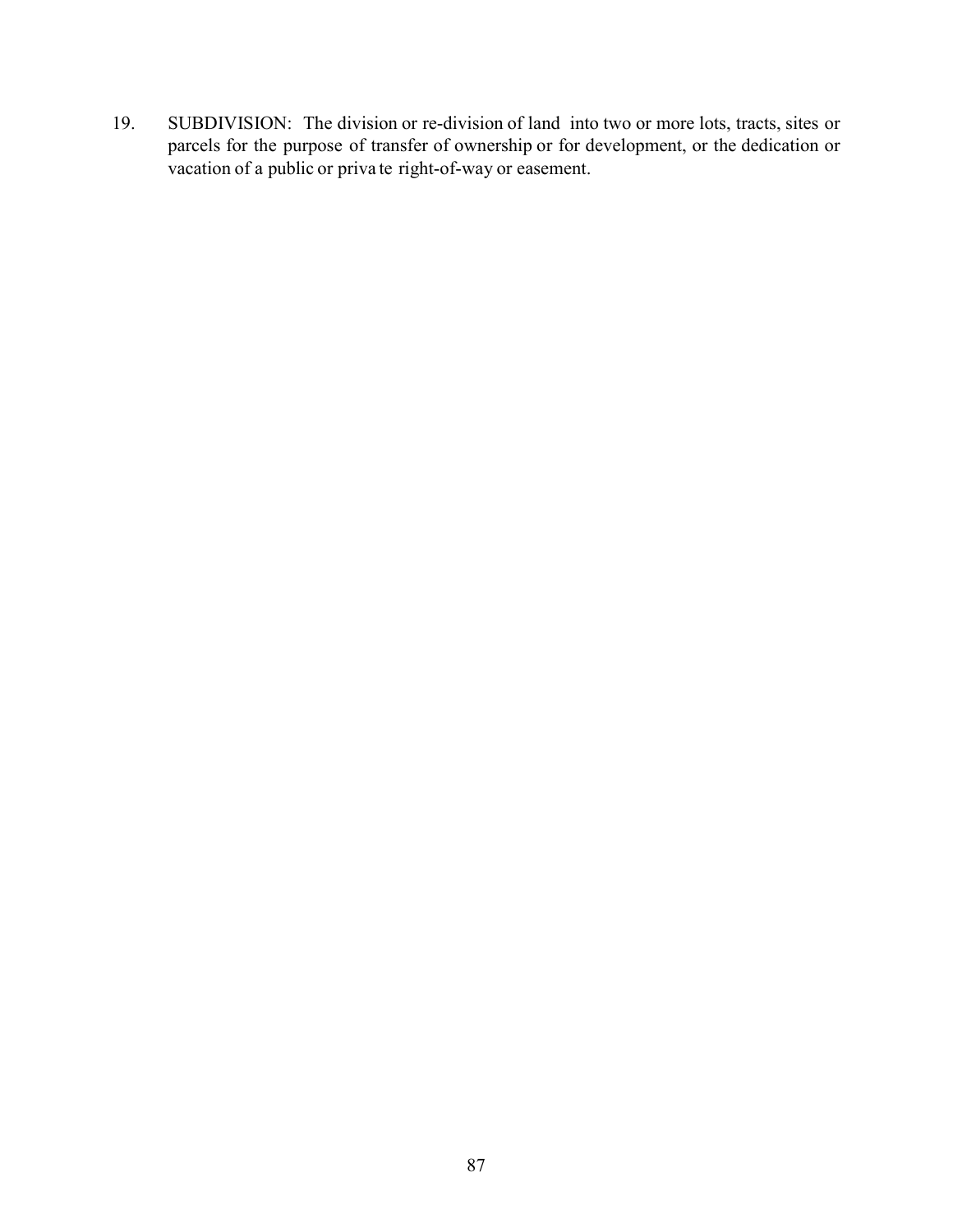# **ARTICLE II DESIGN STANDARDS**

# SECTION 17-62. STREET PLAN AND RELATION TO ADJOURNING STREET SYSTEM

- 1. The arrangement, character, extent, width, grade and location of all streets in a proposed subdivision shall conform to the City of Elk City Major Street Plan and these Regulations.
- 2. All such street shall be related to existing and proposed streets in the area, topographical conditions, public convenience and safety, and existing and proposed land uses along such streets.
- 3. All streets shall be platted in such a manner that all resulting lots shall conform to the applicable zoning regulations.
- 4. Where such streets are not shown in the Traffic Ways Plan, the arrangements of these streets in the subdivision shall either:
	- a. Provide for the continuation or appropriate projection of existing streets in the surrounding areas.
	- b. Conform to a neighborhood plan approved or adopted by the Planning Commission.
- 5. Minor streets shall be laid out so as to discourage through traffic.
- 6. Where a residential subdivision abuts or contains an existing or proposed major thoroughfare, the Planning Commission shall require:
	- a. Marginal access streets.
	- b. Reverse frontage with screen planting contained in a non-access reservation along the rear property line.
	- c. Deep lots with rear service streets.
	- d. Such other treatments as may be necessary for the adequate protection and stabilization of residential properties and to afford separation of through and local traffic. (See Appendix B,1.)

# SECTION 17-63. RELATION TO OTHER LIMITED RIGHTS-OF-WAY

Where a subdivision borders on or contains a railroad right-of-way or limited access highway, the Planning Commission may require a street approximately parallel to and on each side of such right-of-way.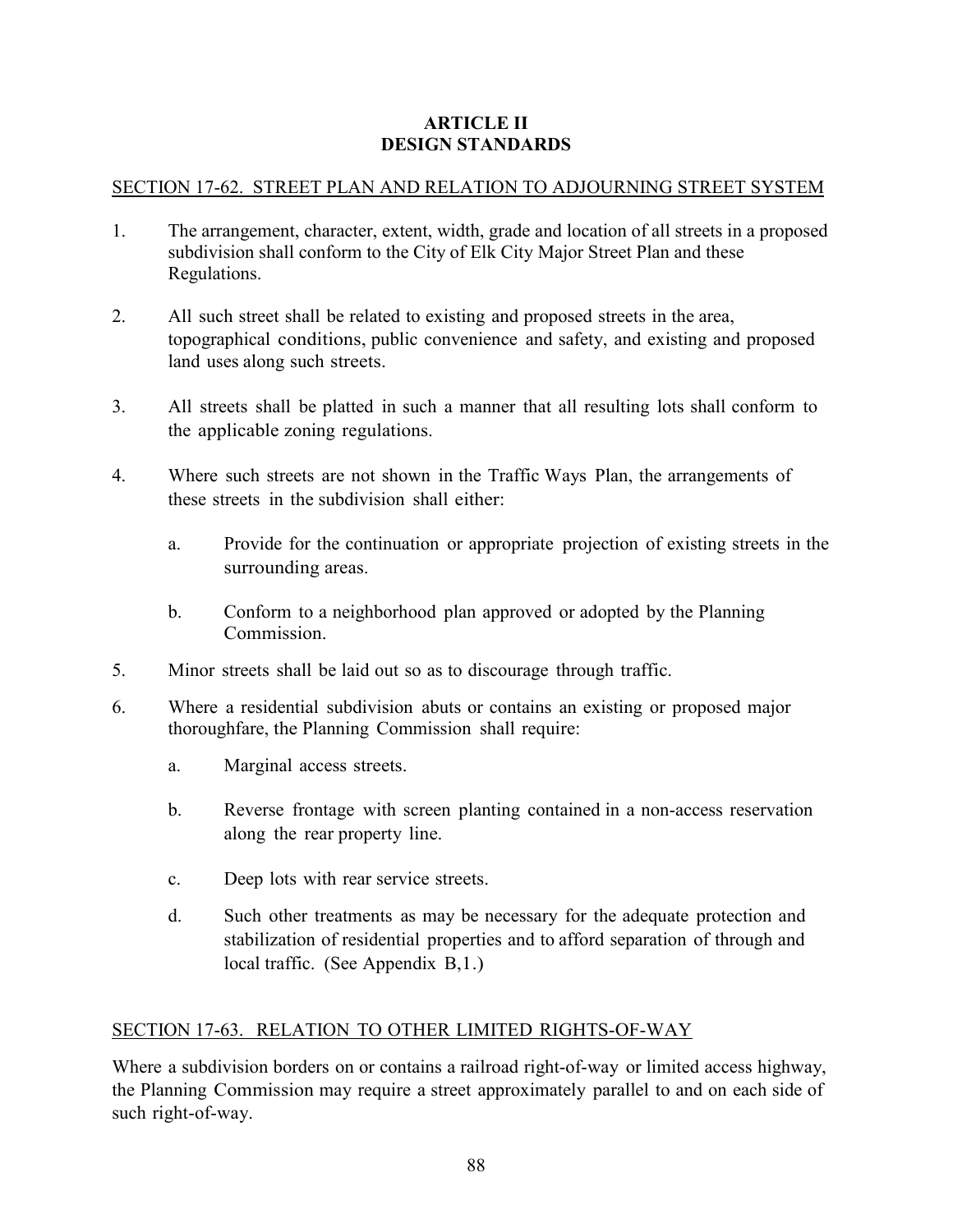## SECTION 17-64. RESERVE STRIPS PROHIBITED

Reserve Strips designed and used for the primary purpose of controlling access to minor street by parties or persons other than a public agency shall be prohibited.

## SECTION 17-65. STREET ALIGNMENT

- 1. A tangent of not less than one hundred (100) feet in length shall be introduced between reverse curves on arterial and collector streets. (See Appendix, B, 2.)
- 2. Sight Distance Minimum clear slight distance, measured along the chord of the center line, shall be provided on all streets as follows:

| Primary Thoroughfare             | 400 feet |
|----------------------------------|----------|
| Secondary Thoroughfare           | 350 feet |
| <b>Local Residential Streets</b> | 250 feet |

## SECTION 17-66. STREET RIGHTS-OF-WAY AND ROADWAY WIDTHS

- 1. Street right-of-way and roadway width shall conform to the Traffic Ways Plan of the Official City Plan.
- 2. All streets shall be paved according to the established standards adopted by the City of Elk City.
- 3. The following minimum standards shall apply:

| <b>Street Type</b> | R/W Width | Roadway                                                                                                                                                      |
|--------------------|-----------|--------------------------------------------------------------------------------------------------------------------------------------------------------------|
| Major Thoroughfare | 80 feet   | Four 12 feet lanes with 2 feet<br>in the Center, walks on both sides,<br>10 feet back from the curb. Each<br>sidewalk shall not be less than 5 feet<br>wide. |
| Collector Street   | 60 feet   | 36 feet with sidewalks on<br>both sides 8 feet back from the curb.<br>Each sidewalk shall not be less than<br>4 feet wide with minimum depth of 4<br>inches. |
| Local Residential  | 50 feet   | 26 feet with sidewalks on<br>both sides 8 feet back from the curb.<br>Each sidewalk shall not be less than<br>4 feet wide with minimum depth of 4<br>inches. |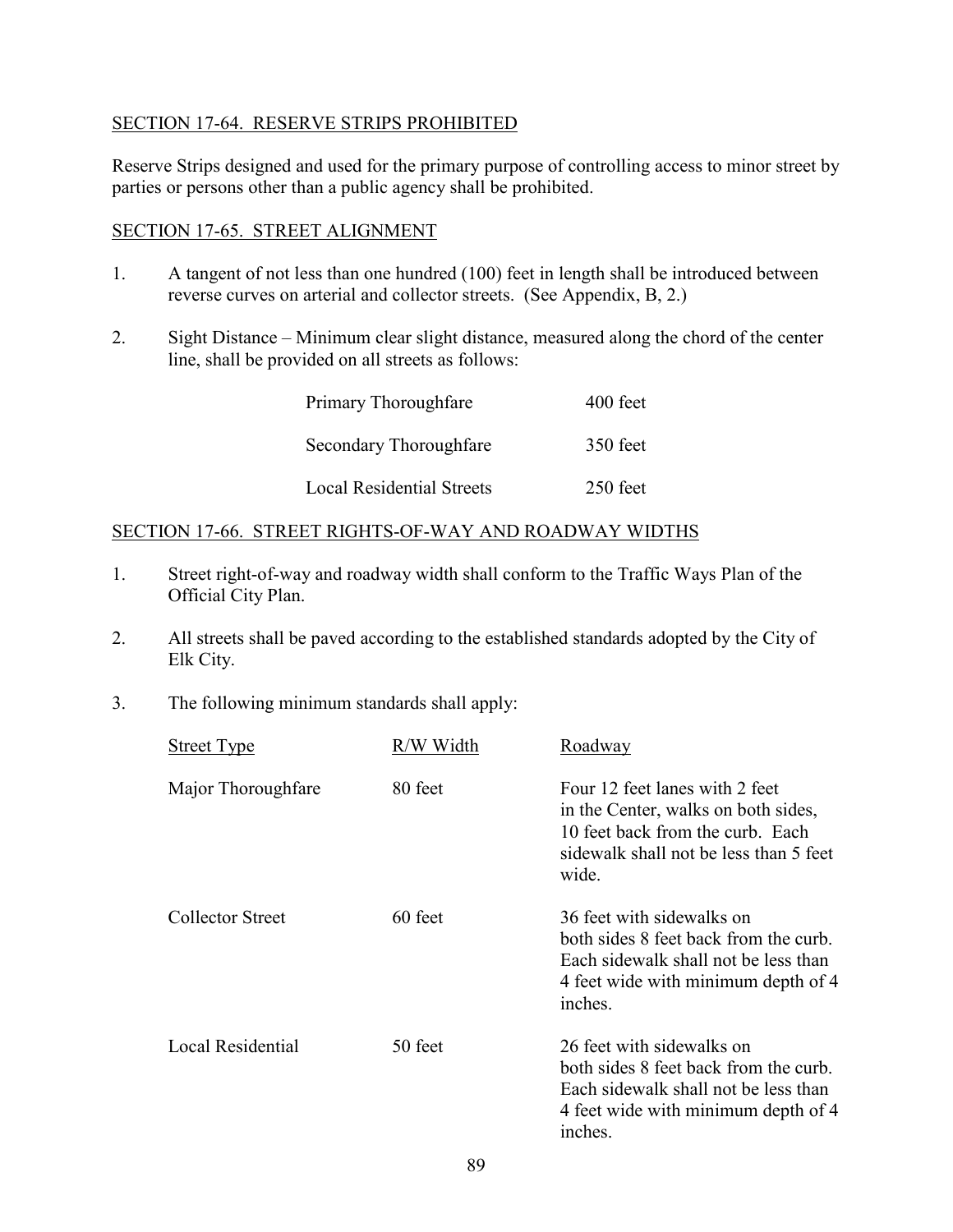# SECTION 17-67. MAJOR STREET FRONTAGE ACCESS CONTROL

- 1. No access on a major street shall occur within minimum intervals of six hundred (600) feet, measured from the nearest intersecting rights-of-way lines, (except as modified by Section B); said distance may be extended or increased if traffic conditions as determined by the Planning Commission warrant such extension. (See Appendix B, 6 and 8)
- 2. In commercial and industrial subdivisions, specifically designated "one-way turn only" access may be provided in the direction of the adjacent traffic lane at a minimum distance of three hundred (300) feet between major street intersection or a minimum of three hundred (300) feet between each access point. (See Appendix B, 10)
- 3. Commercial or industrial subdivisions should have access to a major or commercial and may have access to a collector street, if traffic conditions as determined by the Planning Commission warrant such extension, but shall not have access to a residential street. (See Appendix B, 10)
- 4. To assure traffic safety, appropriate non-access provisions shall be designated and dimensioned along all abutting streets in commercial and industrial subdivisions, and along major streets in residential subdivisions. A description of such non-access provisions shall appear upon the plat.
- 5. Access to property occurring within the minimum distance prescribed for major street access, six hundred (600) feet, shall only be by the closest service or frontage road entrance onto the major street. (See Appendix B, 6)
- 6. Individual driveways will be located on each lot to avoid direct vehicular access to or from any expressway, thoroughfare or major street. Driveways should be located to enable access primarily to or from a minor street, or, if necessary, to the collector streets which serve as feeders to or distributors from the major street. (See Appendix B, 1 and 6)

# SECTION 17-68. STREET AND SUBDIVISION NAMES

- 1. No street name shall be used which will duplicate or be confused with the names of existing streets.
- 2. Street names shall be referred to the City Manager for recommendation and are subject to the approval of the City Council.
- 3. Subdivision names shall not duplicate existing subdivisions of record.

# SECTION 17-69. STREET GRADES

1. The minimum grade of all streets shall be 0.4%.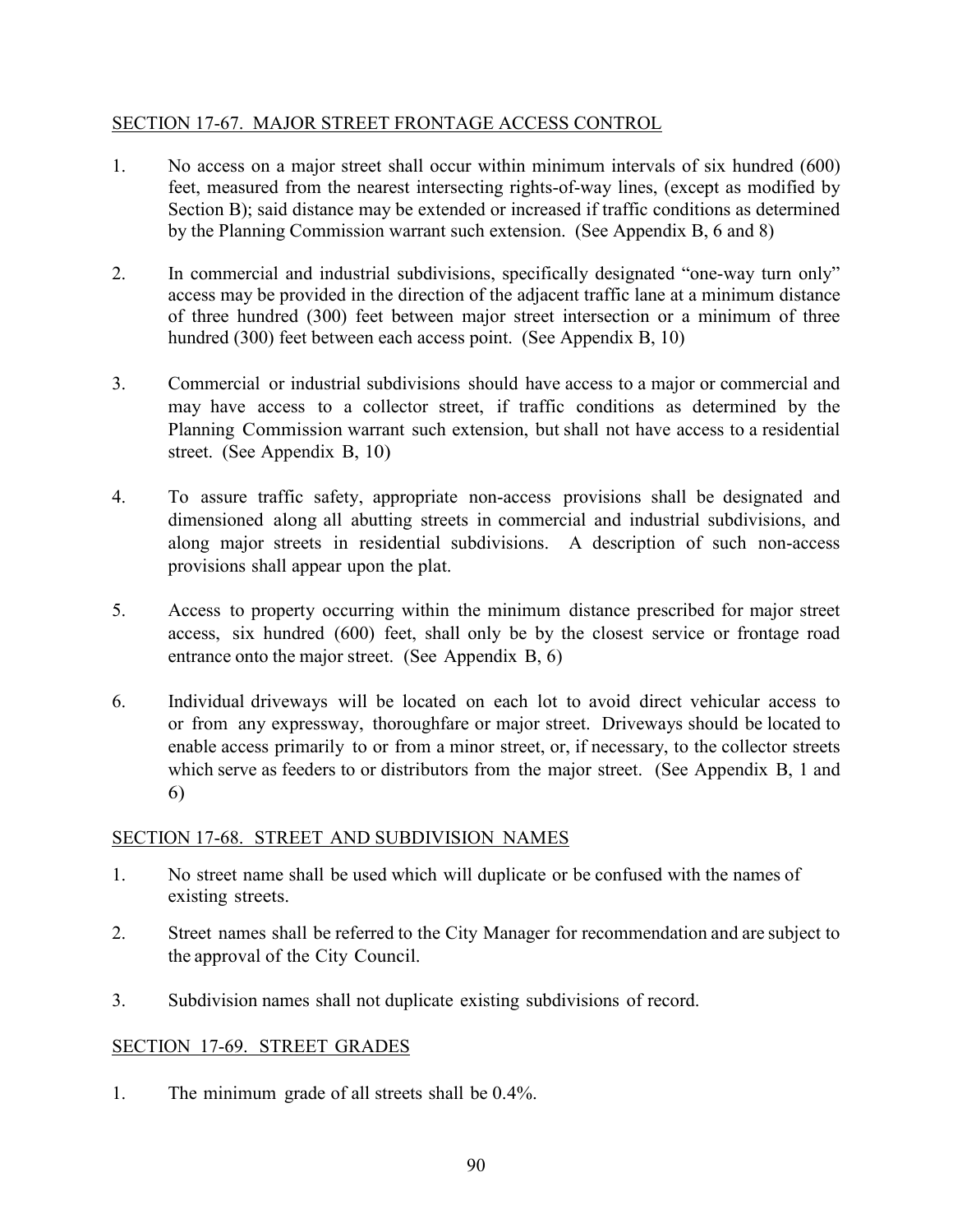2. Except where unusual topographic conditions justify it, the maximum grade of all streets shall not be greater than the following:

| <b>Street Type</b>     | Grade |
|------------------------|-------|
| Primary Thoroughfare   | $5\%$ |
| Secondary Thoroughfare | $7\%$ |
| Local Residential      | 10%   |

## SECTION 17-70. STREET INTERSECTIONS

- 1. Streets shall be laid out to intersect at right angles and may be curved, if necessary, in order to make this possible. In no event shall a street intersect any other street at any angle of less than seventy-five degrees  $(75^{\circ})$ .
- 2. Street comers on local residential streets shall have a minimum radius of twenty (20) feet at curb line or its equivalent.
- 3. Street comers on commercial and industrial streets shall have a minimum radius of twenty-five (25) feet at the curb line or its equivalent.
- 4. Street intersections involving major thoroughfares shall have a minimum street comer radius of thirty (30) feet at the curb line or its equivalent.
- 5. All street corner radii shall be shown on the preliminary and final plats.
- 6. A twenty-five (25) foot area of clear vision at street intersections in subdivisions shall be provided. This area shall be kept clear of all structures and vegetation exceeding a height of three (3) feet above the established city street elevation. (See Appendix B, 4).

### SECTION 17-71. CUL-DE-SACS AND DEAD-END STREETS

- 1. The maximum length of a cul-de-sac shall be five hundred (500) feet, except where topography would prohibit the use of a standard distance, as set forth in Article II, Section 6 of these Regulations, between intersecting streets.
- 2. Each cul-de-sac shall be provided with a turnaround having a minimum right-of-way radius of fifty (50) feet. (See Appendix B, 5).
- 3. The road surface within the cul-de-sac right-of-way shall have a minimum width of twenty-eight (28) feet.
- 4. In the case of temporarily dead-ended streets, which are stub streets designed to provide future connection with un-subdivided area adjoining, the Planning Commission may require: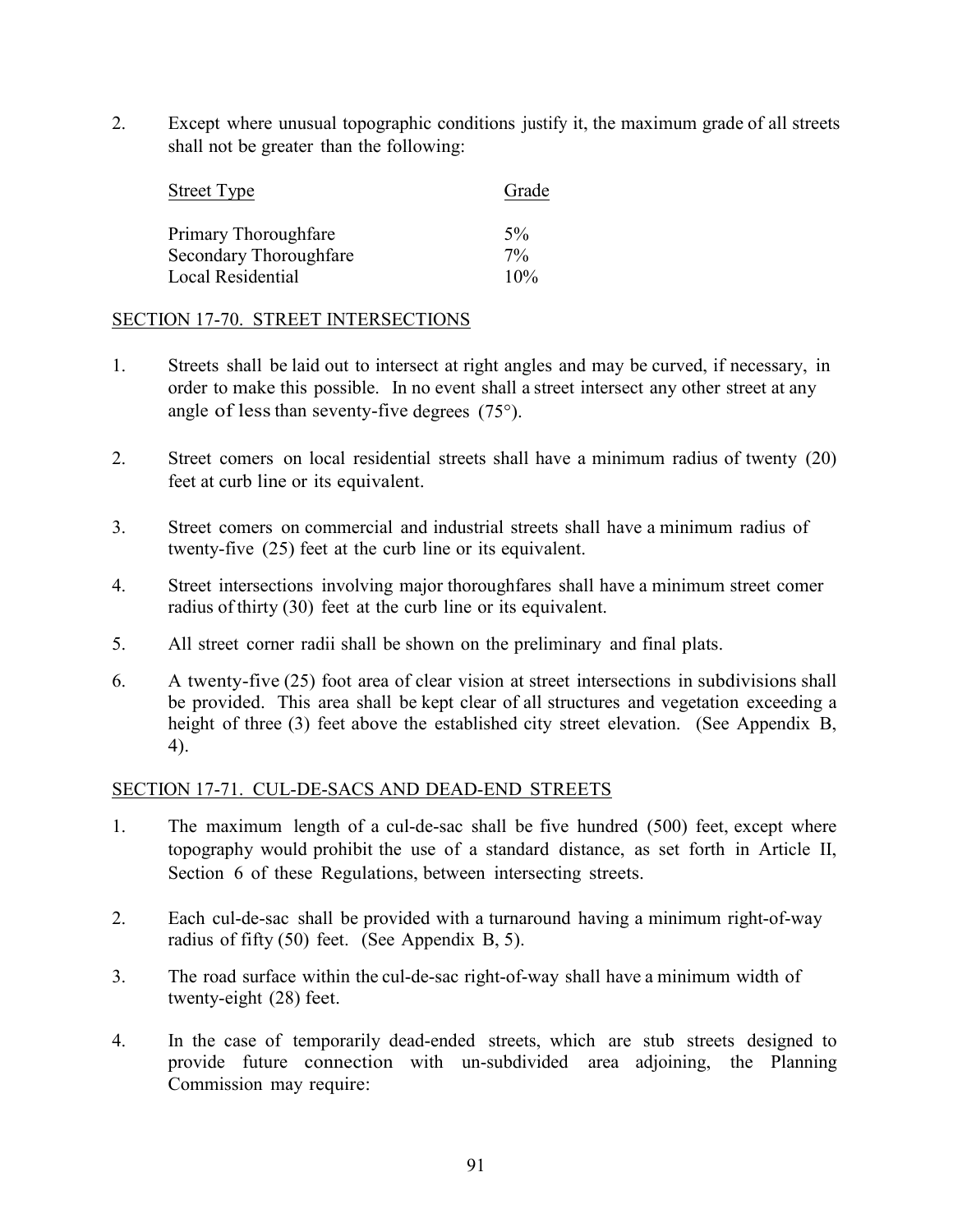- a. Temporary easement for a turnaround having a radius of fifty (50) feet.
- b. An appropriate area for a background. (See Appendix B, 7).
- 5. In all instances, proper provision shall be made for adequate storm drainage so that storm water does not collect at the ends of these streets.

# SECTION 17-72. ALLEYS

- 1. Alleys shall be provided in all commercial districts except where a commercial district will be developed as a self-contained unit; then other provisions shall be made on the site for service drives and service areas.
- 2. Alleys shall be provided in all residential areas and where practicable, they shall be dedicated to the rear of the lots.
- 3. Alleys in all areas shall not be less than twenty (20) feet in width.
- 4. Dead end alleys are prohibited except where natural or other features make it impossible to continue them. Where dead end alleys are unavoidable they shall be provided with adequate turnaround areas with a minimum radius of forty (40) feet at the dead end. Back around areas may be allowed in residential subdivisions.

# SECTION 17-73. EASEMENTS

- 1. Where alleys are not provided or may not be used for utility purposes, easements shall be provided as may be advisable for poles, wires, conduits, storm sewers, sanitary sewers, gas lines, water mains and lines, and other similar purposes.
- 2. Rear-yard easements shall be at least twenty (20) feet wide in commercial zones in the event one-half (112) of an easement is platted, it shall be not less than ten (10) feet is width.
- 3. Where a subdivision is traversed by a water course, drainage way, channel or stream, there shall be provided a storm water easement or drainage right-of-way conforming substantially with the lines of such water course and such further width of construction or both as will be adequate for the purpose. Parallel streets or parkways may be required in connection therewith.
- 4. Twenty (20) foot utility easements shall be provided at the end of cul-de-sacs along major thoroughfares.

# SECTION 17-74. BLOCKS

1. In general, blocks should have the following dimensions: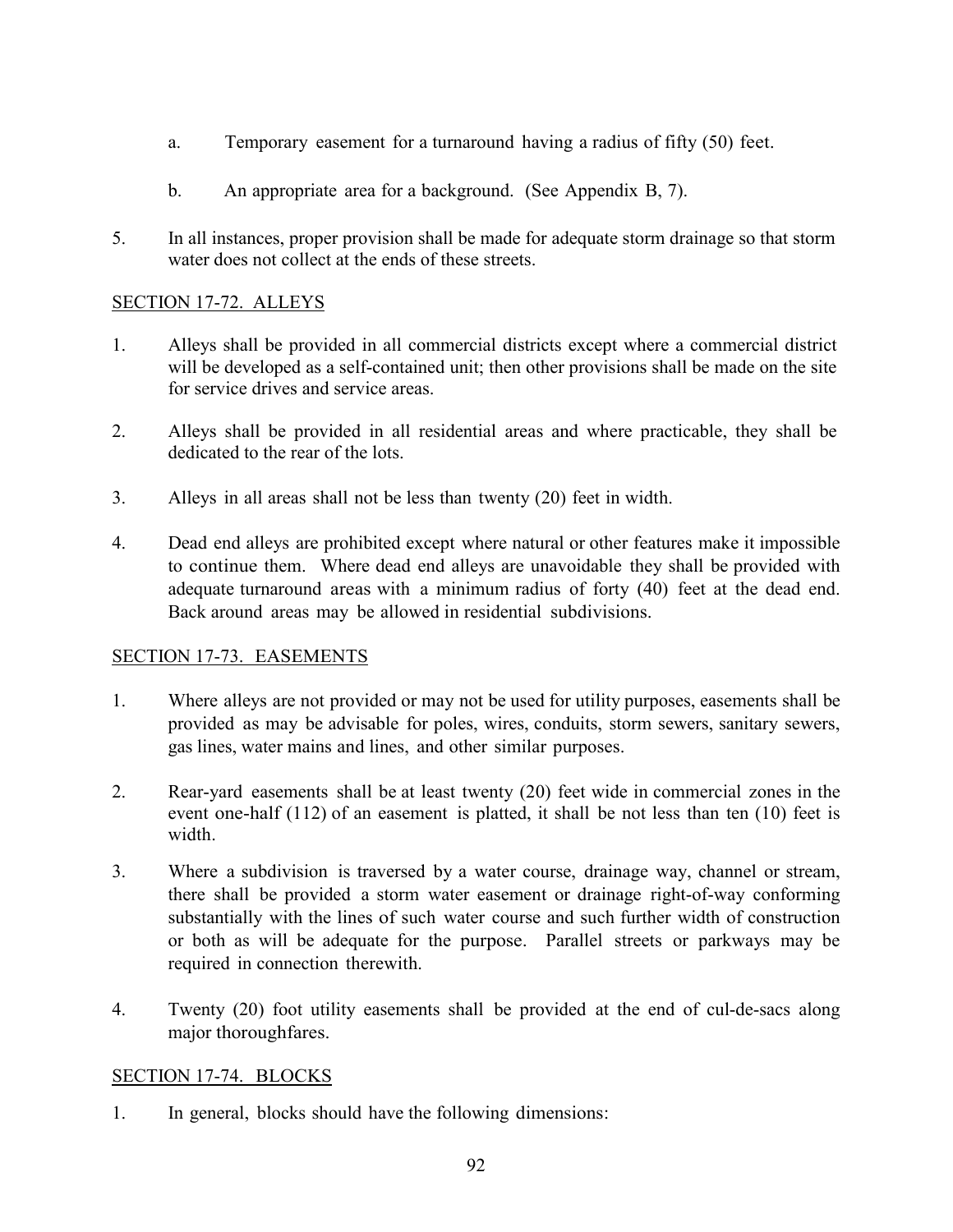|        | Minimum    | Maximum      |  |
|--------|------------|--------------|--|
| Length | $600$ feet | $1,200$ feet |  |
| Width  | 240 feet   | $400$ feet   |  |

- 2. The foregoing dimensions shall be subject to adjustment upon recommendation by the Planning Commission where topography, the character of the proposed development, or other similar conditions, justify blocks of greater or lesser length and/or width.
- 3. Block Lengths and widths shall be measured from the street right-of-way line.

### SECTION 17-75. LOTS

- 1. The lot size, width, depth, shape orientation, and building setback lines shall be appropriate for the location of the subdivision and the type of development and use contemplated.
- 2. Lot dimensionsshall conform to the existing zoning regulations, but in no case shall the width of a lot designed for residential use be less than sixty (60) feet.
- 3. Each lot shall have access and front upon a public street.
- 4. Double frontage and reverse frontage lots should be avoided except where their use will produce definite advantages in meeting special situations in relation to topography and proper land use.
- 5. Side lot lines shall be substantially at right angles or radial to street lines.

### SECTION 17-76. MARGINAL LAND

When a plat is filed on land that is subject to flooding or has been flooded within the last 20 years and corrective measures have not been taken to prevent re-flooding, or it has soil conditions unsuitable for building purposes, said plat shall not be acceptable until such time as it can be shown that necessary corrective measures have been taken.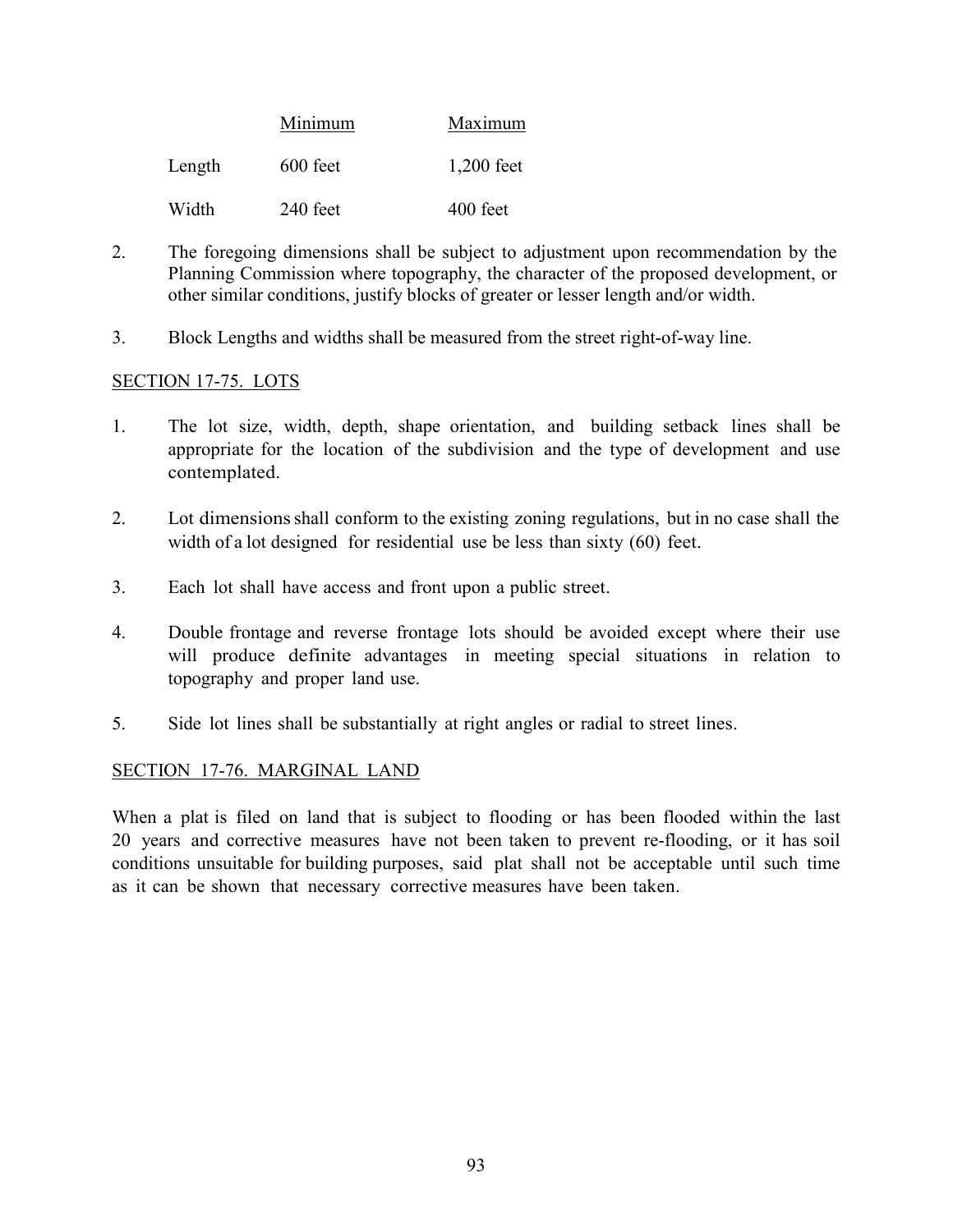### **ARTICLE II-A**

#### **RESIDENTIAL ESTATE SUBDIVISION POLICIES AND STANDARDS**

### SECTION 17-76.1. AUTHORITY

These standards and policies are an addendum to Ordinance No. 467 of the City of Elk City, Oklahoma, and are adopted pursuant to the authority granted in Title 11, Article XLV, Sections 45-101 to 45-105, O.S. 1977.

#### SECTION 17-76.2. JURISDICTION

These policies and standards for "Residential Estate Subdivisions" are intended to be administered in conjunction with the Subdivision Ordinance as adopted by the City of Elk City, Oklahoma. These policies and standards do not eliminate or allow for the circumvention of any procedural or substantive requirements established in the Subdivision Ordinance of the City of Elk City, Oklahoma, unless such exception is explicitly set forth herein. In addition, the policies and standards set forth in this addendum shall not be applied to any development which is not qualified as a "Residential Estate Subdivision."

### SECTION 17-76.3. ADMINISTRATION

In the administration of these regulations it shall be the policy of the City of Elk City to distinguish between R-4 Residential Estate District Zoning and "Residential Estate Subdivisions." In order to qualify for a "Residential Estate Subdivision" designation a proposed development shall:

- 1. Lie outside the potential service area of the City of Elk City's sewage treatment facility, assuming a strictly gravity flow sewage collection system.
- 2. Have soils capable of sustaining a high rate of permeability in order to assure adequate functioning of individual sewage disposal units.
- 3. Have been granted an R-4 Residential Estate District zoning classification or have such zoning pending before the Planning Commission and City Commission.
- 4. Have on file with the Planning Commission an approved preliminary development plan which the Planning Commission has reviewed and formally approved in the minutes of Planning Commission. The preliminary development plan shall be approved in conjunction with, or prior to, Planning Commission hearings on the required R-4 Residential Estate District Zoning.

The Planning Commission shall determine the adequacy of information supplied by the applicant for a "Residential Estate Subdivision" designation. If adequate information is presented, the Planning Commission shall proceed to hold public hearings on the zoning request and/or preliminary development plan. If the Planning Commission finds the information presented to be inadequate, it shall enumerate the deficiencies in such information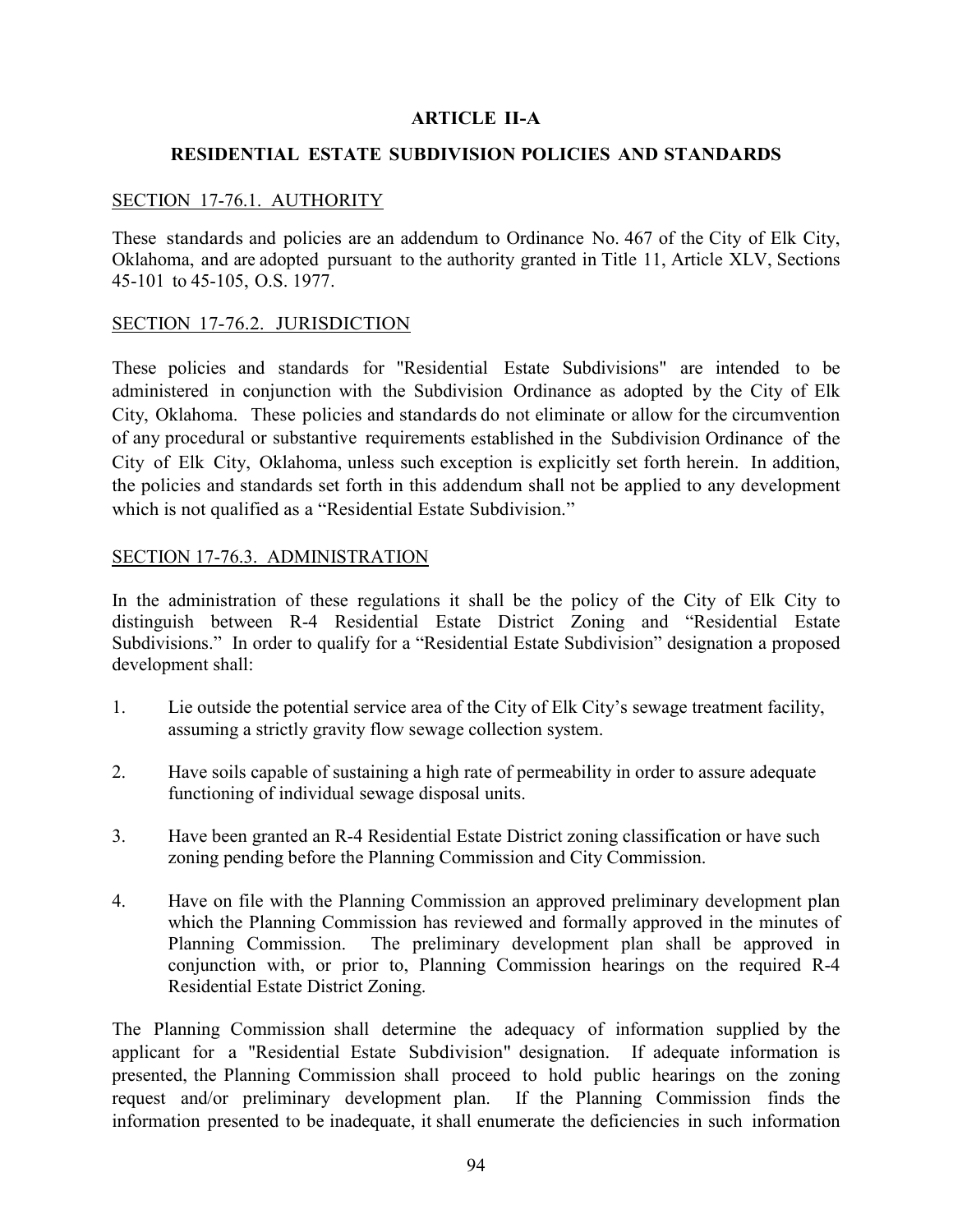and table action until the next regularly scheduled meeting. At this time the Planning Commission shall take final action to recommend approval or reject the preliminary development plan and "Residential Estate Subdivision" designation. The recommendations of the Planning Commission shall be forwarded to the City Commission for final action on the zoning change request.

Following approval of the zoning and preliminary development plan the developer shall comply with the platting procedures and improvement requirements as established by: 1) this addendum; 2) Sections 17-57 through 17-97 of this Code; and 3) the City Commission.

# SECTION 17-76.4. PRELIMINARY DEVELOPMENT PLAN

A preliminary development plan, as required with an R-4 Residential Estate District zoning application, is a general design of adequate detail to allow analysis of the proposed development. Such plan shall be neatly drawn to a scale of one hundred (100) feet to the inch and shall contain the following items of information:

- 1. The proposed name of the subdivision.
- 2. The name and address of the owner of record, of the developer, and of the engineer preparing the plan.
- 3. A key map showing the location of the proposed subdivision referenced to existing or proposed major streets and to government section lines, and including the boundaries and number of acres of the drainage area of which the proposed subdivision is a part.
- 4. The scale, north point and date.
- 5. The location of adjoining property lines, intersecting or adjacent streets, alleys or easements and the owners of any adjacent tracts not within an approved subdivision; provided, however, the actual measured distances shall not be required.
- 6. The land contours with vertical intervals not greater than five (5) feet referenced to a United States Geological Survey or Coast and Geodetic Survey bench mark or monument.
- 7. The length of the boundaries of the tract, measured to the nearest foot, the proposed location and width of streets, alleys, easements and setback lines and the approximate lot dimensions.
- 8. The approximate location of all drainage channels and proposed drainage structures or drainage easements.
- 9. In those instances where percolation tests are used to provide the required soils analysis, the approximate location of test holes will also be indicated upon the Preliminary Development Plan.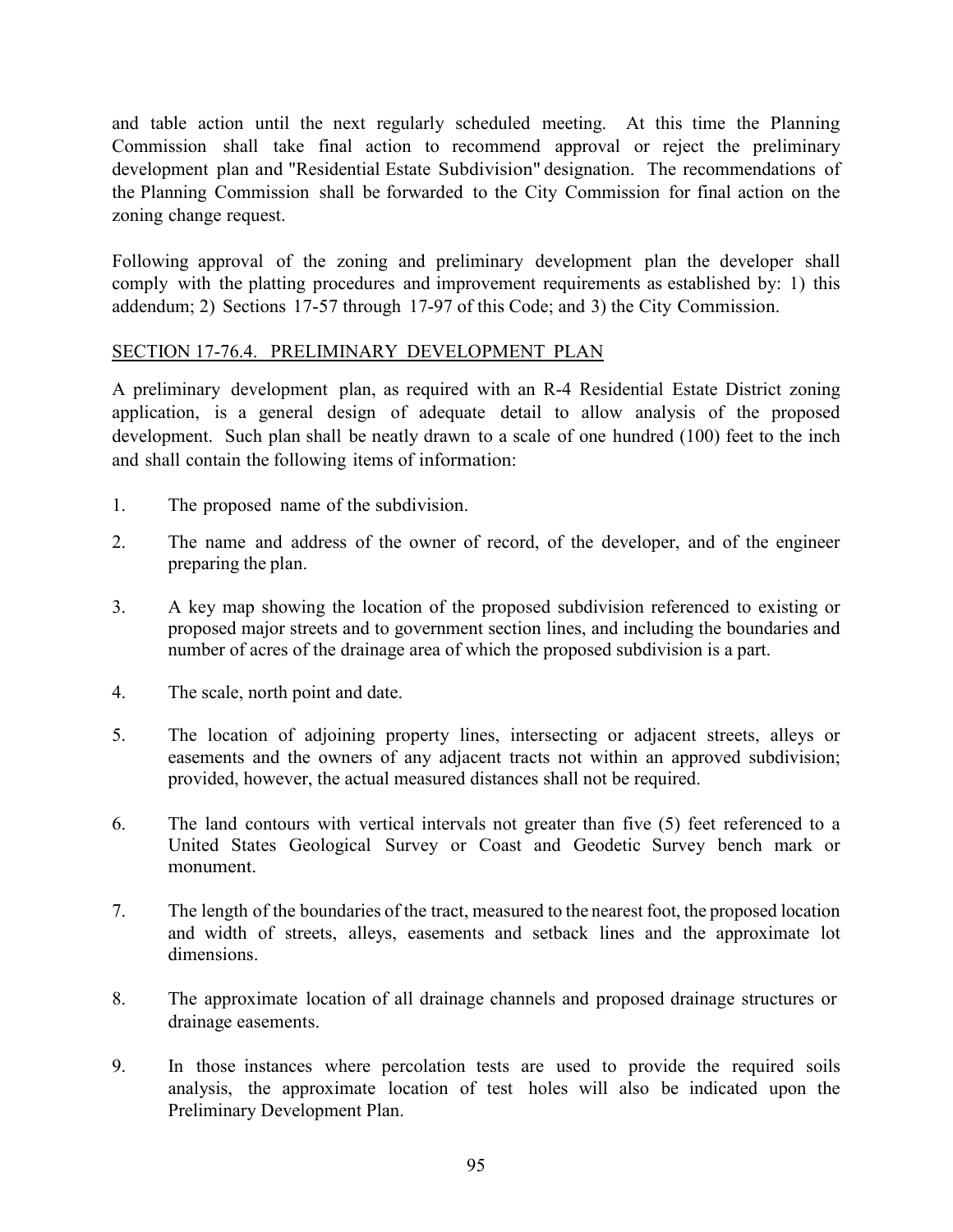# SECTION 17-76.5. SOILS ANALYSIS

In those instances where the developer does not propose to extend the community sewage system or provide another form of sewage disposal other than individual septic tanks, he shall supply a soils analysis of his proposed development. This analysis shall be sufficient in detail and content to provide assurance that the proposed septic fields will meet Oklahoma Health Department requirements. Septic systems shall not be an approved method of sewage disposal in soils which will not absorb a minimum of one inch of one inch of water within one hour, based upon the standard percolation testing procedures as established by the Oklahoma Health Department, or the best available data.

## SECTION 17-76.6. DESIGN PRINCIPLES

The design of a "Residential Estate Subdivision" should generally follow the design principles established in Sections 17-57 through 17-91 of this Code. There are, however, certain exceptions which should be noted. These exceptions are necessary in order to prevent the deterioration of residential estates through the generation of undue traffic burdens and excessive re-division of individual parcels. These exceptions are:

## 1. Street System Design

As a general rule, the design of "Residential Estate Subdivision" street pattern shall constitute a closed system. Only where necessary to allow the potential development of other properties shall streets be designed to allow future extensions. In no case, should a street system be designed so as to allow or facilitate the flow of vehicular traffic through an entire section.

### 2. Provision of Utility or Street Easements

In the design of "Residential Estate Subdivisions" full consideration shall be given to the potential possibility of extending public utilities into such an area. Even if proposed development will not provide public water or sewage collection systems, or only one of the above, the engineer will design said development so as to facilitate such extensions. The developer may also be required to dedicate such easements or right-of-way as are deemed necessary to provide for the future construction of water distribution systems, sewage systems or roadways.

### 3. Reservation Open Spaces

In the case of a plat proposing the reserving or dedicating of land to be used common by owners of lots in the subdivision, there shall be submitted by the sub-divider evidence acceptable to Council of the City that all necessary steps have been taken for:

a. The establishment of a property owner's association for adequately maintaining the common property.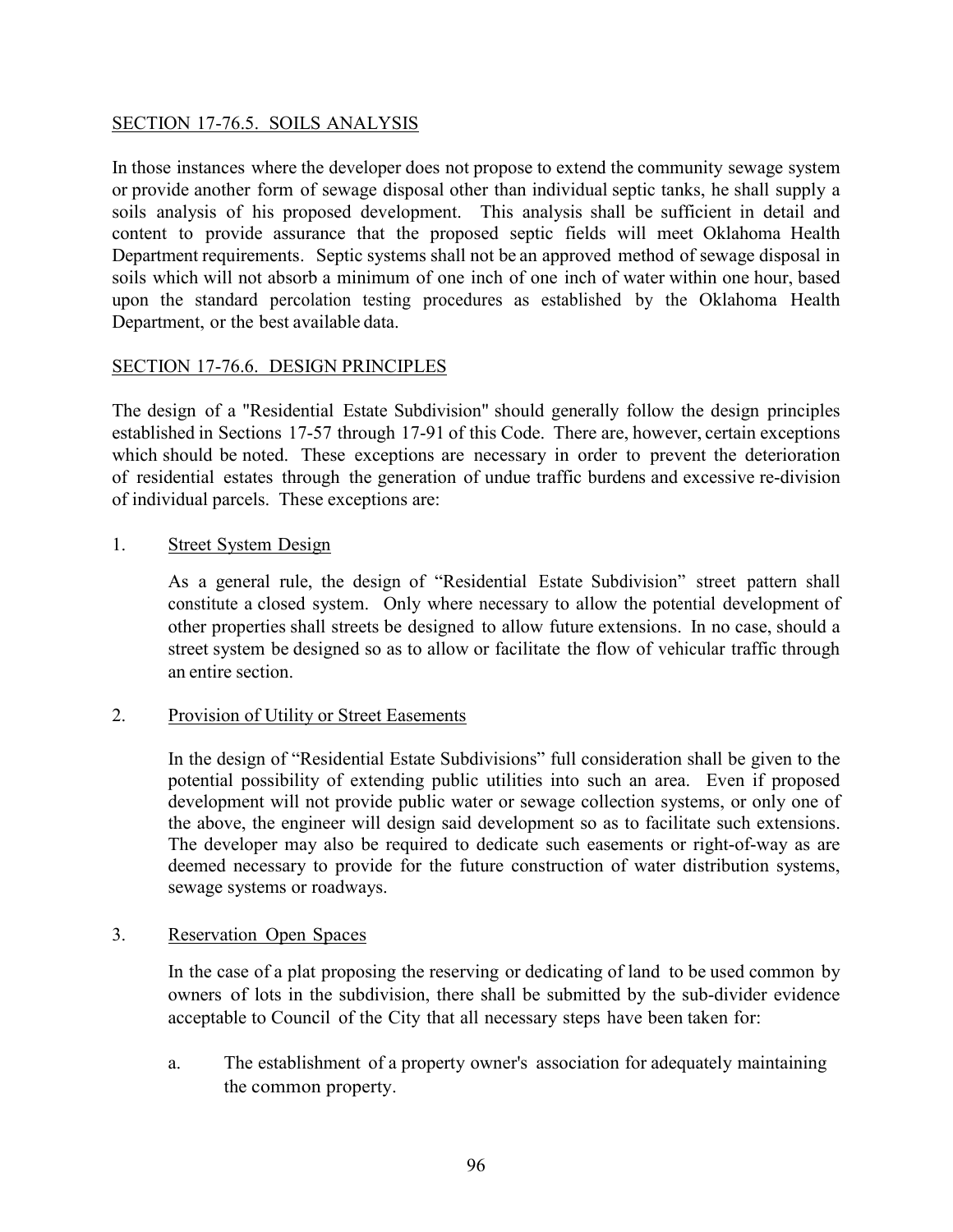b. Disposition of the common property in the event of dissolution of the association.

# SECTION 17-76.7. STREET IMPROVEMENTS

Residential estate streets shall meet the following standards:

1. All street easements and pavement widths shall meet subdivision standards and Major Street Plan Regulations. All streets within "Residential Estate Subdivisions" shall be constructed upon a compacted sub-grade and comply with Elk City Paving Ordinance No. 509. All street construction shall be approved by the City Engineer for the City of Elk City and the City Commission.

Provided, however, the sub-divider may build streets without curb and gutter with an eighty (80) foot dedication and grassed swales to carry water. In such a case, the paved surface must be at least thirty (30) feet wide.

2. All driveway entrances in a "Residential Estate Subdivision" shall conform with the design standards set forth in "Driveway Regulations for Oklahoma Highways." Furthermore, all driveways shall be paved with concrete from the street surface to the property line and so constructed as to prevent washing of gravel, chat, or other driveway materials onto the public street.

Nothing in the above standards shall be interpreted as eliminating the developer's responsibility to prepare detailed improvement plans for the review of the City Engineer and approval of the City Commission.

# SECTION 17-76.8. EXTENSION OF UTILITIES

Where public utilities are available within a reasonable distance, the City Commission may require a developer to extend such services. The City will, in such cases, participate according to established policies in such extensions.

As a guide, all developments which are within a quarter of a mile of existing utilities may be required to extend water and sewer facilities to the proposed addition. In all other cases, the Planning Commission shall consider all relevant information and make recommendations to the City Commission regarding the requirements of utility extension.

# SECTION 17-76.9. RESTRICTION ON LOT SPLITS

It shall be the policy of the City of Elk City not to allow the reduction of lot sizes within duly approved residential estate subdivisions. Therefore, lot splits will not be approved within residential estate developments.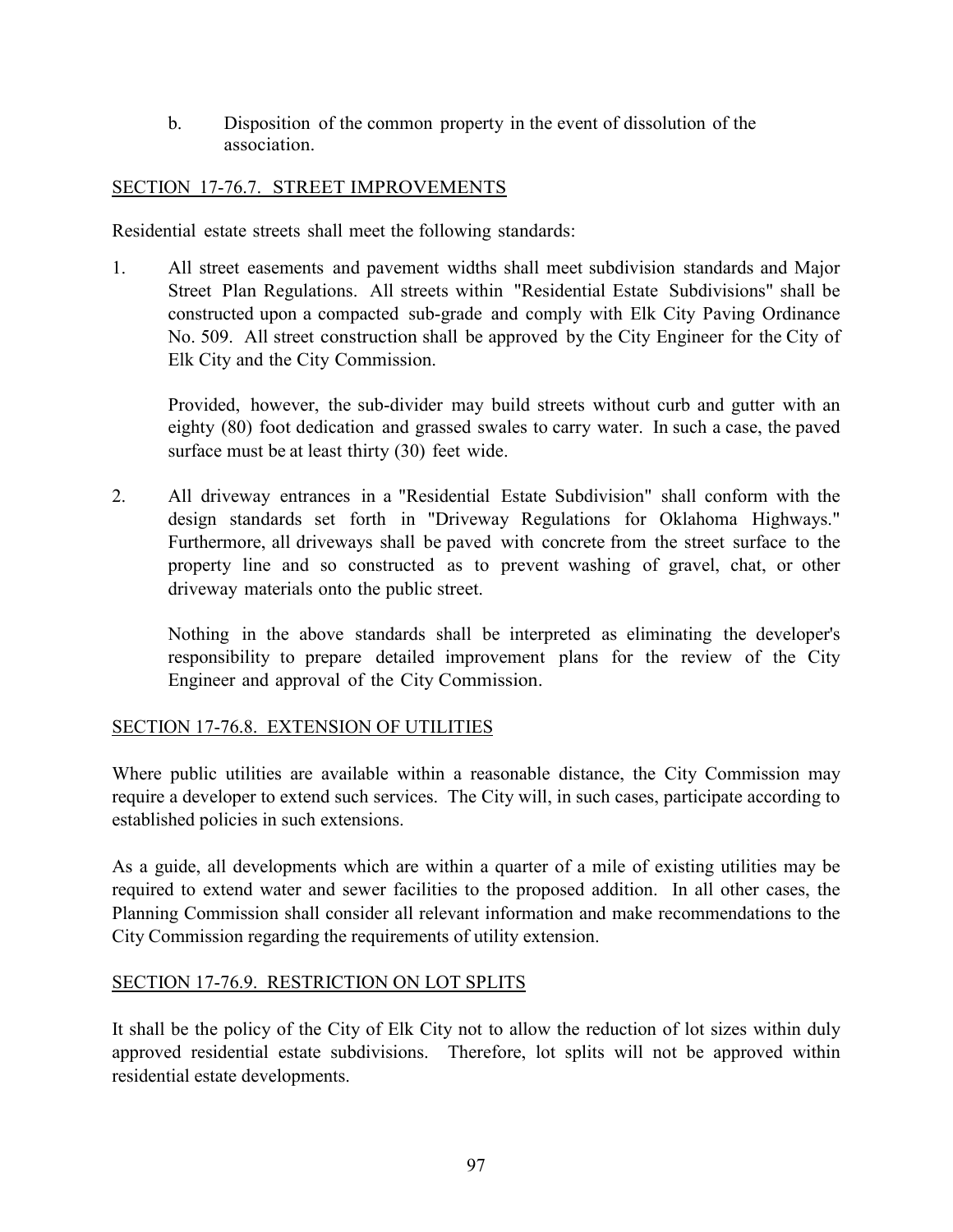# **ARTICLE III**

## **PROCEDURE**

## SECTION 17-77. PRELIMINARY PLAT

- 1. The sub-divider shall submit at least ten (10) copies of the preliminary plat to the City Clerk who shall distribute them as follows: One (1) copy each to the school board, the local electric company, the local gas company, the local telephone company, Urban Planning Division, State Highway Commission, Board of County Commissioners, and four (4) copies to the Planning Commission. The Planning Commission shall return one (1) to the sub-divider and forward one (1) to the City Council together with its report and recommendation and retain the other copiesfor its use and official record.
- 2. After review of the preliminary plat, the Planning Commission shall, within sixty (60) days of its submission approve, conditionally approve or reject the plat. The subdivider shall be notified in writing of this action, together with any conditions of approval or the reasons for rejection.
- 3. Approval of the preliminary plat shall not in all cases entitle the sub-divider to approval of the final plat. Upon preliminary approval, if any conditions arise which would cause the preliminary plat to become unsatisfactory due to health, safety, or welfare of the community, the Planning Commission shall recommend that the final plat be rejected.

### SECTION 17-78. PRELIMINARY PLAT DATA

- 1. The preliminary plat shall be drawn on suitable tracing paper or cloth with black waterproof ink or pencil; however, legible reproduction of said drawings may be submitted.
- 2. The plat shall be drawn to a scale of one hundred (100) feet to the inch and shall contain the following information:
	- a. Date, scale, and north point.
	- b. The proposed subdivision name and all intended street names.
	- c. The name of the sub-divider and/or the engineer or surveyor the plat.
	- d. Legal description showing location of plat.
	- e. Topographic survey map of the area being subdivided, showing contours at two (2) feet intervals.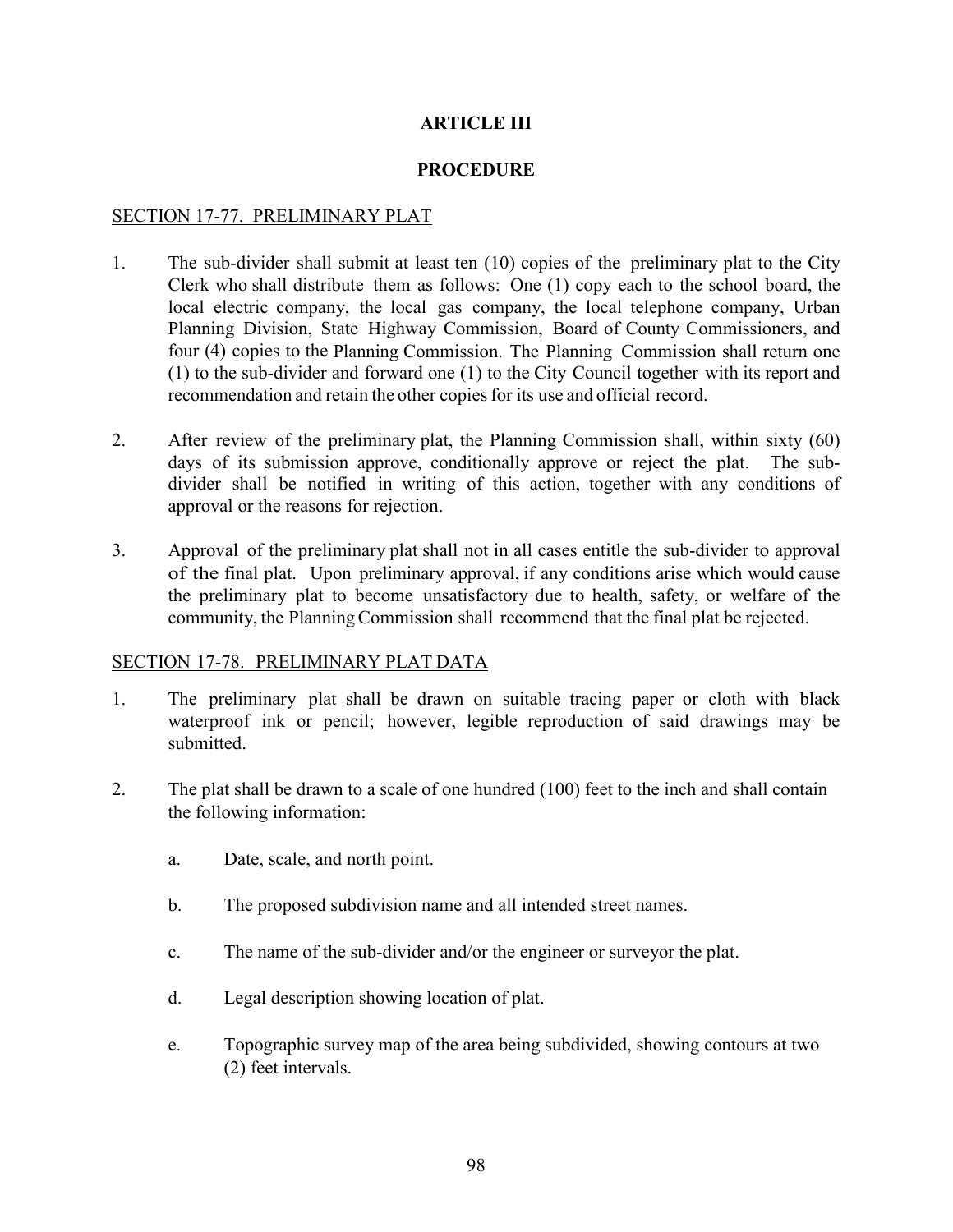- f. A key map showing the location of the plat in the section, township, and range in which the plat is located. (See Appendix B)
- g. Locations and names of adjacent subdivisions and the owners of adjoining parcels of un-subdivided land.
- h. Locations, widths, and names of all existing platted or dedicated streets, alleys, or other public ways and easements, railroad and utility rights-of-way, parks, water courses, drainage ditches, permanent buildings, bridges, and other pertinent data as required by the Planning Commission.
- i. The water elevations of adjoining lakes or streams at the date of the survey and the approximate high and low water elevations of such lakes or streams. All elevations shall refer to the established U.S. Coast and Geodetic Survey datum.
- j. When a subdivision borders a lake or stream, the distance and bearings of a meander line shall be established not less than twenty (20) feet back from the ordinary high water mark of the lake or from the bank of the stream.
- k. Layout and width of all new streets and rights-of-way including alleys, highways, and easements, whether private or public, and for public and private utilities.
- l. The exact length of the exterior boundaries of the land to be subdivided.
- m. Approximate dimensions of all lots.
- n. Approximate radii of all curves and lengths of all tangents.
- o. Approximate location and area of property to be dedicated for public use or to be reserved by deed convenient for use of all property owners in the subdivision with any conditions of such dedication or reservations.

# SECTION 17-79. OTHER DATA

- 1. Where deed restrictions are to be recorded on the plat, a brief description of the same shall accompany the preliminary plat.
- 2. A description of the improvement such as grading, paving, tree planting, walk, and installation of utilities which the sub-divider proposed to make, and the time when they are proposed to be made, shall also accompany the preliminary plat.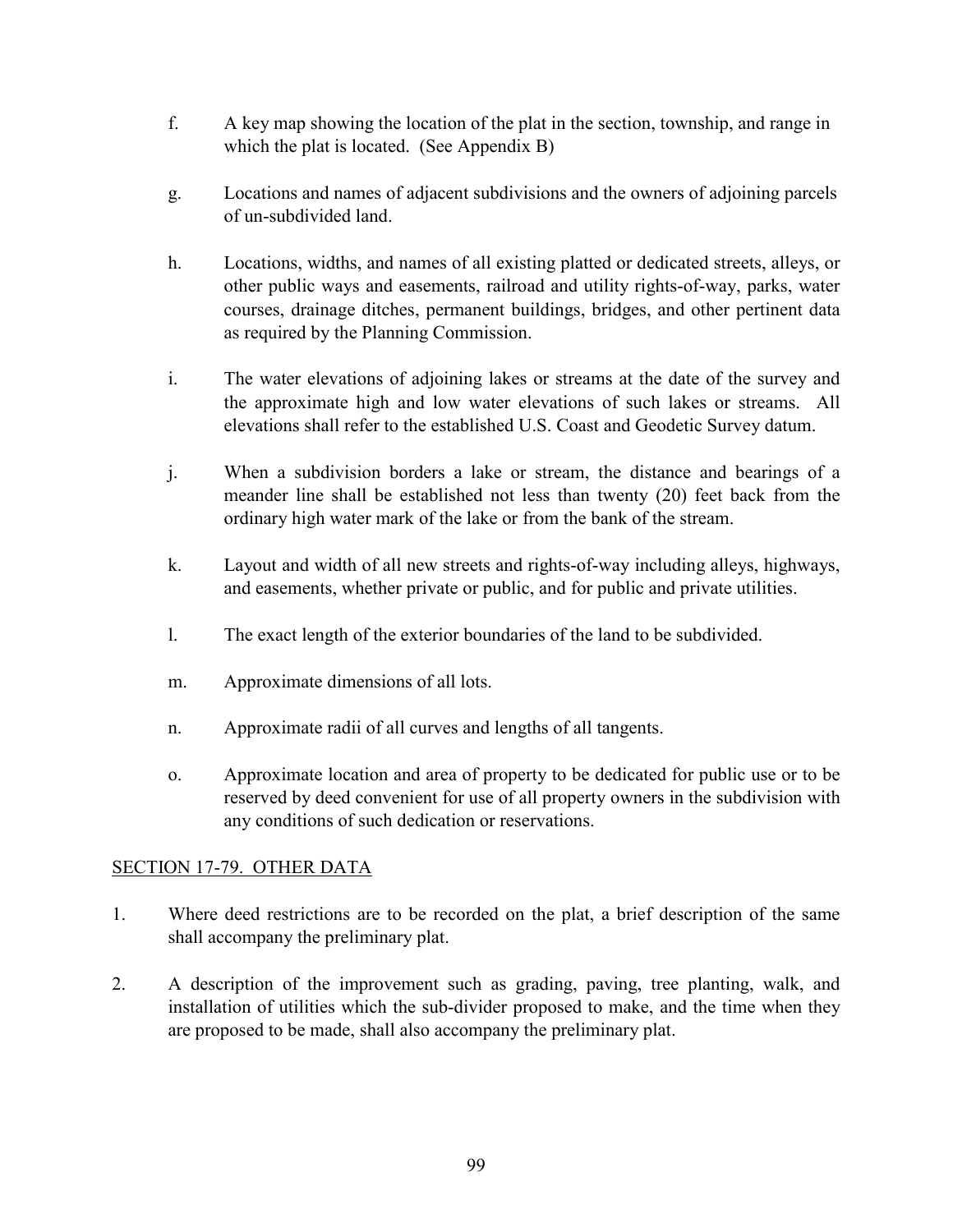## SECTION 17-80. FINAL PLAT

- l. The final plat shall be a print or series of prints on a stable base-tracing medium of Mylar, Cronar, or similar durable material, or linen tracing cloth 24 x 36 inches. When more than one sheet is used in connection with the plat, each additional sheet shall be numbered consecutively and shall contain a notation indicating the total number of sheets.
- 2. The developer shall submit sufficient copies for examination, but in no case shall it be less than the following:
	- a. Five (5) paper copies and one (1) copy on stable base-tracing medium of Mylar or comparable Cronaflex of the proposed subdivision, drawn to a scale of  $1" =$ 100', and shall be prepared by a registered civil engineer or surveyor.
	- b. Five (5) copies of any restrictive covenants.
- 3. Time of Submission

The final plat of the proposed subdivision shall be submitted to the Planning Commission and City Council for final approval within one (1) year of the date on which the preliminary plat was approved. If not submitted for final approval within such time, the preliminary plat approval shall be considered as null and void unless the Planning Commission agrees to an extension of time. The final plat shall be filed in the office of the County Clerk within six (6) months after approval by the City Council, or if not filed within such time, said approval shall be considered null and void.

4. Date Required

The final plat shall contain the following information:

- a. Name of subdivision and the name of the owner, the sub-divider, and the engineer or land surveyor.
- b. Date, north point, scale (written and graphic).
- c. Boundaries of the subdivided area with accurate distances and bearings noted thereon.
- d. Exact location of the subdivided area with accurate distances and bearings noted thereon.
- e. The lines, names, and width or dimensions, of all proposed street rights-of-way.
- f. The lines, widths, and purposes of all easements.
- g. Numbered designation of all lots in the subdivision, with their lines and dimensions accurately shown.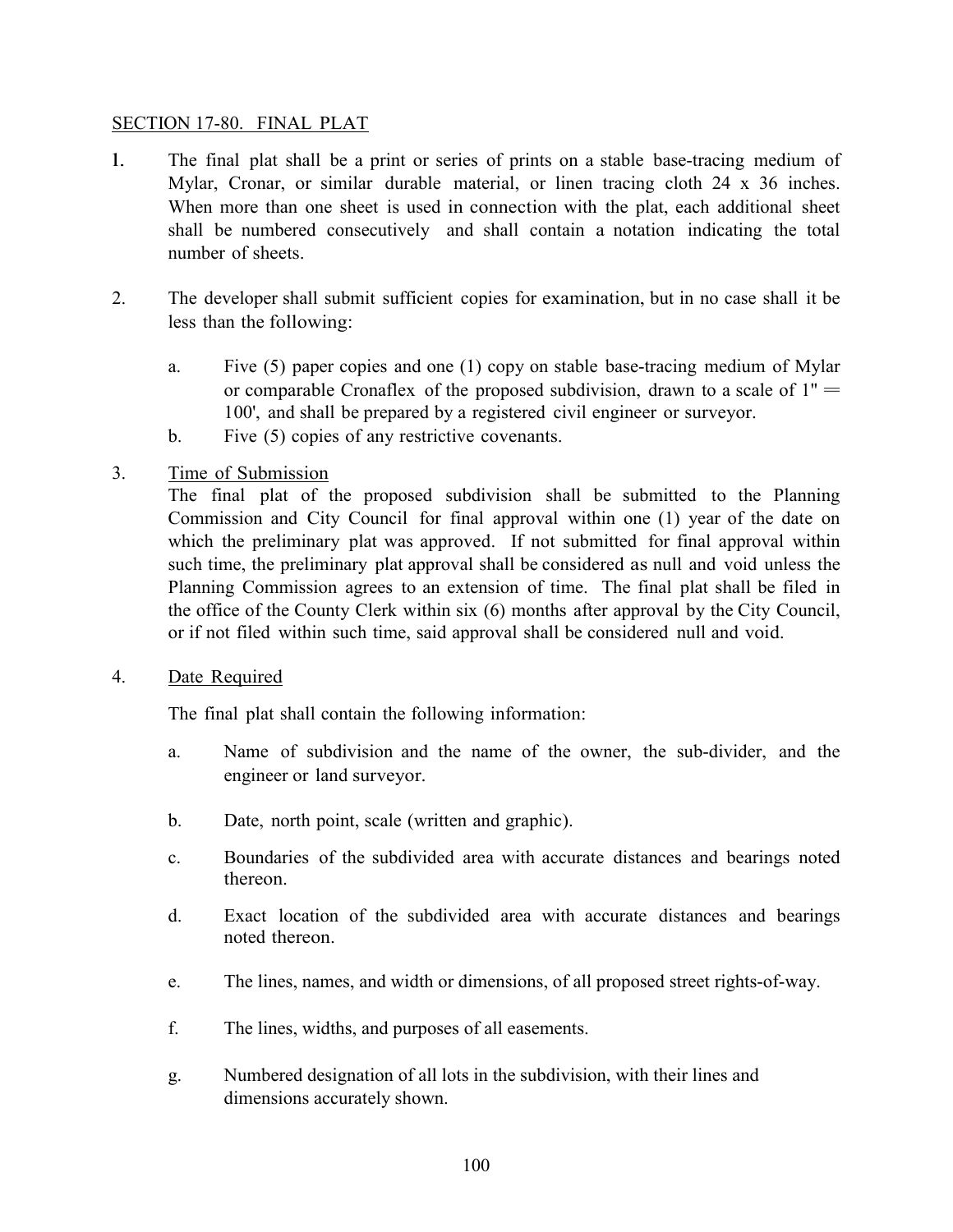- h. The names of all adjacent subdivisions.
- i. Certification by the registered professional engineer or land surveyor who designed the plat, as to the accuracy of the survey and plat.
- j. Dedication by the owner or lands for public use, including streets and walkways.
- k. Exact dimensions of all lots.
- l. Exact radii of all curves and length of all tangents.
- m. Any additional data as may be required by the Planning Commission.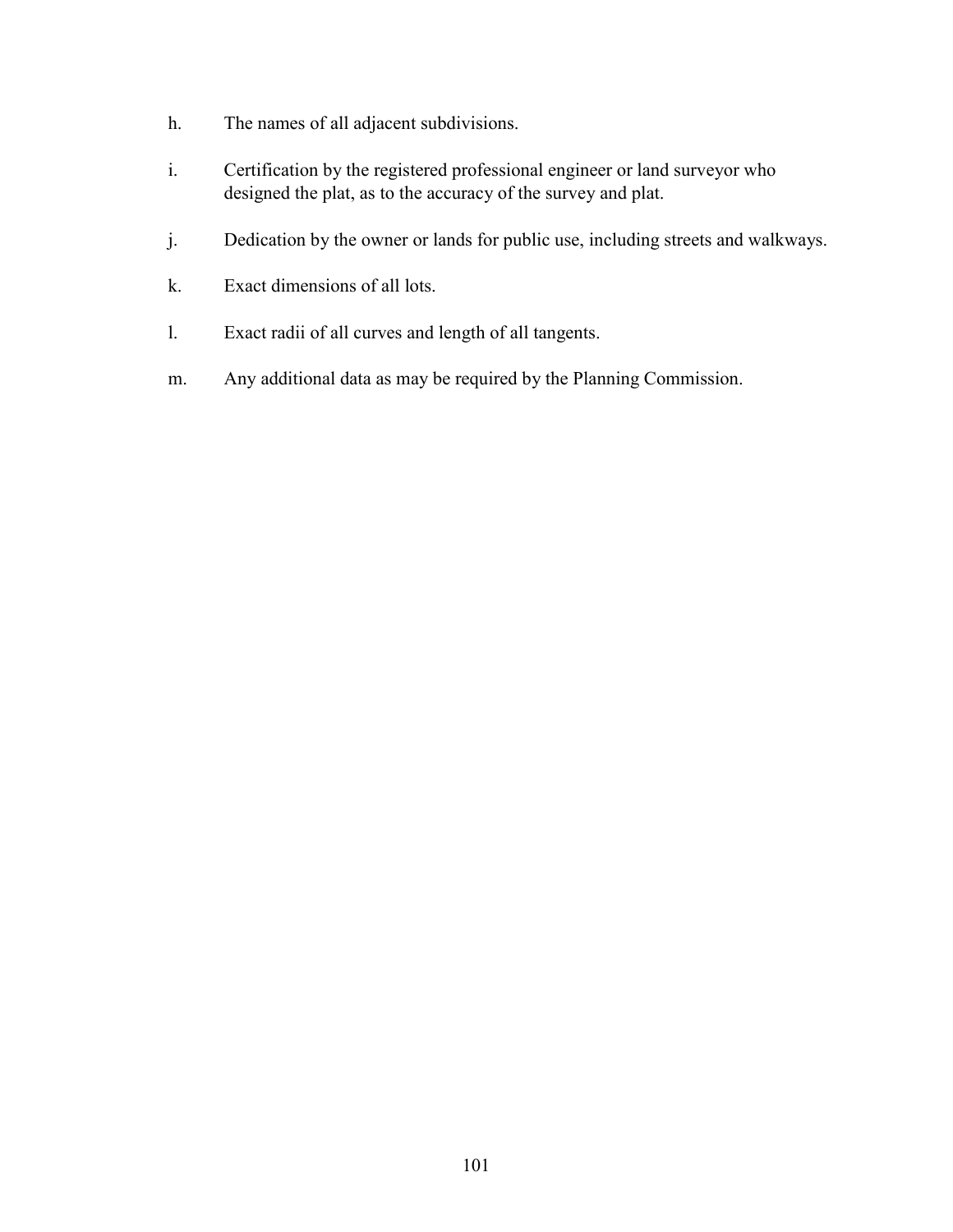# **ARTICLE IV**

## **REQUIRED IMPROVEMENTS**

## SECTION 17-81. MONUMENTS

- 1. Each block comer shall be marked with iron pipes or pins not less than three-quarters (3/4) inch in diameter and twenty-four (24) inches long at least one (1) inch below finished grade.
- 2. Monuments marking property lines and corners shall not be disturbed; or if necessary to disturb, shall be replaced at the exact spot from which they were removed.

### SECTION 17-82. IMPROVEMENTS

- 1. Any final plat or subdivision located within the corporate limits shall not be approved unless the sub-divider or developer shall provide the facilities listed below or file a surety bond with the City Clerk to insure the actual construction of such improvements according to the plans and specifications approved by the City Council and/or City Engineer within a period of time not to exceed one (1) year from date of final plat approval. Such bond shall equal one hundred percent (100%) of the cost of improvements as estimated by the City Council and/or City Engineer. Conditions stipulated by the bond shall be acceptable to the City Attorney and City Council. No building shall take place until such facilities have been constructed or are under construction under a binding contract.
	- a. Water mains properly connected with public water supply system shall be provided to insure adequate water flow for fire protection.
	- b. A sanitary sewer system properly connected with the existing system in accordance with standard specifications governing sanitary sewer construction and in accord with requirements of State and county Health Departments.
	- c. Streets shall be required to be paved with a stable base material such as concrete or asphalt in accordance with the City of Elk City street standards and principle.
	- d. Storm drainage facilities, curbs and gutters to provide adequate surface water drainage for the area being drained.
	- e. Street signs according to specifications and requirements established by the City of Elk City.
- 2. All such facilities shall be installed according to plans and specifications of the City of Elk City.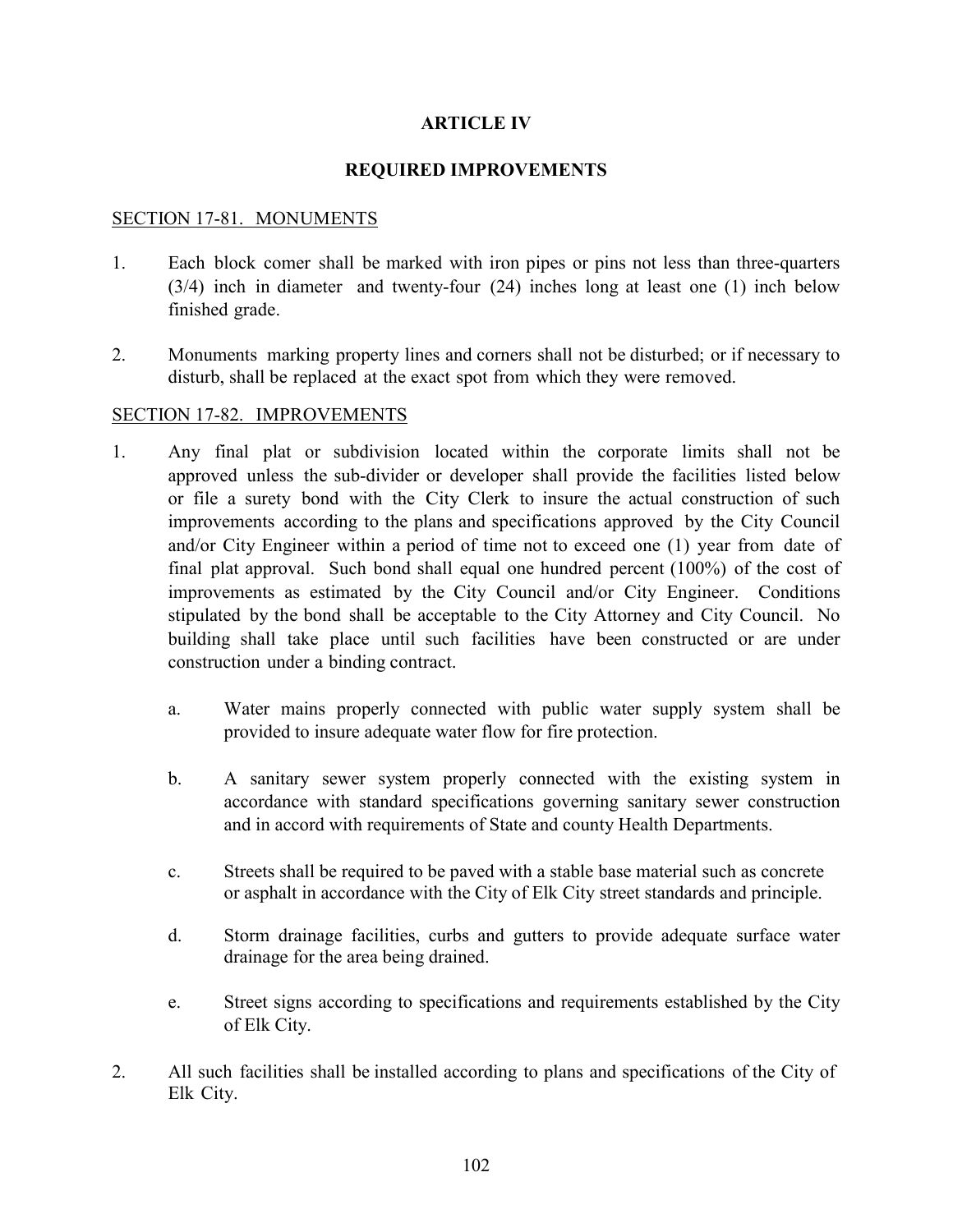3. All lots in residential subdivisions where septic tanks or individual sewerage disposal devices are to be installed shall not contain less than fifteen thousand (15,000) square feet and the width of the lot at the building line shall be a minimum of one hundred (100) feet. All such lots to be serviced by private sewerage facilities shall comply with the regulations of the County and State Board of Health.

## SECTION 17-83. PUBLIC SITES AND OPEN SPACES

- l. Where a site for a proposed park, playground, playfield, school, library, fire station, or other public use is proposed by the Elk City Comprehensive Plan, or is deemed by the Planning Commission to be necessary, and is located in whole or in part in a subdivision, the Planning Commission may require the reservation of such area within the subdivision.
- 2. The developer shall give the public agency involved thirty (30) days' written notice of the proposed subdivision, with a copy of such notice to be mailed to the Planning Commission. During the thirty (30) day period, the agency may or may not express its interest in the proposed subdivision in connection with the provision of appropriate public site. Should such interest be expressed, that agency shall have a period of thirty (30) days within which to arrange for the acquisition of the public site under consideration.
- 3. Where the proposed subdivision is too small to provide space of suitable size for the public site intended, the site provided may be combined with that provided or to be provided in adjoining areas. Thus, in the aggregate, there will be provided site of suitable size for the purpose intended.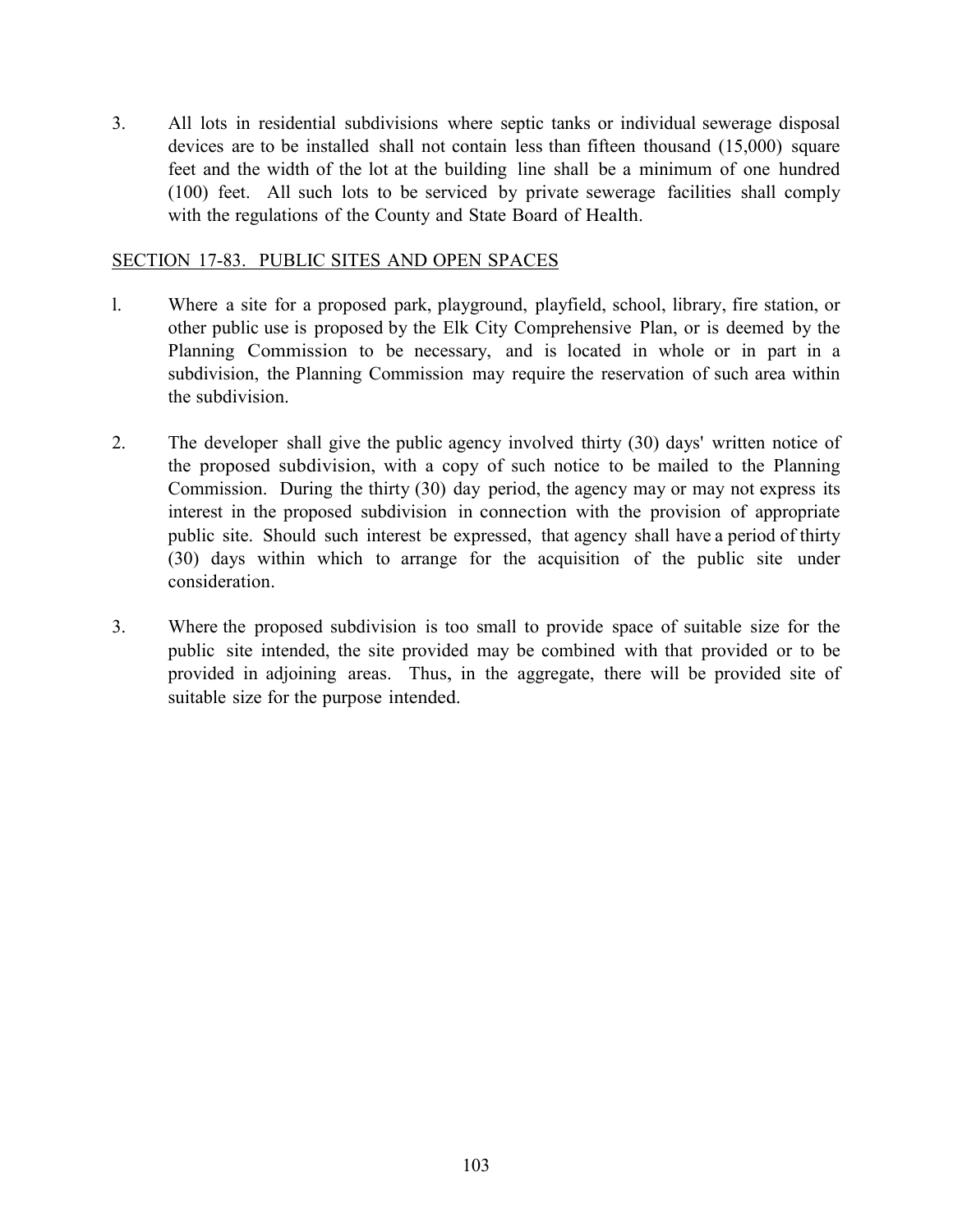# **ARTICLE V**

# **REVIEW OF PLAT**

## SECTION 17-84. PLANNING COMMISSION ACTION

- 1. The Planning Commission shall review the final plat for conformance with the preliminary plat and shall prepare a set of written recommendations to be submitted to the City Council at the time the final plat is considered.
- 2. The Planning Commission shall examine the final plat and shall approve or disapprove the plat within sixty (60) days of the date of its submittal. If the final plat is approved with the modification or waiver of certain requirements, the Planning Commission shall specify the reasons therefore. If the final plat is disapproved, the grounds for refusal, including citation of the applicable regulations or general plan, shall be stated on the records of the Planning Commission. If the Planning Commission fails to act, a certificate by the City Clerk as to the date of submission of plat for final approval and failure of Planning Commission to act thereon within such specified time, shall be sufficient in lieu of written endorsement of approval.
- 3. The action of the Planning commission shall be shown on the final plat, with the date of action over the signature of the Chairman, Vice Chairman, or Secretary.
- 4. The Planning Commission shall transmit to the City Council the tracing and two (2) paper copies of the final plat, together with four (4) copies of the restrictive covenants, and a listing of all required improvements indicating they have been installed; or a contract and bond insuring their installation has been satisfactorily secured by the City Clerk.
- 5. The City Clerk shall transmit a copy of the final plat as approved by the Planning Commission to the School Board affected and the Public Utility Companies.
- 6. After the Planning Commission and City Council have approved the final plat, no change shall be made therein unless said plat is resubmitted for approval of the Planning Commission and City Council.

# SECTION 17-85. CITY COUNCIL ACTION

Before recording the final plat, it shall be submitted to the City Council for approval and for acceptance of public ways and service and utility easements and land dedicated to public use. This approval of the plat shall be shown over the signature of the Mayor or City Council and attested by the City Council shall be deemed disapproval of any plat of plan by the City Council shall be deemed a refusal of the proposed dedication shown thereon.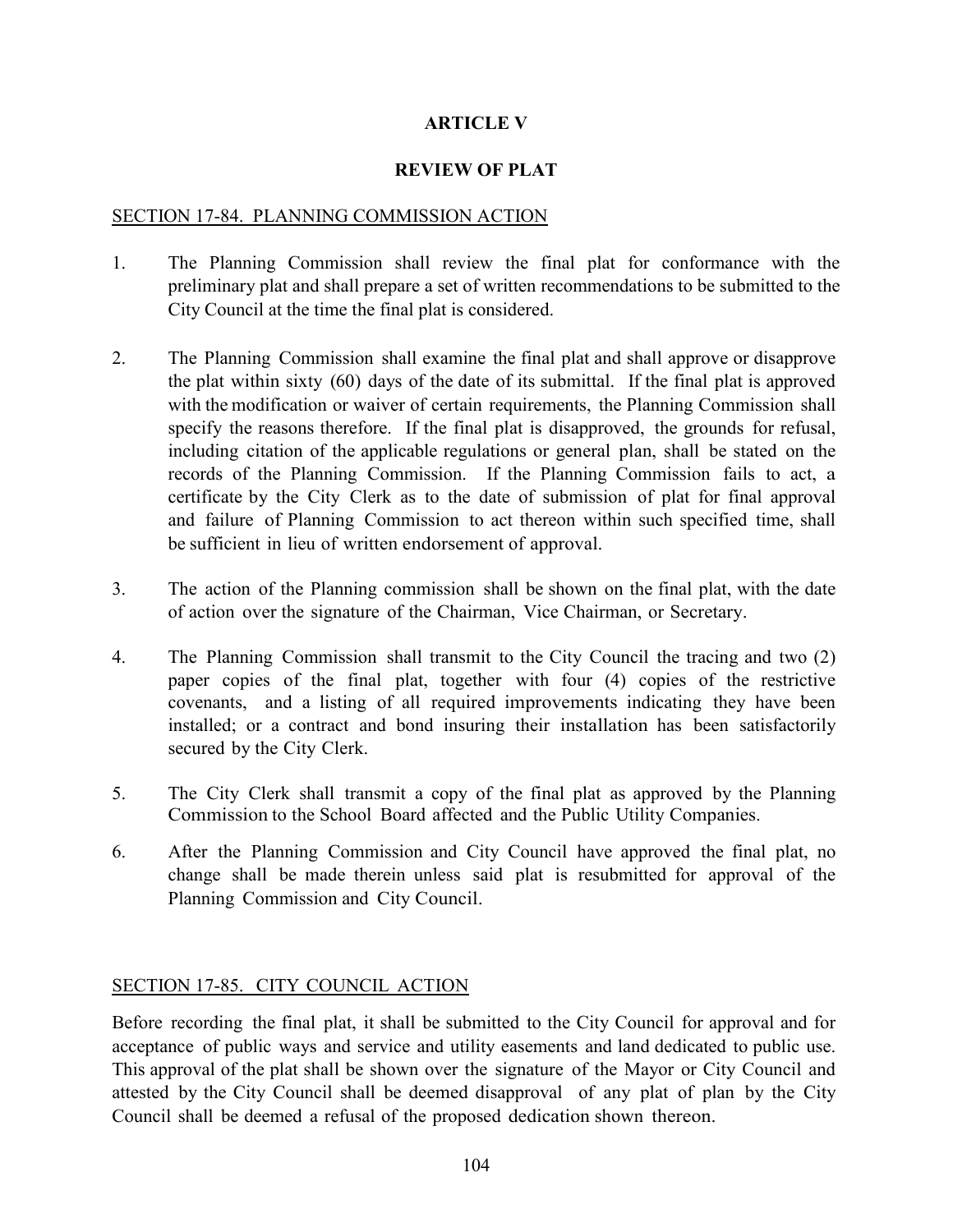### **ARTICLE VI**

#### **RECORDING OF PLAT**

#### SECTION 17-86. RECORDING OF PLAT

After final approval of the plat and the affixing of all required signatures on the original tracing, the sub-divider shall provide the Planning Commission with two (2) dark line prints thereof, and on (1) contact reproducible cloth tracing, said tracing to be filed with the City Clerk. One (1) dark line print shall be retained in the permanent file of the Planning commission and one (1) shall be sent to the office of the City Clerk. The applicant shall file within six (6) months after the date of approval by the City Council the original tracing, one (1) dark line copy on linenback, and one (1) contact reproducible cloth tracing or film with the County Clerk.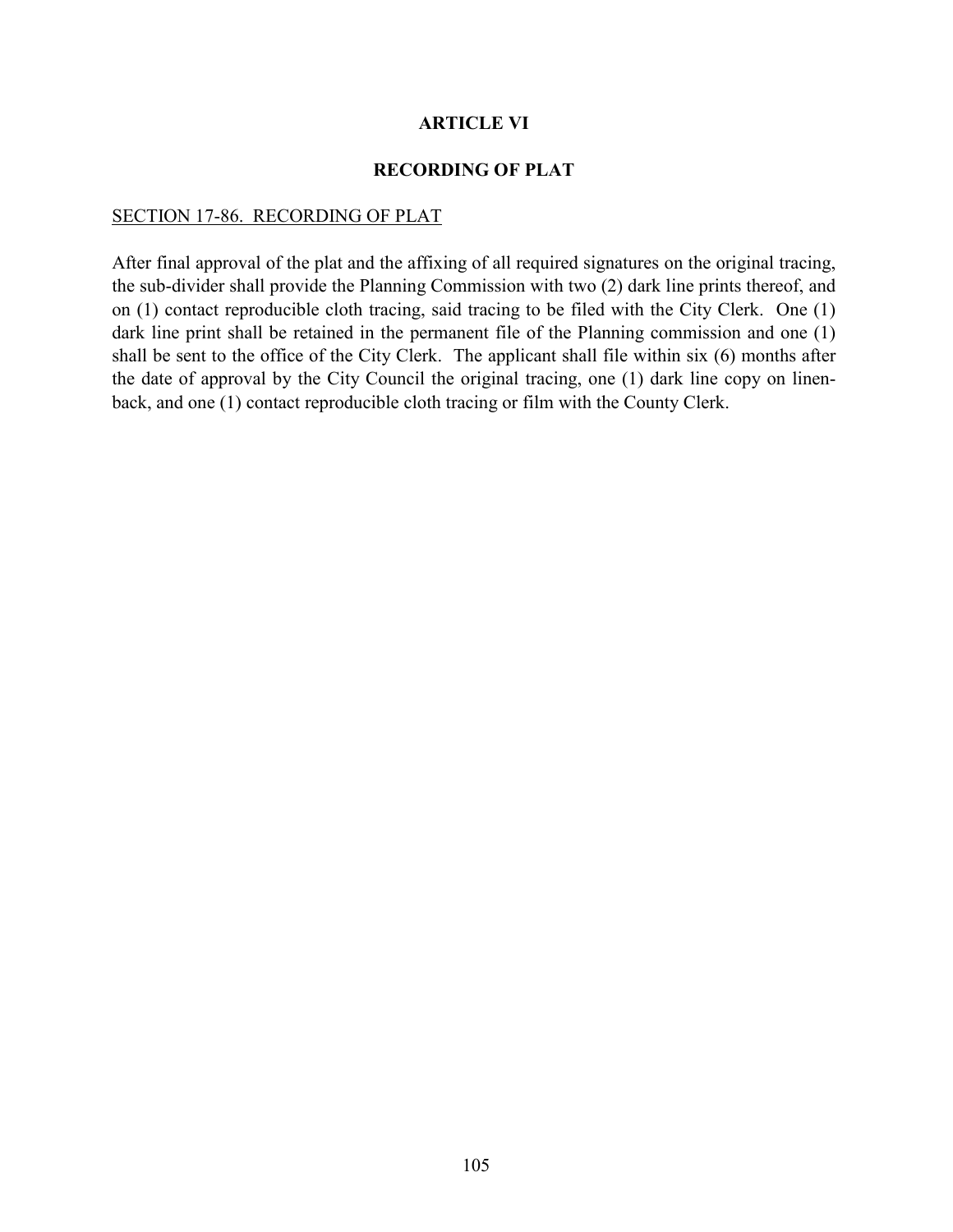# **ARTICLE VII**

### **ADMINISTRATION AND AMENDMENT**

## SECTION 17-87. VARIANCES AND EXCEPTIONS

Whenever it would be inadvisable to apply a provision of this ordinance because a tract is of such unusual size, shape, or character and would render an extraordinary hardship not created or imposed by the owner or developer, the Planning Commission may modify such provisions only to provide that substantial justice may be done, the public interest secured; and the intent and spirit of these regulations fulfilled, provided that in no event shall the requirements of procedure or improvements be waived. Such modification thus granted shall be made at the written request of the developer stating the reasons for such modification and shall be waived only by three-fourths (3/4) vote of the regular membership of the Planning Commission. Any such modifications thus granted shall be duly entered and recorded in the minutes of the Planning Commission, setting forth therein the reasons which justify the modifications.

### SECTION 17-88. AMENDMENT

The City Council may, from time to time, adopt, amend, and make public rules and regulations for the administration of these regulations to the end that the public be informed and that approval of plats be expedited. These regulations may be enlarged or amended by the City Council after public hearing, due notice of which shall be given as required by law.

### SECTION 17-89. VALIDITY

If any section, clause, paragraph, provision, or portion of these regulations shall be held invalid or unconstitutional by any court of competent jurisdiction, such holding shall not affect any other section, clause, paragraph, provision, or portion of these regulations.

### SECTION 17-90. REPEAL

All ordinances of parts of ordinances in conflict herewith are hereby repealed.

### SECTION 17-91. VIOLATION AND PENALTY

No building permit shall be issued for any new structure, or change, improvement, or alteration of any existing structure, on any tract of land, which does not comply with all of the provisions of these regulations.

A violation of these regulations shall be deemed a misdemeanor and shall be punishable by fine. Any person, firm, or corporation which violates or refuses to comply with any of the provisions of these regulations shall be fined not less than five dollars (\$5.00) nor more than twenty dollars (\$20.00), including costs, for each offense. Each day a violation is permitted to exist shall constitute a separate offense.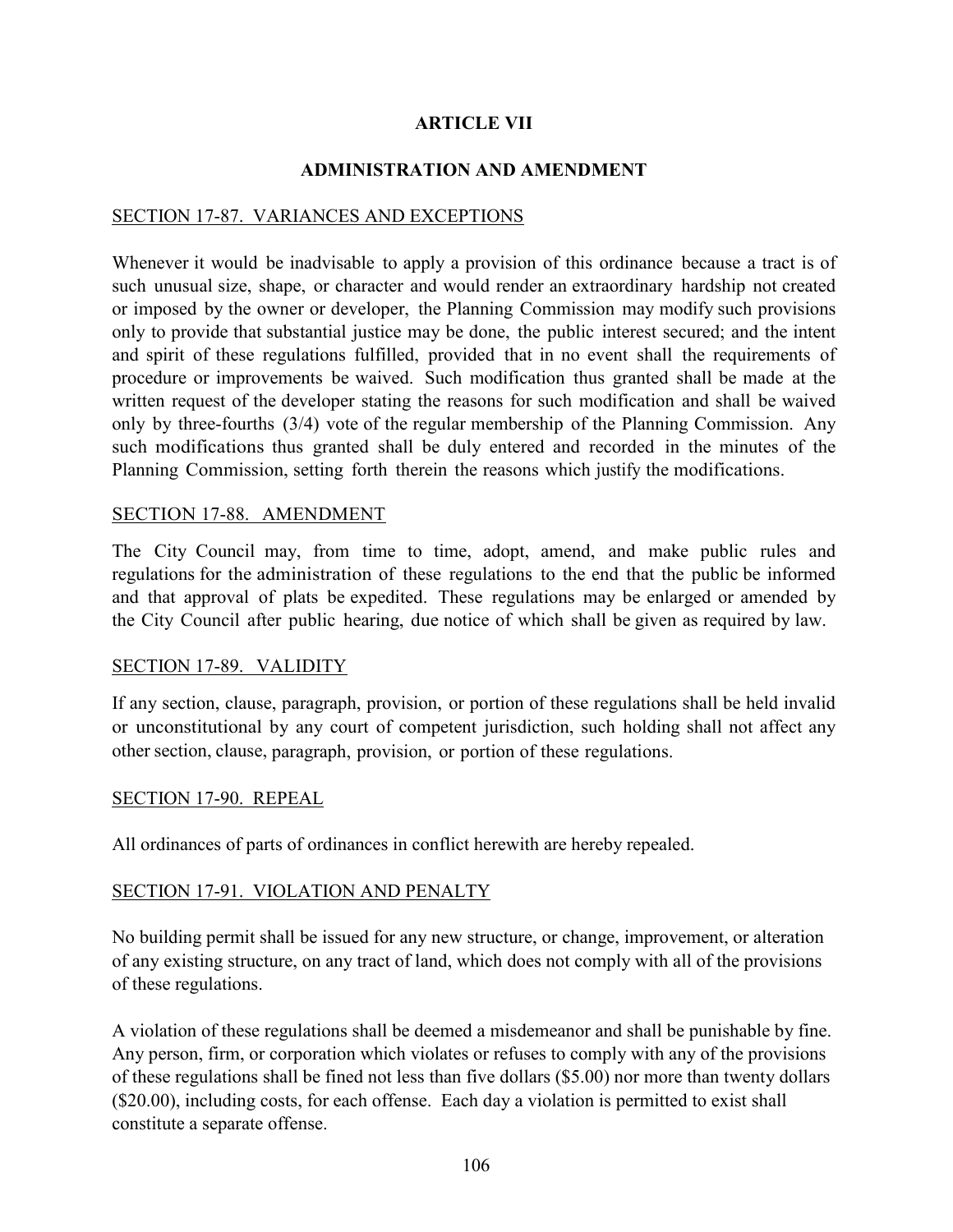### **ARTICLE VIII**

### **PAVING STANDARDS FOR STREET CONSTRUCTION**

#### SECTION 17-92. CITY ACCEPTANCE OF STREETS

No streets in new subdivisions shall be accepted by the City for maintenance until they have been built according to these standards. (Ord. 509, Sec. 1.)

#### SECTION 17-93. ENGINEERING AND SUPERVISION

All grading, curb and gutter, and pavement work shall be designed and supervised by a Registered Professional Engineer. The owner or developer of the subdivision shall submit to the City and/or Planning Commission, complete sets of plans and specifications of the proposed project for approval before construction is started. In the absence of either a City Engineer or Planning Commission to pass on the validity of said plans and specifications, the engineer shall submit to the City a certificate stating that all designs have met these minimum standards. No subdivision plat shall be approved until validity of plans and specifications has been assured.

(Ord. 509, Sec. 2.)

#### SECTION 17-94. PAVEMENT THICKNESS

The thickness of the pavement shall be as follows:

|                                 | <b>Street Class</b> | Surface | Base |
|---------------------------------|---------------------|---------|------|
| <b>Portland Cement Concrete</b> | Residential         | 5"      | 4"   |
| <b>Asphalted Concrete</b>       | Collector           | 6"      | 5"   |
|                                 | Residential         | 2"      | 4"   |
|                                 | Collector           | 2"      | 5"   |

(Ord. 509, Sec. 3.)

#### SECTION 17-95. SUBGRADES

The sub-grade for new pavement shall be free from all organic matter, roots, brush, and vegetable matter and shall be rolled or compacted until firm and able to support without displacement of the construction equipment. Soft or yielding sub-grade shall be corrected before construction proceeds. The sub-grade shall be compacted to ninety-five percent (95%) Standard Proctor density at optimum moisture.

(Ord. 509, Sec. 4.)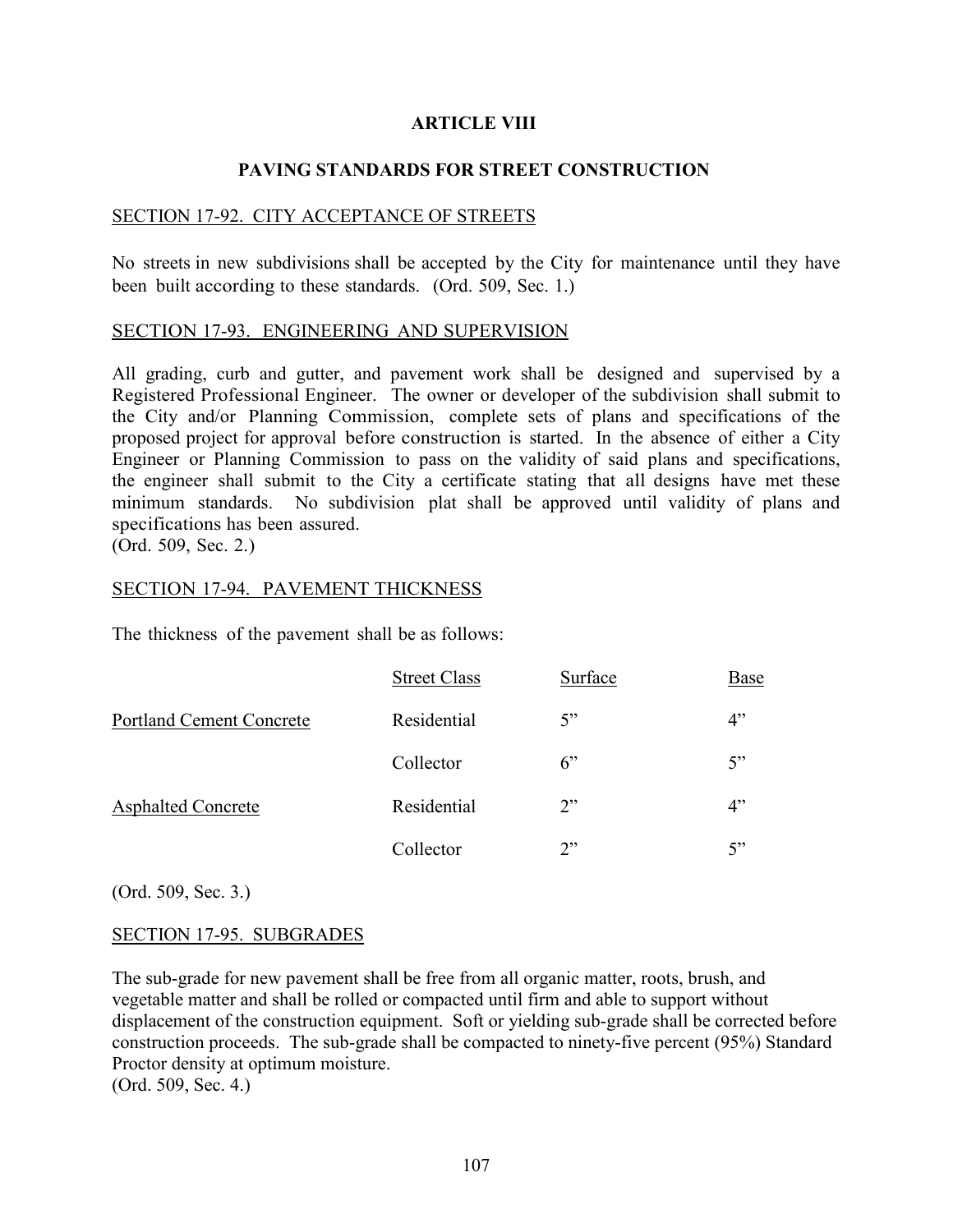## SECTION 17-96. PORTLAND CEMENT CONCRETE PAVEMENT

All Portland Cement pavement shall be plain pavement constructed of Class A concrete in accordance with Section 414 of the Oklahoma Standard Specifications for Highway Construction. Joint details shall be the responsibility of the engineer. (Ord. 509, Sec. 5.)

### SECTION 17-97. ASPHALTED CONCRETE PAVEMENT

## 1. Base

All base sections shall be plant mix bituminous base -- fine aggregate type (hot sand) and built in accordance with Section 314 of the 1967 Oklahoma Standard Specifications for Highway Construction.

### 2. Surface

Surface courses shall be Type C and mixed and laid in accordance with Section 411 of the Oklahoma Standard Specifications for Highway Construction.

### 3. Curb and Gutters

All curbs and gutters shall be thirty (30) inches wide and the thickness of the paving section. (Ord. 509, Sec. 5.)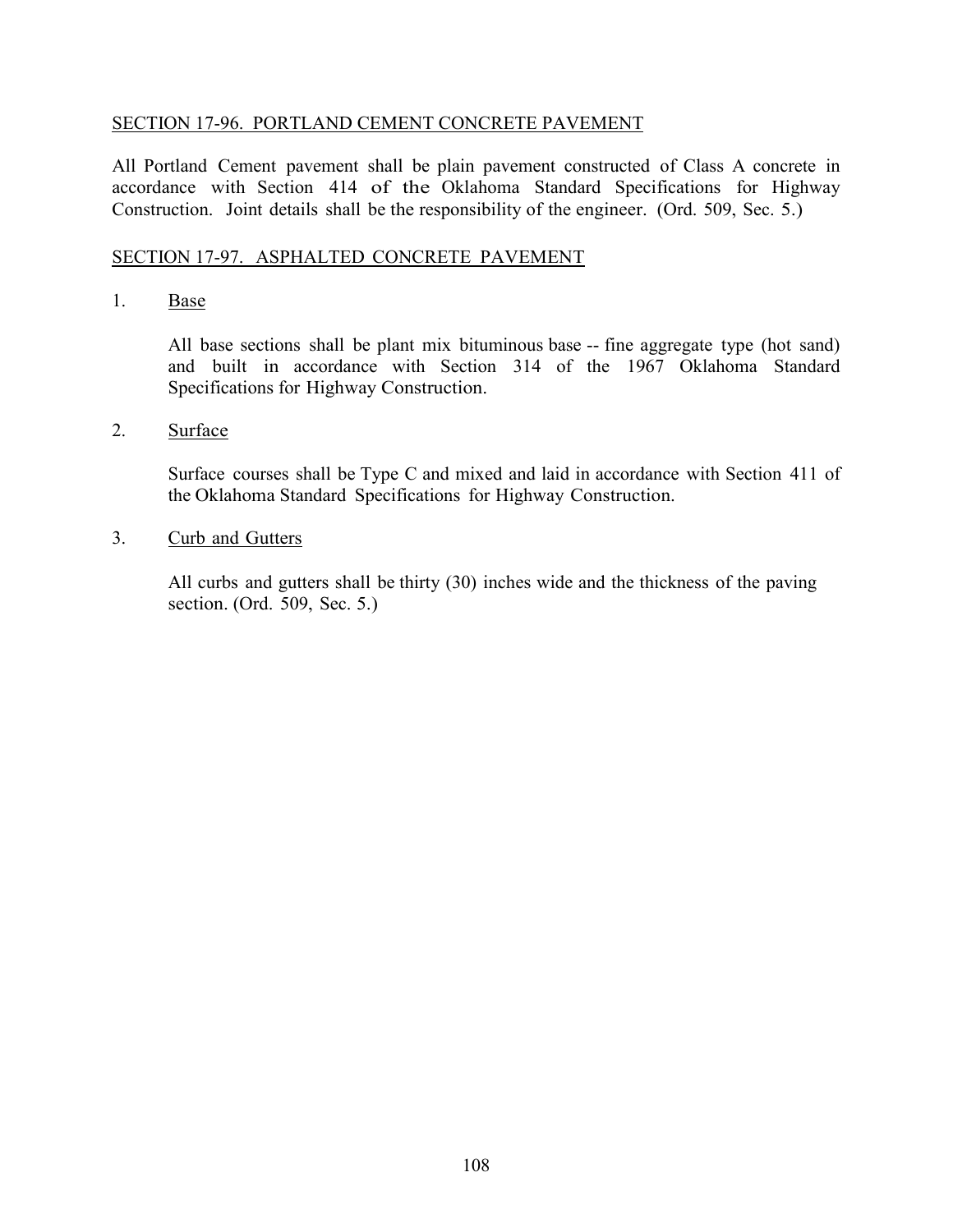## CITY COUNCIL ADOPTION:

| ATTEST:                          |                             |
|----------------------------------|-----------------------------|
|                                  |                             |
|                                  |                             |
| City Clerk<br>Elk City, Oklahoma | Mayor<br>Elk City, Oklahoma |

Passed and approved this  $\_\_\_\_$  day of  $\_\_\_\_\_\_$ , 20 $\_\_\_\_\$ .

Approved as to form and legality this  $\_\_\_\_\_\_\_\$  day of  $\_\_\_\_\_\_\_$ , 20 $\_\_\_\_\_\_\$ .

City Attorney

 $\overline{a}$ 

# PLANNING COMMISSION ADOPTION:

Adopted this  $\qquad \qquad \text{day of} \qquad \qquad \qquad 20 \qquad \qquad .$ 

 $\mathcal{L}_\text{max}$  , and the contribution of the contribution of the contribution of the contribution of the contribution of the contribution of the contribution of the contribution of the contribution of the contribution of t

ATTEST:

Elk City Planning Commission Elk City Planning Commission

Secretary<br>
y Planning Commission<br>
Elk City Planning Commission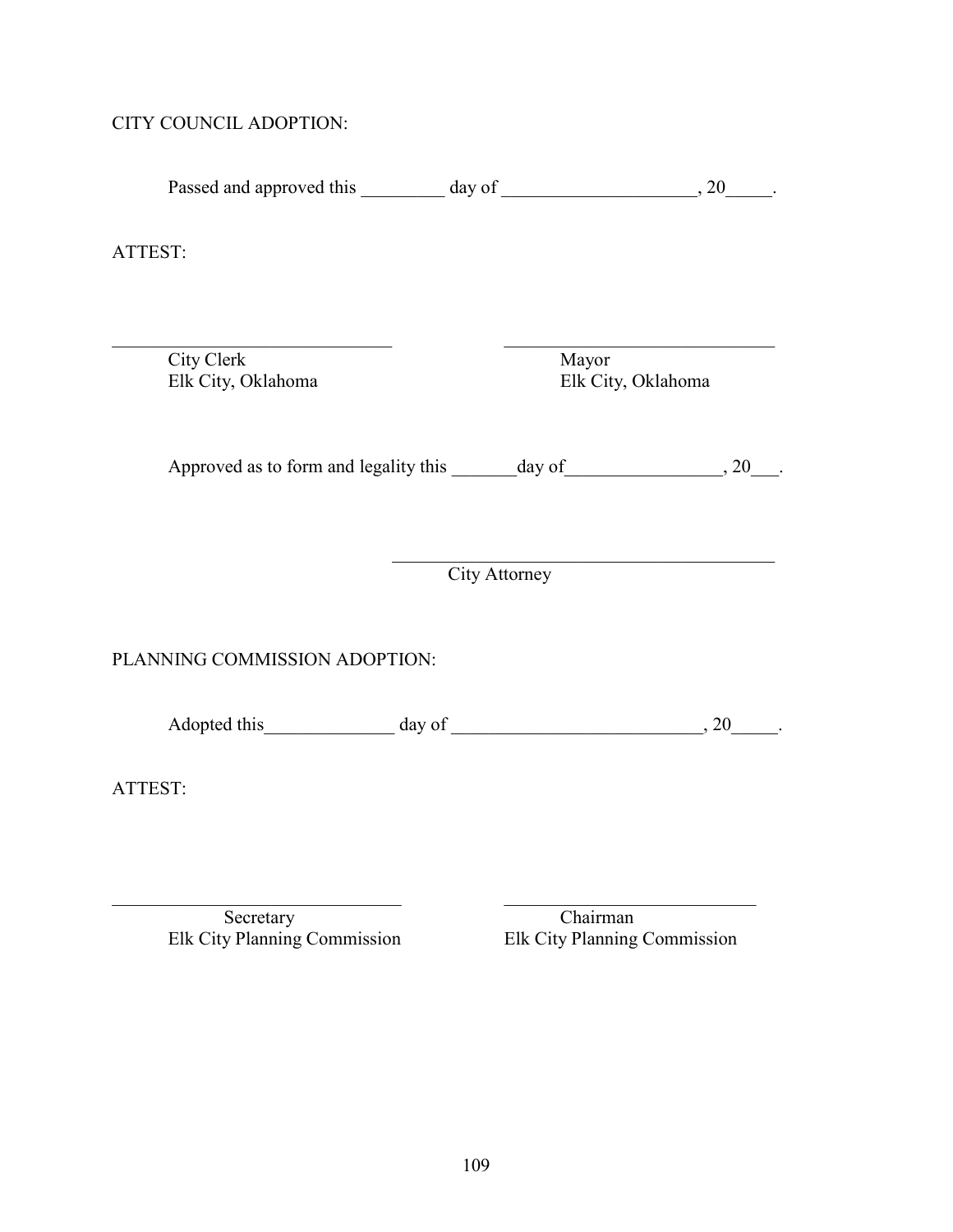### **APPENDIX A**

#### **SUGGESTED FORM OF CERTIFICATES TO BE FURNISHED**

#### 1. SUBDIVISION BOND

#### KNOW ALL MEN BY THESE PRESENTS:

That we, \_\_\_\_\_\_\_\_\_\_\_\_\_\_\_\_\_\_\_\_\_\_\_\_\_\_\_\_\_\_\_\_\_\_\_\_, as PRINCIPAL, and the undersigned Surety, are held and firmly bound unto the City of Elk City, Oklahoma, hereafter called "City", held in the full sum of \_\_\_\_\_\_\_\_\_\_\_\_\_\_\_\_\_\_\_\_\_\_\_\_\_DOLLARS (\$\_\_\_\_\_\_\_\_\_\_\_\_\_), for the payment of which, well and truly to be made, we, and each of us, bind ourselves jointly and severally, by these presents.

Dated this day of the control of the control of the control of the control of the control of the control of the control of the control of the control of the control of the control of the control of the control of the contr

The conditions of this obligation are such that,

WHEREAS, PRINCIPAL has submitted to the CITY a preliminary plat for subdivision of a tract of land described as follows:

AND WHEREAS, PRINCIPAL has, pursuant to the Ordinances of the City of Elk City, elected to file this bond in lieu of actual completion of improvements and utilities in the above described subdivision.

NOW, THEREFORE, if the PRINCIPAL shall, within two (2) years from date of approval of this final plat of the subdivision faithfully install and complete improvements and utilities in the subdivision according to requirements or ordinances, approved plans, specifications and subdivision rules and regulations of the CITY, and pay all bills for contractors, subcontractors, labor and materials incurred in completion thereof, and shall hold harmless and indemnify the CITY and all interest property owners against liability, loss or damage by reason of failure of PRINCIPAL to faithfully perform the conditions hereof, then this obligation shall be null and void, otherwise to remain in full force and effect; PROVIDED, however, that actions upon this bond by contractors, subcontractors, laborers, or material, men shall be limited to six (6) months from and after completion of the improvements and utilities hereinbefore referred to.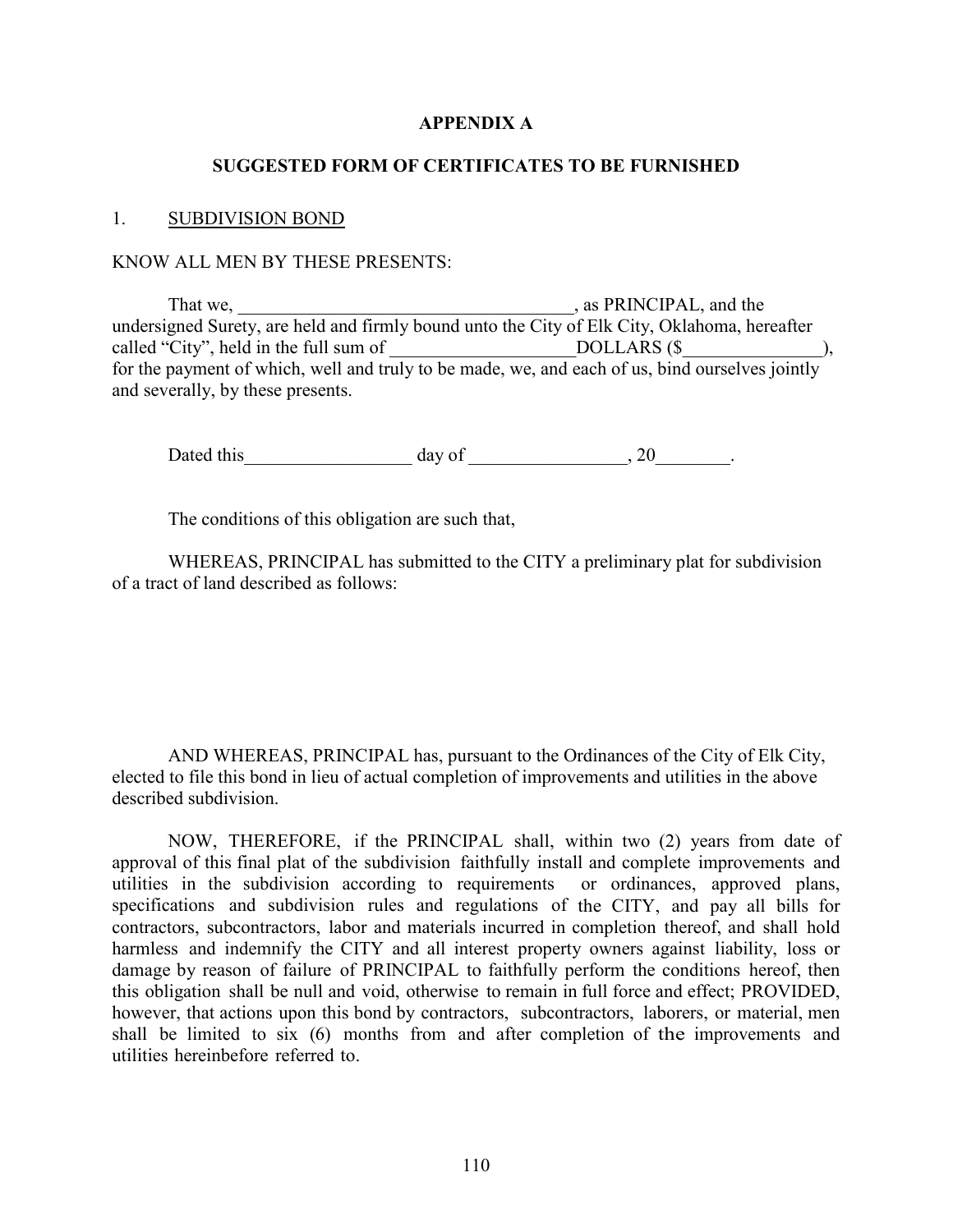Signed, sealed and delivered the day and year first hereinabove written.

|                                                                                                                      |           | <b>PRINCIPAL</b>                                                                                                     |  |
|----------------------------------------------------------------------------------------------------------------------|-----------|----------------------------------------------------------------------------------------------------------------------|--|
|                                                                                                                      |           |                                                                                                                      |  |
| ATTEST:                                                                                                              |           |                                                                                                                      |  |
|                                                                                                                      |           |                                                                                                                      |  |
|                                                                                                                      |           |                                                                                                                      |  |
| <u> 1989 - Johann John Stone, mars eta bainar eta mondo eta mondo eta mondo eta mondo eta mondo eta mondo eta mo</u> | <b>BY</b> |                                                                                                                      |  |
|                                                                                                                      |           |                                                                                                                      |  |
|                                                                                                                      |           | the control of the control of the control of the control of the control of                                           |  |
|                                                                                                                      |           |                                                                                                                      |  |
|                                                                                                                      |           |                                                                                                                      |  |
|                                                                                                                      |           |                                                                                                                      |  |
| ATTEST:                                                                                                              |           |                                                                                                                      |  |
|                                                                                                                      |           |                                                                                                                      |  |
|                                                                                                                      |           |                                                                                                                      |  |
|                                                                                                                      | BY        | <u> 1980 - Johann Barn, mars ann an t-Amhain Aonaich an t-Amhain Aonaich an t-Amhain Aonaich an t-Amhain Aonaich</u> |  |
|                                                                                                                      |           |                                                                                                                      |  |
|                                                                                                                      |           |                                                                                                                      |  |
|                                                                                                                      |           |                                                                                                                      |  |
|                                                                                                                      |           |                                                                                                                      |  |
|                                                                                                                      |           |                                                                                                                      |  |
|                                                                                                                      |           | <b>CITY ATTORNEY</b>                                                                                                 |  |
|                                                                                                                      |           |                                                                                                                      |  |
|                                                                                                                      |           |                                                                                                                      |  |
| Approved by the City Council of the City of Elk City this _______ day of ________,                                   |           |                                                                                                                      |  |
| $20$ .                                                                                                               |           |                                                                                                                      |  |
|                                                                                                                      |           |                                                                                                                      |  |
|                                                                                                                      |           |                                                                                                                      |  |
| ATTEST:                                                                                                              |           |                                                                                                                      |  |
|                                                                                                                      |           |                                                                                                                      |  |
|                                                                                                                      |           |                                                                                                                      |  |
|                                                                                                                      |           |                                                                                                                      |  |
|                                                                                                                      |           |                                                                                                                      |  |

MAYOR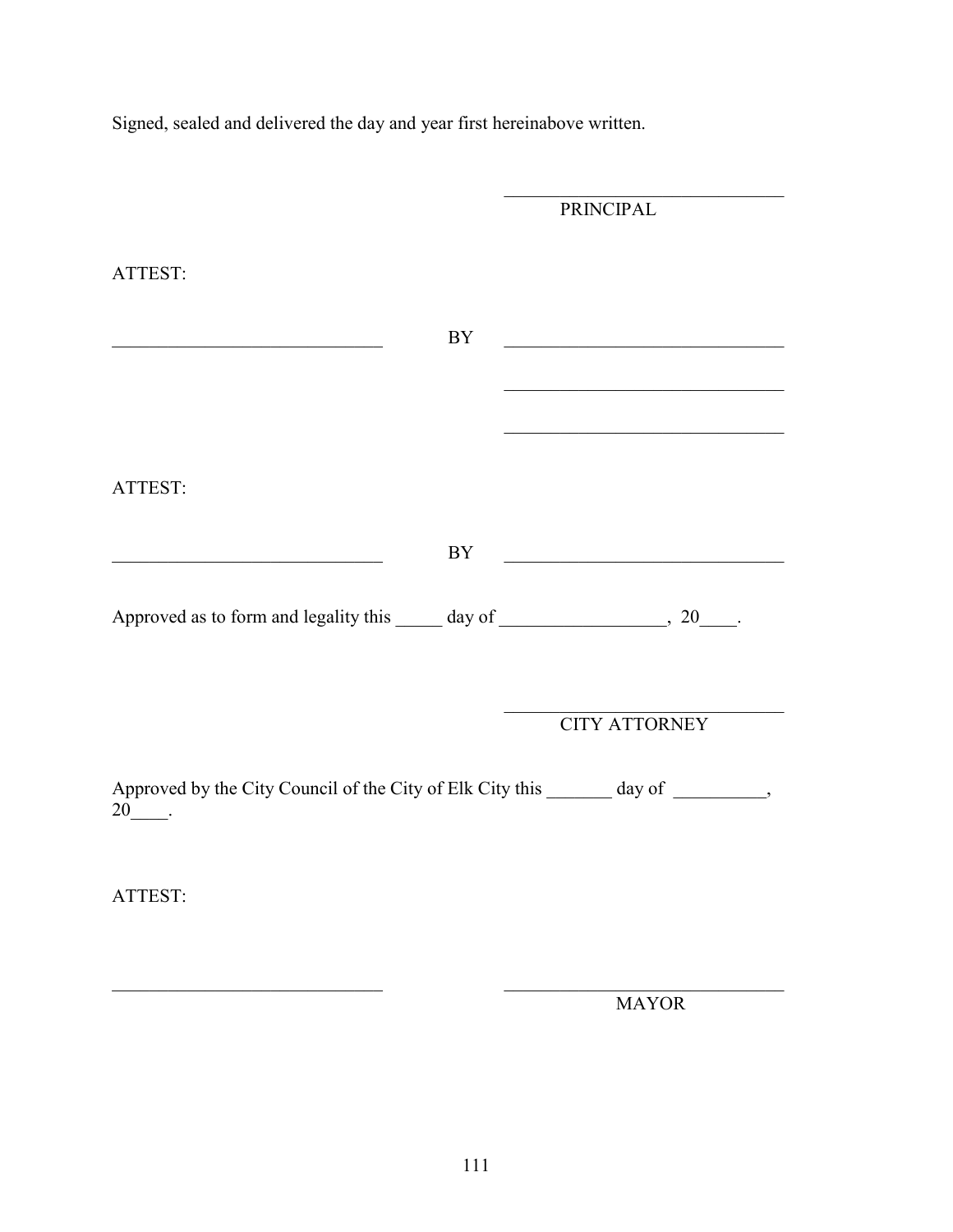### 2. OWNER'S CERTIFICATE AND DEED OF DEDICATION

We, the undersigned, \_\_\_\_\_\_\_\_\_\_\_\_\_\_\_\_\_\_\_\_\_\_\_\_\_\_\_\_\_\_\_\_\_\_\_\_\_\_\_\_\_\_\_\_\_\_\_\_, do hereby certify that we are the owners of and the only person having any right, title, or interest in the land shown on the annexed plat of  $\qquad$  and that the plat represents a correct survey of the above described property made with our consent, and that we hereby deed to public use all the streets as shown on said annex plat; that the streets and easements as shown on the annexed plat are created for the installation and maintenance of public utilities; that we hereby guarantee a clear title to all lands so dedicated from ourselves, our heirs or assigns forever and have caused the same to be released from all encumbrances so that the title is clear, except as shown in the abstractor's certificate.

RESTRICTION: (If any, follow here)

Witness hand this day of  $\sim$ , 20.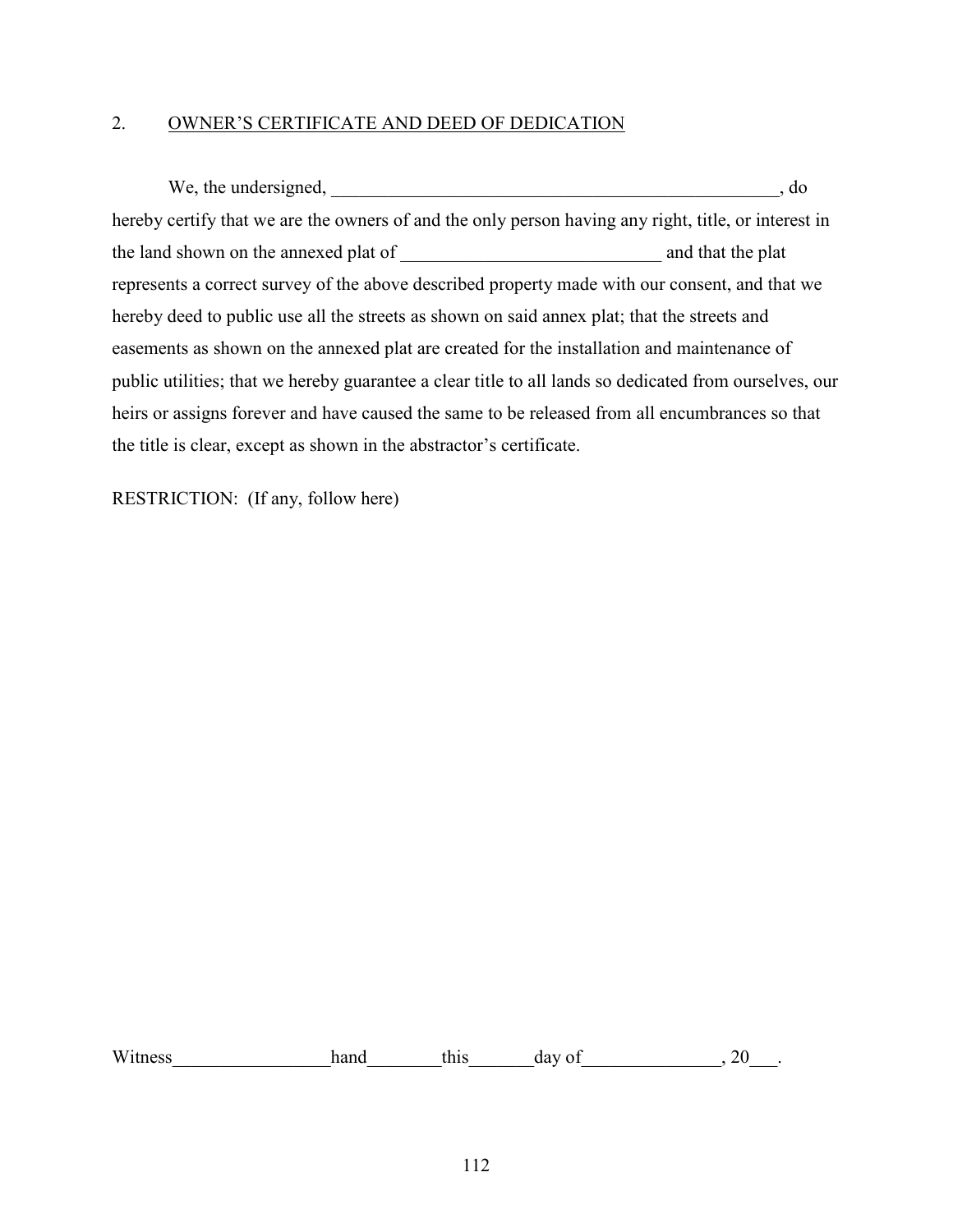### 3. SURVEYOR'S CERTIFICATE

I, \_\_\_\_\_\_\_\_\_\_\_\_\_\_\_\_\_\_\_\_\_\_\_\_\_\_\_\_\_\_\_\_\_\_\_\_\_\_\_\_, the undersigned, do hereby certify that I am by profession a land surveyor or civil engineer and that the annexed map of \_\_\_\_\_\_\_\_\_\_\_\_\_\_\_\_\_\_\_\_\_\_\_\_\_ consisting of \_\_\_\_\_\_\_\_\_\_\_\_\_\_\_\_\_\_\_\_\_sheets, correctly represents a survey made under my supervision on the \_\_\_\_\_\_\_\_\_\_\_\_\_\_\_ day of \_\_\_\_\_\_\_\_\_\_\_\_\_\_\_, 20\_\_\_\_\_\_\_\_; and that all of the monuments shown hereon actually exist and their positions are correctly shown.

Signature

\_\_\_\_\_\_\_\_\_\_\_\_\_\_\_\_\_\_\_\_\_\_\_\_\_\_\_\_\_\_

(Acknowledgement)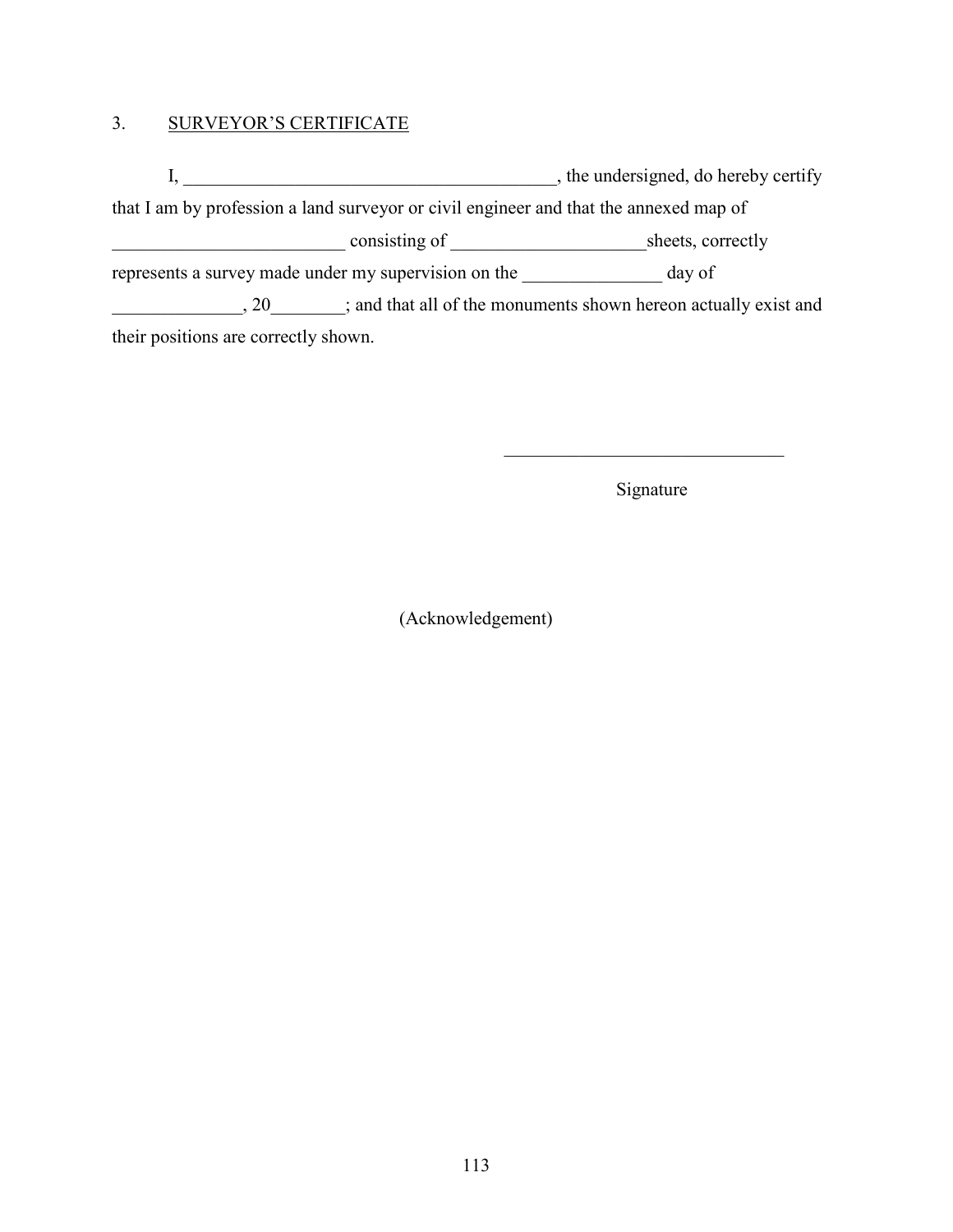# 4. CERTIFICATE OF CITY CLERK

I, \_\_\_\_\_\_\_\_\_\_\_\_\_\_\_\_\_\_\_\_\_\_\_\_\_\_\_\_\_\_\_\_\_\_\_\_\_\_, City Clerk of the City of Elk City, Beckham County, State of Oklahoma, do hereby certify that I have examined the records of the said city and find that all payments or un-matured installments upon special assessments have been pain in full and that there is no special assessment procedure now pending against the land shown on the annexed plat of

|    |    | except on this | day |
|----|----|----------------|-----|
| of | 20 |                |     |

City Clerk

 $\mathcal{L}_\text{max}$  , where  $\mathcal{L}_\text{max}$  and  $\mathcal{L}_\text{max}$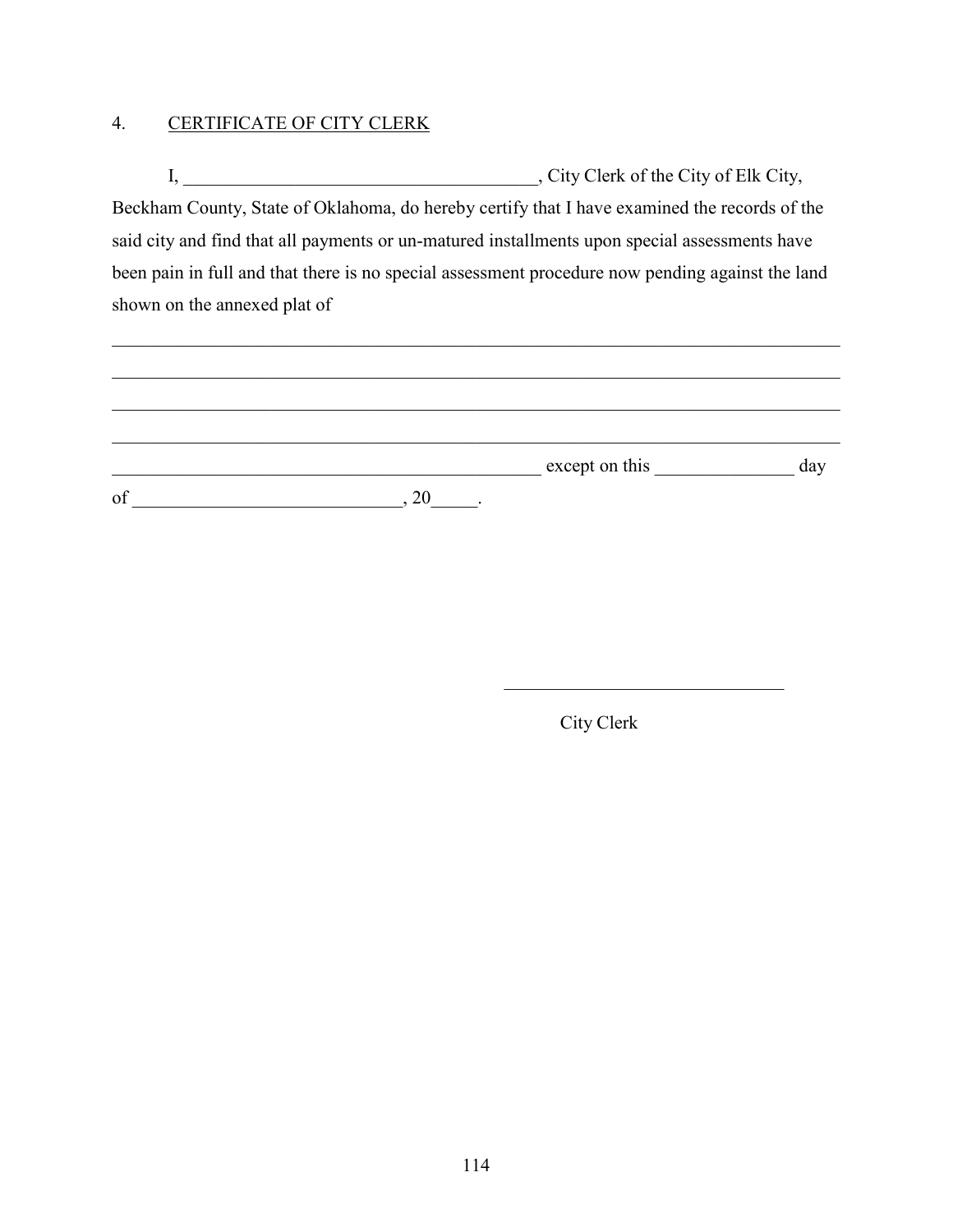# 5. PLANNING COMMISSION APPROVAL

|                                                                                         | , Chairman/Secretary of the Elk City |
|-----------------------------------------------------------------------------------------|--------------------------------------|
| Planning Commission for the City of Elk City, Beckham County, State of Oklahoma, hereby |                                      |
| certify that the said Commission duly approved the annexed may of                       |                                      |

| except on this | day of |
|----------------|--------|
|                |        |
|                |        |

\_\_\_\_\_\_\_\_\_\_\_\_\_\_\_\_\_\_\_\_\_\_\_\_\_\_\_\_\_\_\_\_\_\_\_\_\_\_\_\_\_\_\_\_\_\_\_\_\_\_\_\_\_\_\_\_\_\_\_\_\_\_\_\_\_\_\_\_\_\_\_\_\_\_\_\_\_\_

\_\_\_\_\_\_\_\_\_\_\_\_\_\_\_\_\_\_\_\_\_\_\_\_\_\_\_\_\_\_ Chairman/Secretary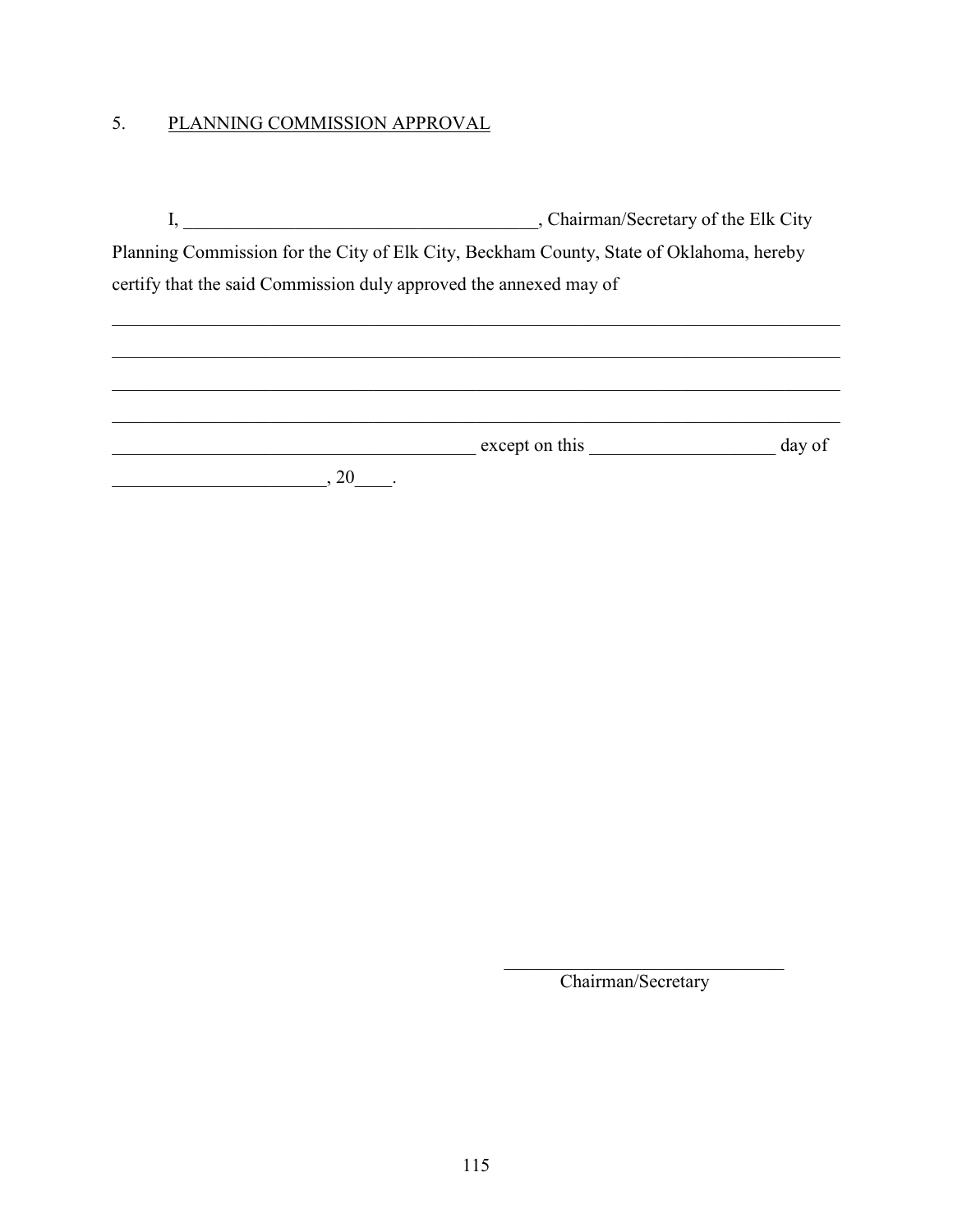### 6. ACCEPTANCE OF DEED OF DEDICATION BY CITY COUNCIL

BE IT RESOLVED by the City Council of the City of Elk City that the Deed (s) dedicating land for public use shown on the attached plat of

hereby accepted.

Adopted by the City Council of the City of Elk City this

 $\qquad \qquad \text{day of} \qquad \qquad 0.20$ 

\_\_\_\_\_\_\_\_\_\_\_\_\_\_\_\_\_\_\_\_\_\_\_\_\_\_\_\_\_\_ Mayor

 $\overline{a}$  are

ATTEST:

City Clerk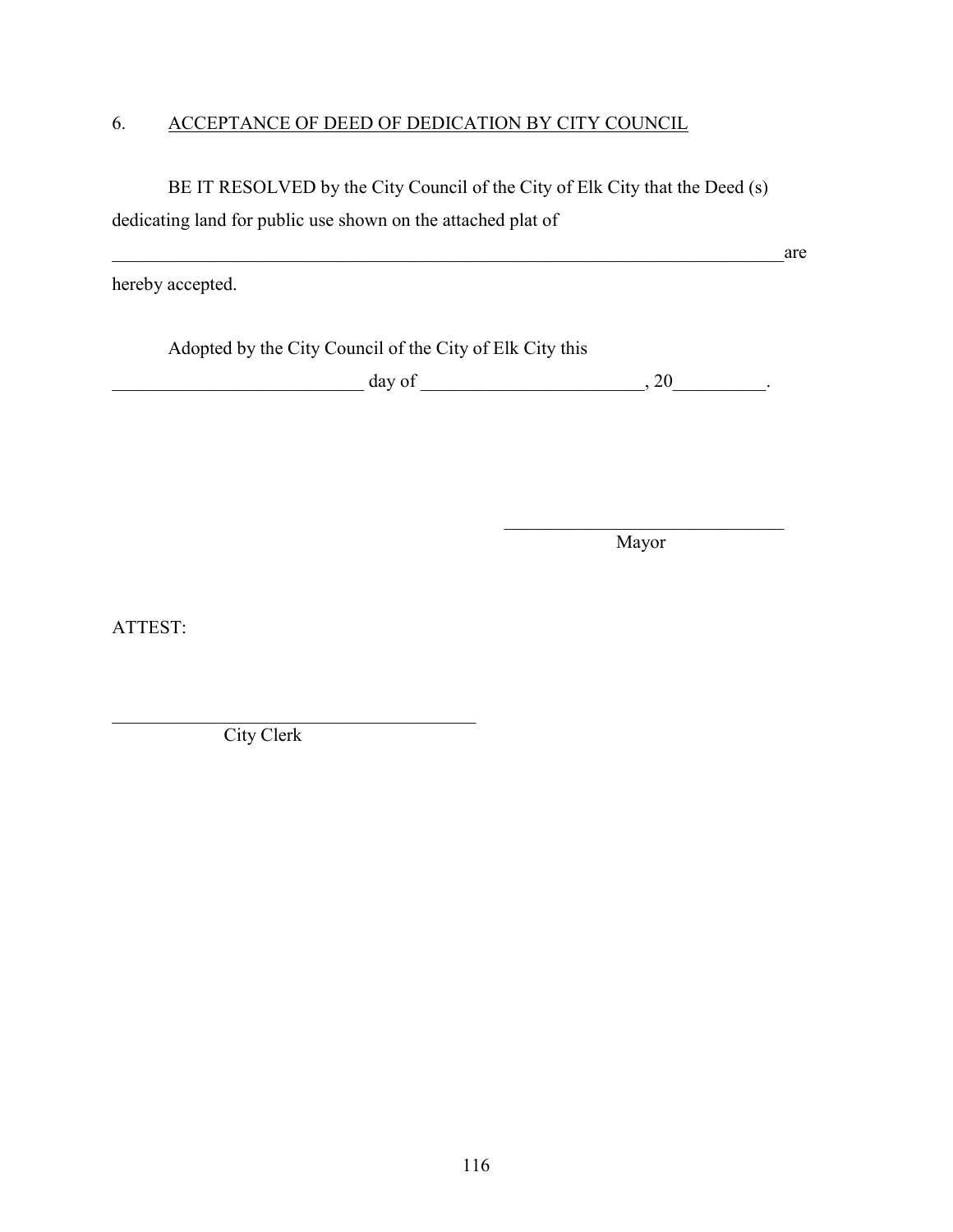# 7. APPLICABLE WHERE SEPTIC TANKS ARE TO BE USED

 $I, \underline{\hspace{1cm}}$ 

registered engineer in the State of Oklahoma, do hereby certify that a soil survey has been completed by

|                              |  |        | , and that this test |
|------------------------------|--|--------|----------------------|
| (name of testing laboratory) |  | (date) |                      |

shows that the soil to be sufficiently porous to permit septic tanks for each lot shown on the plat.

 $\mathcal{L}_\text{max}$  , where  $\mathcal{L}_\text{max}$  and  $\mathcal{L}_\text{max}$ **Signature**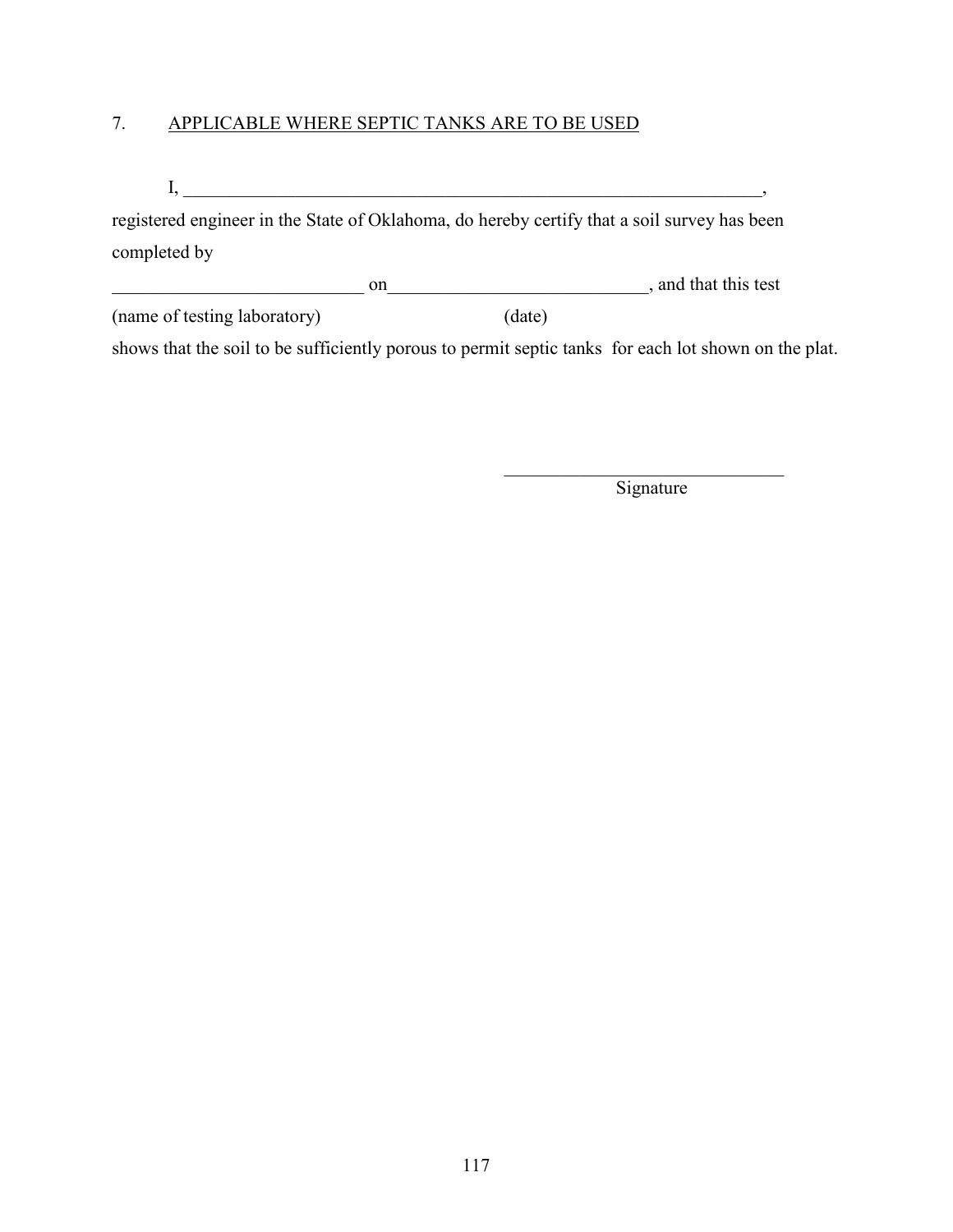### 8. RELEASE OF MORTGAGE

In consideration of the platting of the property shown on the annexed map of \_\_\_\_\_\_\_\_\_\_\_\_\_\_\_\_\_\_\_\_\_\_\_\_\_\_\_\_\_\_\_\_\_\_\_\_\_. Addition, and other good and valuable considerations, receipt of which is hereby, relinquish and forever discharge a certain mortgage made by \_\_\_\_\_\_\_\_\_\_\_\_\_\_\_\_\_\_\_\_\_\_\_\_\_\_\_\_\_ and dated the \_\_\_\_\_\_\_\_\_\_\_\_ day of  $\begin{array}{c}\n 0.20 \\
 -0.301 \\
 -0.500\n \end{array}$ , which is recorded in the Book \_\_\_\_\_\_\_\_\_\_\_\_\_\_\_\_\_\_\_\_\_\_\_\_\_\_\_\_\_ of Mortgages at Page \_\_\_\_\_\_\_\_\_\_\_\_\_\_\_\_\_\_\_\_\_ of the records of Beckham County, State of Oklahoma, insofar as the same covers all property deeded for streets, alleys, parks, boulevards, easements, or other public use, as shown on said map.

Witness hand hand this day of 30 millions 30 millions and the state of  $\frac{1}{2}$  day of  $\frac{1}{2}$ .

\_\_\_\_\_\_\_\_\_\_\_\_\_\_\_\_\_\_\_\_\_\_\_\_\_\_\_\_\_\_ Signature

(Acknowledgement)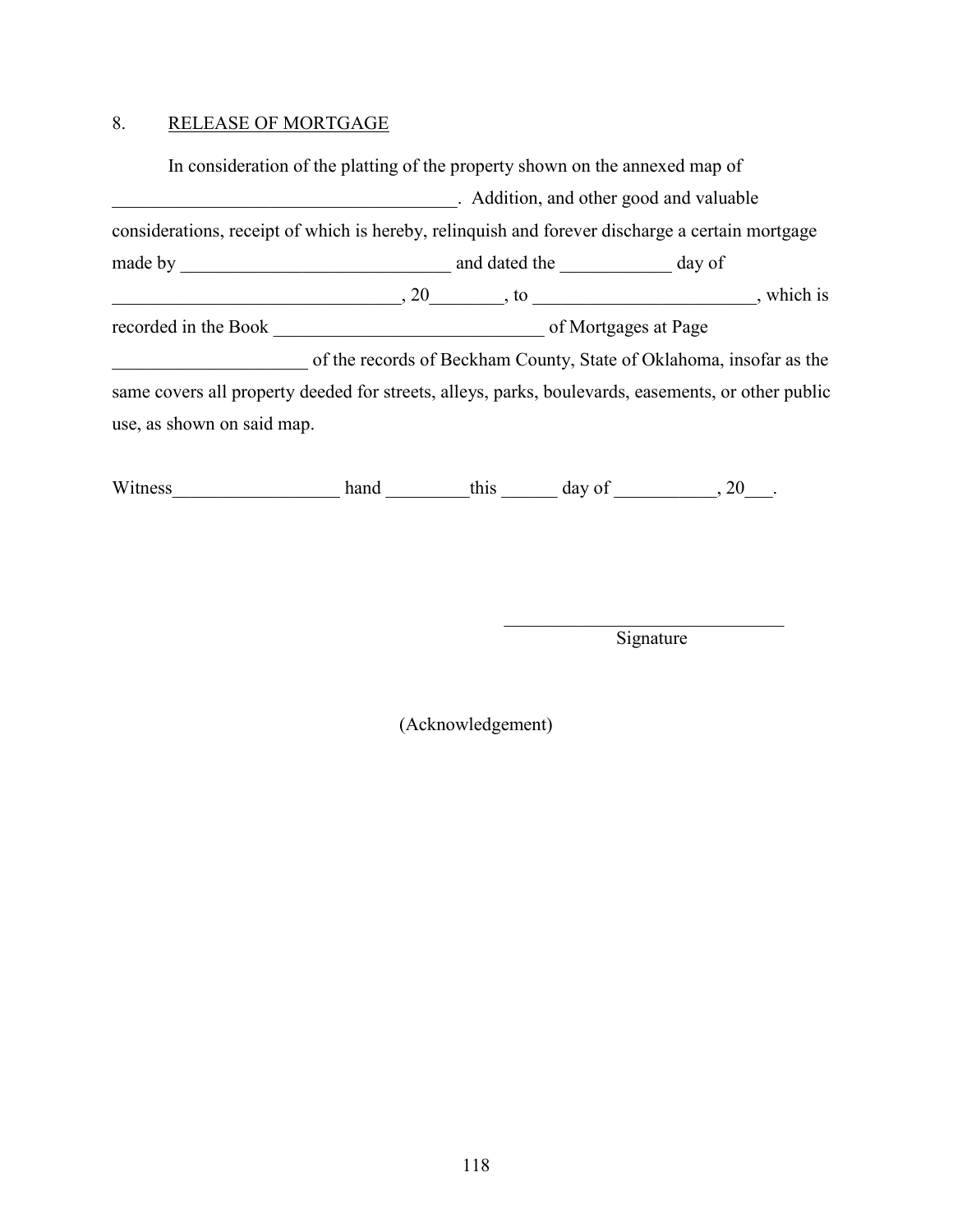### 9. COUNTY TREASURER'S CERTIFICATE

I, \_\_\_\_\_\_\_\_\_\_\_\_\_\_\_\_\_\_\_\_\_\_\_\_\_\_\_\_\_\_\_\_\_\_\_\_\_, do hereby certify that I am the duly elected, qualified and acting County Treasurer of Beckham County, State of Oklahoma. That the tax records of said County show all taxes are paid for the year \_\_\_\_\_\_\_\_\_\_\_\_\_\_ and prior years on the land shown on the annexed plat of **Addition** in Beckham County, Oklahoma; that the required statutory security has been deposited in the office of the County Treasurer, guaranteeing payment of the current year's taxes.

IN WITNESS WHEREOF, said County Treasurer has caused the instrument to be executed at \_\_\_\_\_\_\_\_\_\_\_\_\_\_\_\_\_\_\_\_\_\_\_\_\_\_\_\_, Oklahoma, on this \_\_\_\_\_\_\_\_\_\_\_\_ day of  $\overline{\phantom{20}0}$ . 20\_\_\_\_\_.

County Treasurer